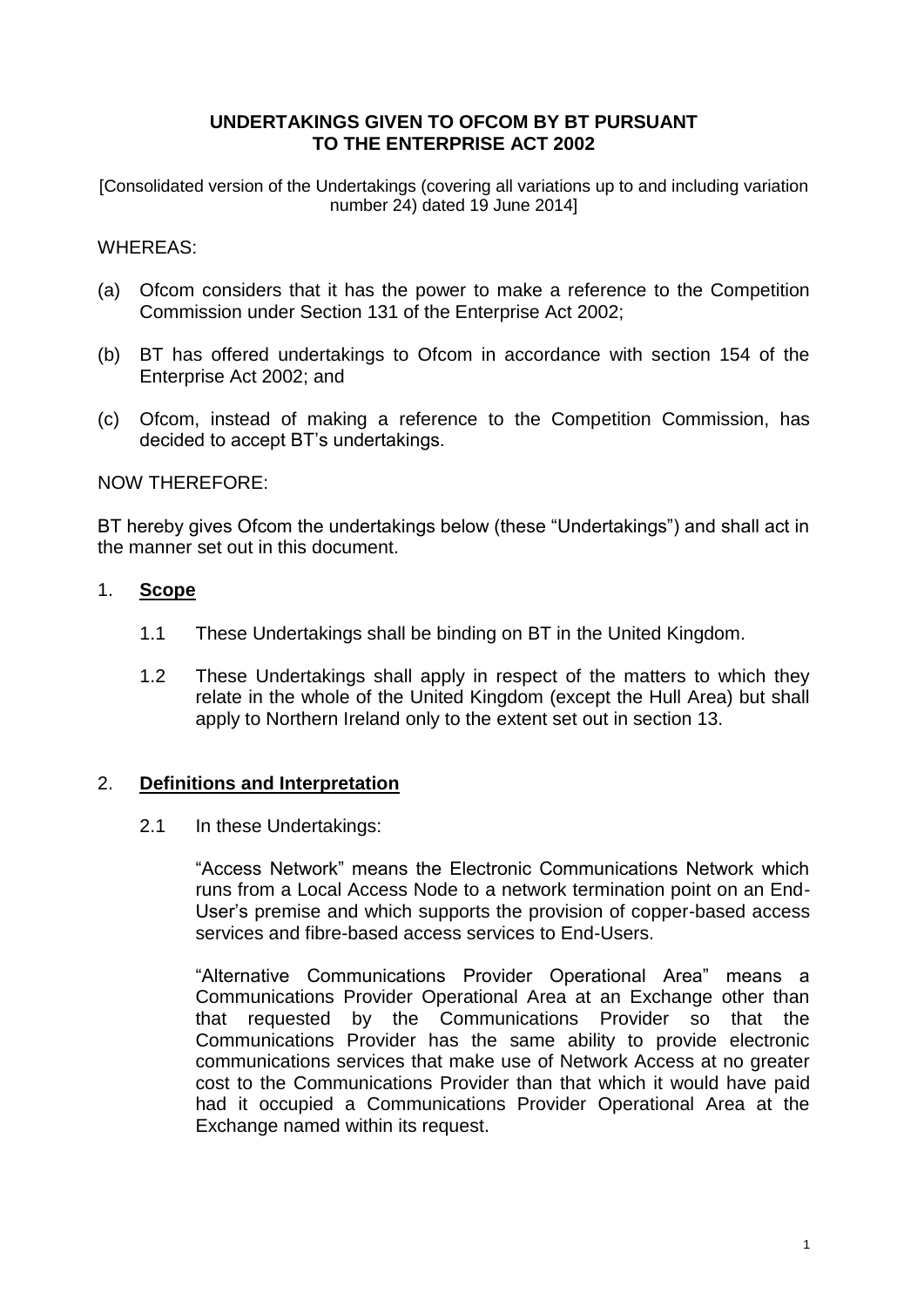"AS" means the Access Services division referred to in these Undertakings as AS, to be established by BT in accordance with section 5 of these Undertakings.

"AS CEO" means the Chief Executive Officer of AS.

"AS Headquarter Management Team" comprises the AS CEO and those of his direct reports based in the same city as the AS CEO, that city at the date these Undertakings take effect being London.

"AS Management Board" means the management board of AS, comprising the AS CEO, his direct reports and any other person(s) appointed to that board from time to time.

"Associated Services" means those products and services supplied from time to time ancillary to the provision of Metallic Path Facility and Shared Metallic Path Facility. At the date these Undertakings take effect they are listed in section B6, part 6.03 of the BT Carrier Price List and include:

- a) co-mingling space (variable exchange space footprints and rack space units);
- b) power (AC & DC);
- c) ventilation & cooling;
- d) internal tie cabling;
- e) external tie cabling (for distant location); and
- f) cable link for Metallic Path Facility and Shared Metallic Path Facility (installation of third party backhaul).

"Backhaul Extension Service" means BT's product of that name existing at the date these Undertakings take effect and as it may evolve, be developed or replaced (whether under the afore mentioned or a new name) from time to time.

"Backhaul Product" means a Network Access service which runs from a BT Local Access Node to:

- a) another BT Local Access Node; or
- b) a BT Core Node; or
- c) another Communications Provider's point of handover (but which is not an interconnection circuit or interconnection service provided over that circuit),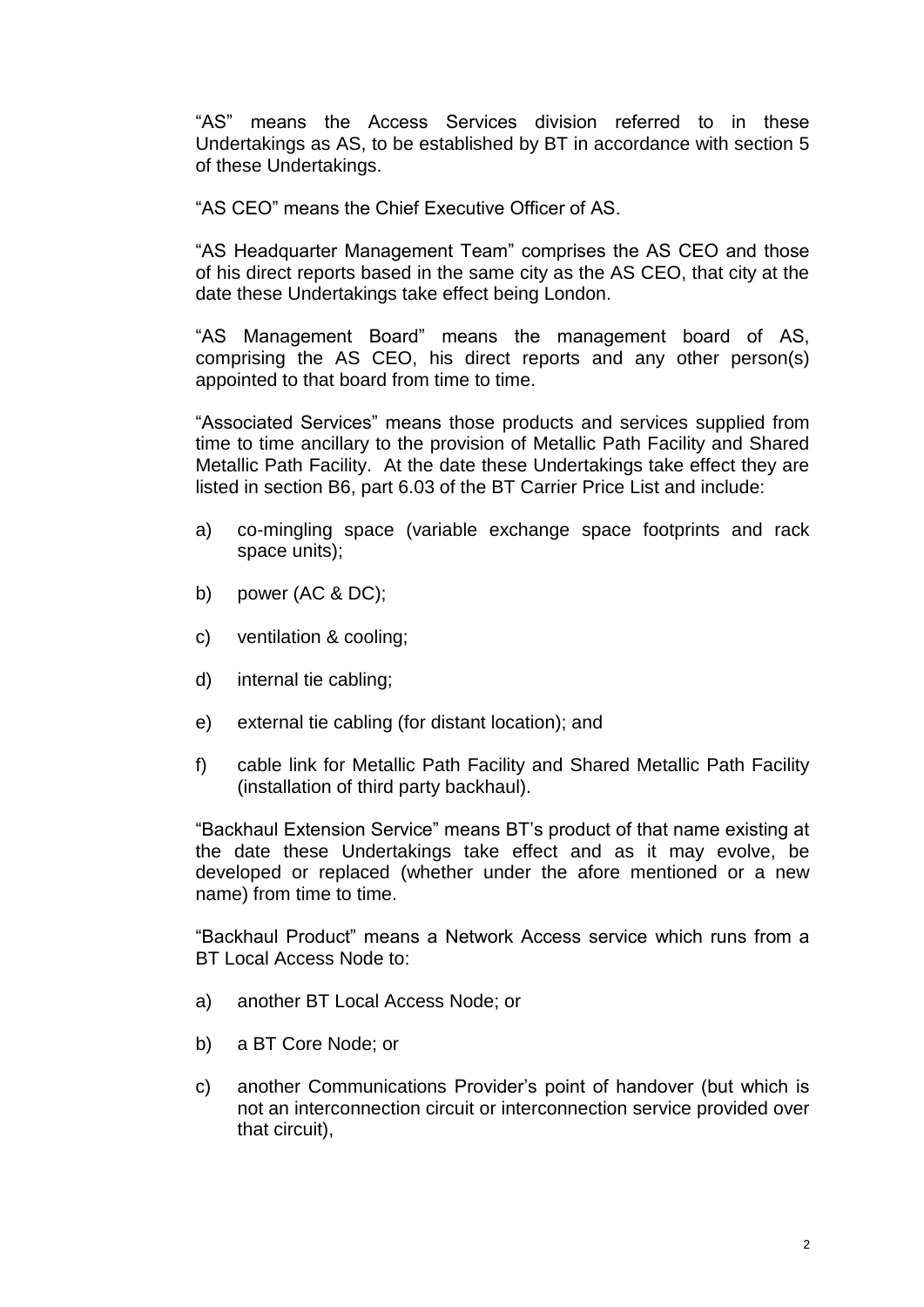provided that the straight line distance to any of the above is no more than the greater of:

- i) 15km (or such other distance as may be mutually agreed between BT and Ofcom); or
- ii) the straight line distance from BT's Local Access Node to the nearest BT Core Node.

For the avoidance of doubt this definition does not include backhaul services to nodes outside the UK.

"Bitstream Network Access" means a form of Network Access which provides transmission capacity between an End-User premise and a BT node or a point of handover to another Communications Provider, which allows a degree of control to Communications Providers (including BT) over how the service to the End-User is realised.

"BT" means British Telecommunications plc whose registered company number is 1800000, and including any of its subsidiaries or holding companies, or any subsidiary of such holding companies, all as defined by section 736 of the Companies Act 1985, as amended by the Companies Act 1989.

"BT Active FTTC Product" means an Ethernet based Bitstream Network Access product offered by AS as of the date it is available for order and provided over the entirety of FTTC.

"BT Active FTTP Product" means an Ethernet based Bitstream Network Access product offered by AS as of the date it is available for order and provided over the entirety of FTTP excluding any product or products:

- (i) falling within section 5.4 (d), or section 5.5 (c), (d) or (e); or
- (ii) designed as an input to an uncontended service between two business End-User premises.

"BT Group Operating Committee" means the committee of that name, established by the BT Group plc Board resolution approved on 19 February 2002 and any successor to that committee.

"BT Group plc" means BT Group plc whose registered company number is 4190816.

"BT's Backhaul Network" means BT's Electronic Communications Network from BT's Local Access Nodes to:

- a) another BT Local Access Node; or
- b) a BT Core Node; or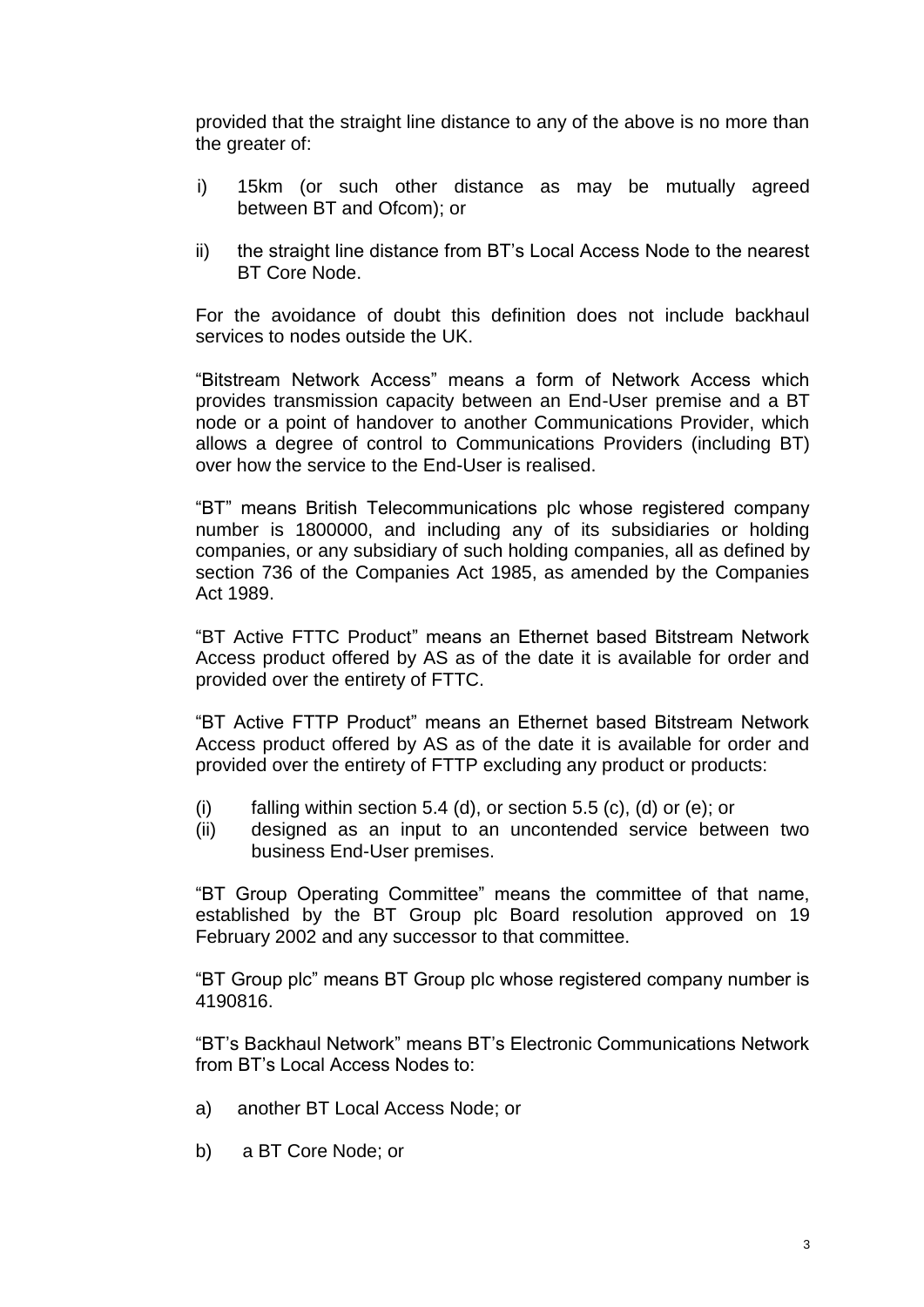c) another Communications Provider's point of handover.

"BTNI" means the organisation within BT currently called BT Northern Ireland, together with its dedicated support teams in BT Regions, and includes any successors. For the avoidance of doubt, it does not include BT employees or agents working in Northern Ireland for other parts of BT.

"BT Wholesale" means the division within the BT organisation that currently has that designation and which predominantly manages upstream products and services, apart from those which will be provided by AS, designed for use by other Communications Providers, as inputs to their own products, and includes any successors to that division.

"Carrier Pre-selection" means a facility which allows a subscriber to whom a publicly available telephone service is provided by means of a public telephone network to select which pre-selected provider of such services provided wholly or partly by means of that network, is the pre-selected provider the subscriber wishes to use to carry his calls by designating in advance the selection that is to apply on every occasion when there has been no selection of provider by use of a telephone number.

"Carrier Price List" means the price list having that name which contains charges for certain products and services provided by BT to Communications Providers and certain products and services provided by Communications Providers to BT, as such price list is amended from time to time, and which is published at [www.btwholesale.com](http://www.btwholesale.com/) at the date these Undertakings take effect.

"Code of Practice" means the code or codes of practice drawn up and published in accordance with section 9 of these Undertakings.

"Commercial Information" means information of a commercially confidential nature relating to SMP Products or other products and services to which Equivalence of Inputs applies; or in the case of sections 6.10.3 and 6.13 and 6.14 relating to products and services described in section 6.1.2; and which relates to any or all of the following in relation thereto:-

- a) product development,
- b) pricing,
- c) marketing strategy and intelligence,
- d) product launch dates,
- e) cost,
- f) projected sales volumes, or
- g) network coverage and capabilities,

excluding any such information as agreed by Ofcom from time to time.

"Commercial Policy" means policies and plans in relation to SMP Products or, in the case of section 8.6, relating to products and services described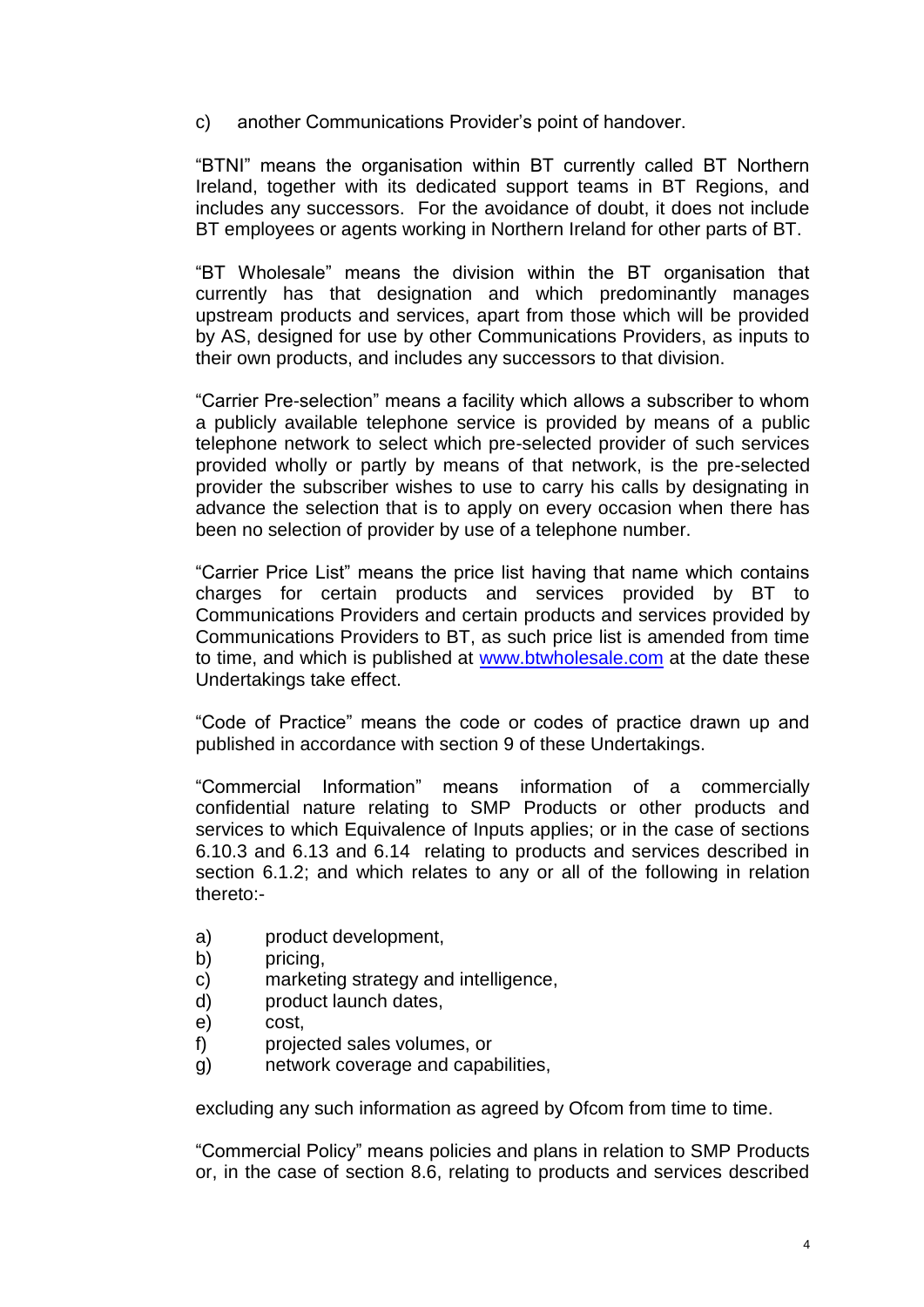in section 6.1.2, and which relate to any or all of the following in relation thereto:-

- a) product development,
- b) pricing,
- c) marketing strategy and intelligence,
- d) product launch dates,
- e) cost,
- f) payment terms,
- g) product specific forecasting, or
- h) network coverage and capabilities,

excluding any such policies and plans as agreed by Ofcom from time to time. For the avoidance of doubt this excludes commercial policy of general application across BT which it is appropriate to set centrally.

"Communications Provider" means a person providing a Public Electronic Communications Service or a Public Electronic Communications Network, including BT where relevant and for the avoidance of doubt shall include any internet service provider. For the avoidance of doubt this does not include any person in so far as he procures such a service or network for provision to himself or the members of his group of companies for their own private use.

"Communications Provider Operational Area" means any part of an Exchange which is:

- a) capable of independent use and occupation by a Communications Provider (including the use of the common areas) but which will not adversely affect the use or value of the remaining part of that property; and
- b) is not bona fide reasonably required by BT at any time for the purposes of BT's business.

"Core Node" means a node in an Electronic Communications Network whose primary function is not to support the provision of access services to End-Users but to switch or route traffic between other nodes in a network.

"Customer Confidential Information" means any information, in whatever form, which, in the case of written or electronic information, is clearly designated by the Communications Provider as commercially confidential and which, in the case of information disclosed orally, is identified at the time of disclosure as such or is by its nature commercially confidential, but excluding any information which:

a) enters the public domain otherwise than by reason of a breach of confidentiality;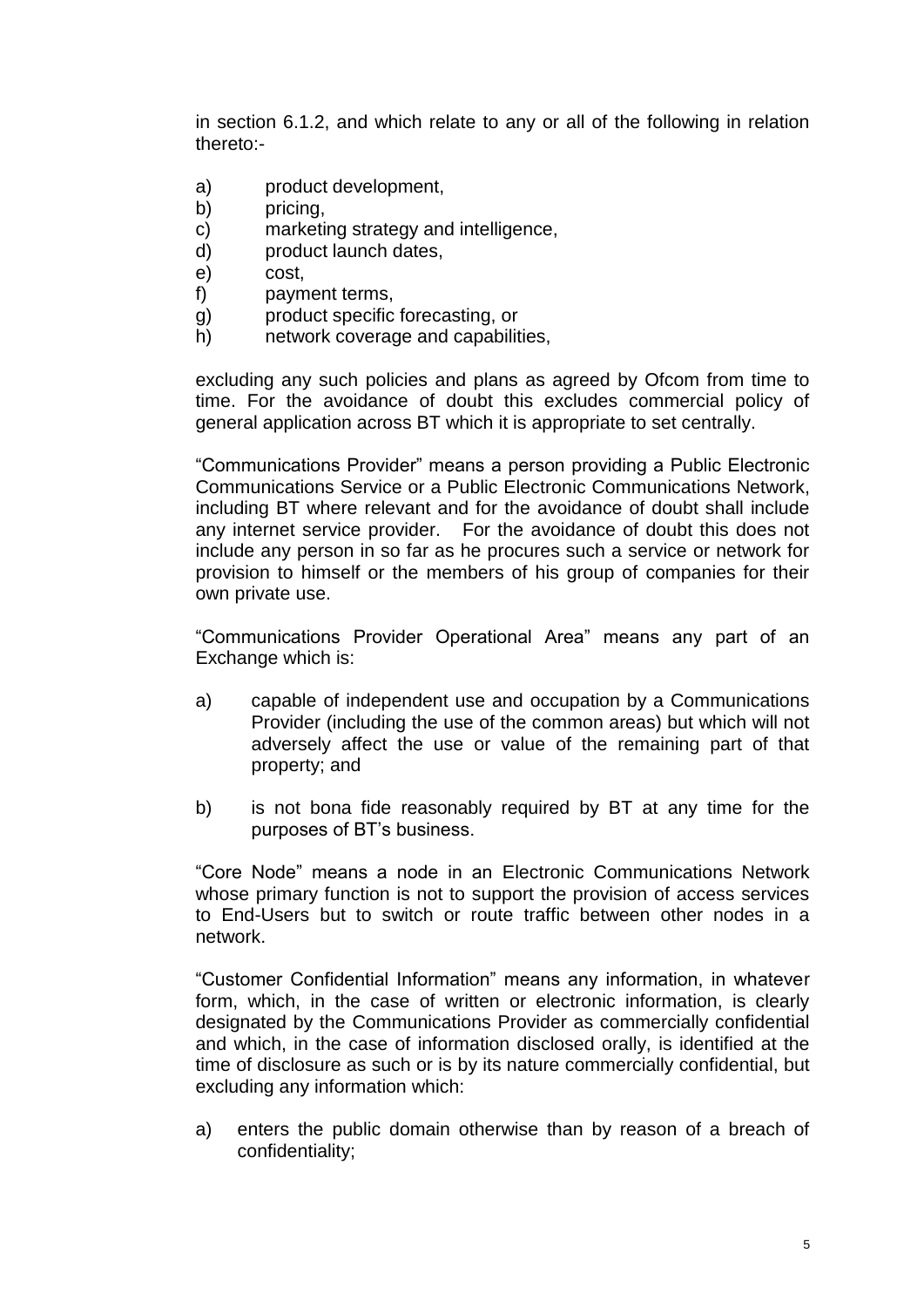- b) is previously known to BT at the time of its receipt;
- c) is independently generated or discovered at any time by BT; or
- d) is subsequently received from a third party without any restriction on disclosure.

"Customer Service Record" means the set of data which is required to provide a customer with a product or service instance.

"Customer Side Record" means a Customer Service Record relating to BT as a purchaser from AS.

"DataStream" means an asynchronous transfer mode based Bitstream Network Access service offered under that name by BT at the date these Undertakings take effect.

"Downstream Divisions" means BT's divisions which are predominantly concerned with providing End-Users with downstream products and services and for the avoidance of doubt excludes BTNI and BT Technology, Service and Operations.

"EAB" means the Equality of Access Board to be established by BT in accordance with these Undertakings.

"EAO" means the Equality of Access Office to be established under section 10 of these Undertakings.

"End-User" has the same meaning as in the Communications Act 2003.

"Equipment" means for the purpose of sections 5.19 and 7 Communications Provider's equipment listed in Annex 4:

- a) which is under the sole control of that Communications Provider;
- b) which is used by that Communications Provider for the purpose of running and operating its own Electronic Communications Network;
- c) which provides Electronic Communications Services that make use of Network Access; and
- d) which is connected to the BT network.

"Equivalence of Inputs" or "EOI" means that BT provides, in respect of a particular product or service, the same product or service to all Communications Providers (including BT) on the same timescales, terms and conditions (including price and service levels) by means of the same systems and processes, and includes the provision to all Communications Providers (including BT) of the same Commercial Information about such products, services, systems and processes. In particular, it includes the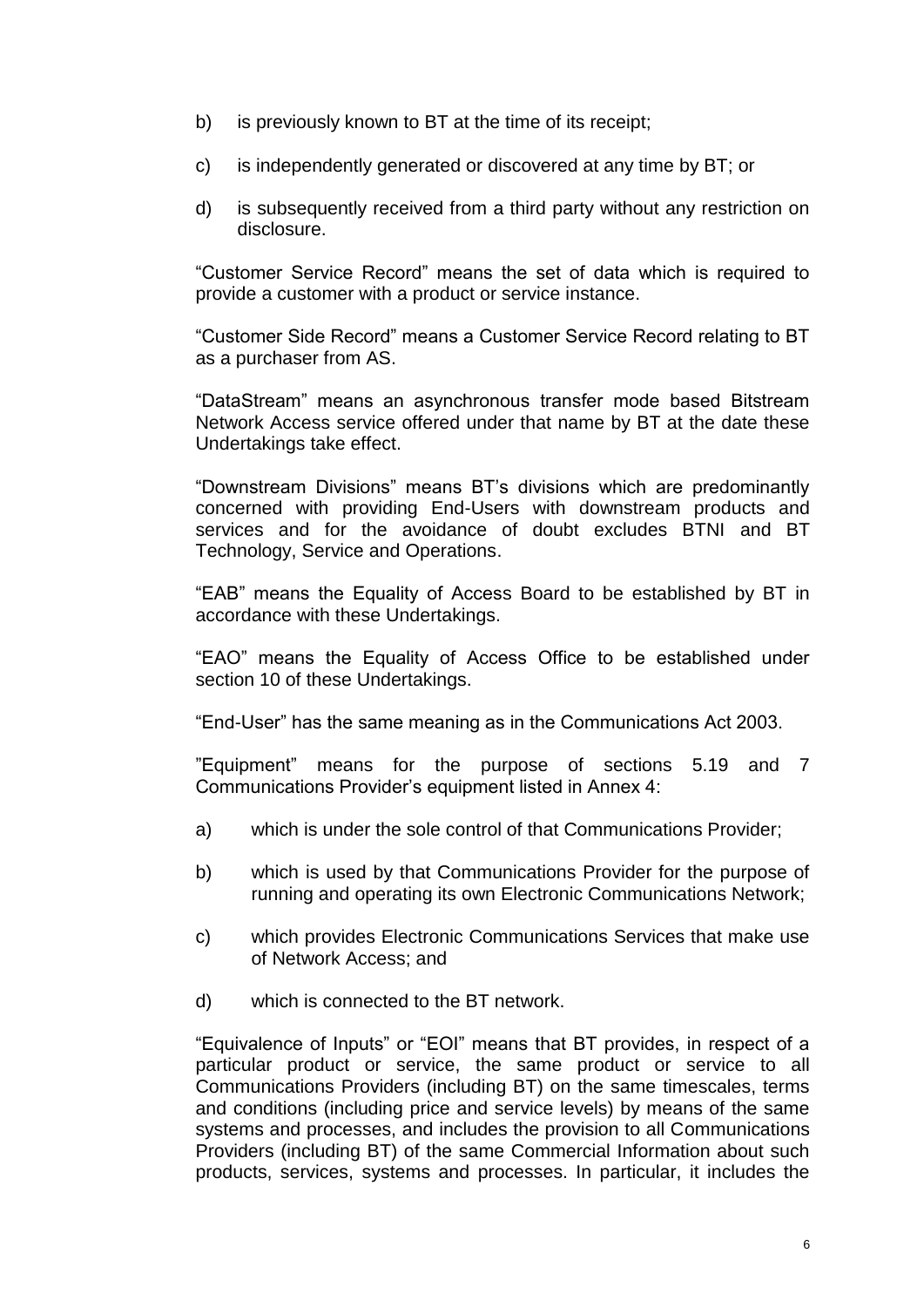use by BT of such systems and processes in the same way as other Communications Providers and with the same degree of reliability and performance as experienced by other Communications Providers.

In this context "the same" means exactly the same subject only to:

- a) trivial differences;
- b) such other differences as may be agreed by Ofcom in writing;
- c) differences relating to the following:
	- i) credit vetting procedures;
	- ii) payment procedures;
	- iii) matters of national and crime-related security, physical security, security required to protect the operational integrity of the network and such other security requirements as agreed between BT and Ofcom from time to time;
	- iv) provisions relating to the termination of a contract; and
	- v) contractual provisions relating to requirements for a safe working environment; or
- d) such other differences as are specified elsewhere in these Undertakings, including where Commercial Information is provided in accordance with these Undertakings to any of the nominated individuals, and individuals occupying the roles and functional areas (and their relevant external advisers, subcontractors and agents) listed in Annex 2.

"Estimated Space Availability Details" means details of estimated space availability within the Exchanges annually notified (by being placed on a password protected BT website) in accordance with section 7.1.2 to those Communications Providers who have signed an appropriate confidentiality agreement with BT.

"Ethernet" means the standard networking protocol defined under that name in IEEE 802.3 and published by the Institute of Electronic and Electrical Engineers.

"Exchange" means for the purposes of section 7, FTTC and FTTP a BT building containing a Local Access Node.

"Exchange Line" means apparatus comprised in BT's Electronic Communications Network and installed for the purpose of connecting a telephone exchange run by BT to a network termination point comprised in network termination and testing apparatus installed by BT for the purpose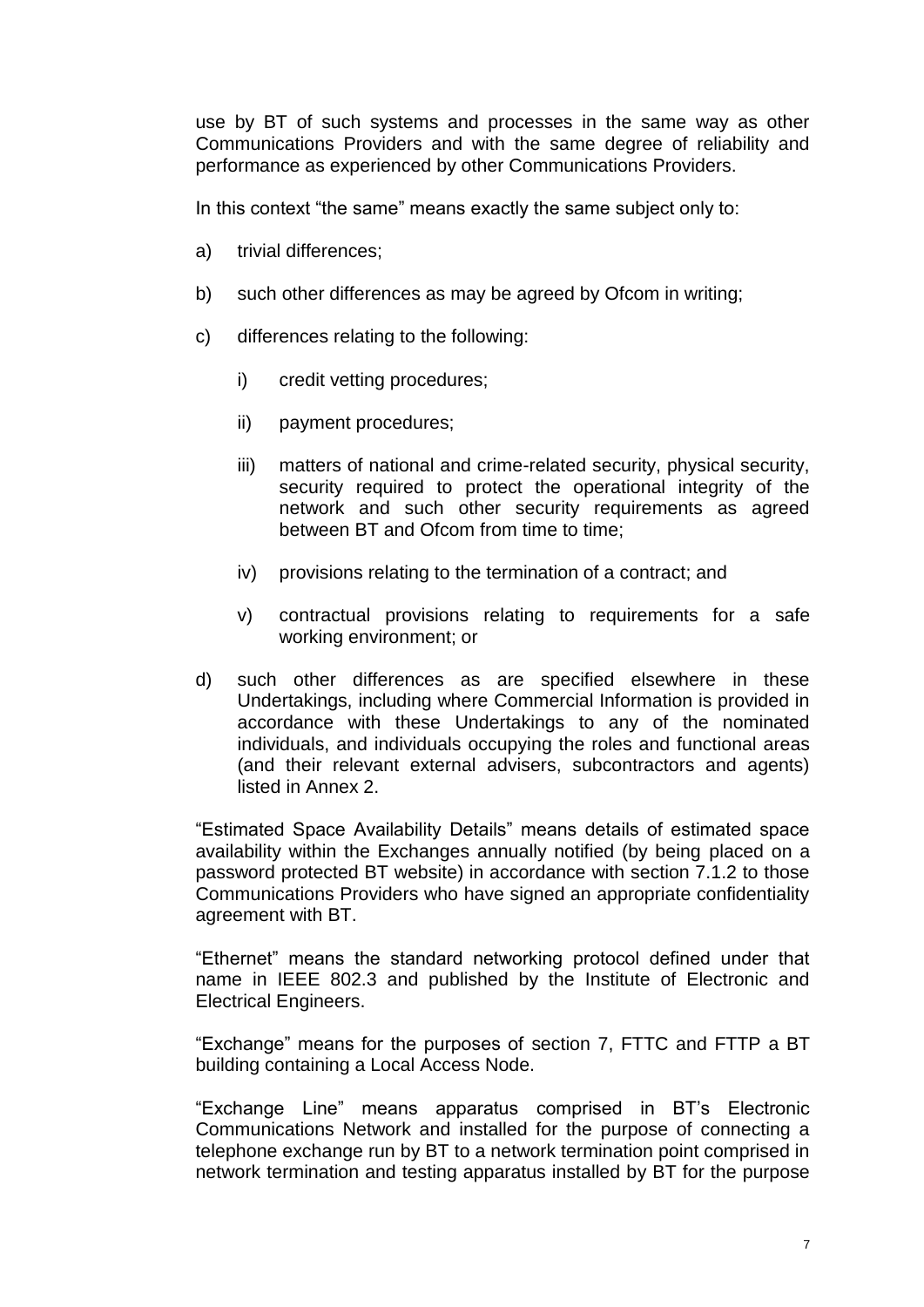of providing Electronic Communications Services at the premises at which the network termination and testing apparatus is located.

"Featureline" means the products offered by the Downstream Divisions at 31 March 2007 under the names Featureline, Featureline Compact and Featureline Corporate/Embark and as they may evolve, be developed or replaced (whether under the aforementioned or a new name) from time to time.

"FTTC" means a network structure for access at End-Users' premises at fixed locations in which optical fibres connect a node in an Exchange to a Local Access Node contained in a street cabinet, and copper wires connect the End-Users' premises to the Local Access Node contained in the BT street cabinet.

"FTTC Passive Inputs" means:

- (i) access to the copper wires that connect the End-User premises to a Local Access Node contained in the BT FTTC street cabinet;
- (ii) the provision to a Communications Provider of a FTTC street cabinet (which for the avoidance of doubt could include a cabinet facility attached to or otherwise integrated with a BT FTTC street cabinet), cooling, ventilation and power therein where practicable, and copper tie-cables, where required; and
- (iii) the various associated components of the Physical Layer of BT's Access Network connecting the Local Access Node in the BT FTTC street cabinet and the End-Users premises to the extent that these components are only to be used in connection with the provision of services that are run over the entirety of FTTC.

"FTTP" means a network structure for access at End-Users' premises at fixed locations in which optical fibres connect a node in an Exchange to the End-Users' premises.

"Hull Area" means the area defined as the 'Licensed Area' in the licence granted on 30 November 1987 by the Secretary of State under section 7 of the Telecommunications Act 1984 to Kingston upon Hull City Council and Kingston Communications (Hull) plc.

"IBMC" means, in relation to any product or service, Installed Base Migration Complete, and is the date by which the migration of all of the relevant BT installed End-User base to the Equivalence of Inputs product is completed.

"IPStream" means the IP-based Bitstream Network Access service offered by BT at the date these Undertakings take effect and as it may evolve, be developed or replaced (whether under the aforementioned or a new name) from time to time.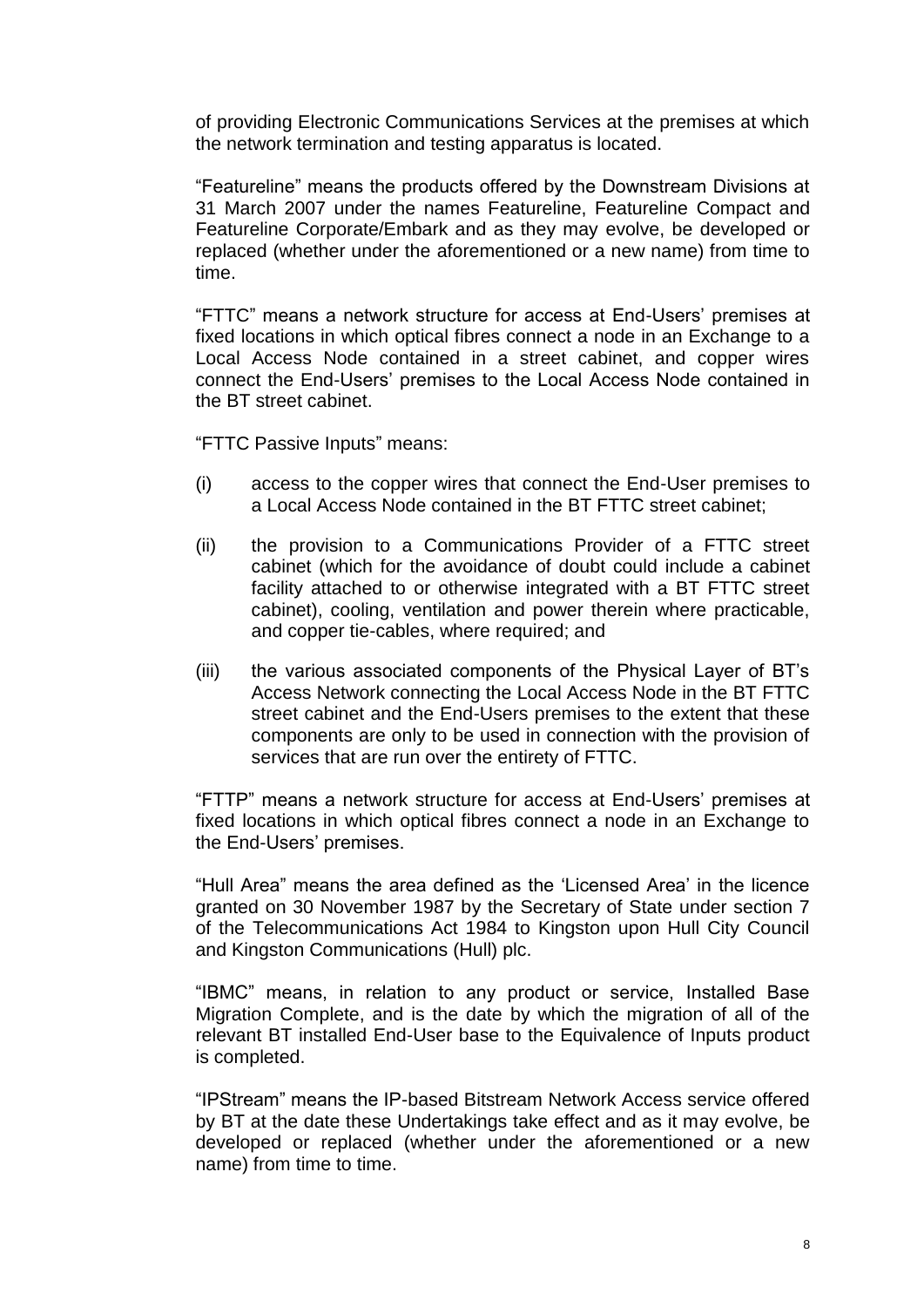"IPstream Connect" means the IP-based Bitstream Network Access service offered by BT as of the date it is available for order and as it may evolve, be developed or replaced (whether under the aforementioned or a new name) from time to time.

"ITU" means International Telecommunications Union.

"KPIs" means Key Performance Indicators.

"Level 1 Systems Separation" means the application of access rights and controls to restrict access to information and, in the case of Operational Support Systems, functionality. Such controls will ensure that users can only have access to which they are entitled or which they are permitted, consistently with the Undertakings.

"Level 2 System Separation" means both (a) separation of the data held by the system and (b) separate instances of the application software, such that users can only have access to which they are entitled or which they are permitted, consistently with the Undertakings.

"Local Access Node" means a node in an Electronic Communications Network which supports the provision of services to End-Users. For the avoidance of doubt, such nodes include the following, namely a main distribution frame, an optical distribution frame, a digital local exchange, a digital subscriber line access multiplexer, a remote concentrator unit and an MSAN.

"Management Information Systems" means those management information systems which hold Commercial Information and/or Customer Confidential Information and which are used by BT to help plan and direct business and organisational operations, decision making and competitive strategies.

"MDF Site" means a BT site at which one or more Main Distribution Frames is located.

"Measured Products" means Wholesale Analogue Line Rental, Wholesale ISDN2 Line Rental, Wholesale ISDN30 Line Rental, Metallic Path Facility, Shared Metallic Path Facility, Wholesale Extension Service, Backhaul Extension Service, Wholesale Extension Service Backhaul Product, Wholesale Extension Service Access Product and Wholesale End-to-End Ethernet Service as at 31 March 2007.

"Metallic Path Facility" means a circuit comprising a pair of twisted metal wires between an End-User's premise and a main distribution frame that employs electric, magnetic, electro-magnetic, electro-chemical or electromechanical energy to convey Signals when connected to an Electronic Communications Network.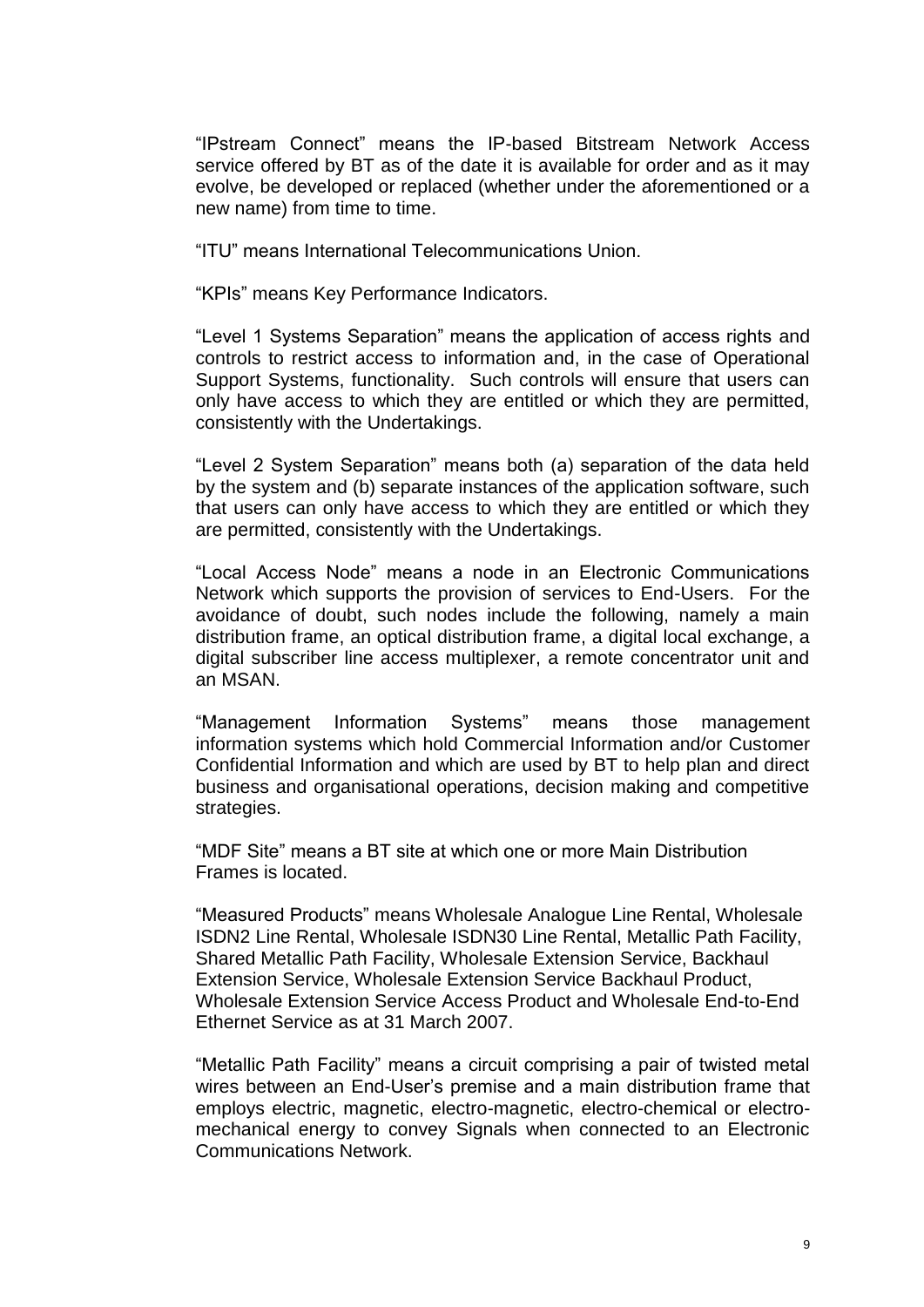"Migration Process" means a process by which:

- a) a Communications Provider transfers from using one product or service to another product or service;
- b) an End-User transfers from using one product or service to another product or service;
- c) an End-User transfers from using a product or service supplied by a Communications Provider to the same product or service supplied by another Communications Provider;
- d) any combination of a), b) or c) above;
- e) any combination of a), b) or c) above which involves more than one End-User and/or two or more Communications Providers and the transfer takes place within a single process; or
- f) any combination of a), b) or c) above which involves the synchronised transfer of multiple services or products.

"MSAN" means a Multi-Service Access Node, being a Local Access Node in BT's NGN which is capable of supporting the provision of multiple services to End-Users whether over fibre or copper.

"Network Access" has the same meaning as is given to "network access" in section 151(3) of the Communications Act 2003.

"Network Layer" means the network layer of the International Standards Organisation seven layer model for communications protocols.

"NGA Statement" means Ofcom's Statement entitled "Delivering superfast broadband in the UK" published on 3 March 2009.

"NGN" means Next Generation Network, a packet-based Electronic Communications Network which is able to provide Electronic Communications Services and to make use of multiple broadband and quality of service-enabled transport technologies, and in which servicerelated functions are independent of underlying transport-related technologies.

"Ofcom" means the Office of Communications as established by the Office of Communications Act 2002, or, where relevant, the Director General of Telecommunications as appointed under section 1 of the Telecommunications Act 1984.

"Operational Support Systems" means those support systems carrying out the functions and processes which help to run a network and business, including (but not limited to) pre-ordering, taking a customer's order, configuring network components, creating a bill and managing faults.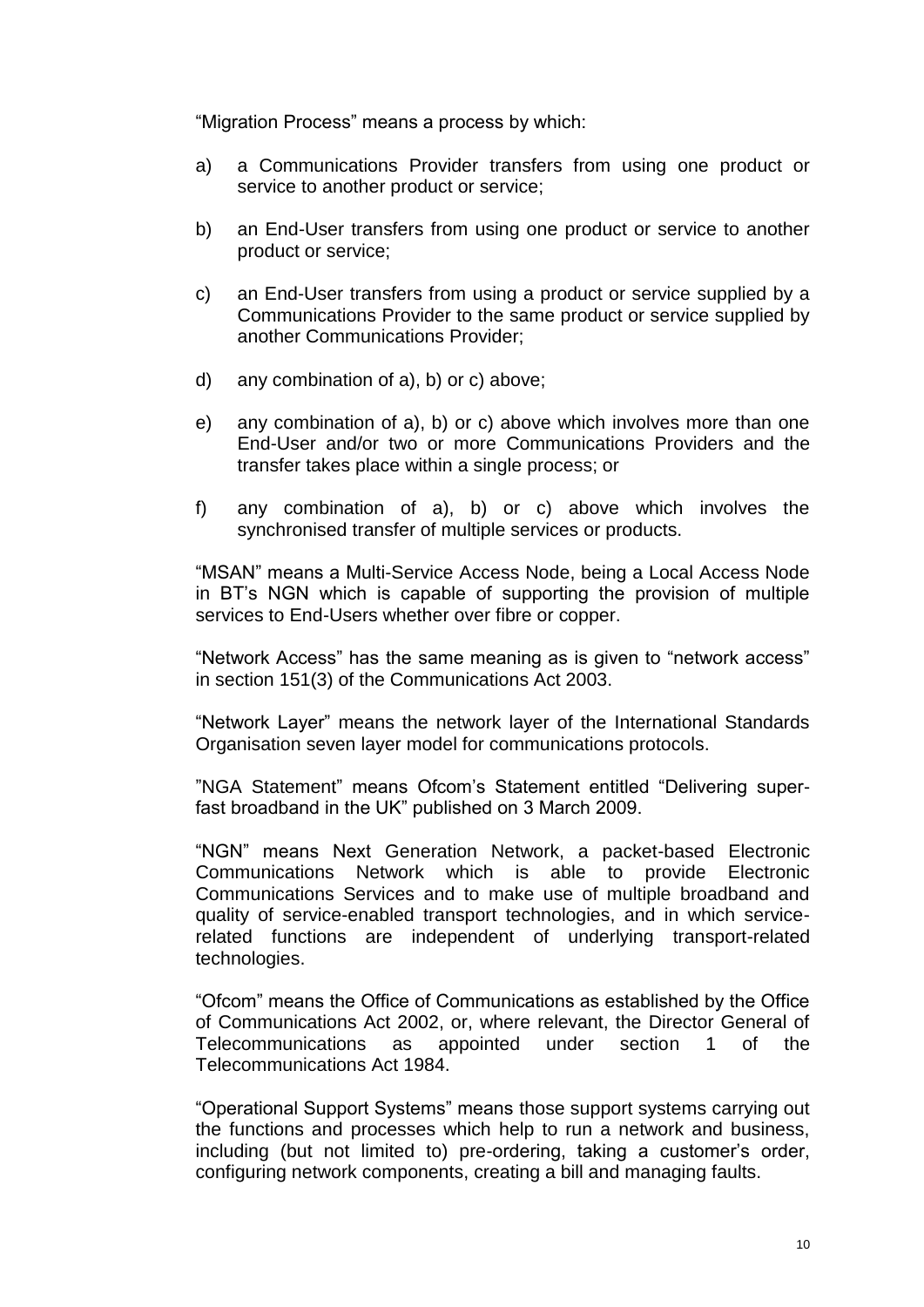"Partial Private Circuit" means a circuit providing dedicated transmission capacity between an End-User's premise and another Communications Provider's point of handover, using an interface, as defined at G703 or G957 or X21, all as published by the ITU.

"Physical Layer" means the duct, fibre, copper, and other non-electronic assets in an Electronic Communications Network.

"Physical Layer Information" means information about Physical Layer assets either under the control and operation of AS for the purposes of section 5.12 or which is managed by AS on behalf of the rest of BT.

"Primary Accounting Documents" means that term as defined in Schedule 2 of the Notification to BT under sections 48(1) and 86(1) of the Communications Act 2003, and dated 22 July 2004.

"Proactive Review" means the AS process set out in section 5.49 (c).

"PSTN" means Public Switched Telephone Network.

"Ready to Mass Migrate" means that procedures and processes necessary to enable commencement of the migration of large volumes of Customer Service Records from Operational Support Systems shared between AS and the rest of BT to Operational Support Systems, which are physically separate for AS and the rest of BT, have been completed and such migration of large volumes has commenced. This includes, *inter alia*, the conclusion of the re-engineering of end-to-end processes and the completion of pilot migrations of varying volume. For the avoidance of doubt, once BT is Ready to Mass Migrate the volume of migrations going forward might fluctuate.

"Residential Customer" means any natural person who uses or requests a public electronic communications service for purposes which are outside his or her trade, business or profession.

"RFS date" means the Ready For Service date from which an Equivalence of Inputs product or service is available for use by other Communications Providers for their new End-Users, and is also available for use by BT (and is in use by BT) to handle all product or service events for New End-Users (being new after the RFS date). The RFS date is also the date of the start of migration of the relevant installed base of End-Users. In this definition "New End-User" means either:

- a) an End-User who has not previously been directly supplied by BT for any BT product or service; or
- b) an End-User with no current service from BT but who is returning to  $BT:$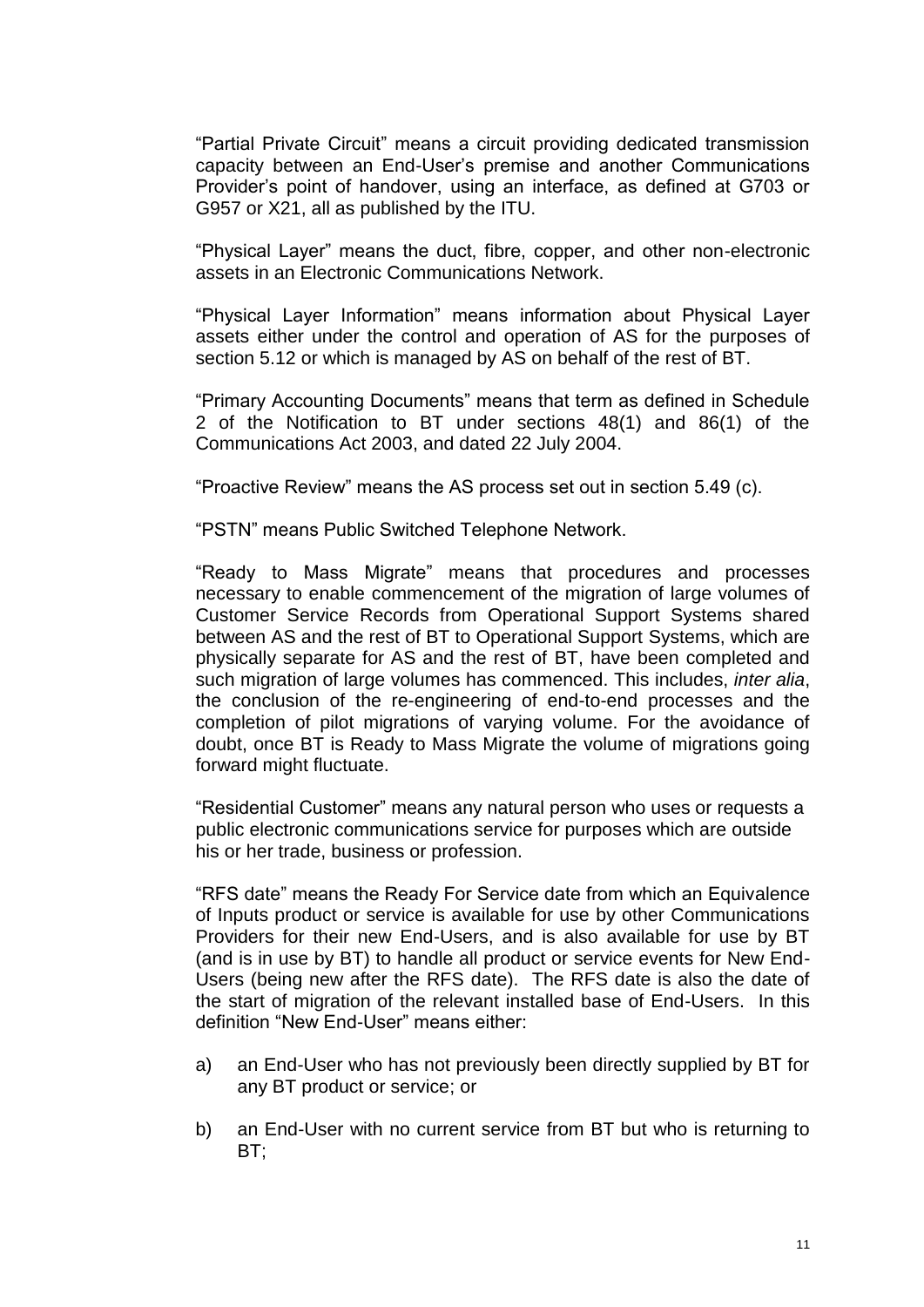and excludes for the avoidance of doubt:

- i) an existing BT End-User who is moving premises, and
- ii) an existing BT End-User purchasing a new service.

"Scorecard" means a measure for setting targets in connection with the incentive remuneration of certain BT employees.

"SDH" means Synchronous Digital Hierarchy.

"Service Level Information" means information required for the operational management of a service or product, or a Transmission Layer input into a service or product.

"Shared Metallic Path Facility" means access to the non-voiceband frequencies of the Metallic Path Facility.

"SLA" means Service Level Agreement.

"SMP" means Significant Market Power, where this is found pursuant to a market review under the relevant provisions of the Communications Act 2003.

"SMP Condition" has the same meaning as in the Communications Act 2003.

"SMP Product" means a product or service falling within a market for Network Access in which BT has been determined from time to time by Ofcom as having SMP (excluding international direct dial products based on interconnection directly or indirectly to BT's international switching centres).

"Statement of Requirements Process" means a procedure whereby a Communications Provider submits a request to BT for new or enhanced Network Access.

"Sub-Loop Unbundling" means access to the part of a Metallic Path Facility or the part of a Shared Metallic Path Facility from an End-User premises to an intermediate point prior to the main distribution frame.

"Supply Side Record" means a Customer Service Record relating to BT Wholesale in its role as supplier to AS.

"TILLAP" means a Traditional Interface Leased Line Access Product, being a leased line providing dedicated transmission capacity between an End-User's premise and a BT Local Access Node which uses an interface, as defined at G703 or G957 or X21, all as published by the ITU.

"TILLBP" means either: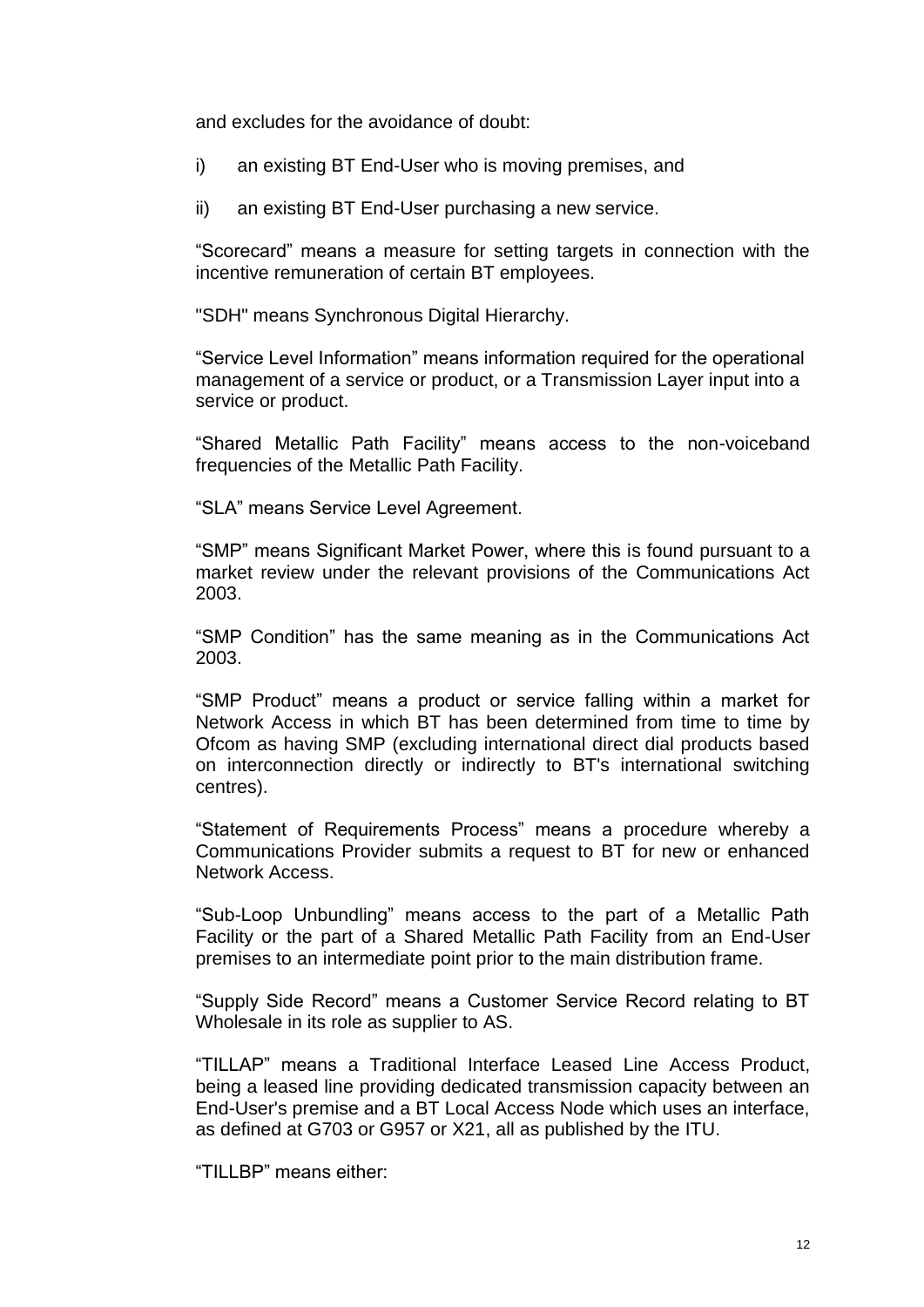- a) A Traditional Interface Leased Lines Backhaul Product, being a Backhaul Product providing dedicated transmission capacity using an interface, as defined at G703 or G957 or X21, all as published by the ITU; or
- b) A Network Access service using an interface, as defined at G703 or G957 or X21 all as published by the ITU, up to and including a bandwidth of 2Mb/s, which runs from a Communications Provider's radio base station to:
	- i) a BT Local Access Node; or
	- ii) a BT Core Node; or
	- iii) that Communications Provider's point of handover (but which is not an interconnection circuit or interconnection service provided over that circuit);

provided that the straight line distance to any of the above is no more than the greater of:

- a) 15km (or such other distance as may be mutually agreed between BT and Ofcom); or
- b) the straight line distance from a Communications Provider's radio base station to the nearest BT Core Node.

For the avoidance of doubt this definition does not include backhaul services to nodes outside the UK.

"Transmission Layer" means the electronic assets at and below the link layer of the International Standards Organisation seven layer model for communications protocols. For the avoidance of doubt this does not include Network Layer assets such as voice switches or data routers.

"UK Combined Code on Corporate Governance" means the document of that name dated July 2003 and published by the Financial Reporting Council.

"United Kingdom" has the meaning given to it in the Interpretation Act 1978.

"Upstream Division(s)" means a BT division or divisions other than AS, predominantly concerned with providing upstream products and services designed for use by Communications Providers, as inputs to their own products. At the date of these Undertakings this includes BT Wholesale. For the avoidance of doubt "Upstream Division(s)" excludes BTNI and BT Technology, Service and Operations.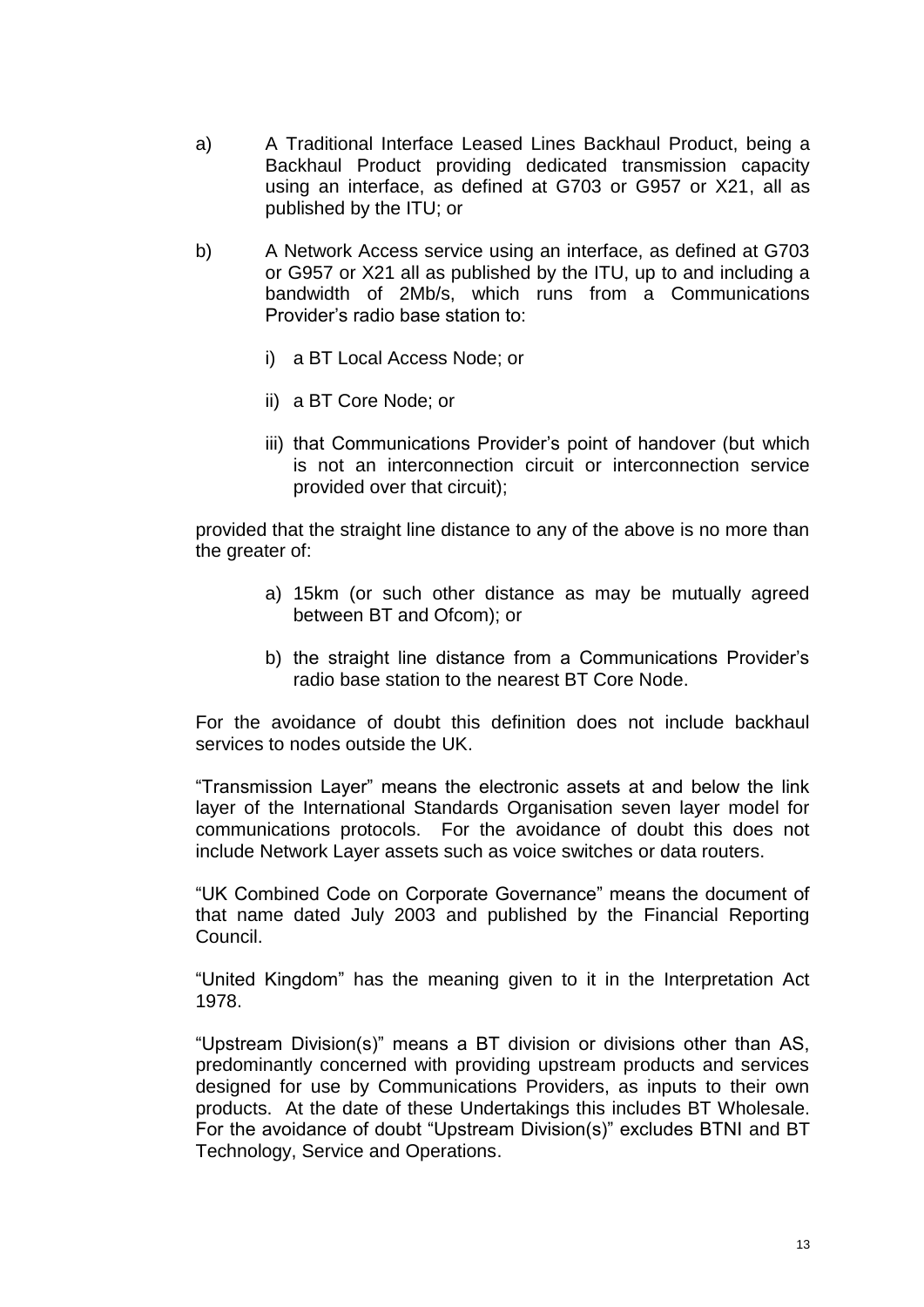"User Access Control" means the application of user profiles and/or data tagging or authorisation control mechanisms combined with behavioural mechanisms such that users outside AS can only have access to systems or applications or data which is consistent with the Undertakings and which does not lead to undue discrimination against other undue discrimination against other Communications Providers.

"Vacation Exchange" means any Exchange identified on the list delivered to Ofcom under section 7.7.

"Wholesale Analogue Line Rental" means an Electronic Communications Service provided for the use and ordinary maintenance of an analogue Exchange Line.

"Wholesale Calls" means BT's Network Access product consisting of the provision of an end-to-end calls service on a BT maintained line that the Communications Provider in turn offers to its End-Users.

"Wholesale End-to-End Ethernet Service" means a Network Access service providing uncontended Ethernet bandwidth between an End-User premise and another End-User premise up to a maximum straight-line distance of 25km between each premise unless technical feasibility dictates otherwise.

"Wholesale Extension Service" means BT's product of that name existing at the date these Undertakings take effect and as it may evolve, be developed or replaced (whether under the afore mentioned or a new name) from time to time.

"Wholesale Extension Service Access Product" means a Network Access service that provides uncontended Ethernet bandwidth between an End-User's premise and a BT Local Access Node.

"Wholesale Extension Service Backhaul Product" means a Backhaul Product that provides uncontended Ethernet bandwidth.

"Wholesale ISDN2 Line Rental" means an Electronic Communications Service provided for the use and ordinary maintenance of an ISDN2 Exchange Line.

"Wholesale ISDN30 Line Rental" means an Electronic Communications Service provided for the use and ordinary maintenance of an ISDN30 Exchange Line.

"Wholesale Line Rental" means any or all of Wholesale Analogue Line Rental, Wholesale ISDN2 Line Rental and Wholesale ISDN30 Line Rental.

2.2 Words or expressions shall have the meaning assigned to them in these Undertakings and otherwise any word or expression shall have the same meaning as it has in the Communications Act 2003.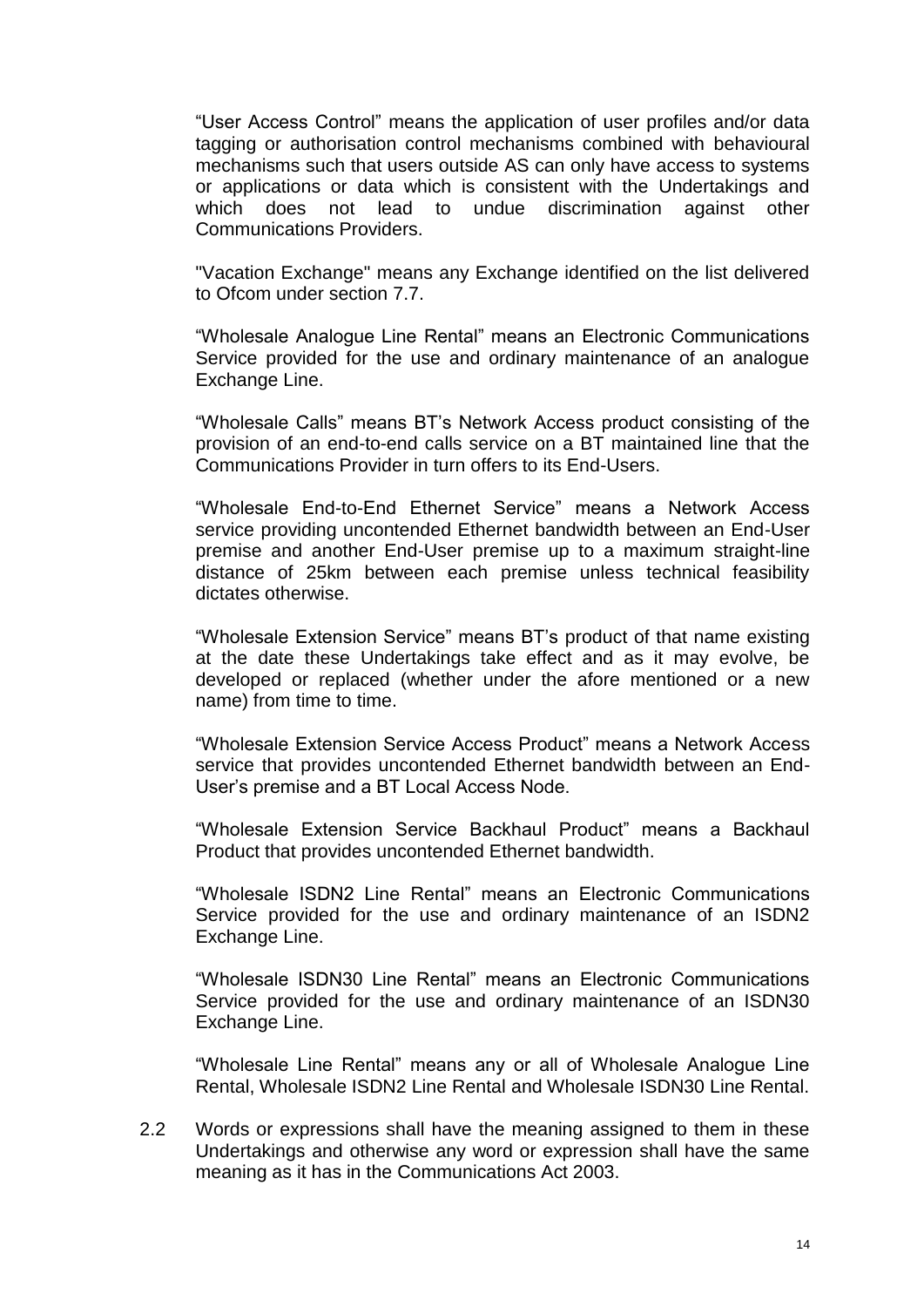- 2.3 The Interpretation Act 1978 shall apply as if these Undertakings were an Act of Parliament.
- 2.4 Headings and titles shall be disregarded.
- 2.5 The Annexes shall form part of these Undertakings.
- 2.6 References to sections and Annexes shall mean sections of, and Annexes to, these Undertakings, unless otherwise stated.
- 2.7 In these Undertakings, "product" means product and/or service as appropriate, unless the context otherwise requires.

#### 3. **Provision of equivalent products and services**

#### 3.1 **Equivalence of Inputs for certain products and services**

- 3.1.1 BT shall apply Equivalence of Inputs to the following products in accordance with the timetable set out in Annex 1 to these Undertakings, and continue to apply it following the relevant IBMC dates:
	- a) Wholesale Analogue Line Rental;
	- b) Wholesale ISDN2 Line Rental;
	- c) Wholesale ISDN30 Line Rental;
	- d) Wholesale Extension Service;
	- e) Shared Metallic Path Facility;
	- f) Metallic Path Facility;
	- g) IPStream where it is provided by BT in a Network Access market or markets in which BT is determined by Ofcom to have SMP;
	- h) IPstream Connect where it is provided by BT in a Network Access market or markets in which BT is determined by Ofcom to have SMP; and
	- i) Backhaul Extension Service.

The obligation to continue to apply Equivalence of Inputs in relation to IPStream shall cease to apply after IBMC for IPstream Connect.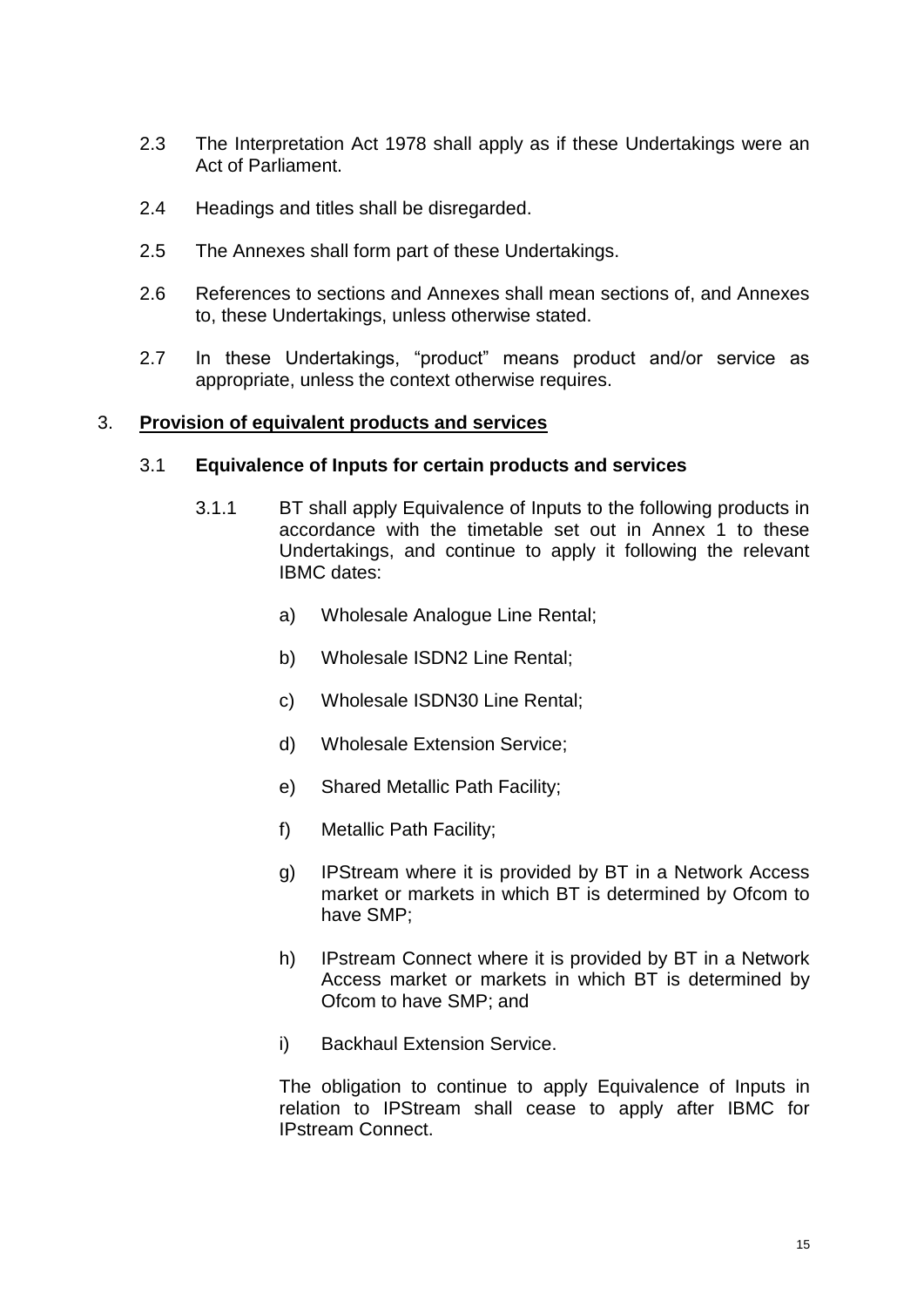- 3.1.2 When BT provides in the future the following products it will do so on an Equivalence of Inputs basis:
	- a) Wholesale Extension Service Access Product;
	- b) Wholesale Extension Service Backhaul Product;
	- c) Wholesale End-to-End Ethernet Service;
	- d) The IP based Bitstream Network Access product IPstream Connect that is the successor to IPStream where it is provided by BT in a Network Access market or markets in which BT is determined by Ofcom to have SMP; and
	- e) A successor product to Wholesale Line Rental if:
		- i) such a product is provided using BT's NGN, based on MSAN access; and
		- ii) BT is determined by Ofcom to have SMP in a Network Access market or markets which includes that product.
- 3.1.3 Nothing in this section 3.1 shall require BT when providing Wholesale Line Rental either to itself or to other Communications Providers to use Metallic Path Facility as an input to that product.
- 3.1.4 Should BT plan to provide a successor product to Wholesale Line Rental using BT's NGN and based on MSAN access, BT shall agree with Ofcom what, if any, input to this product it would be appropriate to provide on an Equivalence of Inputs basis, taking into account the commercial aspirations of those Communications Providers using Metallic Path Facility and Shared Metallic Path Facility and other Communications Providers and the long term interests of consumers. If agreement is reached, BT shall use such input for the successor Wholesale Line Rental product on an Equivalence of Inputs basis.
- 3.2 BT will as a gesture of good faith:
	- 3.2.1 if notwithstanding the date specified in paragraph 1 of Annex 1 it does not achieve an RFS date for Equivalence of Inputs for Wholesale Analogue Line Rental of 31 December 2006 (other than as a result of matters beyond its reasonable control), provide an allowance to Communications Providers, including the relevant parts of BT, of a monthly amount of 25 pence for each Wholesale Analogue Line Rental line that they respectively rent for each complete month from 1 January 2007 until the date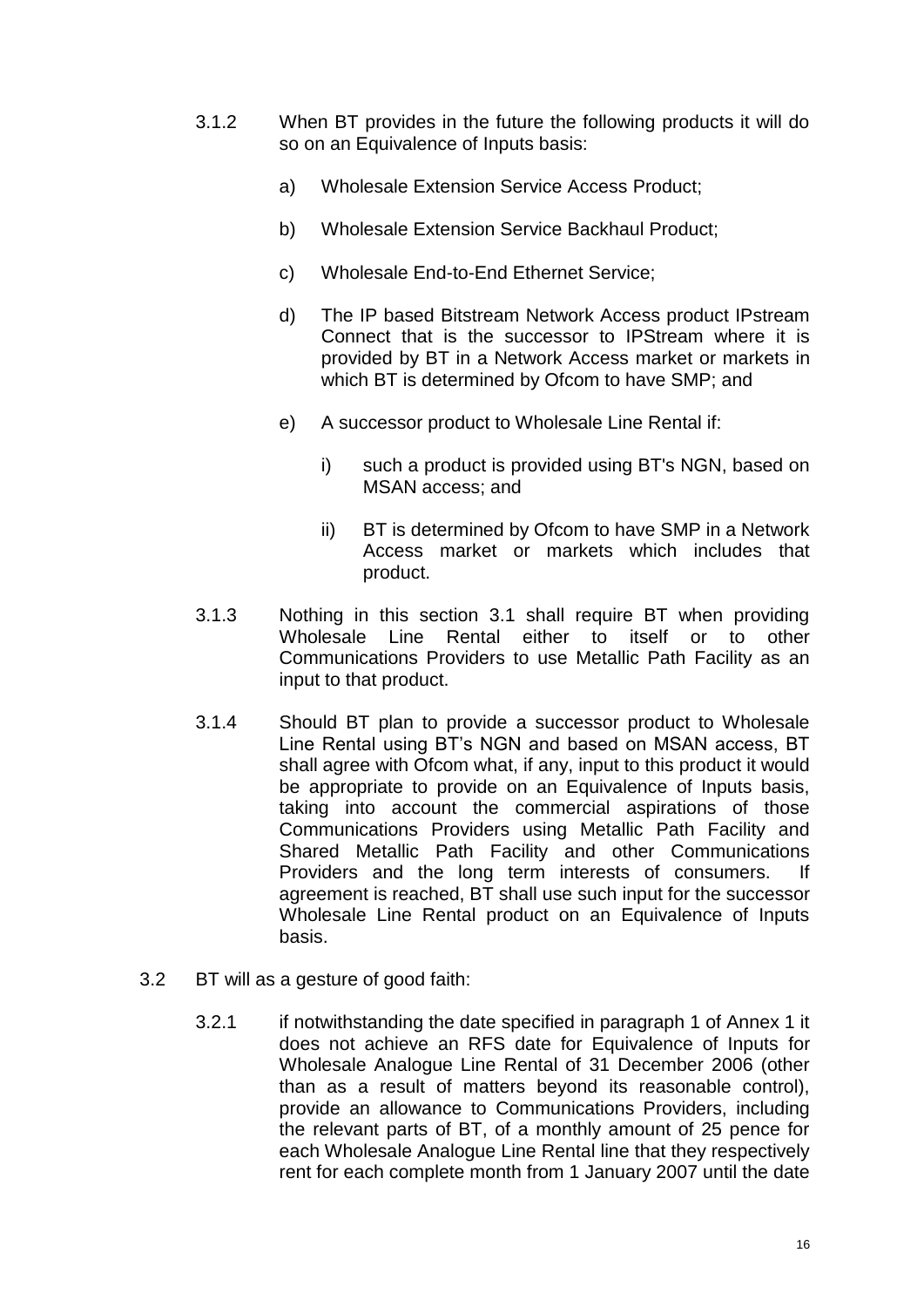that RFS for Equivalence of Inputs for Wholesale Analogue Line Rental is achieved or 30 June 2007, whichever is the earlier. Such monthly allowance will not be made for any such line which the Communications Provider has ceased to rent in the month in question.

3.2.2 if it does not achieve an RFS date of 30 June 2006 for Metallic Path Facility and Shared Metallic Path Facility (other than as a result of matters beyond its reasonable control), provide an allowance to Communications Providers, including the relevant parts of BT, of a monthly amount of 25 pence for each Metallic Path Facility and Shared Metallic Path Facility line that they respectively rent for each complete month from 1 July 2006 until the date that RFS for Metallic Path Facility and Shared Metallic Path Facility as appropriate is achieved. Such monthly allowance will not be made for any such line which the Communications Provider has ceased to rent in the month in question.

Provided that BT shall not be obliged to pay any allowances under sections 3.2.1 and 3.2.2 if the failure to achieve an RFS date is the result of matters beyond its reasonable control, provided that if such failure is due in whole or in part to the acts or omissions of any Communications Provider, any dispute over the provision of any such allowances may be referred to Ofcom. BT agrees to be bound by Ofcom's decision as to what extent, if at all, any such allowance shall be made.

- 3.3 If BT and Ofcom agree an Equivalence of Inputs timetable in respect of any other product that does not use BT's NGN in addition to those in section 3.1 such new agreed timetable will apply.
- 3.4 Commencing on 1 January 2006 BT shall make available to other Communications Providers a stand alone address matching service (on the basis that the data made available under that service can only be used by Communications Providers for address matching purposes directly related to the order and/or repair of the products concerned) with the objective of reducing address matching failures, until such service is no longer reasonably required by virtue of the availability of an alternative Equivalence of Inputs service.
- 3.5 Commencing on 1 July 2006 BT will provide improved access to the engineering appointment books used by BT to enable Communications Providers to provide their End-User customers with a service better and faster than that which they are able to provide as at the date of these Undertakings, until such service is no longer reasonably required by virtue of the availability of an Equivalence of Inputs service.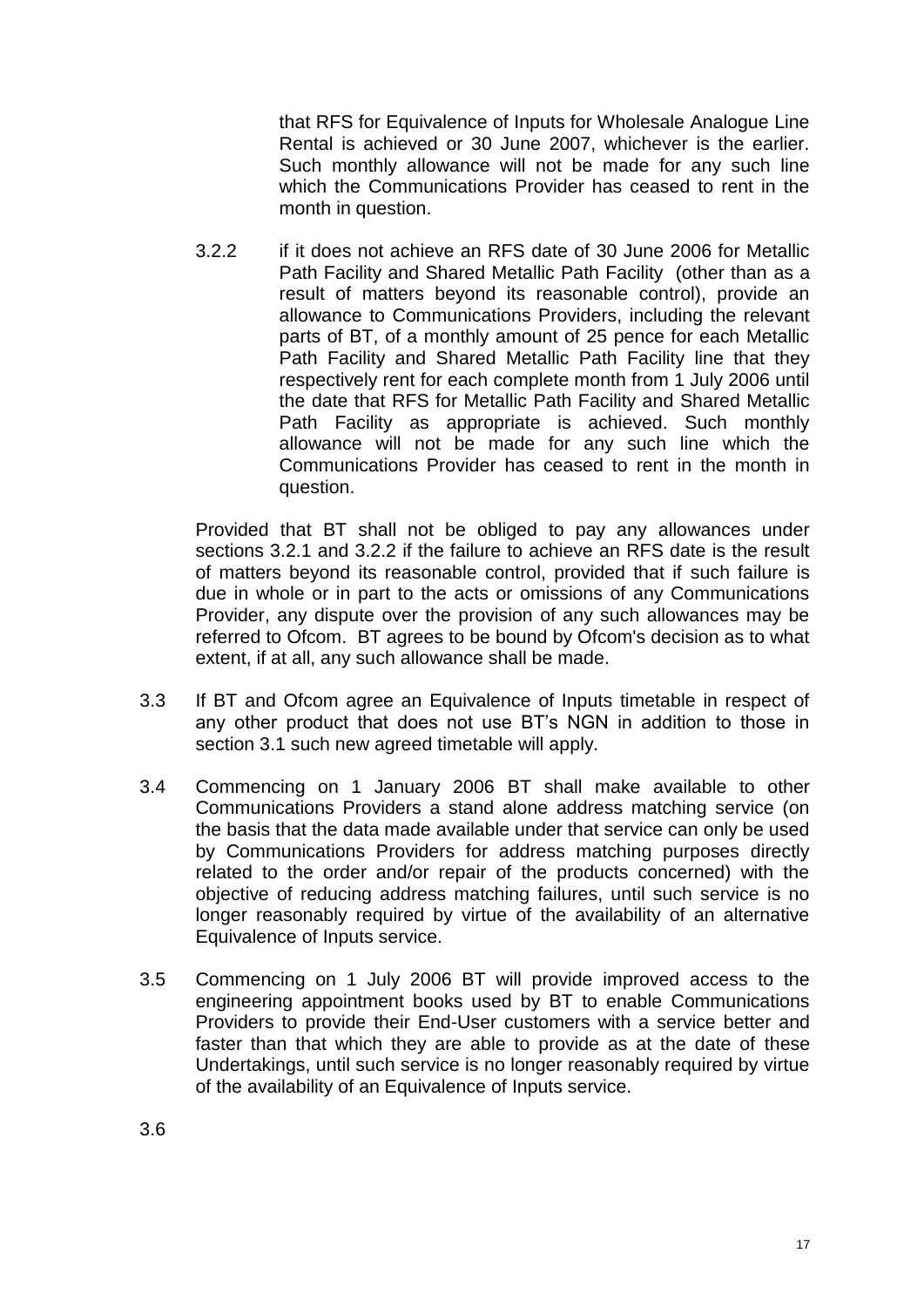- 3.6.1 Commencing on 1 January 2007 and until such time as the relevant RFS date is reached, BT employees and agents will use the Wholesale Line Rental service provider gateway to raise Wholesale Analogue Line Rental service transfer requests when BT takes over a customer of another Communications Provider, and where that customer is not already a BT customer for any other retail product.
- 3.6.2 In circumstances where a Communications Provider ceases to trade and BT takes a bulk transfer of customers of that Communications Provider, section 3.6.1 shall not apply to the extent that there is a requirement to use the Wholesale Line Rental service provider gateway to raise service transfer requests.

## **Migration Processes**

- 3.7 To the extent that the Migration Processes are either internal to BT or are otherwise within BT's control, BT shall apply Equivalence of Inputs to BT's Migration Processes for products for which BT must apply Equivalence of Inputs. Where the migration involves EOI and non EOI products, the EOI Migration Process will only apply to the part of the process involving the EOI product. BT shall apply the EOI Migration Process at the same time as the relevant RFS date set out for each product in Annex 1 or as otherwise agreed with Ofcom. Where a process involves more than one EOI product, the RFS date for each product shall apply separately to the relevant EOI Migration Process.
- 3.8 BT shall comply with performance targets for the Migration Processes covered by section 3.7 as required in writing by Ofcom and following any consultation to be undertaken by Ofcom, provided that such targets are reasonable and practicable.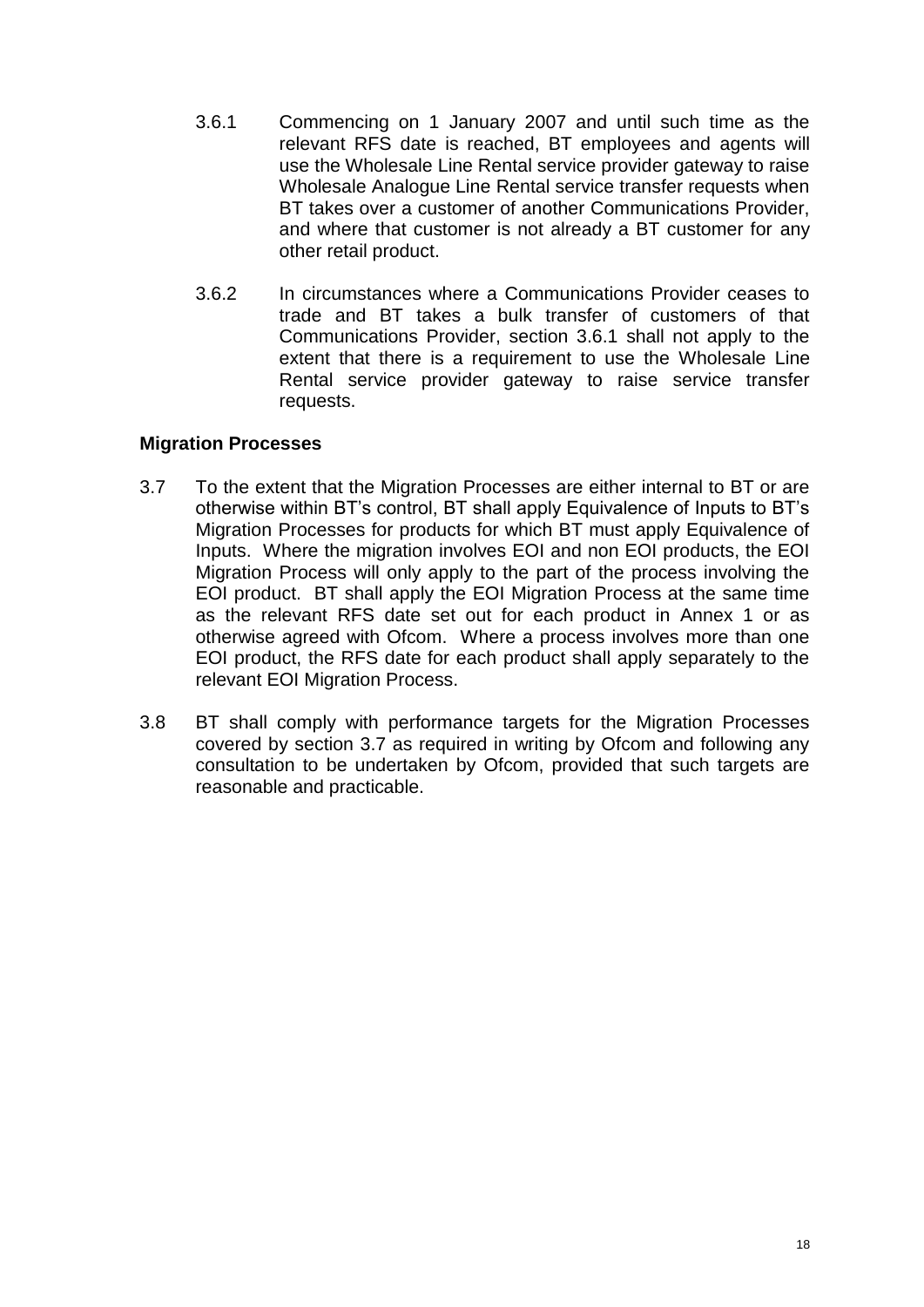# 4. **Transparency**

- 4.1 BT shall, for Partial Private Circuits, Carrier Pre-selection and DataStream:
	- 4.1.1 within three months of these Undertakings taking effect, provide sufficient transparency to other Communications Providers to enable them to identify and understand any differences between the matters BT is required to list in its reference offer pursuant to the relevant SMP Condition in connection with the products referred to above in this section 4.1 which it provides to other Communications Providers, and the comparable products that it supplies to itself; and
	- 4.1.2 use its reasonable endeavours at all times to resolve any outstanding issues with any other Communications Provider concerning its provision of the products referred to in section 4.1 (including the systems and processes used to supply such products) to that Communications Provider.
- 4.2 When AS provides in the future a TILLAP or a TILLBP, the costs attributable to those products shall form part of the cost stack for BT's relevant Partial Private Circuits, and shall allow other Communications Providers to replicate commercially, from the point of view of their use of the TILLAP and/or TILLBP, relevant Partial Private Circuits, as set out in section 5.6.

# 5. **Access Services**

## **The establishment of Access Services**

- 5.1 BT shall establish AS within four months of these Undertakings taking effect, and shall thereafter operate AS in accordance with these Undertakings.
- 5.2 BT shall, within five months of these Undertakings taking effect, satisfy Ofcom that it has established AS in accordance with section 5.1.
- 5.3 AS shall provide those SMP Products which are predominantly provided using the Physical Layer and/or Transmission Layer of BT's Access Network and/or the Physical Layer and/or Transmission Layer of BT's Backhaul Network, as set out in sections 5.4, 5.5, 5.7 and 5.8. The provision of products shall include in particular:
	- a) product management;
	- b) sales (or equivalent internal supply between AS and other parts of BT);
	- c) in-life service management;
	- d) specification of the products and their functionality; and
	- e) setting prices.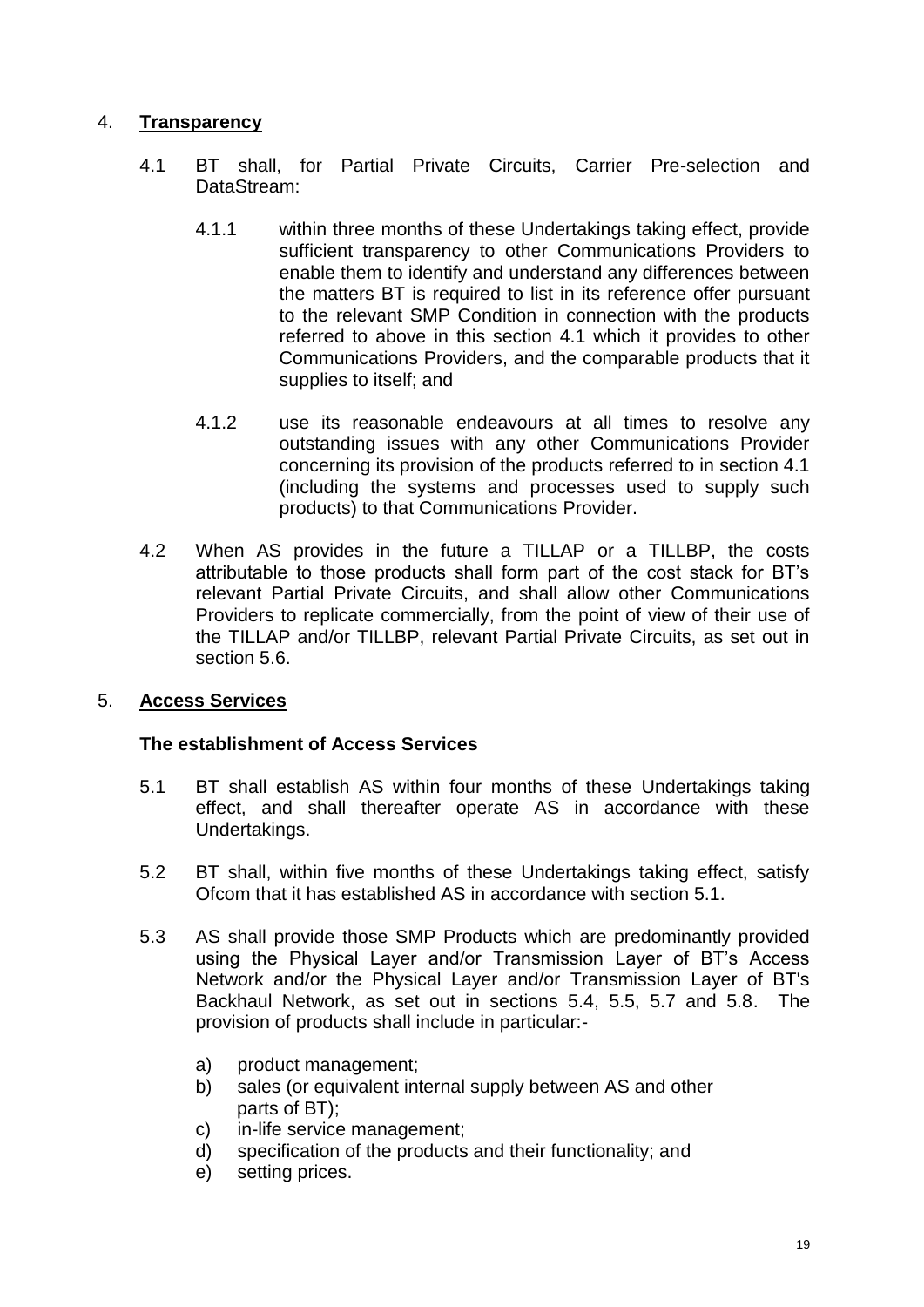AS shall sell (or internally supply within BT) its products to any Communications Provider and shall determine Commercial Policy in respect of those products.

- 5.4 Section 5.3 applies to the following existing SMP Products and enhancements to those SMP Products and their immediate successors:
	- a) Wholesale Analogue Line Rental;
	- b) Wholesale ISDN2 Line Rental;
	- c) Wholesale ISDN30 Line Rental;
	- d) Wholesale Extension Service and relevant handover products;
	- e) Shared Metallic Path Facility and Associated Services;
	- f) Metallic Path Facility and Associated Services.
	- g) Backhaul Extension Service and relevant handover products.
- 5.5 AS shall also offer to provide to any Communications Provider within a reasonable time of a request the following and where relevant their handover products:
	- a) TILLAP;
	- b) TILLBP;
	- c) Wholesale Extension Service Access Product;
	- d) Wholesale Extension Service Backhaul Product;
	- e) Wholesale End-to-End Ethernet Service; and
	- f) Sub-Loop Unbundling and any relevant associated services.
- 5.6 When AS provides a TILLAP or a TILLBP, those products shall be made available to other Communications Providers in a manner that provides them with the opportunity to replicate commercially, from the point of view of their use of the TILLAP and/or TILLBP, relevant Partial Private Circuits.
- 5.7 If a new Network Access product is provided using BT's NGN:
	- a) which is based on MSAN access; and
	- b) BT is determined by Ofcom to have SMP in a market containing the new Network Access product; and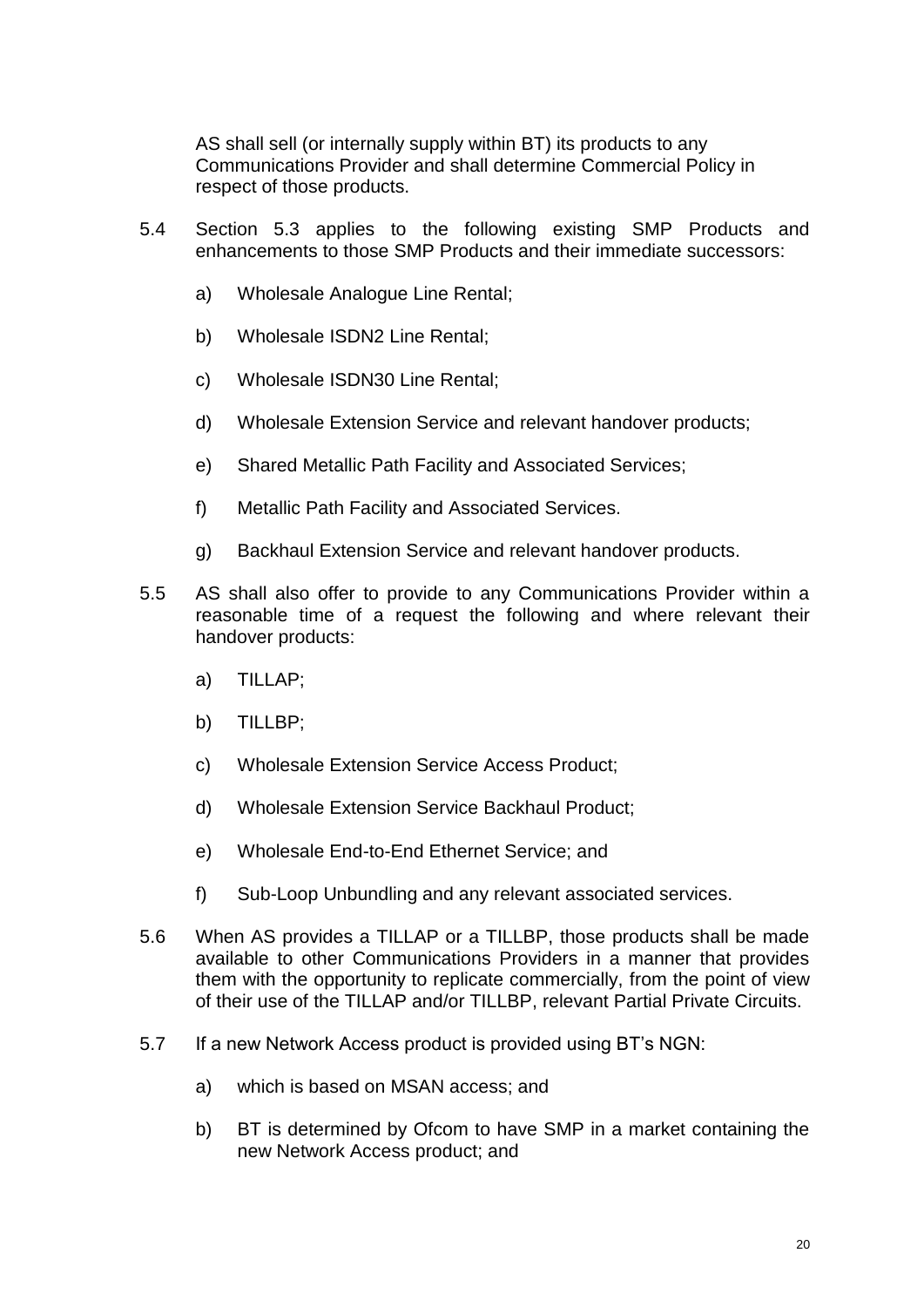c) MSANs do not contain Network Layer functionality;

then, if so required by Ofcom, the new Network Access and any relevant handover product will be provided by AS.

- 5.8 For products not covered by section 5.7, if so required by Ofcom, AS shall provide on the same basis as set out in section 5.3 any new form of Network Access which BT is obliged to supply as a result of a market review carried out under the relevant provisions of the Communications Act 2003, if such new form of Network Access would be predominantly provided using the Physical Layer and/or Transmission Layer of BT's Access Network and/or the Physical Layer and/or Transmission Layer of BT's Backhaul Network.
- 5.9 As part of the establishment of AS, the people and non-network capabilities used to provide fixed line number portability will be included in AS.
- 5.10 AS will develop its Backhaul Products in accordance with sections 5.16 to 5.18.
- 5.11 Where Network Access products are requested from AS by Communications Providers (including BT) which are not products which BT is obliged to provide as a result of a finding of SMP, AS will use a Statement of Requirements Process, and will be subject to EAB oversight in its operation of that process. In these cases, however, AS is free to treat those requests as would any other commercial organisation and to accept or reject them on the basis of, among other things:
	- a) fit with the assets, skills and resources and terms of reference of AS;
	- b) commercial attractiveness to AS; and
	- c) opportunity cost to AS.

For the avoidance of doubt, section 5.11 does not apply in relation to internal products AS supplies to the rest of BT relating to the core network as described in section 5.46.1 f) or as otherwise agreed between BT and Ofcom.

5.12 Except as otherwise agreed with Ofcom AS shall control and operate the assets contained within the Physical Layer of BT's Access Network and the Physical Layer of BT's Backhaul Network including such items needed to support these assets, such as line testing and remote diagnostics. It shall determine which products these assets must support, and also determine any appropriate enhancements in the functionality of these assets, having full responsibility for any investment decisions relating to these assets and made within the annual operating plan to be created in accordance with section 5.28. It shall have full responsibility for building, maintaining and repairing these assets.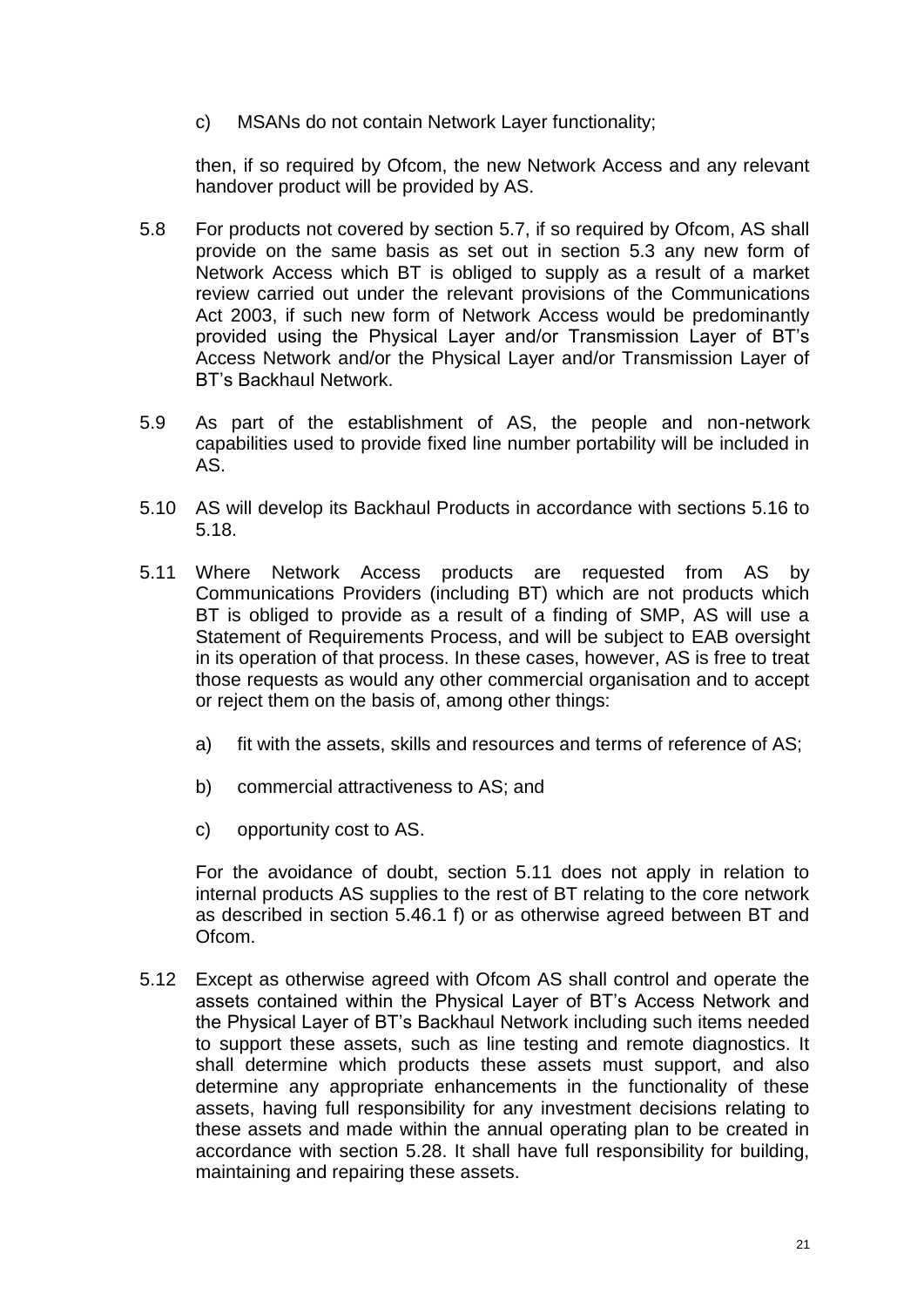- 5.13 Save as permitted by section 5.52, AS shall not control or operate the assets contained within the Transmission Layer of BT's Access Network and the Transmission Layer of BT's Backhaul Network, but it shall have influence over the way in which these assets are managed sufficient for it to be able adequately to discharge its responsibilities under section 5.3. This influence shall be provided using mechanisms including the following:
	- 5.13.1 AS requirements for new SMP Products which determine platform requirements shall be set out in AS product roadmaps and volume forecasts which shall be agreed with relevant platform managers. This includes new AS SMP Products delivered over BT's NGN, as well as new SMP Products delivered over the current network. Where backhaul platforms support products supplied by AS and other products supplied elsewhere in BT, AS will have the principal role in determining delivery requirements where it is the predominant user of the platform or where AS provides the only SMP Product using that platform;
	- 5.13.2 any investment decisions required in consequence of the product roadmaps and volume forecasts referred to in section 5.13.1 shall be considered solely on their own merits, and shall not take into consideration the potential impact on other products offered by BT's businesses downstream of AS other than in as much as they affect aggregate demand forecasts;
	- 5.13.3 when AS makes use of Transmission Layer assets from BT it shall set standards for in-life service management, covering such matters as provisioning times, provisioning effectiveness, fault rates, repair times and repeat fault rates. The standards will be based upon its judgement of the needs of the customer base it serves, and will not simply replicate the standards prevailing for BT's downstream services. The required standards shall be reasonably practicable and set out in SLAs between AS and BT; and
	- 5.13.4 new requirements for SMP Products to be provided by AS will be addressed by an AS owned Statement of Requirements Process.
- 5.14 BT employees working for AS shall include:
	- 5.14.1 all field engineers, (excluding some of the network planning, design and management engineers for BT's Backhaul Network), including their line management up to and including the AS CEO, associated with the provision, installation, maintenance and repair of the Physical Layer of BT's Access Network and of the Physical Layer of BT's Backhaul Network;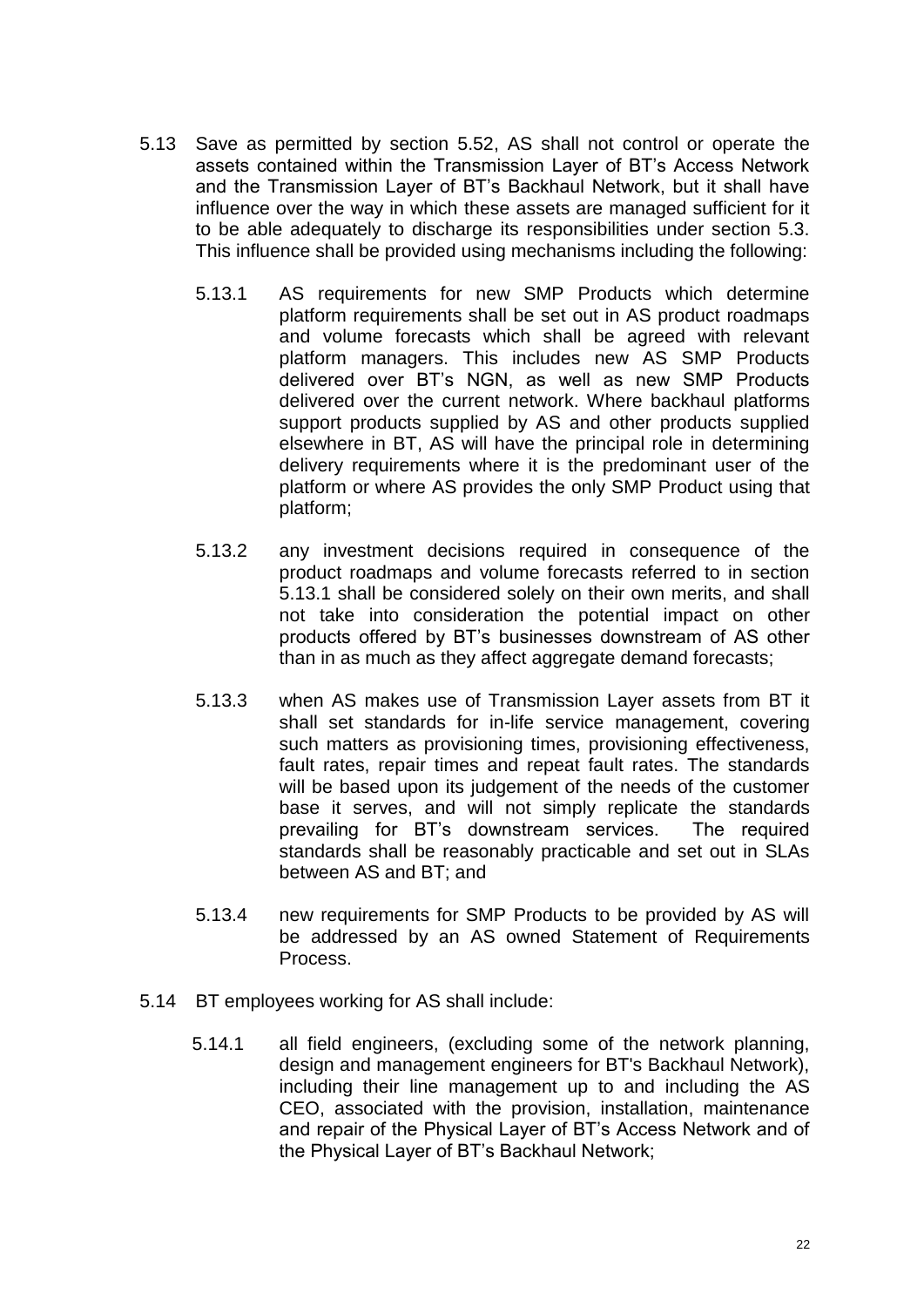- 5.14.2 those employees involved in the design, planning, implementation and in-life service management of products based upon the Physical Layer and/or Transmission Layer of BT's Access Network or the Physical Layer and/or Transmission Layer of BT's Backhaul Network, including their line management up to and including the AS CEO; and
- 5.14.3 those employees who carry out activities which are ancillary to those described in section 5.14.1 and section 5.14.2, those who support and manage them, and those who undertake the sales function of AS.
- 5.15 In relation to particular geographical areas, AS and the rest of BT except the Downstream Divisions may agree from time to time that:
	- a) the rest of BT except the Downstream Divisions shall on behalf of AS undertake activities which under these Undertakings are otherwise to be undertaken by AS; and/or
	- b) AS shall on behalf of the rest of BT except the Downstream Divisions undertake activities which under these Undertakings otherwise fall to be undertaken by the rest of BT except the Downstream Divisions,

provided that, unless Ofcom agree otherwise, not more than 250 field engineers shall at any one time be engaged in the undertaking of activities under this section.

## **Backhaul principles**

- 5.16 When AS makes available Backhaul Products it shall do so in the following manner:
	- 5.16.1 AS shall ensure that the provision of Backhaul Products which are SMP Products is not conditional on the provision of another form of Network Access or another product unless agreed by Ofcom;
	- 5.16.2 AS shall ensure that Communications Providers can purchase Backhaul Products which are SMP Products in such a way that they can join together multiple network nodes, for example in daisy-chain or hub and spoke topologies, but not where the use of those topologies has the intent or effect of replicating a core network;
	- 5.16.3 AS shall develop solutions that provide the ability to pick-up aggregated traffic from one or more smaller sites to a common handover point, including a managed transmission service. This section 5.16.3 shall apply to transmission services using either or both SDH and Ethernet technology in markets in which BT is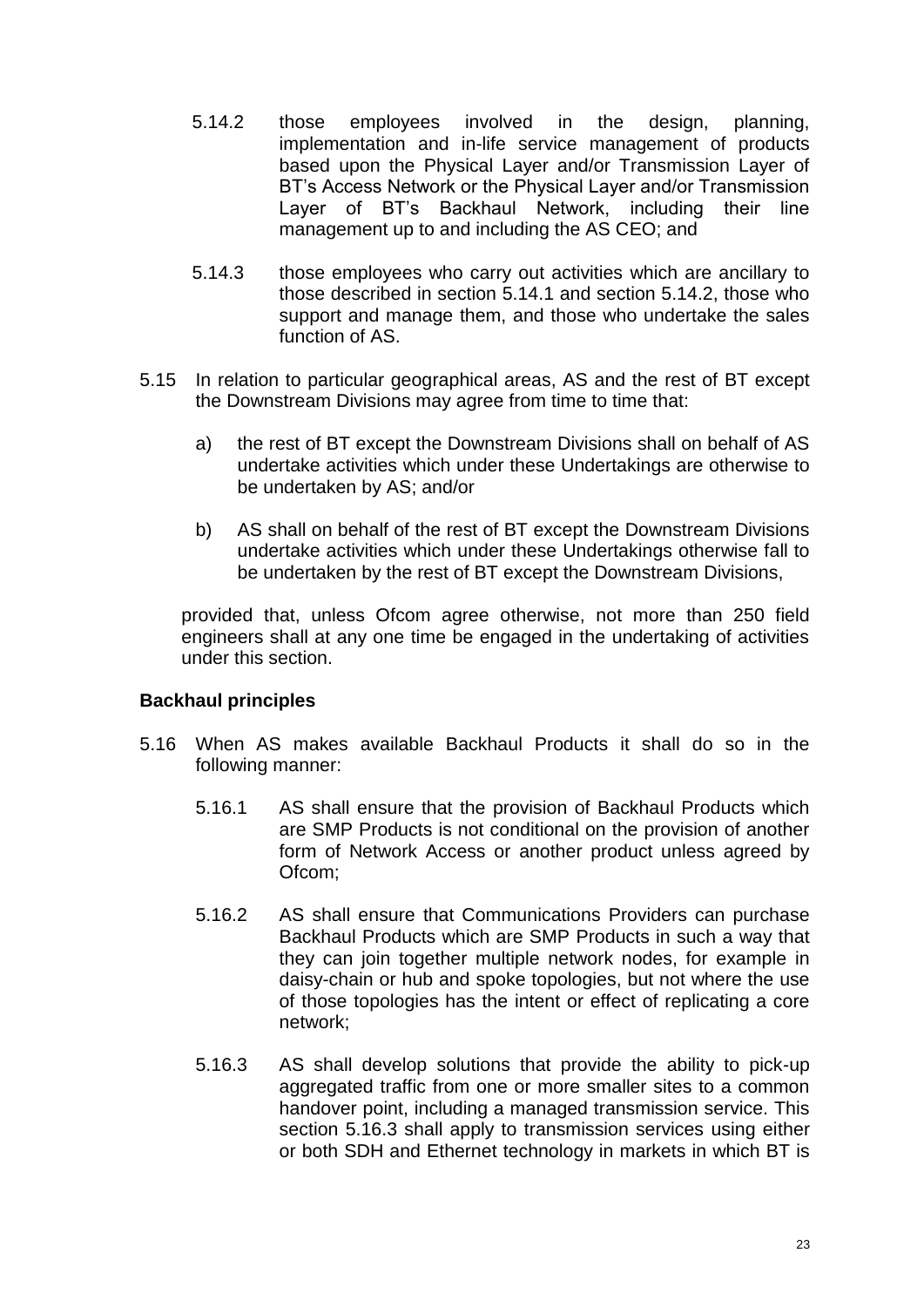determined by Ofcom to have SMP and any future technologies which enhance or replace these in Network Access markets;

- 5.16.4 AS shall provide Backhaul Products which are SMP Products which carry aggregated traffic referred to in section 5.16.3 to a point of handover within other Communications Providers' own networks. Such Backhaul Products shall include products based on SDH technology and products based on Ethernet technology, and any future technologies which enhance or replace these; and
- 5.16.5 AS shall ensure that Backhaul Products which are SMP Products provided to other Communications Providers shall give those Communications Providers the option to purchase the same degree of resilience as that offered to other parts of BT, and that the levels of resilience offered will be backed by appropriate SLAs.
- 5.17 Where charges for Backhaul Products are required by an SMP Condition to be cost orientated (however that requirement is expressed) BT shall set charges:
	- 5.17.1 using a distance related pricing gradient that accurately reflects the underlying costs of providing the product, so that Communications Providers purchasing these products benefit appropriately from extending their own network reach; and
	- 5.17.2 using a bandwidth related pricing gradient that accurately reflects the underlying costs of providing the product.
- 5.18 Where charges for a Backhaul Product which is an SMP Product are not required to be cost orientated, AS shall ensure that bandwidth related and distance related costs variations are among the factors taken into account in setting charges.
- 5.19 BT shall provide space in accordance with the obligations set out in section 7 of these Undertakings to permit the location by other Communications Providers of Equipment which can be used to aggregate traffic from multiple services which originates or terminates on BT's Access Network, as well as traffic which originates or terminates on other Communications Providers' own Access Networks.

## **General**

5.20 Where assets controlled and operated by AS, as described in section 5.12 above, are not or cease to be used in connection with any SMP Product, such assets may be re-allocated to another part of BT and (notwithstanding anything in section 5.14), relevant field engineers and other relevant BT employees working for AS may be re-allocated outside AS.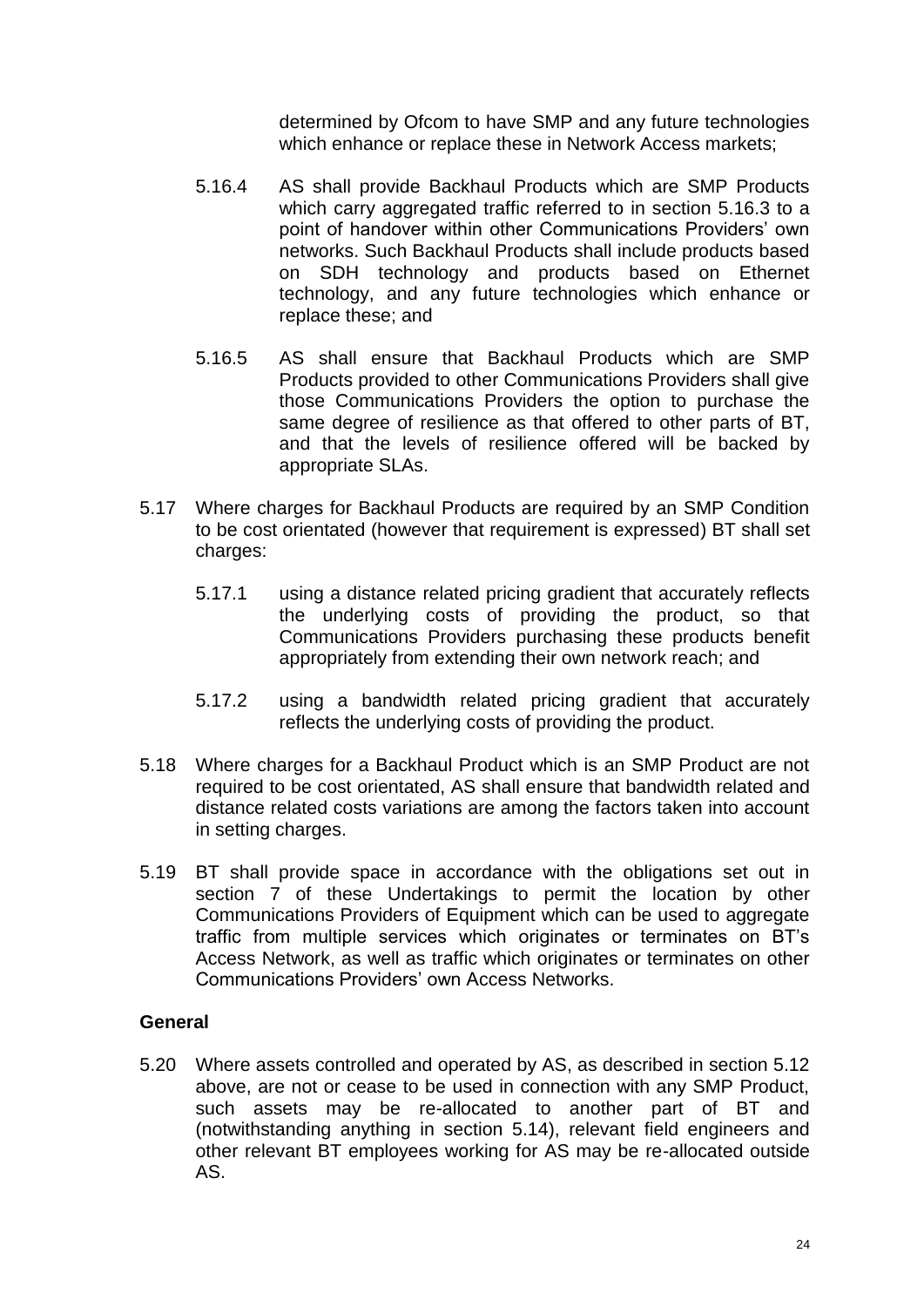- 5.21 To the extent that a product supplied by AS which is an SMP Product ceases to be such, BT may provide matters set out in section 5.3 (a) to (e) other than within AS and not withstanding anything in section 5.14, relevant BT employees working for AS may be re-allocated outside AS.
- 5.22 Products offered by AS in accordance with section 5 will also be offered by BT in Northern Ireland.

### **The composition and duties of Access Services**

- 5.23 AS shall be a separate division within BT.
- 5.24 In anticipation of section 5.1, BT shall appoint the AS CEO within one month of the date that these Undertakings take effect.
- 5.25 The AS CEO shall report solely and directly to the BT Group plc CEO.
- 5.26 The AS CEO shall not be a member of the BT Group Operating Committee but may attend where matters pertaining to AS are discussed and where such attendance is appropriate. The EAO shall be notified of such attendances.
- 5.27 The AS Management Board shall manage AS in a way designed to secure compliance with those sections of these Undertakings applicable to AS and shall operate to terms of reference agreed by the BT Group plc CEO following consultation with Ofcom. The terms of reference will be notified to Ofcom.

### **Governance of Access Services**

- 5.28 With effect from the BT financial year 2006/2007, AS shall establish an annual operating plan which shall be submitted to the BT Group plc Board for approval. Once approved, execution of that plan shall be the responsibility of the AS CEO and the AS Management Board. The plan will establish the budget, including capital and operating expenditure, for AS. The plan shall include plans and targets for implementing and applying those sections of these Undertakings applicable to AS for the relevant year. Following each year of operation of AS such plan shall include a commentary on the previous year's implementation and application of these Undertakings as they apply to AS. The annual operating plan and commentary shall be shared with the EAB.
- 5.29 The AS CEO shall have delegated authority from the BT Group plc Board to authorise capital expenditure of up to £75 million within the annual operating plan referred to in section 5.28. This limit may be varied from time to time at the discretion of the BT Group plc Board. Ofcom and the EAB shall be notified of such variation within five working days.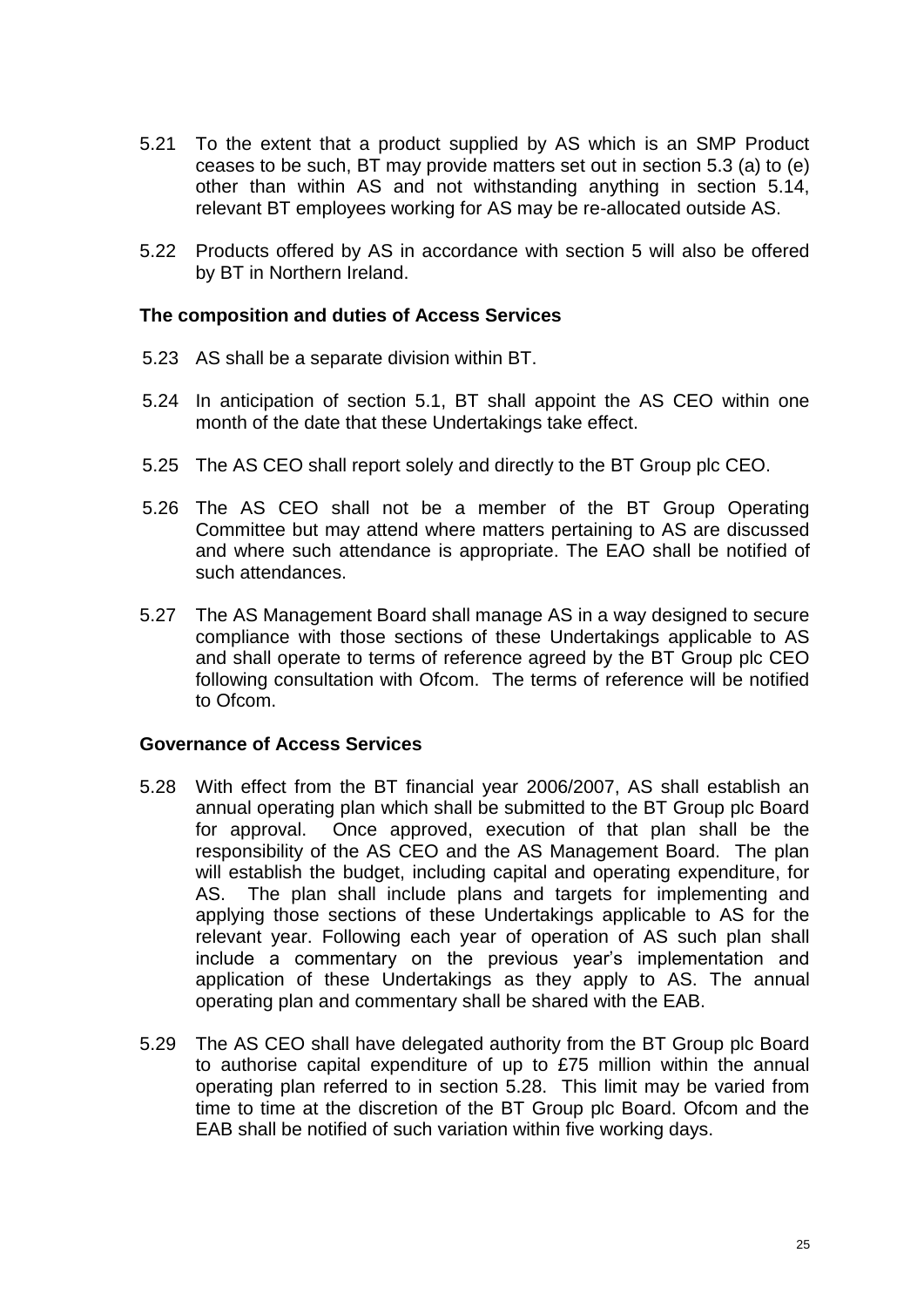- 5.30 With effect from the start of BT's financial year 2006/2007, the charging approach, management accounts and management information associated with AS shall be prepared on the following basis or as may be otherwise agreed by BT and Ofcom:
	- a) charges will be calculated on the same basis for BT and other Communications Providers;
	- b) information relating to those charges shall be provided in the same way for BT and other Communications Providers;
	- c) transfer charges in the regulatory accounts for products provided to and from AS and other BT divisions will be separately identified and based on the transfer charging principles set out in the Primary Accounting Documents of the regulatory financial statements; and
	- d) Physical Layer access and backhaul assets will be capitalised and depreciated in AS's financial statements in line with BT's accounting policies. AS's use of the Transmission Layer access and backhaul assets will be accounted for as a charge in AS's P&L. BT will implement a transfer charging arrangement between AS on the one hand and the other BT divisions on the other hand consistent with the scheme used for the regulatory financial statements and agreed with Ofcom.
- 5.31 With effect from the start of BT's financial year 2006/2007, the regulatory financial statements of BT will also separately present the financial results of AS. The form, content and basis of preparation of the financial results of AS will follow those used in the preparation of the regulatory financial statements of BT except where differences are agreed with Ofcom and properly disclosed in the financial statements and related documentation. Information about the financial results of AS will include the following: headline revenue, cost of sales (or gross margin), SG&A, EBITDA, depreciation, operating profit and capital expenditure, revenues broken down into the broad product groups that the AS provides and further split between internal and external sales, separately identified payments to other parts of BT for products that form inputs to AS products (e.g. electronics); and a commentary that explains any changes in the basis within which the above figures are presented. BT's regulatory financial statements will reconcile AS's revenue and operating profit (and other such items as may be agreed between BT and Ofcom) with information about AS shown in BT Group plc's annual report and accounts. The independent audit of BT's financial statements will include AS.
- 5.32 BT shall begin to report AS's financial performance in BT Group plc's annual and quarterly reports in the same format as is used for BT's existing divisions from the start of BT's financial year 2006/2007.
- 5.33 The AS Headquarter Management Team shall move to: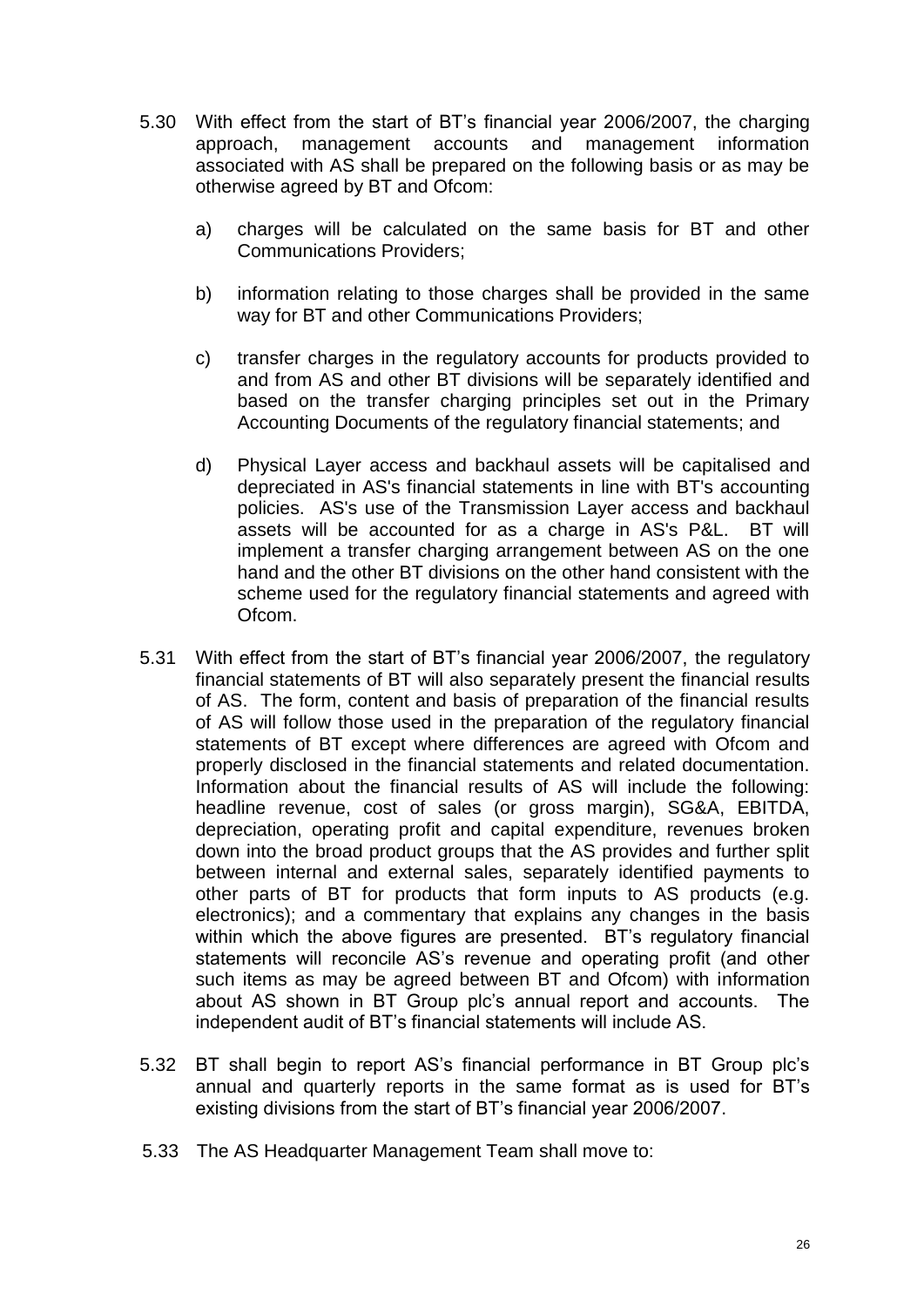- 5.33.1 access controlled accommodation which is separately secured from BT businesses downstream of AS and shall have completed this move within six months of the date that these Undertakings take effect; and
- 5.33.2 accommodation which is separately located from BT businesses downstream of AS unless otherwise agreed by Ofcom and shall have completed this move within eighteen months of the date that these Undertakings take effect.
- 5.33A For the avoidance of doubt, the AS Headquarter Management Team shall be located in separate accommodation from the headquarters of BT Technology, Service and Operations.
- 5.34 Once the AS Headquarter Management Team is established the AS CEO will review with the EAB the adequacy of any planned moves to access controlled accommodation, and make appropriate changes.
- 5.35 None of the employees described in section 5.14 may, whilst working for AS, work for the Upstream Division(s) or any of the Downstream Divisions or BT Technology, Service and Operations, save as agreed in writing by Ofcom.
- 5.36 All incentive remuneration of BT employees working for AS shall reflect solely the objectives of AS. AS will operate to a Scorecard which reflects its responsibilities to deliver Equivalence of Inputs and fair access to its products. The principles of that Scorecard will be cascaded to all BT employees working for AS who have currently, or may have in the future, bonus payments. Bonus payments based on Scorecard performance shall relate solely to the performance of AS and to any other relevant obligations under these Undertakings. Such bonus payments shall not be denominated in BT Group plc shares, but BT employees working for AS remain eligible to participate in BT's ongoing and future general allemployee share plans and benefits arrangements.
- 5.37 BT shall as soon as reasonably practicable:
	- 5.37.1 introduce new long term incentive plans for relevant BT employees working for AS including a deferred bonus plan ('new plans') which BT anticipates will be in place for implementation during the summer of 2006;
	- 5.37.2 where a BT employee has been granted an option over shares under the BT Group Global Share Option Plan or an award of shares under the BT Group Incentive Share Plan or the BT Group Retention Share Plan, and subsequently moves to AS, use its reasonable endeavours to replace those options or share awards with awards under the new plans.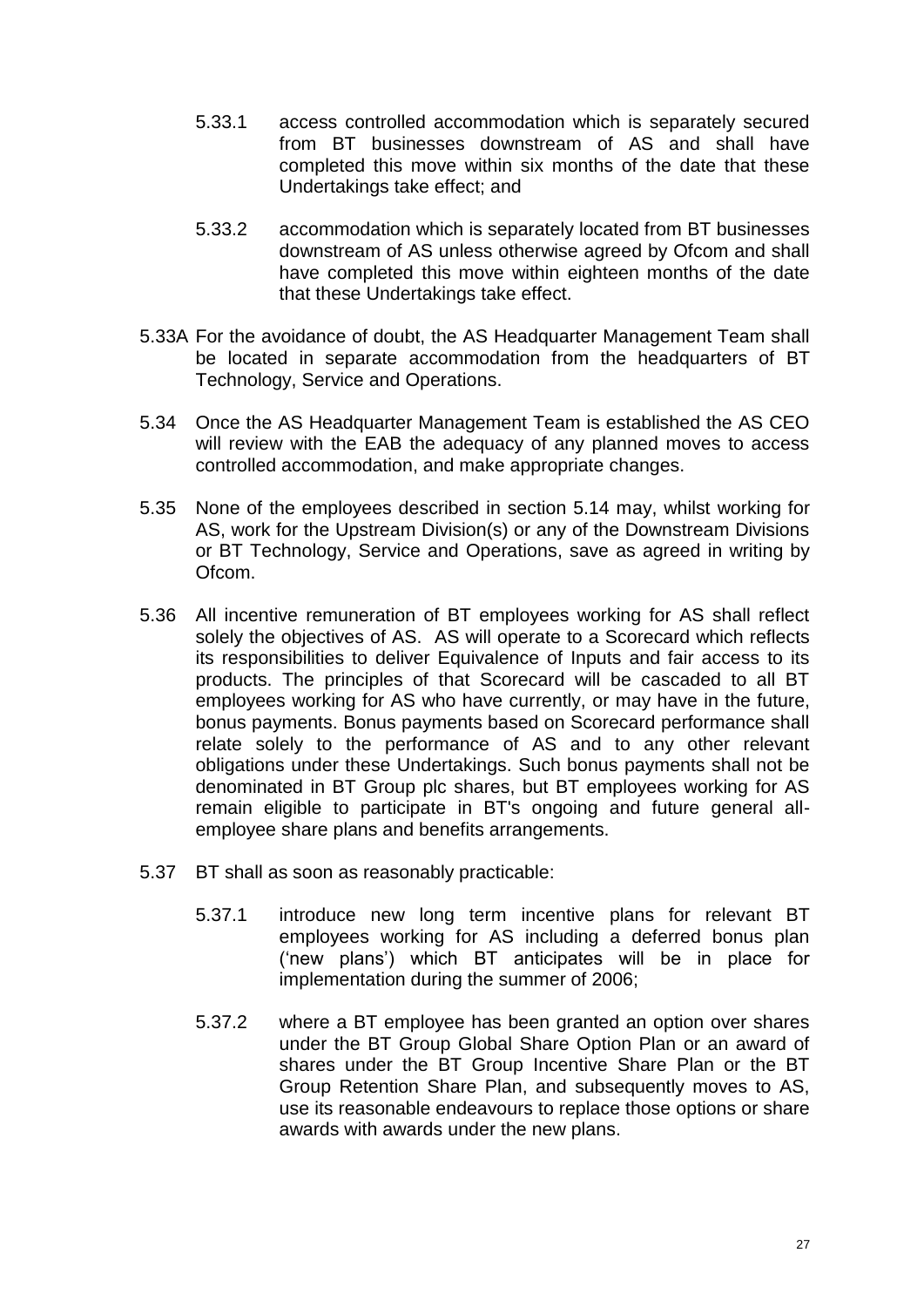- 5.37.3 ensure that, where a performance condition applies to the granting or vesting of an award under the new plans, that performance condition shall relate to the performance of AS or some other appropriate index related to the objectives of AS; and
- 5.37.4 ensure that no such awards in respect of BT Group plc shares shall be made to BT employees at a time they are working for AS except that BT Group plc shares may be part of an appropriately weighted basket of shares or some other appropriate index.
- 5.38 Save as set out in section 5.41, no employee or agent of BT (including its external advisers and sub-contractors), who is not working for AS shall:
	- 5.38.1 directly or indirectly participate in the formulation or making of, or influence or attempt to influence, the Commercial Policy of AS except through such mechanisms and processes that are also available to other Communications Providers; or
	- 5.38.2 have access to Commercial Information of AS held by any employee or agent of BT working for AS unless it is of the nature that would be provided to other Communications Providers in the ordinary course of business.
- 5.39 AS Customer Confidential Information shall not be disclosed to:
	- BT employees working for the Upstream or Downstream Divisions; or
	- BT Operate or its successor bodies, roles and functional areas as notified by BT to Ofcom from time to time; or
	- BT employees working for BT Technology, Service and Operations (but excluding those BT employees working for BT Operate or its successor bodies, roles and functional areas as notified by BT to Ofcom from time to time) whose incentive remuneration reflects the objectives of the Upstream or Downstream Divisions or, subject to section 11.20, who work in the 21CN Core Convergence team or a successor team,

except:

- a) with the relevant customer's consent; or
- b) to the minimum extent that disclosure to BT employees working for:
	- the Upstream Division(s); or
	- BT Operate or its successor bodies, roles and functional areas as notified by BT to Ofcom from time to time; or
	- BT Technology, Service and Operations (but excluding those BT employees working for BT Operate or its successor bodies, roles and functional areas as notified by BT to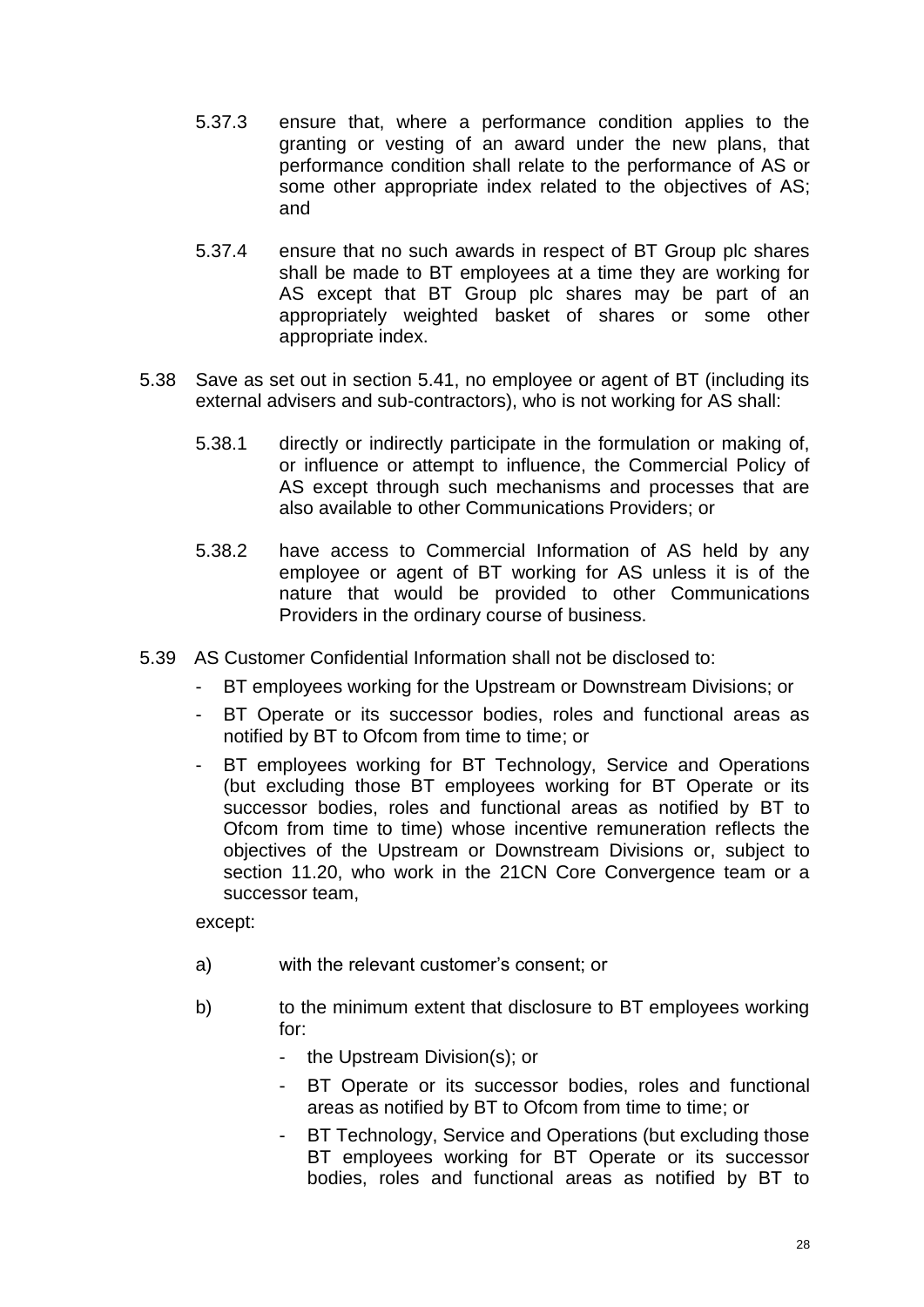Ofcom from time to time) whose incentive remuneration reflects the objectives of the Upstream Divisions or, subject to section 11.20, who work in the 21CN Core Convergence team or a successor team,

is necessary to operationally enable AS to deliver products provided by AS under section 5 of these Undertakings; or

c) where an order is transferred from one part of BT to another pursuant to section 5.47.5, and the information is disclosed solely for the purpose of that transfer.

Disclosure of such information may be made to the nominated individuals (if any), and individuals occupying the roles and functional areas (and their relevant external advisers, sub-contractors and agents) listed in Part A and Part B of Annex 2.

- 5.40 No employee or agent of BT (including its external advisers and subcontractors), who is working for AS, shall directly or indirectly influence or attempt to influence, the Commercial Policy of the Downstream Divisions or Upstream Division(s) of BT except:
	- a) through such mechanisms and processes that are also available to other Communications Providers;
	- b) as required for the delivery of these Undertakings, for example for the development of AS services utilising network assets managed by Downstream and Upstream Divisions of BT, or for the planning and implementation of BT's NGN;
	- c) if they are nominated individuals or individuals occupying the roles and functional areas (or their relevant external advisers, subcontractors and agents) listed in Part A of Annex 2;
	- d) as otherwise provided for in these Undertakings; or
	- e) if otherwise agreed with Ofcom.
- 5.41 As referred to in section 5.38:
	- 5.41.1 sections 5.38.1 and 5.38.2 shall not apply to the nominated individuals (if any), and individuals occupying the roles and functional areas (and their relevant external advisers, subcontractors and agents) listed in Part A of Annex 2;
	- 5.41.2 section 5.38.2 shall not apply to the nominated individuals (if any), and individuals occupying the roles and functional areas (and their relevant external advisers, sub-contractors and agents) listed in Part B of Annex 2;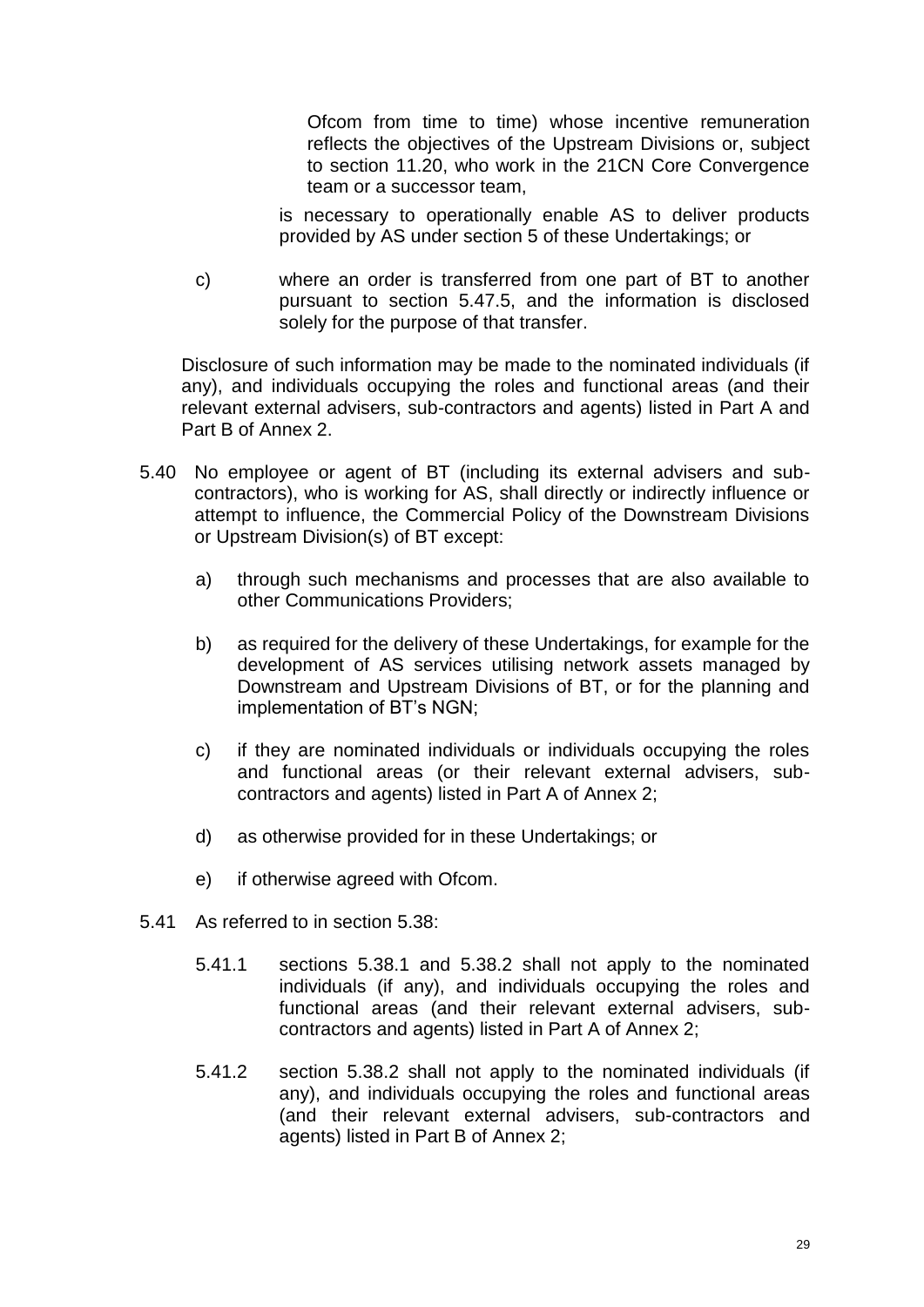- 5.41.3 any nominated individuals and individuals occupying the roles and functional areas listed in Annex 2 shall be subject to dedicated training on the receipt and sharing of information relating to AS and on the restrictions on the exercise of influence required by these Undertakings. The EAB may review both the scope of Annex 2 and the training offered under this section; and
- 5.41.4 BT and Ofcom may agree from time to time to modify the lists in Annex 2. If no agreement is reached the list will remain unchanged.
- 5.42 For the avoidance of doubt, AS may draw upon support services from any part of BT or BT's agents and sub-contractors and may use BT's centres of excellence (including billing), provided that doing so will not require the disclosure of Commercial Information of AS, except where such support services or centres of excellence are included in either Part A or Part B of Annex 2.
- 5.43 AS shall ensure that the way in which new product requests are received and evaluated and Commercial Information of AS is made available is substantially the same for all Communications Providers (including BT) in like circumstances in relation to products where Equivalence of Inputs applies and is on a not unduly discriminatory basis in the case of other SMP Products.

# 5.44 BT shall:

- 5.44.1 ensure that all its Operational Support Systems designed for AS are designed on the principle of separation from the rest of BT systems except for those Operational Support Systems listed in Annex 6, in accordance with section 5.44.6;
- 5.44.2 ensure that:
	- (a) its Operational Support Systems, other than those Operational Support Systems listed in Annex 6, will be run physically separate for AS and the rest of BT when reasonably practicable and proportionate, unless otherwise agreed between BT and Ofcom;
	- (b) by 30 June 2010:
		- i) at least 90% of BT's relevant installed End-User base shall be migrated so that the products that this base purchases, that consume the Measured Products, do so on an EOI basis from AS; and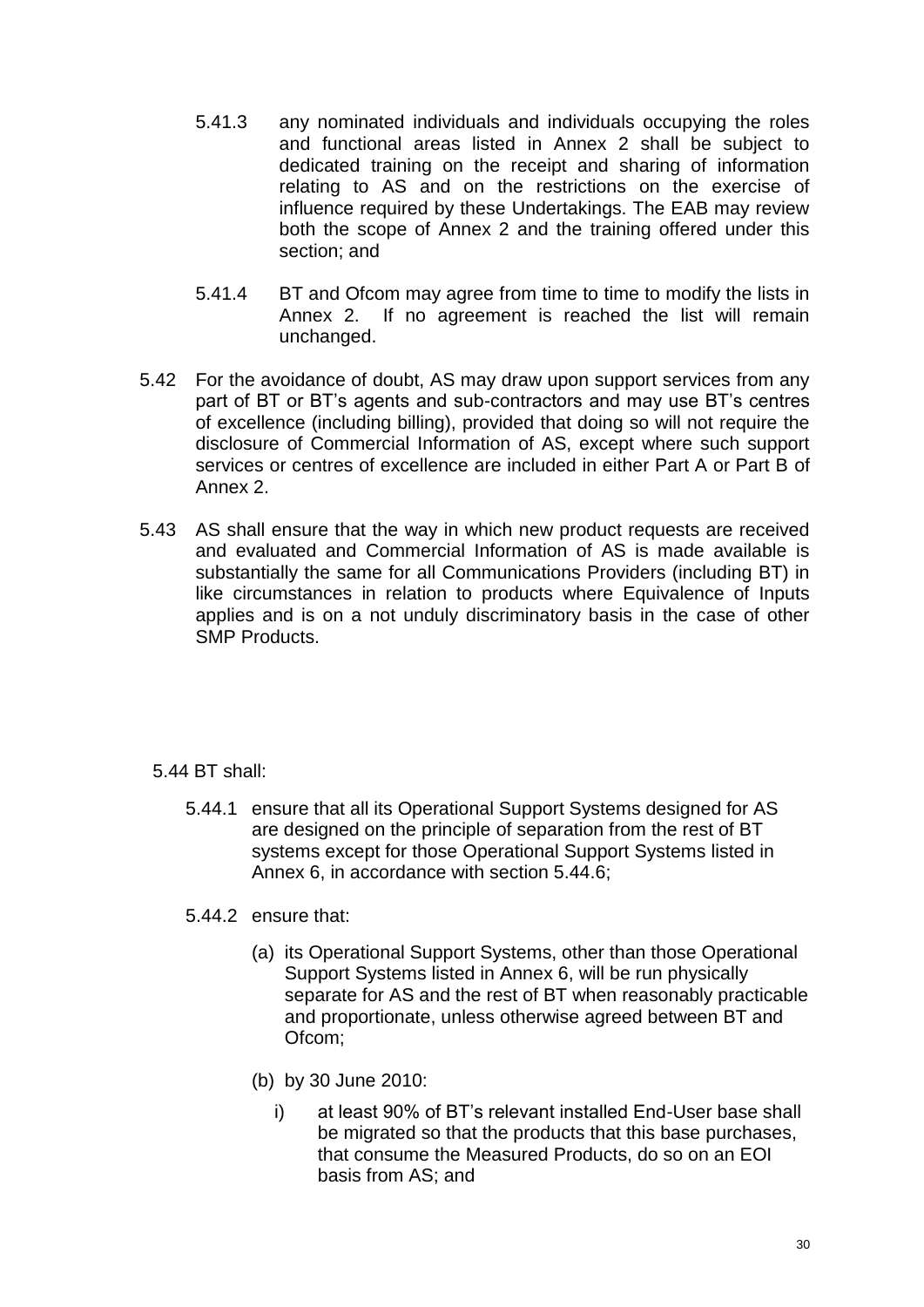- ii) at least 80% of BT's Customer Side Records relating to the Measured Products held on Operational Support Systems shared between AS and the rest of BT are migrated to at least Level 2 System Separation;
- (c) by 31 December 2012:
	- i) at least 95% of BT's relevant installed End-User base shall be migrated so that the products that this base purchases, that consume the Measured Products, do so on an EOI basis from AS; and
	- ii) at least 90% of BT's Customer Side Records relating to the Measured Products held on Operational Support Systems shared between AS and the rest of BT are migrated to at least Level 2 System Separation;
- (d) by 31 December 2011 or within six months of the date of the completion of the migration of the BT business stack, whichever is the earlier, Ofcom is advised of the further increased percentage migrations of both the relevant installed End-User base and BT's Customer Side Records to be achieved by 30 June 2014 to demonstrate continued significant progress towards the migration of business customers to separate Operational Support Systems;
- (e) that the implementation and ongoing application of the obligations in relation to Customer Side Records in section 5.44.2 is:
	- i) subject to regular audits by BT's internal audit group;
	- ii) subject to an audit commissioned by the EAB on an ongoing basis at least every 24 months from 30 June 2010;
- (f) for the purpose of this section the Measured Products shall additionally include the AS EOI products CCTV Access, Optical Spectrum Access, Optical Spectrum Extended Access, Broadcast Access and Bulk MPF existing as at 1 April 2009 (and as they may evolve, be developed or replaced (whether under the aforementioned or new names) from time to time);
- 5.44.3 until such time as an Operational Support System is physically separated, and unless otherwise agreed between BT and Ofcom:-
	- (a) implement User Access Controls for Operational Support Systems capability to the extent it supports the Equivalence of Inputs products of Wholesale Analogue Line Rental, Shared Metallic Path Facility and Metallic Path Facility by 30 June 2007, the Equivalence of Inputs product of Wholesale ISDN2 Line Rental by 30 September 2007 and the Equivalence of Inputs product of Wholesale ISDN30 Line Rental [by] 29 February 2008;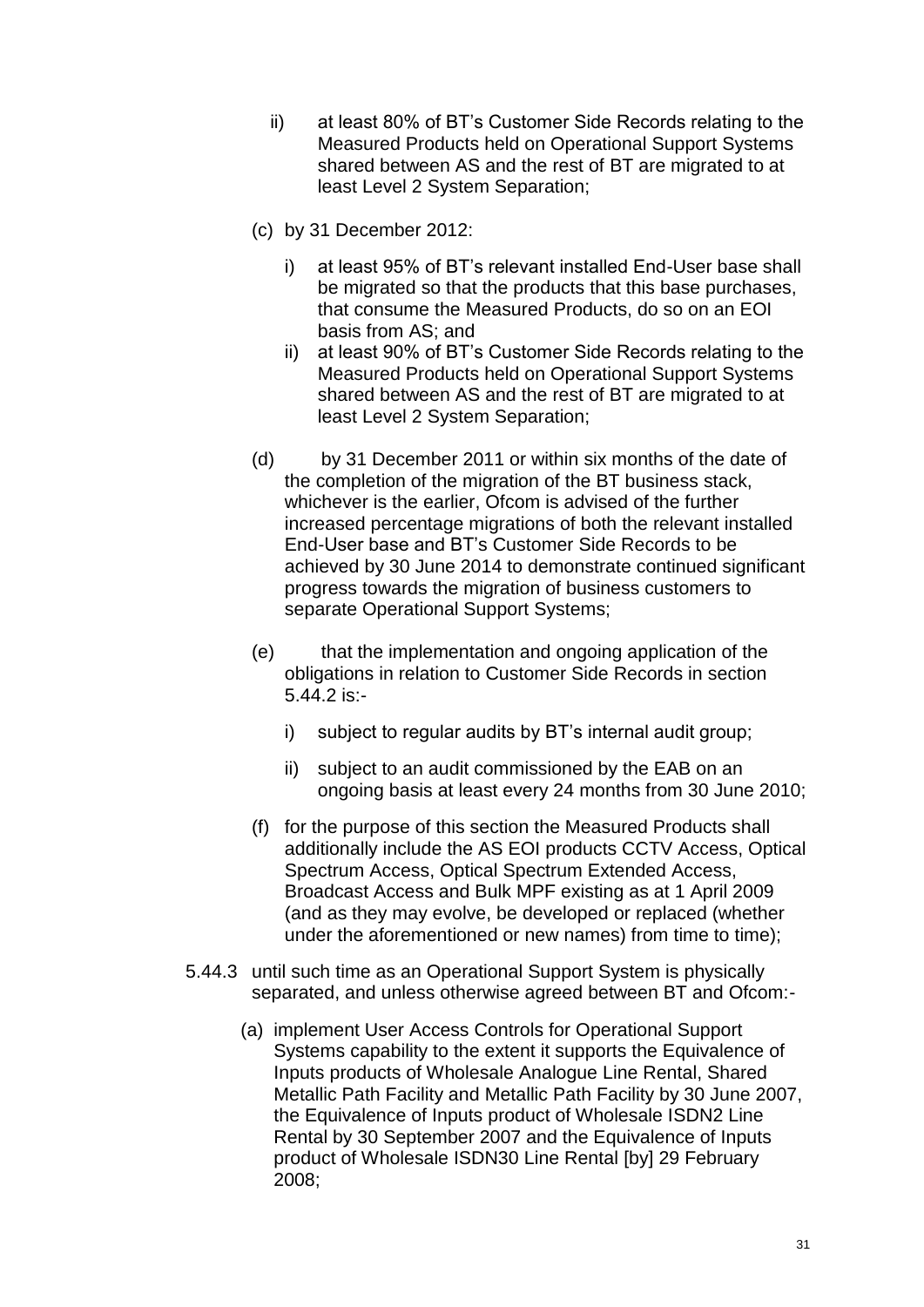- (b) ensure that it is Ready to Mass Migrate Customer Side Records where those records relate to the consumption by Residential Customers of PSTN voice telephony products by 31 March 2008;
- (c) ensure that 50% of all Customer Side Records relating to the Measured Products held on Operational Support Systems shared between AS and the rest of BT are migrated to physically separate Operational Support Systems by 30 November 2008;
- (d) in calculating the percentage in section 5.44.3 (c) include those Customer Side Records already separated since 30 June 2006;
- 5.44.4 review on a regular basis with Ofcom achievement on a roadmap for the separation referred to in sections 5.44.1, and 5.44.2;
- 5.44.5 ensure that the implementation and ongoing application of the User Access Control requirement referred to in section 5.44.3 (a) and section 5.44.6 is:-
	- (a) subject to regular audits by BT's internal audit group;
	- (b) subject to an audit commissioned by the EAB (in the exercise of its function under section 10.9) in relation to User Access Controls for Operational Support Systems capability to the extent it supports the Equivalence of Inputs products of Wholesale Analogue Line Rental, Shared Metallic Path Facility and Metallic Path Facility; such audit to commence as soon as reasonably practicable after 30 June 2007 and to be completed including having the outcome agreed by the EAB by 31 December 2007 unless otherwise agreed with Ofcom and the outcome of such audit to be shared with Ofcom in writing no later than 15 working days after its completion;
	- (c) subject to an independent, external audit focussing on risk assessment, solution design, implementation assessment and ongoing controls to be completed by 30 June 2008; and
	- (d) subject to an additional independent external audit in the period between the completion of the audit referred to in 5.44.5 (c) and 30 June 2010 focussing on the ongoing application of User Access Controls and thereafter on an ongoing basis every 24 months from 30 June 2010; and
- 5.44.6 unless and insofar as an alternative solution is agreed with Ofcom, on or before 30 June 2010:
	- (a) implement User Access Controls to those Operational Support Systems listed in Annex 6 that contain Physical Layer Information or Service Level Information such that access to that information is limited to BT employees:-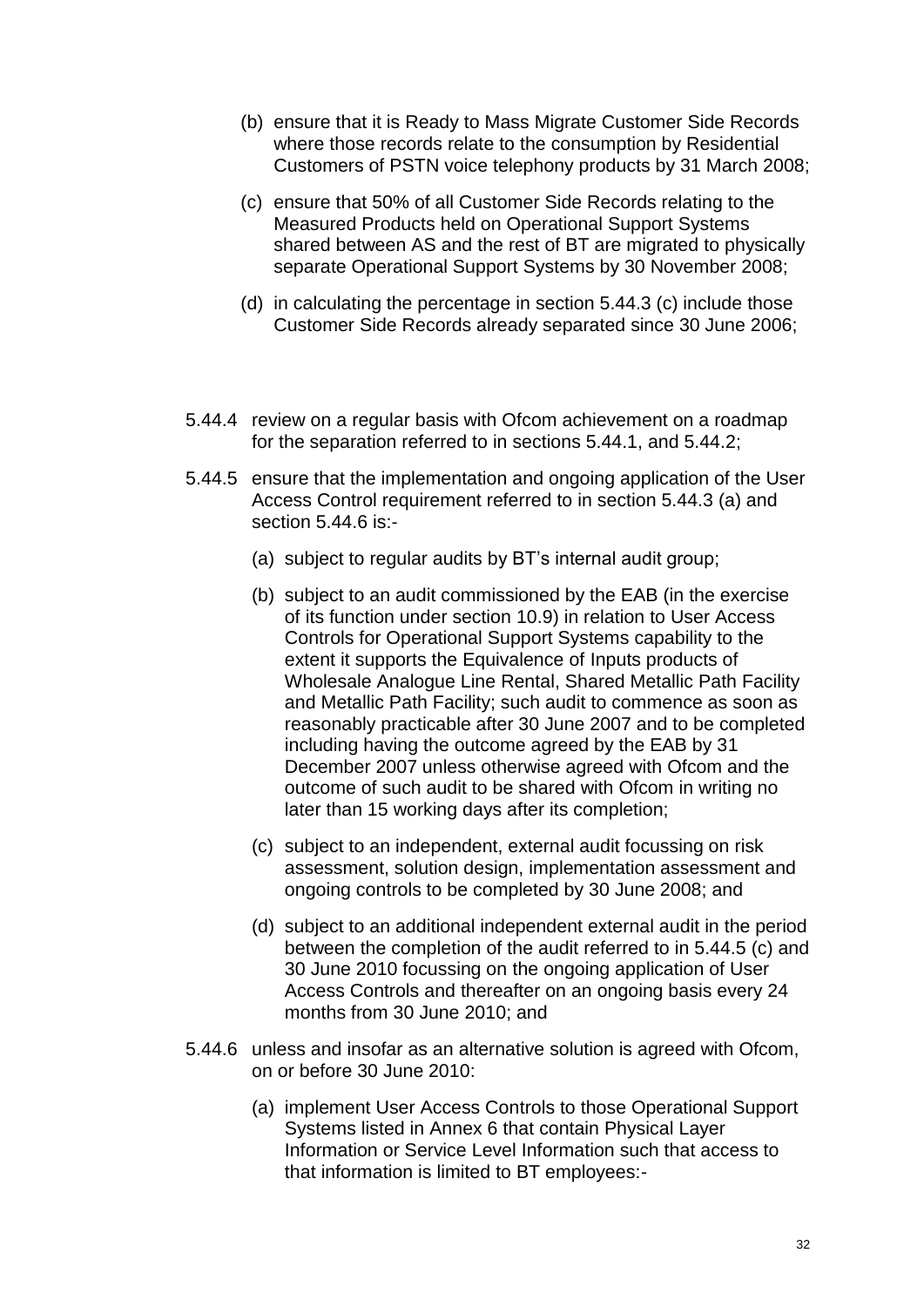- i) working for AS; or
- ii) working for BT Technology, Service and Operations to ensure the efficient design, planning, building, configuring, management, maintenance and removal of the Access Network, BT's Backhaul Network and BT's other electronic communications networks, efficient network incident management and resolution, or for the provision of Transmission Layer assets utilised by AS in the provision of its products; or
- iii) who are nominated individuals (if any), or individuals occupying the roles and functional areas (and their relevant external advisers, subcontractors and agents) listed in Part A and Part B of Annex 2.

For the avoidance of doubt AS shall be responsible for and control the Physical Layer Information contained in those Operational Support Systems listed in Annex 6.

- (b) ensure that where there is an operational need for BT people other than those referred to in sub-section (a) to access Service Level Information contained in an Operational Support System listed in Annex 6 that the information shall only be accessed via a physically separate Operational Support System and BT shall implement User Access Controls to such Operational Support Systems;
- (c) the EAB shall carry out periodic checks on a quarterly basis, unless BT and Ofcom agree in consultation with the EAB to extend the periodic review interval up to a maximum of 6 months, to monitor access to the Operational Support Systems listed in Annex 6, in accordance with sub-paragraphs (a) and (b) above, to ensure that there was a valid reason for access. The EAB will also, at the same time, confirm the total number of users who have accessed the Annex 6 systems at that specific time and report this figure to Ofcom.

- 5.45.1 Within 13 months of these Undertakings taking effect, BT shall implement Level 2 System Separation of its Management Information Systems between AS and the rest of BT, apart from those listed in Annex 5.
- 5.45.2 Within 13 months of these Undertakings taking effect BT shall implement Level 1 System Separation of those Management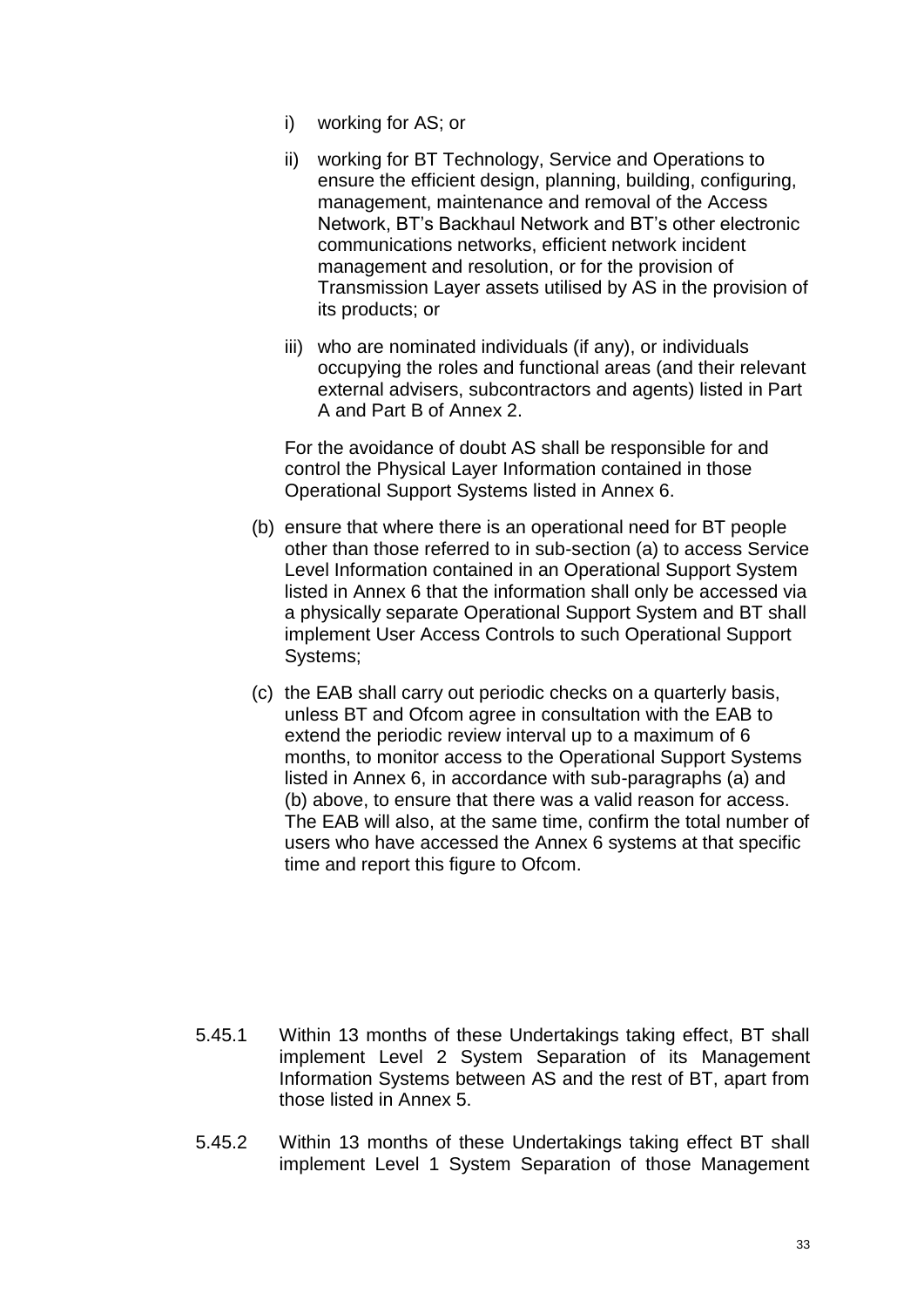Information Systems listed in Annex 5 between AS and the rest of BT such that they do not lead to undue discrimination against other Communications Providers.

- 5.45.3 By 30 June 2010 BT shall implement Level 2 System Separation of those Management Information Systems listed in Annex 5 between AS and the rest of BT other than in relation to those Management Information Systems which:
	- a) are no longer shared, or
	- b) are closed or have been replaced, or
	- c) have been otherwise agreed between BT and Ofcom.
- 5.45.4 The implementation and ongoing application of any Level 1 System Separation referred to in section 5.45.2 shall be audited by independent, external auditors.
- 5.45.5 BT, following timely consultation with Ofcom and after consideration of Ofcom's comments, will provide Ofcom with a roadmap by 30 June 2007 which will set out how BT plans to implement Level 2 System Separation between AS and the rest of BT for those Management Information Systems listed in Annex 5 (other than those Management Information Systems which will be no longer shared, or will be closed or replaced or have been subject of an agreement between BT and Ofcom under section 5.45.3 (c)) by 30 June 2010. The roadmap will be a plan and all dates contained in it will not be legally binding. For the avoidance of doubt the existence of the roadmap will in no way affect the IBMC dates set out in Annex 1 of the Undertakings.

### 5.46 **The products and services supplied by Access Services**

- 5.46.1 AS will not supply any product to any other part of BT unless it also offers that product to other Communications Providers on an Equivalence of Inputs basis. This requirement does not apply to:
	- a) TILLAP and TILLBP;
	- b) such Associated Services as may be agreed with Ofcom;
	- c) any product where Ofcom agrees Equivalence of Inputs is not required for reasons of practicability or otherwise;
	- d) products listed in Annex 1 before Equivalence of Inputs is required to be provided in accordance with section 3.1;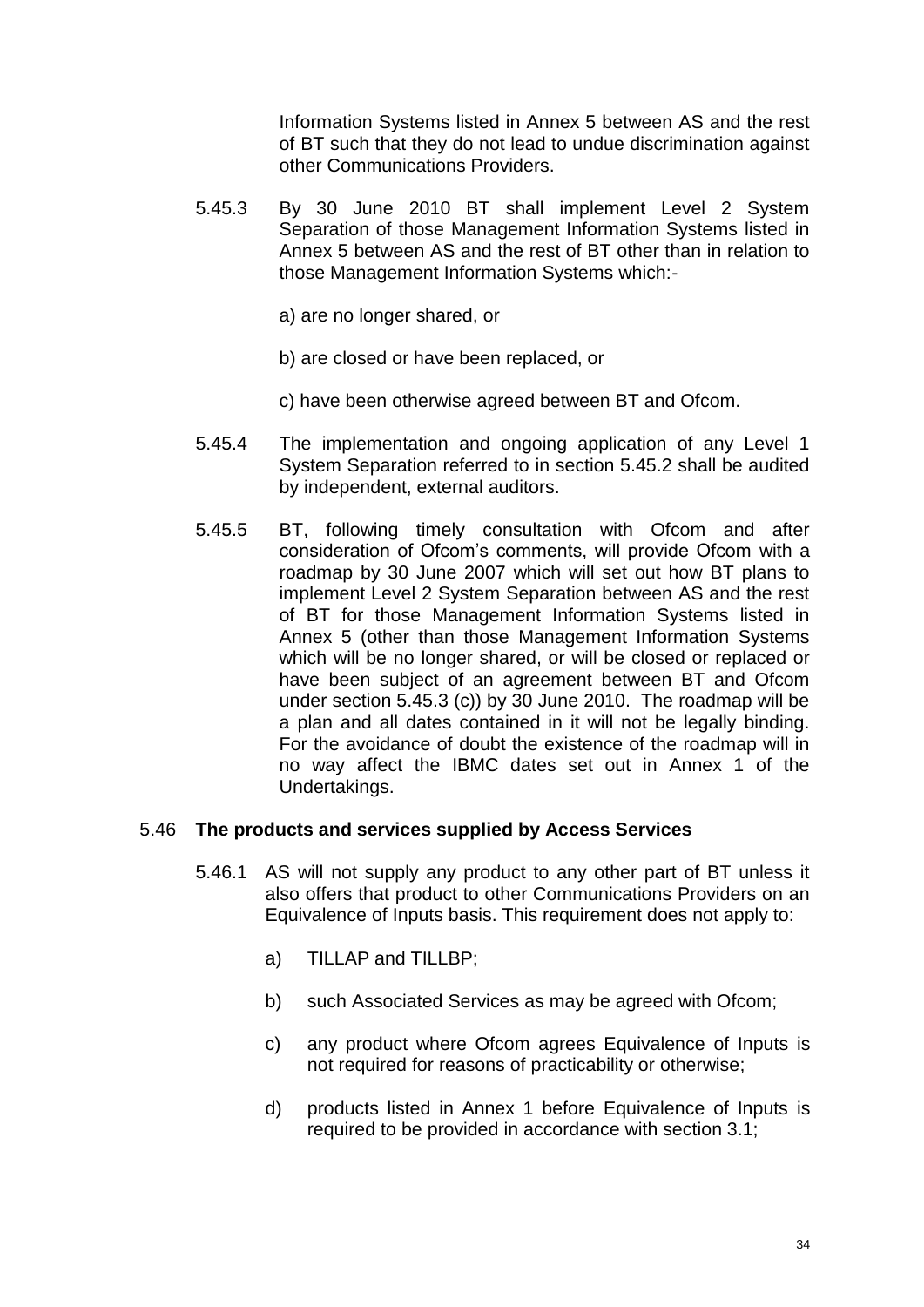- e) any new product to the extent of any agreement by Ofcom that Equivalence of Inputs shall only apply from any particular date;
- f) products relating to core network, duct, fibre and transmission between Core Nodes;
- g) any other product or class of products that Ofcom and BT agree does not need to be supplied externally;
- h) maintenance and provision carried out by AS field engineers, on behalf of a Communications Provider, on network termination equipment and internal wiring which is located on End-User premises; and
- i) 'handover products' referred to in sections 5.4, 5.5 and 5.7.
- 5.46.2 In addition to the products listed in paragraphs a) to i) of section 5.46.1, the requirement set out in that section does not apply to products which:
	- a) exist at the date the Undertakings come into force; and
	- b) will be supplied by AS; and
	- c) are not listed in Annex 1.

BT will by 31 December 2008 review such products with Ofcom and agree either that:

- a) section 5.46.1 c) shall apply; or
- b) the product will be withdrawn from sale or supply by AS; or
- c) Equivalence of Inputs will be required.

If the product will be withdrawn from sale or supply by AS, BT and Ofcom shall agree an appropriate and reasonable withdrawal date.

If EOI is required, BT and Ofcom shall agree appropriate and reasonable RFS and IBMC dates.

Forty-two months after these Undertakings come into force, the exemption from section 5.46.1 above shall lapse in relation to products to which this section 5.46.2 applies, unless BT and Ofcom agree otherwise.

5.46.3 For the avoidance of doubt, section 5.46.1 shall not alter the obligations concerning Equivalence of Inputs:-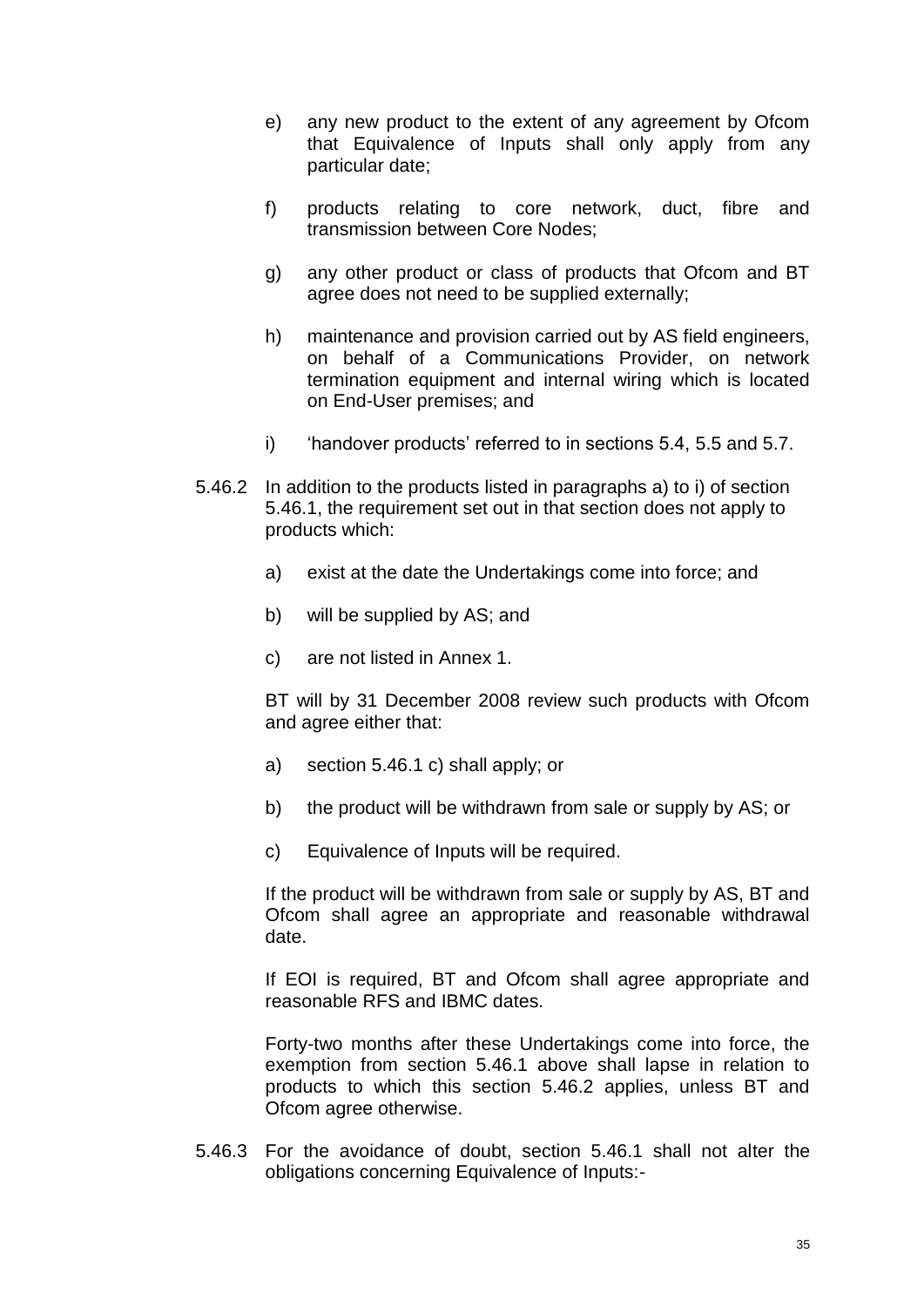- a) in respect of any product referred to in Annex 1; and
- b) in respect of any product falling within section 11.

### **Sales**

- 5.47 In relation to sales activities:
	- 5.47.1. AS is expected to be the primary channel to market for its portfolio of products.
	- 5.47.2 AS can take orders for products which are product managed by BT Wholesale or another part of BT, and project manage their delivery, only under the following circumstances:
		- a) where products which are managed by parts of BT other than AS and AS products require detailed operational coordination, in order for example to synchronise the supply of different elements of those products, such as combined orders for Wholesale Line Rental and Carrier Pre-selection; or
		- b) where a Communications Provider's commercial relationship with BT is only with AS because it predominantly purchases AS products, but it wishes as a matter of convenience to place a low volume of orders for other BT products via AS; or
		- c) by agreement between BT and Ofcom.
	- 5.47.3 AS shall only accept orders for products from Communications Providers, including BT, unless otherwise agreed with Ofcom.
	- 5.47.4 Other parts of BT can take orders for products which are product managed by AS and project manage their delivery, only under the following circumstances:
		- a) where products which are product managed by AS and other parts of BT require detailed operational co-ordination, in order for example to synchronise the supply of different elements of those products as described in section 5.47.2 a) above; or
		- b) where a Communications Provider has or wishes to have a commercial relationship with a part of BT other than AS; or
		- c) by agreement between BT and Ofcom.
	- 5.47.5 Where a Communications Provider places an order with one part of BT which pursuant to sections 5.47.2, 5.47.3 or 5.47.4 should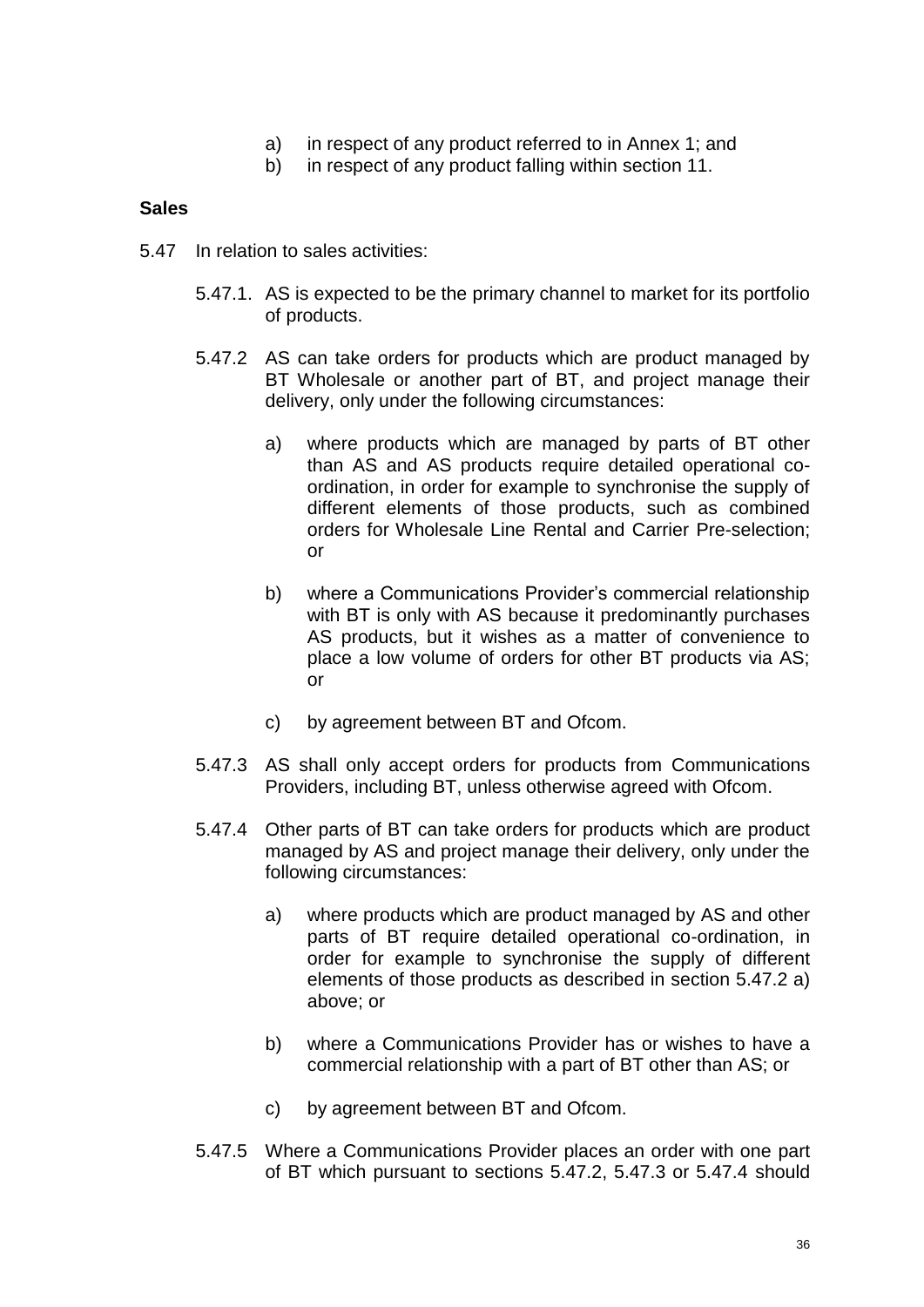properly have been placed with another part of BT, the part of BT which receives the order will arrange for its transfer and will advise the Communications Provider accordingly.

- 5.47.6 Where sections 5.47.2 and 5.47.4 permit an order to be submitted either to AS or other parts of BT, then BT shall ensure that Communications Providers are able to submit such orders to either AS or to those other parts of BT, according to their choice, and that they will experience no disadvantage in terms of price, service or quality as a result of this choice, provided such products are SMP Products or are required to be provided by BT on an Equivalence of Inputs basis.
- 5.47.7 In relation to sections 5.47.2 and 5.47.4 where they relate to the provision of products required to be provided by BT on an Equivalence of Inputs basis, the part of BT that product manages the relevant Equivalence of Inputs product will be responsible for resolving any service issues.

#### **Access Services brand**

- 5.48 BT shall develop a separate brand name for AS which does not incorporate the elements "BT" or "British Telecom" and which will be used in proximity to an endorsement containing the words "a BT Group business (and BT corporate device)". Such endorsement shall be secondary to the AS brand. There will be a progressive programme for branding or rebranding the following items only:
	- a) Stationery, relevant website and web addresses and relevant buildings during the first sixteen months from the date these Undertakings take effect; and
	- b) Clothing and vehicles as these are replaced, to be completed within five years of the date of establishment of AS.

Other items will be re-branded as and when AS decides it is appropriate to do so.

#### **Exchange space and power**

- 5.49 In relation to space and power:
	- a) AS will develop and launch a space-only-allocation product on an Equivalence of Inputs basis which will enable Communications Providers to pre-book and have Metallic Path Facility, Shared Metallic Path Facility and/or Backhaul Product space allocated to them in an MDF site for an appropriate charge. The maximum duration of the space-only-allocation product is 18 months, after which time the space will be released if the Communications Provider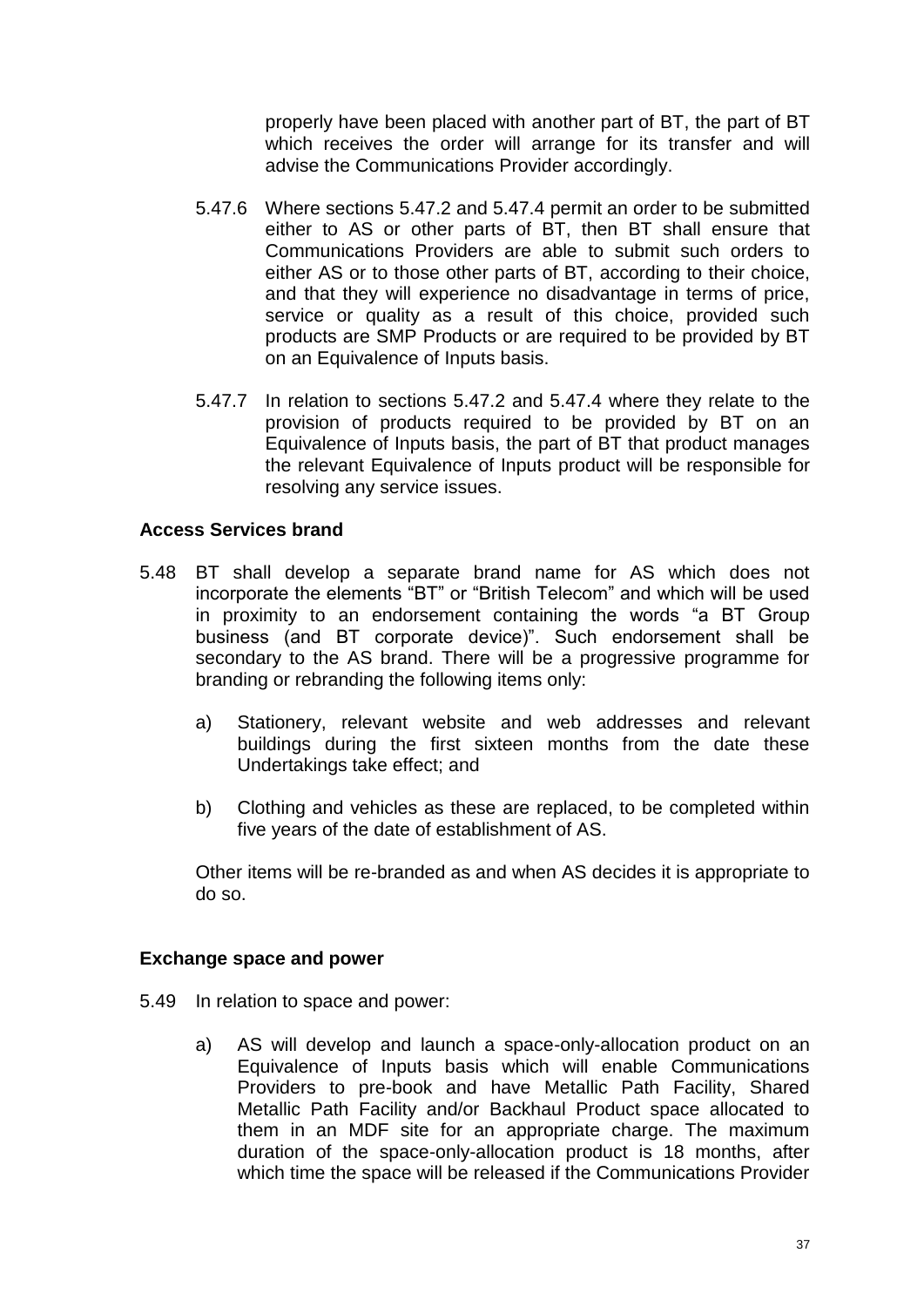has not placed a firm build order for space for either its Metallic Path Facility, Shared Metallic Path Facility and/or Backhaul Product equipment.

- b) AS will develop and publish guidelines detailing the approach it will adopt for the space and power allocation process for Metallic Path Facility, Shared Metallic Path Facility and/or Backhaul Products. The approach for allocating space and power will be on an Equivalence of Inputs basis, subject to this being on a "first come first served" basis. The guidelines will include a description of the space and power allocation process for Metallic Path Facility, Shared Metallic Path Facility and/or Backhaul Products, and the roles of AS and BT Technology, Service and Operations (acting on behalf of AS).
- c) The guidelines will also set out the process for reviewing Metallic Path Facility, Shared Metallic Path Facility and/or Backhaul Products space availability on a proactive basis where space is in short supply with a view to verifying the space records and identifying options to free up space (the "Proactive Review"). Space allocated to be used for BT's NGN within the next 18 months will be included in considering MDF sites where space is in short supply.
- d) BT Technology, Service and Operations will carry out the Proactive Review based on planning instructions provided by AS, which will decide which options to implement to free up space. The Proactive Review will focus on a list of MDF sites agreed between Ofcom and BT, from time to time, as the most probable locations for Metallic Path Facility, Shared Metallic Path Facility and/or Backhaul Products space demand. This list of MDF sites will be published in accordance with the space and power allocation guidelines.
- e) Communications Providers whose Metallic Path Facility, Shared Metallic Path Facility and/or Backhaul space requirements have not been met under the space allocation process may raise concerns with the EAB about the outcome of the Proactive Review, including where the Proactive Review occurs pursuant to section 5.49 (g).
- f) The EAB will periodically monitor the Proactive Review process and in particular review those MDF sites where space is constrained. The EAB's initial review will also include 20 randomly selected MDF sites where space records indicate that there is sufficient space. Subsequent periodic reviews will be based on a random sample of MDF sites. The EAB also has the right, if necessary, to audit the operation of the Proactive Review process.
- g) Where AS identifies a conflict for Metallic Path Facility, Shared Metallic Path Facility and/or Backhaul Product space between BT's NGN and other Communications Providers' requirements for space, and the BT NGN date as published in the NGN plan of record is more than 18 months away, the BT NGN space allocation will be released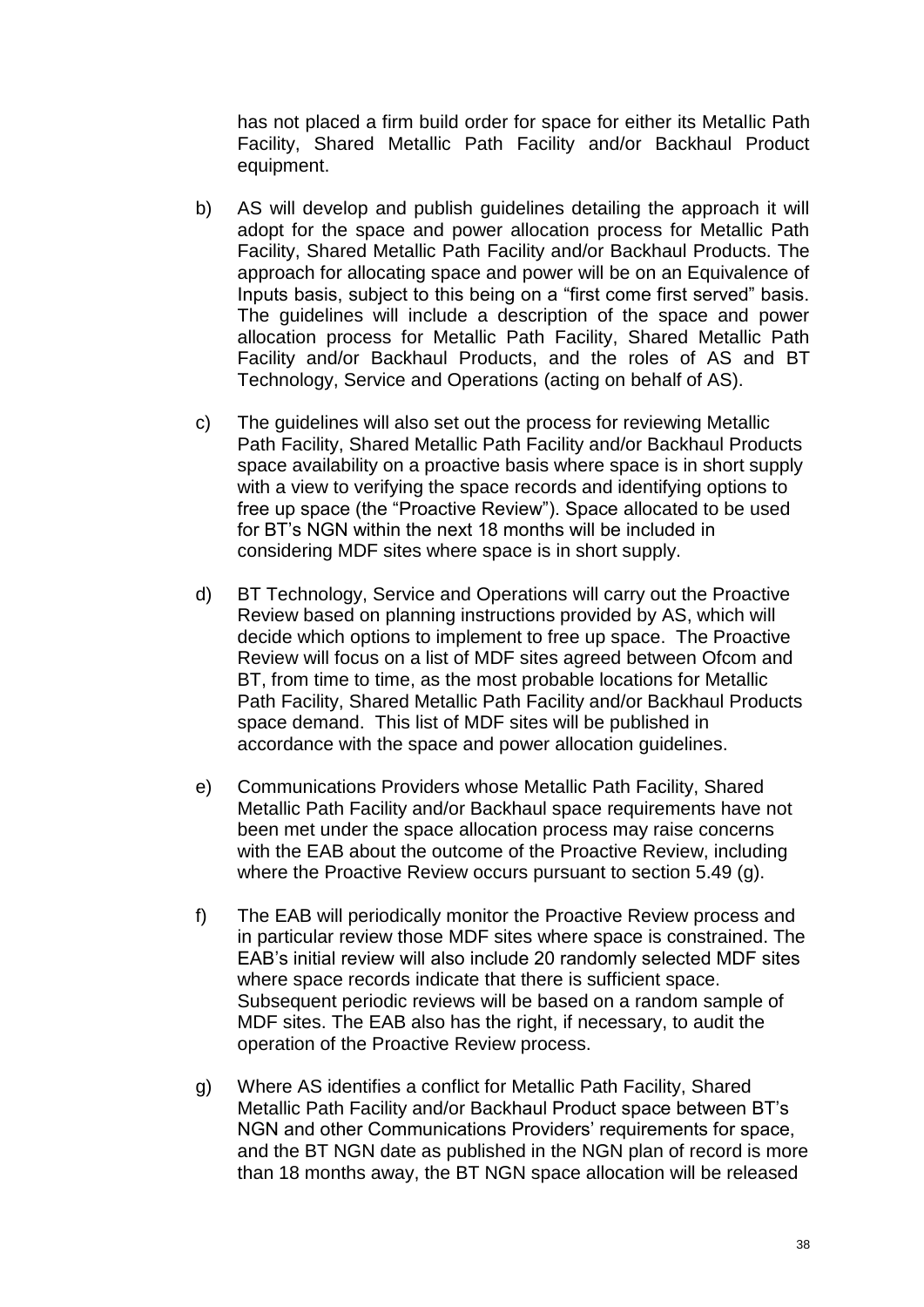provided the space is needed to meet a Communications Provider's earlier Metallic Path Facility, Shared Metallic Path Facility and/or Backhaul Product space requirement firm build order.

- h) Other divisions of BT will not be required to use the Equivalence of Inputs space-only-allocation product for space allocated in connection with the initial deployment of NGN as documented in the NGN plan of record. All other allocations for Metallic Path Facility, Shared Metallic Path Facility and/or Backhaul Product space by BT will be required to use the Equivalence of Inputs space-onlyallocation product.
- 5.50 AS will consult with industry with regard to changing the scope of the existing co-mingling product within the definition of Associated Services and/or launching a new space product to allow for a more flexible use of space specifically to enable Communications Providers to house in that space either their Metallic Path Facility, Shared Metallic Path Facility and/or Backhaul Product equipment connected to the BT network and used in connection with AS' regulated Metallic Path Facility, Shared Metallic Path Facility and/or Backhaul Product services. Following industry consultation, AS will make such changes to the existing Metallic Path Facility and Shared Metallic Path Facility co-mingling product within the definition of Associated Services and/or launch a new Metallic Path Facility, Shared Metallic Path Facility and/or Backhaul Product space product, unless there is no reasonable demand from one or more other Communications Providers for such a space product or unless otherwise agreed with Ofcom.

# **AS Product and Service Roadmap and Commitments**

- 5.51 AS shall:
	- 5.51.1 publish on or before 30 September 2009:
		- a) a 18 month AS roadmap which will establish the timing and content of the product and service developments and enhancements to existing products (the "Roadmap"); and
		- b) a document specifying the change control process (the "Change Control Process") that applies to the Roadmap;
	- 5.51.2 update and republish both the Roadmap and Change Control Process, following discussion with its customers, at least every six months thereafter;
	- 5.51.3 ensure that the Roadmap:
		- a) includes the list of the commitments agreed by BT and AS with its customers through the OTA-facilitated AS product and service development and enhancement identification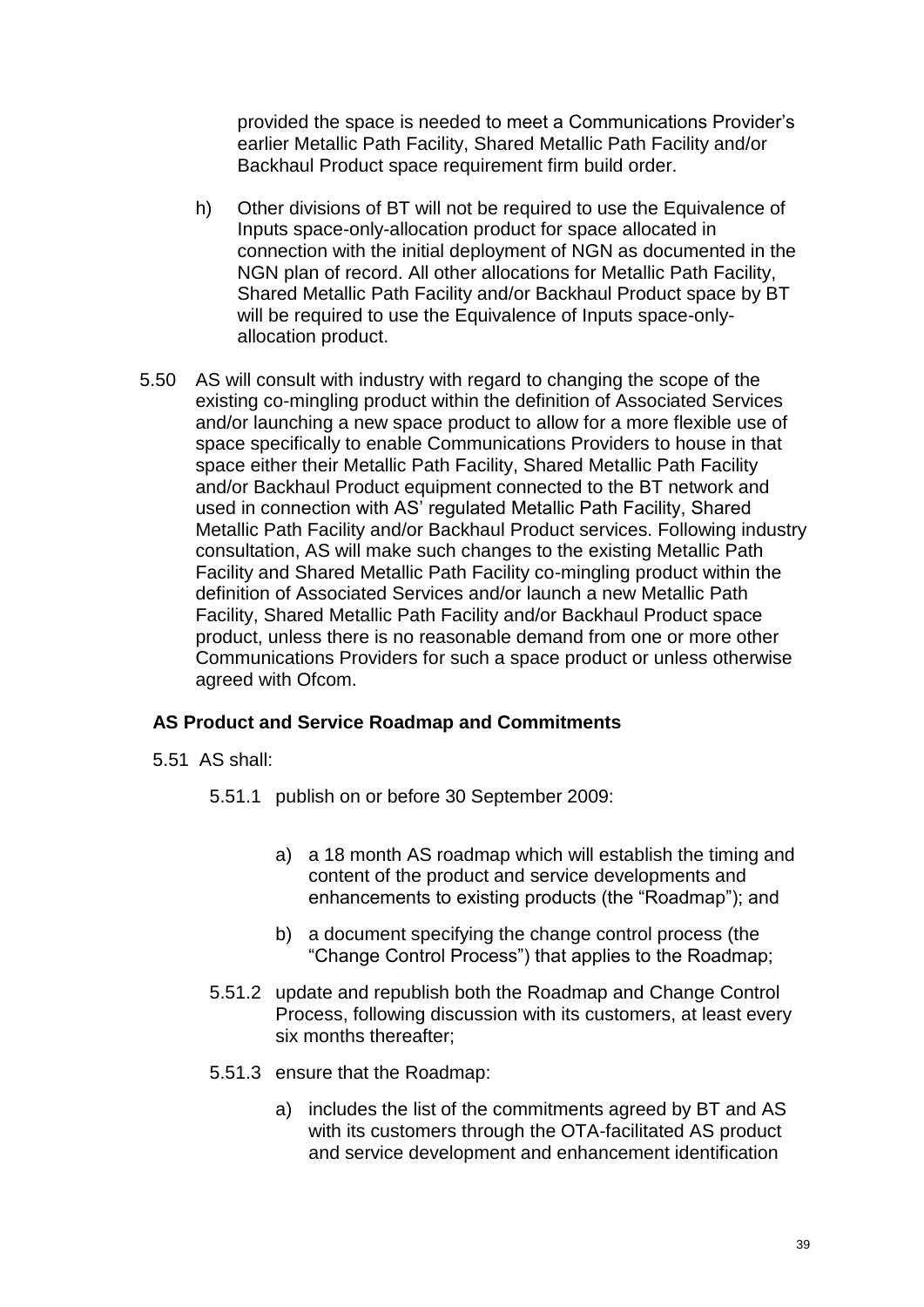process from December 2008 until August 2009 (the "Commitments"); and,

- b) describes when the Commitments will be delivered;
- 5.51.4 ensure that the Change Control Process provides for any change to the Commitments, including the delivery date, or the list of Commitments, to be subject to agreement with AS's customers following OTA-facilitation and review, reflecting the need for any revised Commitments to continue to deliver customer needs in a comparable manner to the Commitments.

## **Next Generation Access**

- 5.52 AS may control and operate the assets contained within:
	- (i) the Transmission Layer of BT's Access Network where required to test, build, implement and operate a BT Active FTTC Product and/or a BT Active FTTP Product; and
	- (ii) the Transmission Layer of BT's Backhaul Network where required to test, build, implement and operate a BT Active FTTC Product.
- 5.53 To the extent that BT offers a BT Active FTTC Product and/or a BT Active FTTP Product it shall be provided by AS until such time as or to the extent that the active product in question is determined not to fall within a market for Network Access in which BT has been determined from time to time by Ofcom as having SMP.
- 5.54 If AS provides a BT Active FTTC Product and/or a BT Active FTTP Product pursuant to Section 5.53, it shall be provided in ways which ensure that:
	- (i) it has robust and scalable processes and systems supporting provision, migration, monitoring and fault repair such that Communications Providers using that product are able to provide their End-Users with a reasonable experience (in terms of delivery within reasonable timescales and with minimal disruption);
	- (ii) its availability, in such locations as that product is offered, satisfies reasonable Communications Providers' demand;
	- (iii) it conforms to appropriate industry standards;
	- (iv) the contracts for its provision include SLAs; and
	- (v) there is timely delivery against the product roadmap developed in accordance with section 5.55.
- 5.55 If AS provides a BT Active FTTC Product and/or a BT Active FTTP product pursuant to Section 5.53: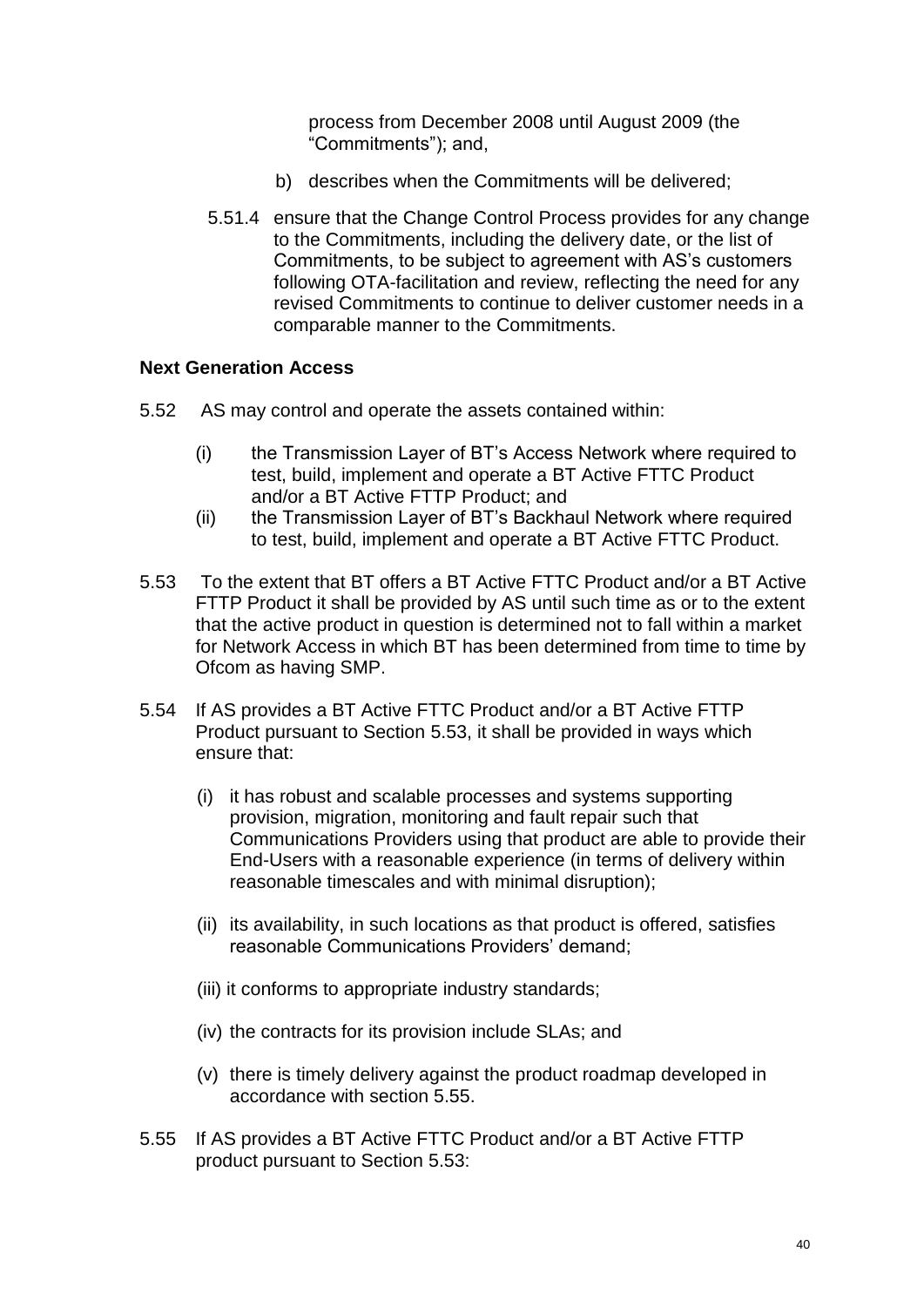- (i) AS shall ensure that it is developed in accordance with a product roadmap developed through effective and appropriate ongoing consultation with AS's customers. The consultation process must consider, on an on-going basis, the specification of that product, the Ofcom Ethernet Active Line Access, Updated Technical Requirements published on 3 March 2009 as amended from time to time and monitor the development, operation and deployment of that product.
- (ii) AS will set out in published guidelines the consultation principles it will follow for consultations related to FTTC and FTTP. These principles will include the setting out of the objectives of each consultation and the questions it will ask, the decisions they will inform, the timescale and process for responses, and how responses will be considered to ensure transparency. They will provide for a reasonable consultation period of not less than two weeks, other than in exceptional circumstances. They will also provide for publication of a statement explaining the decisions made, together with objective reasons, with clear linkages to the questions raised in the consultation.
- 5.56 AS shall conduct a consultation with industry in order to assess the demand for and Communications Providers' views on the design of FTTC Passive Inputs and Backhaul Products provided over the optical fibre part of FTTC. AS shall complete this consultation within three months of such time as End-Users in 1million premises are taking services based on a BT Active FTTC Product or at the latest during the course of 2011. The consultation process will address the needs of Communications Providers wishing to invest at the time of BT's upgrade programme as well as the reasonably foreseeable needs of those considering investing at some future time*.*
- 5.57 AS shall:
	- (i) ensure that it meets reasonable demand (including willingness to pay according to Ofcom's approach to cost recovery as set out in paragraphs 8.40-8.46 of the NGA Statement) for FTTC Passive Inputs from Communications Providers wishing to locate their FTTC equipment in a Communications Provider's FTTC street cabinet facility (i) attached to or otherwise integrated with the BT FTTC Cabinet; or, if it is not technically or commercially viable for BT to do so, (ii) in the vicinity of the BT FTTC street cabinet, whether at the same time as AS installs its BT FTTC street cabinet or at some future time, where practicable and recognising that all reasonable security measures need to be adhered to.
	- (ii) in designing the capabilities around its FTTC street cabinet deployment (the "Street Cabinet Solution"), adopt design principles relating to the provision of power and optical fibre availability that will enable other Communications Providers to locate their own equipment at or in the vicinity of BT's FTTC street cabinets in the most costefficient manner possible, all where practicable.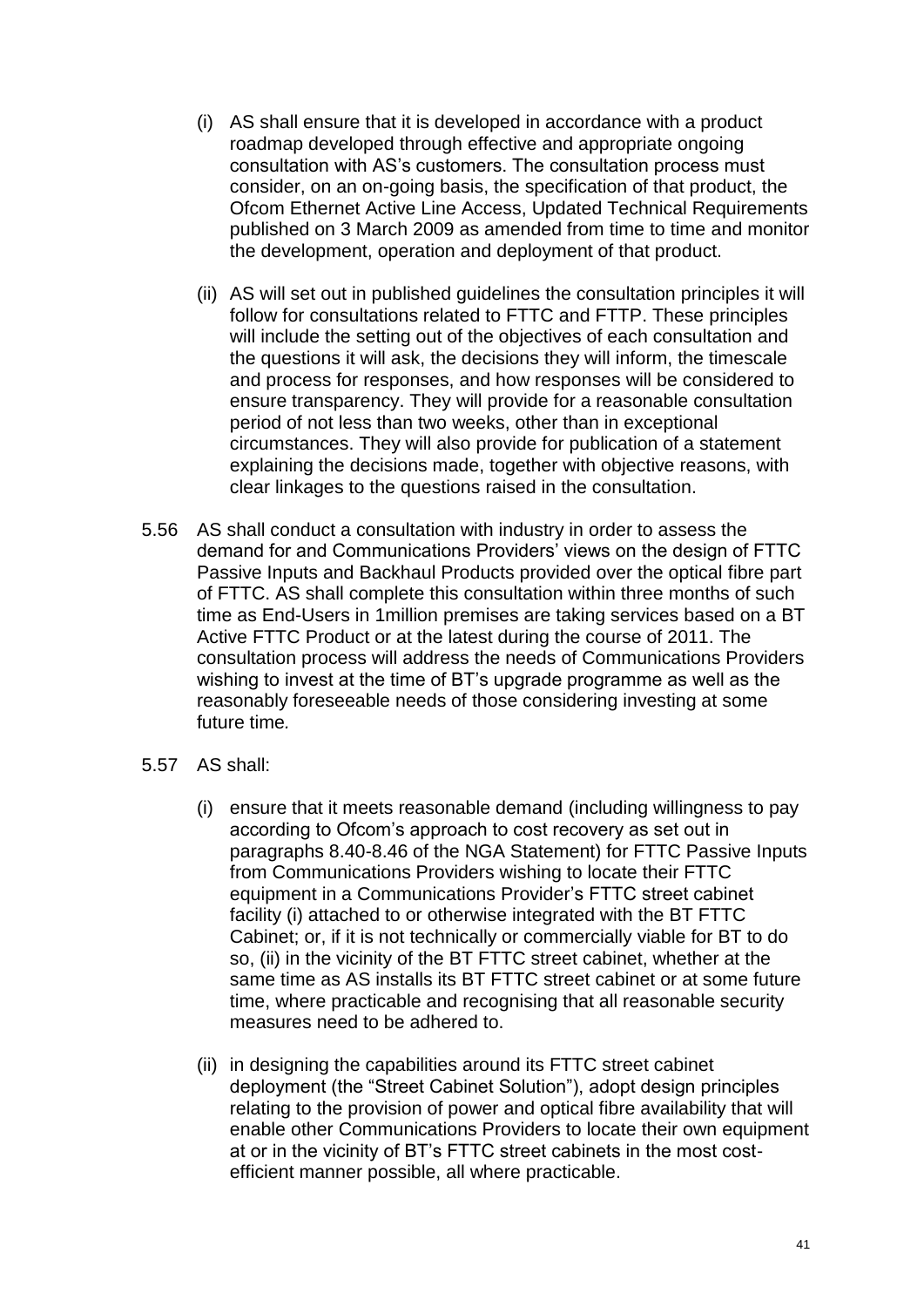- (iii) taking into consideration the findings of the consultation with Communications Providers (as set out in section 5.56), review and modify its design principles for the Street Cabinet Solution, where practicable, to facilitate meeting reasonable future demand for FTTC Passive Inputs cost effectively.
- (iv) in designing its systems for a BT Active FTTC Product, where practicable, adopt design principles that make it possible in future to enable the delivery of FTTC Passive Inputs on the basis provided in section 5.58.
- 5.58 This section will apply to the provision of FTTC Passive Inputs by AS until such time or to the extent that: they are determined by Ofcom to fall within a market for Network Access in which BT has not been determined from time to time to have SMP; or they are not included in SMP Conditions imposed upon BT following such a market review concluded after 01 June 2009 in which BT has been determined from time to time by Ofcom as having SMP.
	- (i) In providing any FTTC Passive Inputs, AS shall use the same components, processes and systems it uses itself for the purposes of its BT Active FTTC Product where reasonably practicable and on the most cost-efficient basis.
	- (ii) Where AS cannot provide FTTC Passive Inputs in accordance with sub-para (i), it shall provide FTTC Passive Inputs as far as possible to the same specifications with the same functionality and performance as the inputs it uses itself for the BT Active Product.

The EAB shall monitor the provision of the FTTC Passive Inputs pursuant to this section in accordance with appropriate metrics to be agreed by BT and Ofcom.

- 5.59 BT will by 31 December 2011 review with Ofcom whether sections 5.52- 5.58 need to be varied, superseded or released in light of the FTTC and FTTP deployment and relevant FTTC and FTTP market and technological developments and may agree either that:
	- (i) no changes to these sections of the Undertakings are required; or
	- (ii) additional commitments, variations to, or release of, existing obligations in these sections, are required.

For the avoidance of doubt, if BT and Ofcom are not able to reach agreement sub-paragraph (i) above shall apply.

5.60 If Ofcom materially changes its approach to cost recovery in relation to the assessment of the costs that BT could recover in meeting the commitments in relation to FTTC Passive Inputs (as that approach to cost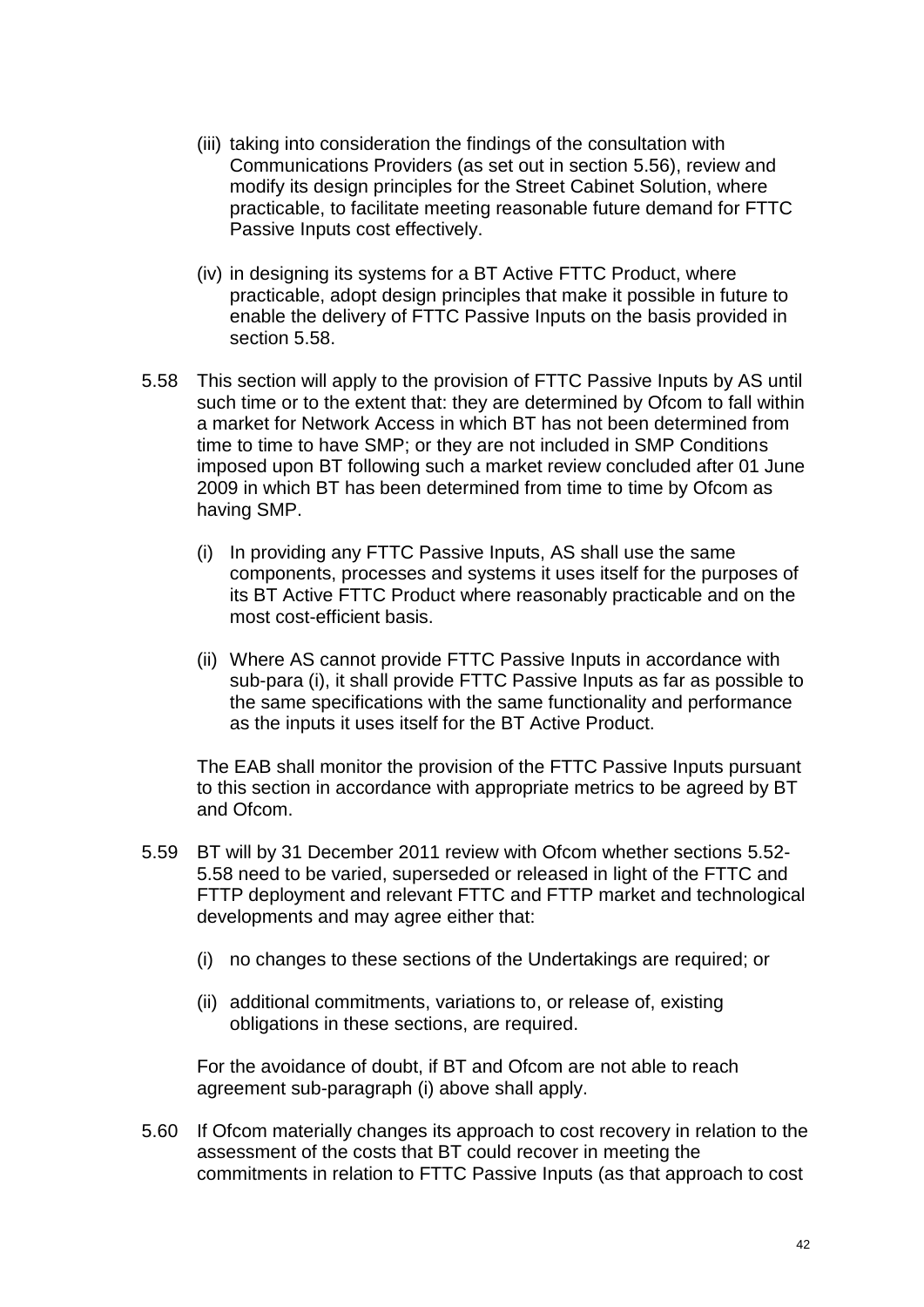recovery is set out in paragraphs 8.40-8.46 of the NGA Statement), then Section[s] 5.56 to 5.58 will cease to apply.

.5.61 Sections 5.52 to5.60 of the Undertakings will cease to apply for any future deployments in the event that the number of End-User premises capable of receiving a service based on either a BT Active FTTC Product or a BT Active FTTP Product does not exceed 500,000 by 31 December 2010 unless otherwise agreed by BT and Ofcom.

## 6. **Management and structure of BT Wholesale**

- 6.1 Within four months of the date that these Undertakings take effect, BT shall separate from each other and create the following two product management organisations within BT Wholesale each of which will be separately responsible for:
	- 6.1.1 the product management of BT Wholesale's SMP Products other than those to be managed by BTS in accordance with these Undertakings (referred to herein as BTWS); and
	- 6.1.2 the product management of other products of significance to other Communications Providers (referred to herein as BTS) namely:
		- a) Wholesale Calls;
		- b) any leased lines product variants of the types of leased line listed in paragraph 1 of Annex 3 created to meet the needs of Communications Providers in accordance with paragraph 3 of Annex 3; and
		- c) any products added or removed in accordance with sections 6.4.2 or 6.4.3,

where 'product management' describes the activities referred to in section 6.5 a) to c).

For the avoidance of doubt the product management of BT Wholesale products which are neither SMP Products nor products within section 6.1.2 can be within BTS, BTWS or elsewhere within BT Wholesale as BT may decide from time to time.

- 6.2 A member of the BT Wholesale Executive Board will have responsibility for the performance of BTWS and BTS.
- 6.3 For the avoidance of doubt both BTWS and BTS may at any time product manage products which are not otherwise required to be product managed within either BTWS or BTS as provided for in section 6.1.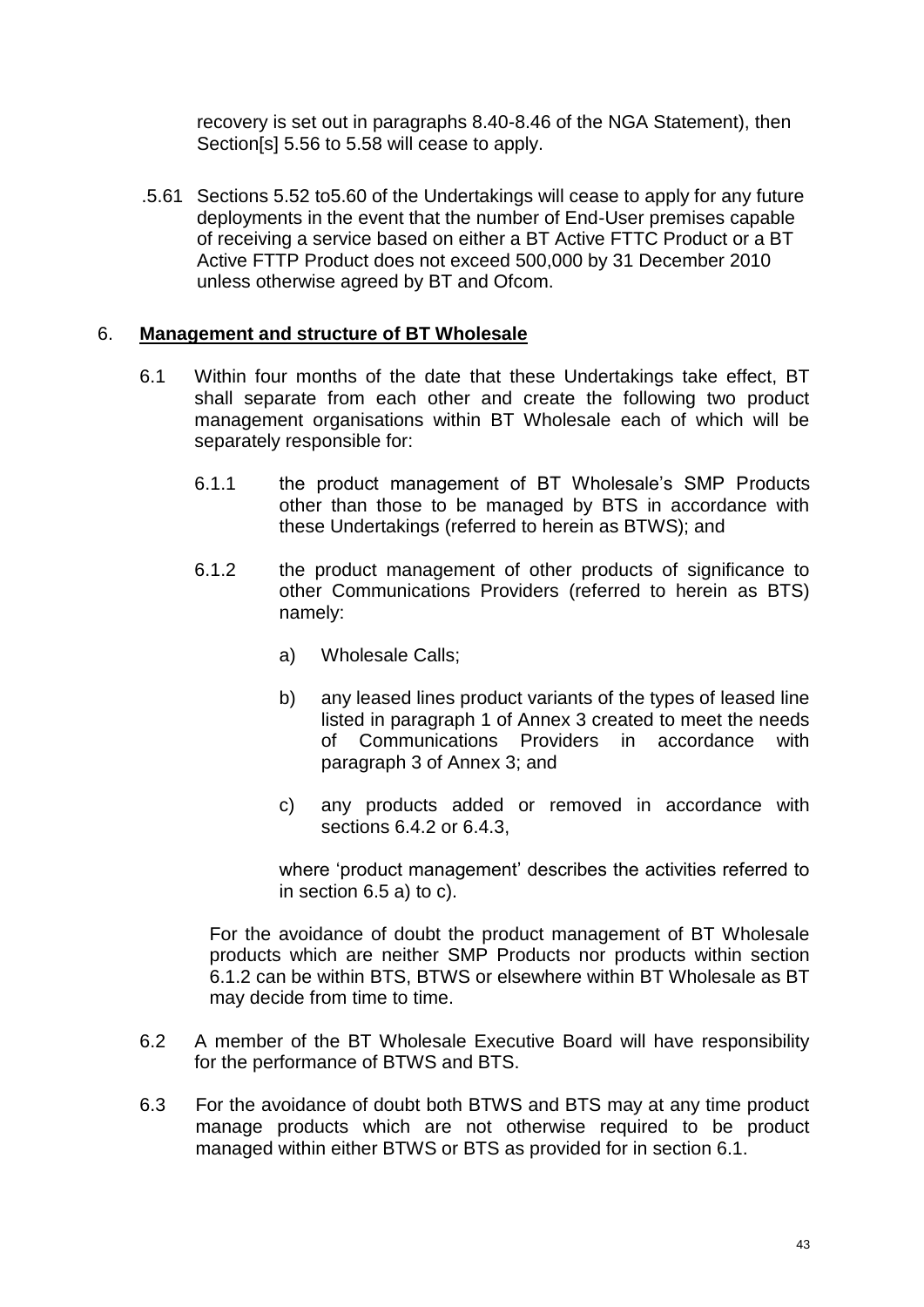- 6.4 Products may be added to or removed from the scope of activity of BTWS or BTS on the following basis:
	- 6.4.1 any new SMP Product or any Network Access falling within section 11.8.2 unless otherwise agreed by Ofcom which is not required to be provided by AS in accordance with section 5 shall be product managed within BTWS;
	- 6.4.2 BT and Ofcom may agree to add existing or new products to the list of products required to be managed by BTS. Such products will generally only be added:
		- a) if they are new products that are successors to the existing BTS portfolio; or
		- b) where:
			- i) a BT downstream managed product receives 55% or more of product revenue from other Communications Providers, and there is not an upstream managed product that provides equivalent functionality; and
			- ii) there is reasonable demand from Communications Providers for an equivalent product managed and supplied from BT's Upstream Division(s).

For the avoidance of doubt if BT and Ofcom are not able to agree the list will not be changed.

- 6.4.3 BT and Ofcom may agree to remove any product from the list of products required to be managed by BTS. For the avoidance of doubt if BT and Ofcom are not able to agree the list will not be changed.
- 6.4.4 BT shall product manage leased lines products for other Communications Providers in BTS in accordance with Annex 3.
- 6.5 BT employees working for BTWS and BTS shall have responsibility and control in relation to their respective products as follows:
	- a) product management, including product specific terms and conditions and pricing;
	- b) product specification; and
	- c) product related procurement processes.

#### **Incentive arrangements**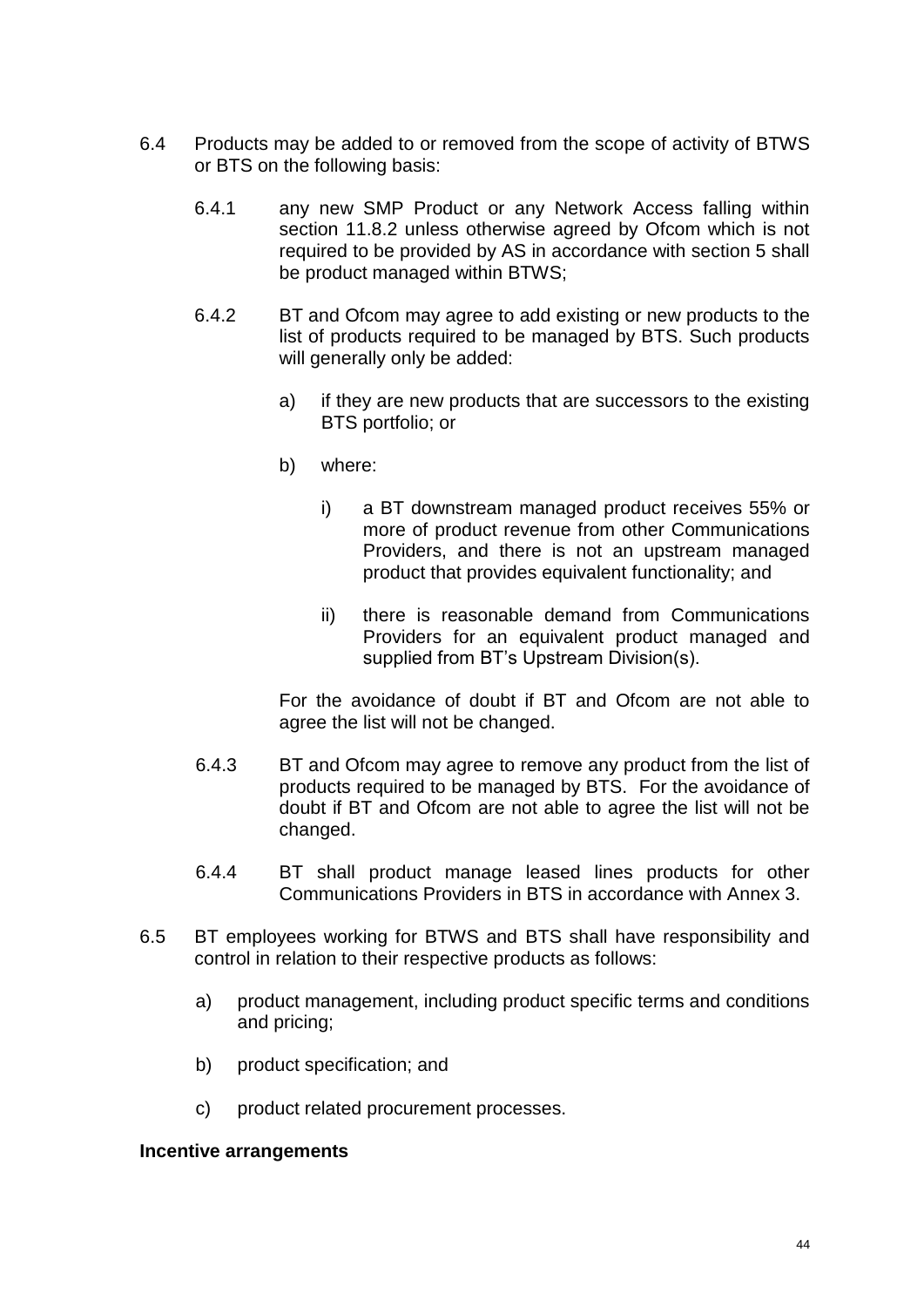- 6.6 The Scorecard for the member of the BT Wholesale Executive Board referred to in section 6.2 shall not include measures related to overall BT Group plc performance.
- 6.7 All incentive remuneration of BT employees working for BTWS shall reflect solely the objectives of BTWS. BTWS will operate to a Scorecard which reflects its responsibilities to deliver fair access to its SMP Products. The principles of that Scorecard will be cascaded to all BT employees working in BTWS who have currently, or may in the future have, bonus payments. Bonus payments based on Scorecard performance shall relate solely to the performance of BTWS and to any other relevant obligations under these Undertakings. Such bonus payments shall not be denominated in BT Group plc shares but BT employees working for BTWS remain eligible to participate in BT's ongoing and future general all-employee share plans and benefits arrangements.
- 6.8 BT shall as soon as reasonably practicable:
	- 6.8.1 introduce new long term incentive plans for relevant BT employees working for BTWS including a deferred bonus plan ('new plans') which BT anticipates will be in place for implementation during the summer of 2006;
	- 6.8.2 where a BT employee has been granted an option over shares under the BT Group Global Share Option Plan or an award of shares under the BT Group Incentive Share Plan or the BT Group Retention Share Plan, and subsequently moves to BTWS, use its reasonable endeavours to replace those options or share awards with awards under the new plans.
	- 6.8.3 ensure that, where a performance condition applies to the granting or vesting of an award under the new plans, that performance condition shall relate to the performance of BTWS or some other appropriate index related to the objectives of BTWS; and
	- 6.8.4 ensure that no such awards in respect of BT Group plc shares shall be made to BT employees at a time they are working for BTWS except that BT Group plc shares may be part of an appropriately weighted basket of shares or some other appropriate index.
- 6.9 BT employees working for BTWS may not work at the same time for any of the Downstream Divisions, save as agreed in writing by Ofcom.

## **Other provisions**

6.10

6.10.1 BT Wholesale Customer Confidential Information shall not be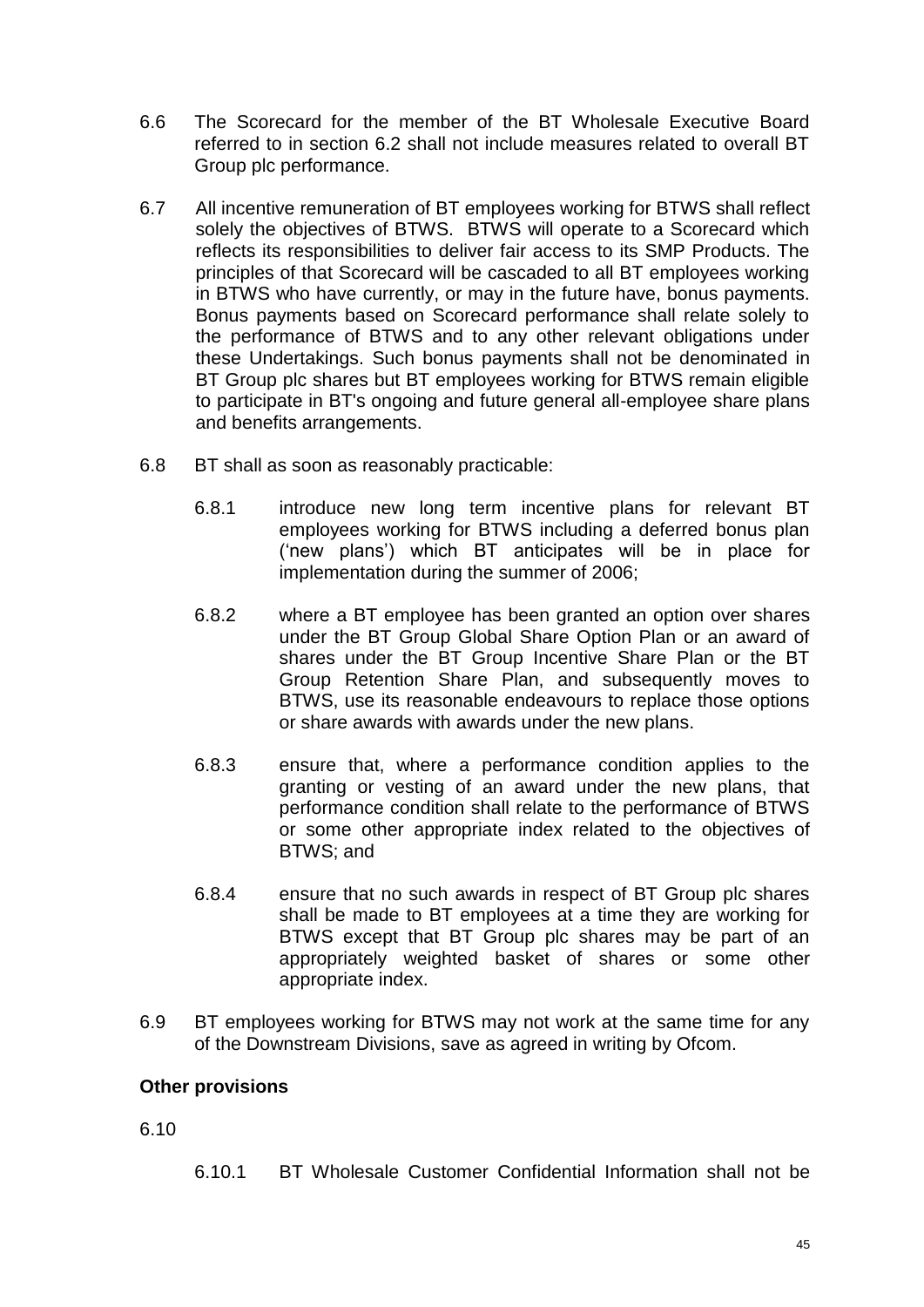disclosed to AS or to the Downstream Divisions, or to BT employees working for BT Technology, Service and Operations whose incentive remuneration reflects the objectives of the Downstream Divisions, except:

- i) with the relevant customer's consent; or
- ii) to the minimum extent that disclosure to BT employees working for AS is necessary to operationally enable BT Wholesale to deliver BT Wholesale products to customers; or
- iii) where an order is transferred from one part of BT to another pursuant to section 5.47.5, and the information is disclosed solely for the purpose of that transfer.

Disclosure of such information may be made to the nominated individuals (if any), and individuals occupying the roles and functional areas (and their relevant external advisers, subcontractors and agents) listed in Part A and Part B of Annex 2.

- 6.10.2 BT employees working for BTWS shall not directly or indirectly disclose its Customer Confidential Information to BTS except:
	- i) with the relevant customer's consent; or
	- ii) where an order is transferred from one part of BT to another pursuant to section 5.47.5, and the information is disclosed solely for the purpose of that transfer.

Disclosure of such information may be made to the nominated individuals (if any), and individuals occupying the roles and functional areas (and their relevant external advisers, subcontractors and agents) listed in Part A and Part B of Annex 2.

- 6.10.3 BTWS and BTS Commercial Information shall not be disclosed to BT employees working for the Downstream Divisions unless:
	- i) it is of the nature that would be provided to other Communications Providers in the ordinary course of business; or
	- ii) the BT employees working for the Downstream Divisions are nominated individuals or individuals occupying the roles and functional areas (or their relevant external advisers, sub-contractors and agents) listed in Part A and Part B of Annex 2.
	- 6.10.4 Except in the case of those nominated individuals or individuals occupying the roles and functional areas (or their relevant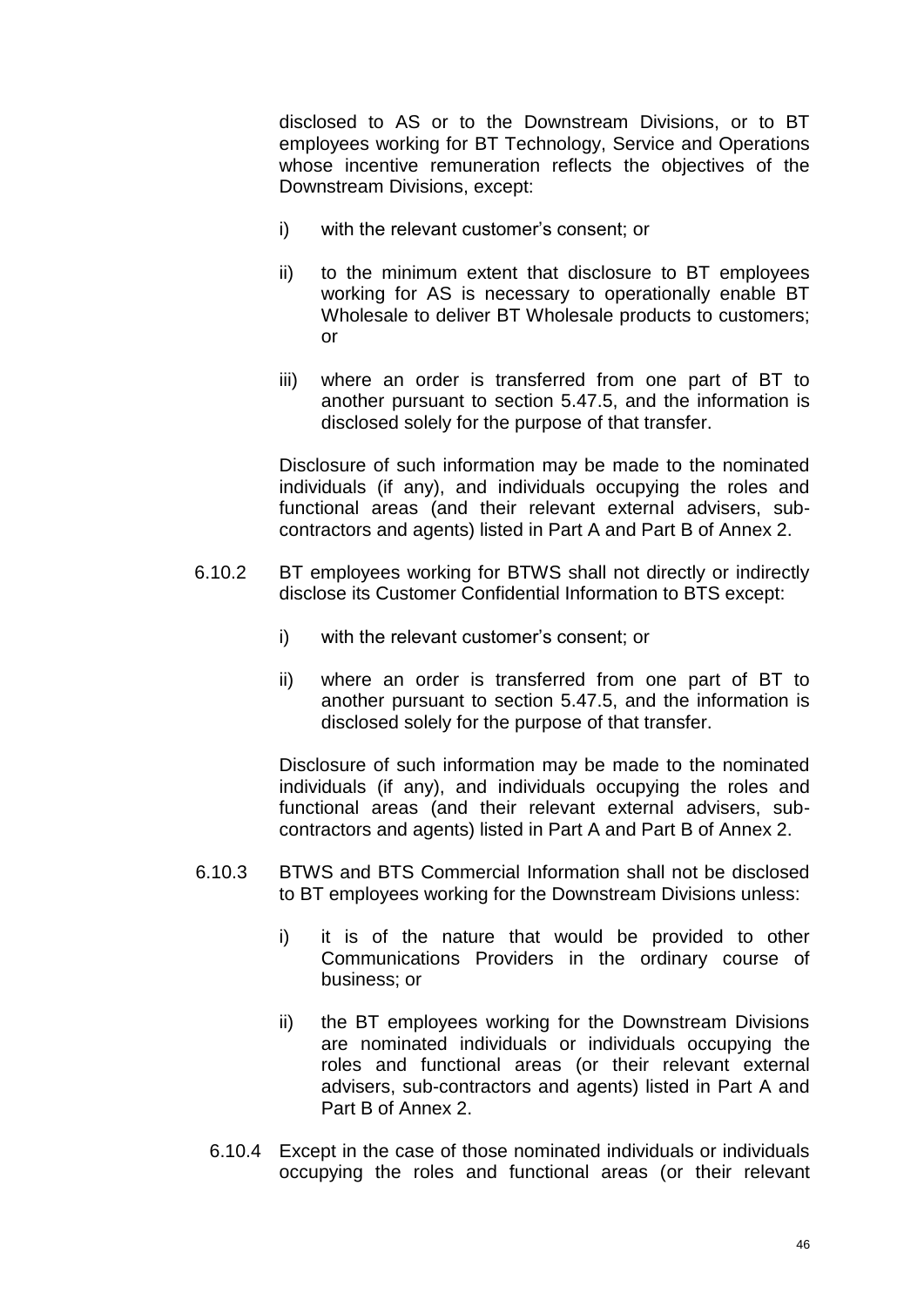external advisers, sub-contractors and agents) listed in Part A of Annex 2, BT employees or agents (including its external advisers and sub-contractors) working for BTS, shall not unduly influence or attempt unduly to influence, the Commercial Policy of BTWS otherwise than through mechanisms and processes identical or similar to those available to other Communications Providers.

#### 6.11 Where:

- 6.11.1 BTWS decides, or is required, to add new functionality or capabilities to its products and such changes require changes to the assets delivering SMP Products within BTWS; or
- 6.11.2 BTWS receives from Communications Providers (including BT) and evaluates requests for new SMP Products,

BTWS shall secure in either or both cases that this is done in a manner which ensures that other Communications Providers do not suffer material competitive disadvantage in relation to BT.

- 6.12 In circumstances where demands for product enhancement from AS, BTWS or BTS create a situation which requires prioritisation by BT of its capital expenditure, BT will not unduly discriminate in its prioritisation. BT will seek the view of the EAB on the best means of avoiding such undue discrimination.
- 6.13 As soon as is reasonably practicable after the date that these Undertakings take effect, and for the purposes of assisting compliance with sections 6.10.2 and 6.10.3, BT shall secure:
	- a) the Management Information Systems which hold BTWS and BTS Commercial Information such that such systems are not available to BT employees working for the Downstream Divisions; and
	- b) the Management Information Systems which hold BTWS Customer Confidential Information such that such systems shall not disclose such information to BT employees working for BTS.
- 6.14 For the avoidance of doubt, nothing in this section 6 precludes BTWS or BTS or any other part of BT Wholesale from being provided with support services from across BT or from using BT's centres of excellence, provided that doing so will not require the disclosure of BTWS or BTS Commercial Information except in the case of those nominated individuals (if any), and individuals occupying the roles and functional areas (and their relevant external advisers, sub-contractors and agents) listed in Part A and Part B of Annex 2, and except in the case of BT employees working for BTNI.
- 6.15 Where a product supplied by BTWS no longer falls within a market which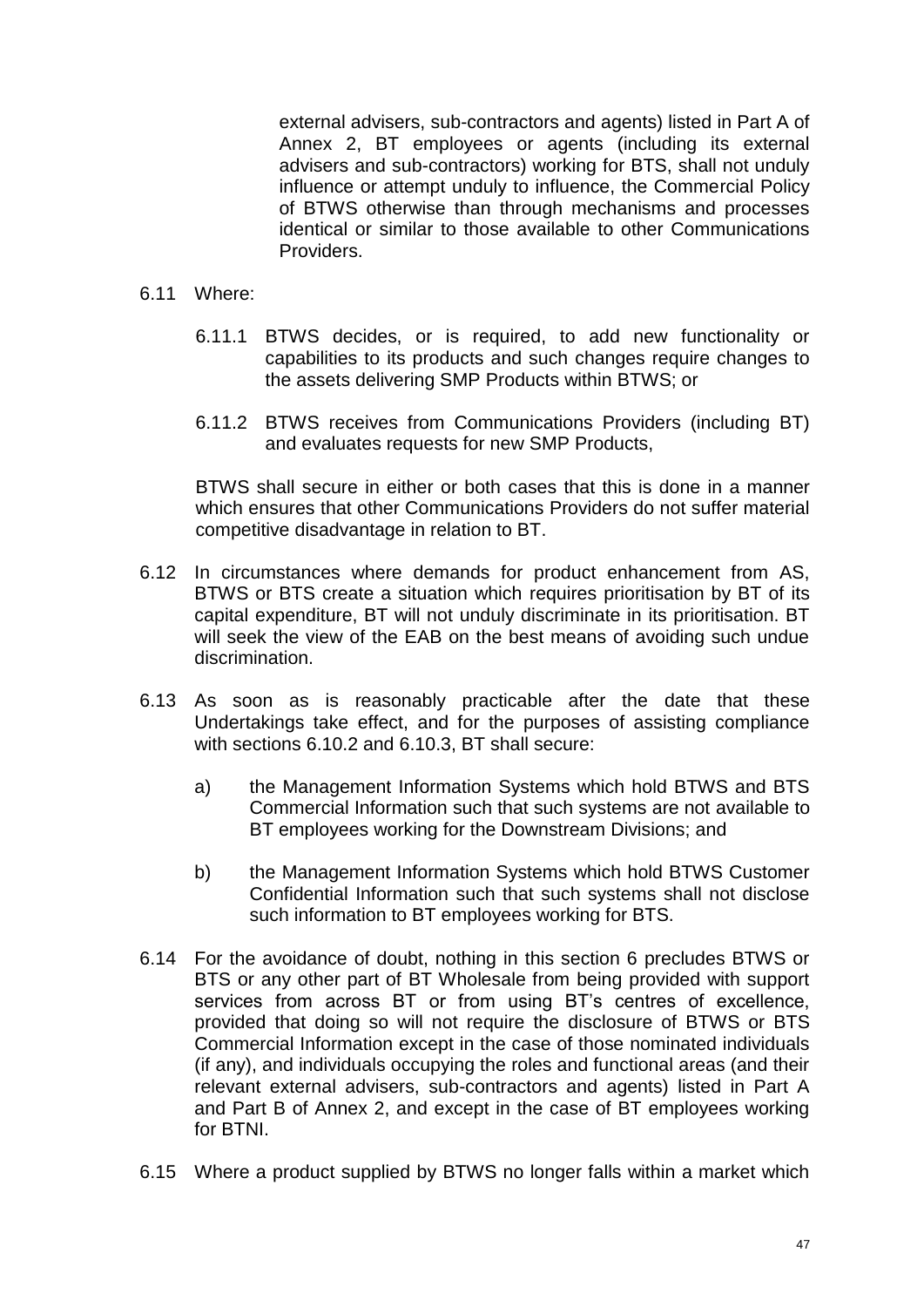Ofcom has notified as having SMP then to that extent, this section 6 of these Undertakings shall cease to apply in respect of that product, unless that product is then added to BTS in accordance with section 6.4.2.

# 7. **Equipment location**

- 7.1 Sections 7.1 to 7.8 apply to the location of Equipment in Exchanges.
	- 7.1.1 The Undertakings in these sections 7.1 to 7.8 are given on the basis that BT will be deemed to be acting reasonably if its actions are substantially consistent with its corporate property strategy and its objectives for NGN deployment.
	- 7.1.2 The Estimated Space Availability Details will be provided by BT by the November 1 preceding the next BT financial year for which the BT corporate property strategy applies.
	- 7.1.3 BT may invite Communications Providers to submit by 1 January preceding the next BT financial year for which the BT corporate property strategy applies, written observations (including demand forecasts for space) to BT concerning the Estimated Space Availability Details. BT may require these written observations to be submitted in a standard format provided by BT.
	- 7.1.4 BT will consider reasonable observations provided under section 7.1.3 as part of the BT corporate property strategy, when planning future use of Exchanges, provided that the effect of the observations would not materially affect BT's right to carry out its bona fide business requirements or its right to reduce its bona fide costs of managing and maintaining the Exchanges.
- 7.2 Within six months of these Undertakings taking effect and on an on-going basis thereafter and subject to sections 7.3 to 7.8 below, BT shall provide other Communications Providers with the facility to occupy on reasonable commercial terms a Communications Provider Operational Area within any Exchange for the purpose of locating their Equipment, provided that:
	- 7.2.1 the request of the Communications Provider:
		- a) is made in proper written form and identifies the relevant Exchange in which the Communications Provider wishes to locate its equipment;
		- b) identifies the Equipment to be located in the Communications Provider Operational Area;
		- c) is made on reasonable notice prior to the date of proposed occupation having regard to any work that they reasonably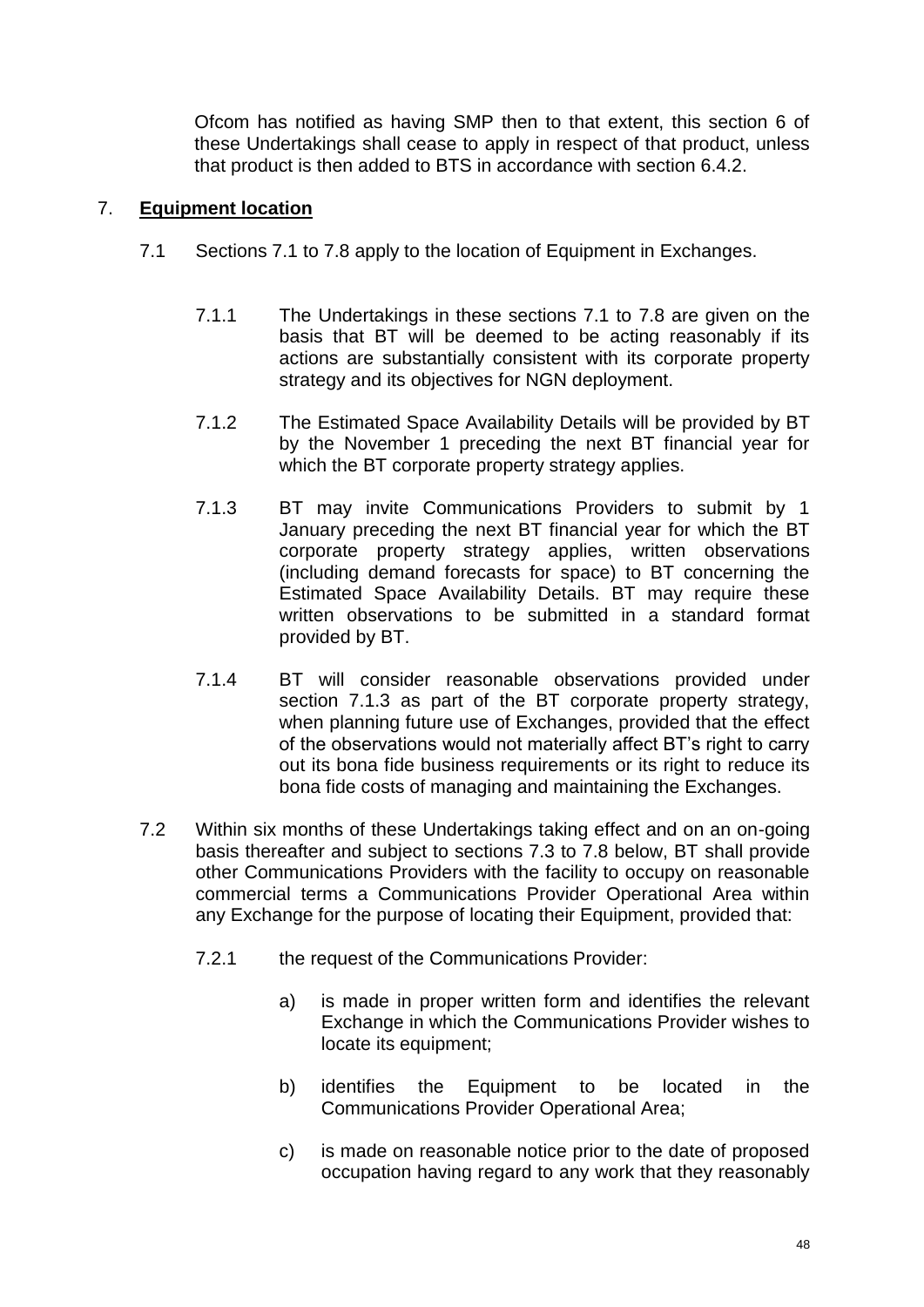think BT must carry out to provide the Communications Provider Operational Area and having regard to any information that BT may have given the Communications Provider about any work required to provide the Communications Provider Operational Area; and

- 7.2.2 there is:
	- a) sufficient space available at the relevant Exchange at the date of that request (including any future plans that BT has for use of the Exchange in connection with its business); and
	- b) sufficient electrical power available at the relevant Exchange at the date of that request (including any future plans that BT has for use of the Exchange in connection with its business).

In any event BT may provide an Alternative Communications Provider Operational Area to the Communications Provider if it is reasonable to do so.

- 7.3 On receipt of the Communications Provider's request under section 7.2, BT shall adopt a process similar to that used for co-location for the purposes of Metallic Path Facility and Shared Metallic Path Facility save that it will carry out a site survey to identify whether or not there is sufficient space at the Exchange including having regard to any future plans that BT has for use of the Exchange in connection with its business.
- 7.4
- 7.4.1 BT will seek to enter into an agreement with other Communications Providers on reasonable commercial terms that safeguard the operational integrity of the relevant Exchange including but not limited to obligations to comply with BT's standards on security, health and safety, access to buildings and non interference with either BT's equipment or equipment of other Communications Providers.
- 7.4.2 The agreement may, at BT's discretion, provide for a Communications Provider to acknowledge that its rights to occupy the Communications Provider Operational Area do not amount to a tenancy and that there is no intention to create a lease.
- 7.4.3 If the Communications Provider does not contract to locate its Equipment at the BT site within one month of BT offering reasonable commercial terms under sections 7.4 and 7.8 the Communications Provider's request under section 7.2 will be deemed withdrawn unless there exists a bona fide dispute between BT and the Communications Provider in relation to the terms of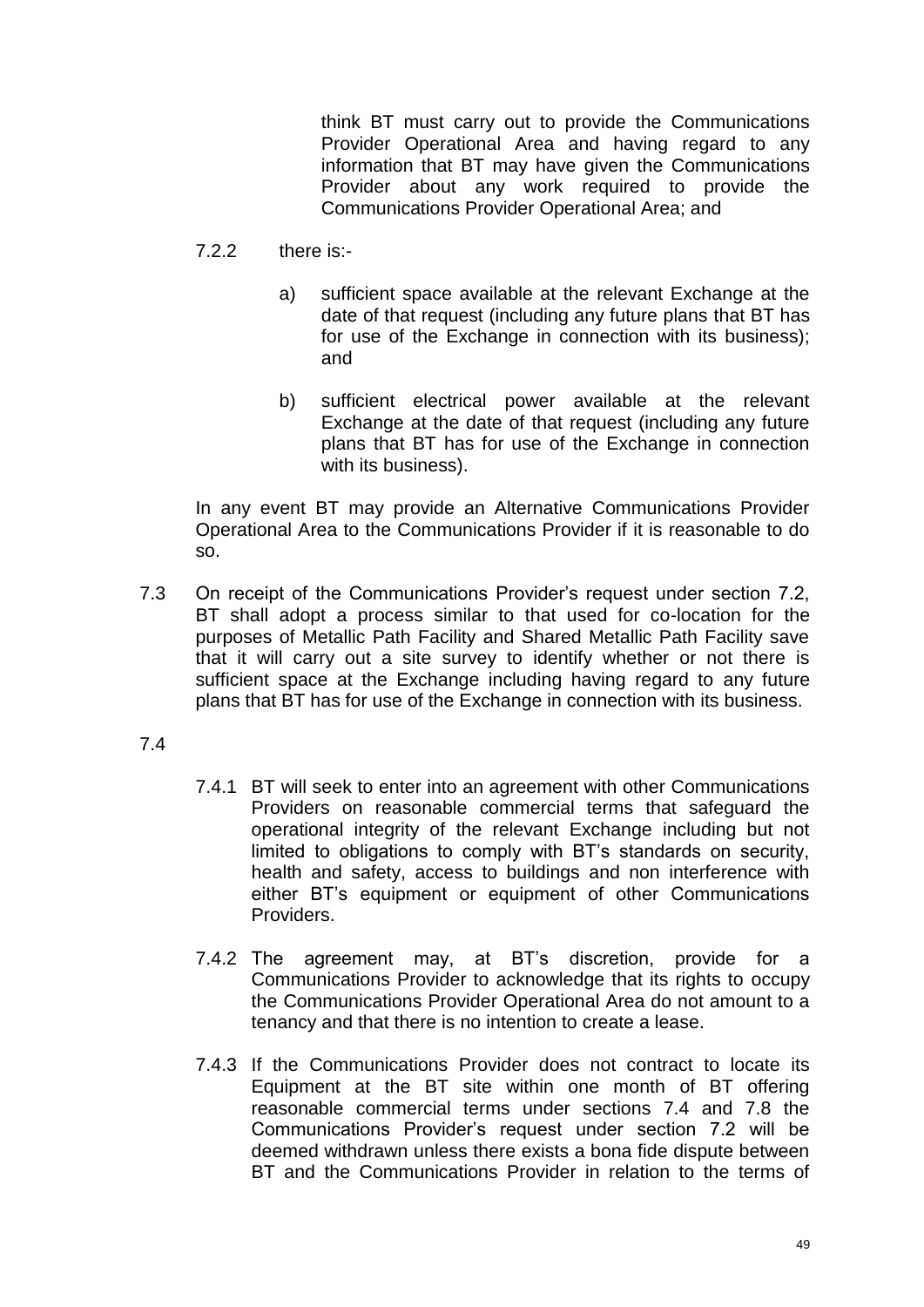offer made by BT in which case the period may, at the written request of either party to the dispute, be extended for further successive periods of one month (up to a maximum aggregate period of six months from the date of the offer by BT) during which time such parties shall endeavour to resolve the dispute.

- 7.4.4 If no resolution is reached within two months from the date of the offer by BT the dispute may be escalated to a BT Wholesale Executive Board member at the written request of either of the parties to the dispute and if unresolved on the expiry of such six month period the Communication Provider's request under section 7.2 will be deemed withdrawn.
- 7.5 BT may at its discretion charge a Communications Provider a sum equivalent to the amount that BT would charge per square metre to another part of BT plus all reasonable costs in creating and in providing the Communications Provider Operational Area.
- 7.6 BT may require that any Equipment must meet appropriate standards including, but not limited to, ETSI and ISO 14001 standards.
- 7.7 Within six months of these Undertakings taking effect, BT will provide (by placing the list on a password protected BT website) to Ofcom and to those Communications Providers who have signed an appropriate confidentiality agreement with BT a list of Exchanges that it intends to vacate in accordance with its property strategy. BT will inform any Communications Provider requesting to occupy a Vacation Exchange before the Communications Provider deploys its Equipment at the site that it is a Vacation Exchange and the proposed date of vacation. Subject to BT complying with its obligations under this section 7.7, the Communications Provider will vacate that site on or before the proposed vacation date and will not be entitled to any compensation from BT, except where existing SMP Conditions, directions or contractual terms apply. BT will have the right to amend that list from time to time as appropriate, and must do so at least every six months, during the period of these Undertakings, if there have been any changes, and such amended list shall be provided in the same manner as the original list to Ofcom and to those Communications Providers who have signed an appropriate confidentiality agreement with BT.
- 7.8
- 7.8.1 It will be part of the reasonable commercial terms offered by BT under section 7.4 that if any Communications Provider remains in occupation of an Exchange after the expiry or earlier termination of the agreement granting rights to occupy for the purposes of locating its Equipment, then the Communications Provider will fully indemnify BT against all payments, compensation, damages, actions, costs and claims howsoever arising under the terms of the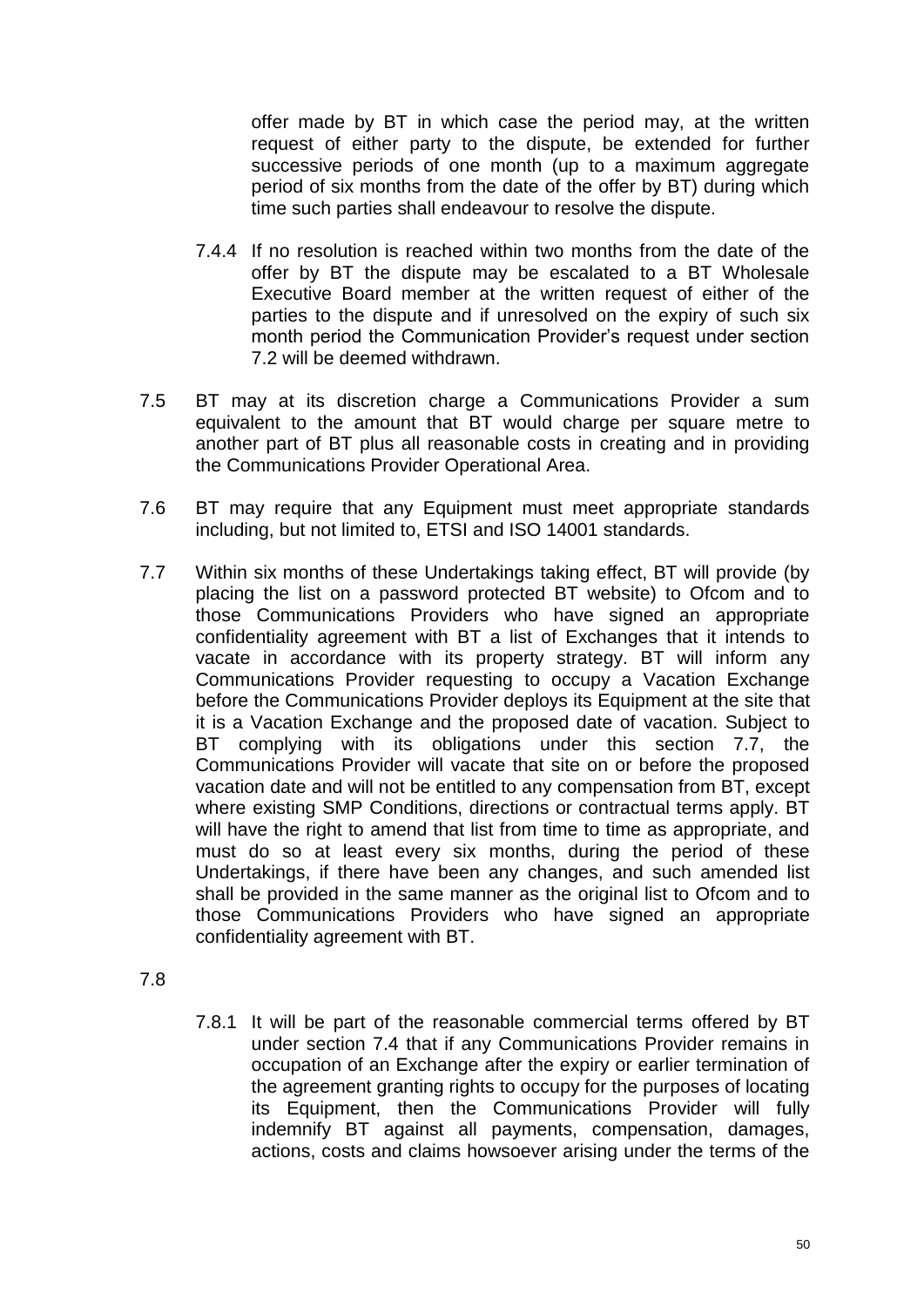BT and Telereal property transaction completed on 13 December 2001.

7.8.2 The reasonable commercial terms referred to in section 7.8.1 shall also include a process to enable the Communications Provider to obtain the best information available to BT at the time BT contemplates vacating an Exchange in respect of such payments, compensation, damages, actions, costs and claims.

For the avoidance of doubt, this section 7 does not apply to co-location as defined for the purposes of Metallic Path Facility and Shared Metallic Path Facility.

## 8. **Separation of Upstream and Downstream Divisions**

- 8.1 BT shall maintain an organisational separation between the Upstream Division(s) and the Downstream Divisions. BT will maintain a strong organisational separation of people, Commercial Information and Management Information Systems, between the sales functions of the Upstream Division(s) and the sales functions of the Downstream Divisions so that:
	- 8.1.1 the sales functions of the Downstream Divisions are not in a position to influence the Commercial Policy of the Upstream Division(s) otherwise than through mechanisms and processes identical or similar to those available to other Communications Providers;
	- 8.1.2 Customer Confidential Information of the Upstream Division(s) is not disclosed by its sales function to sales functions of the Downstream Divisions other than:
		- a) with the customer's consent; or
		- b) where an order is transferred from one part of BT to another pursuant to section 5.47.5.
	- 8.1.3 Commercial Information of the Upstream Division(s) is not disclosed by its sales function to the sales functions of the Downstream Divisions unless it is of the nature that would be provided to other Communications Providers in the ordinary course of business.
- 8.2 Communications Providers wishing to purchase products which are product managed by either the Upstream Division(s) or Downstream Divisions, shall be account managed by either the Upstream Division(s) or Downstream Divisions according to their choice and they will experience no disadvantage, in terms of price, service, or quality, or product range by being managed by the Upstream Division(s).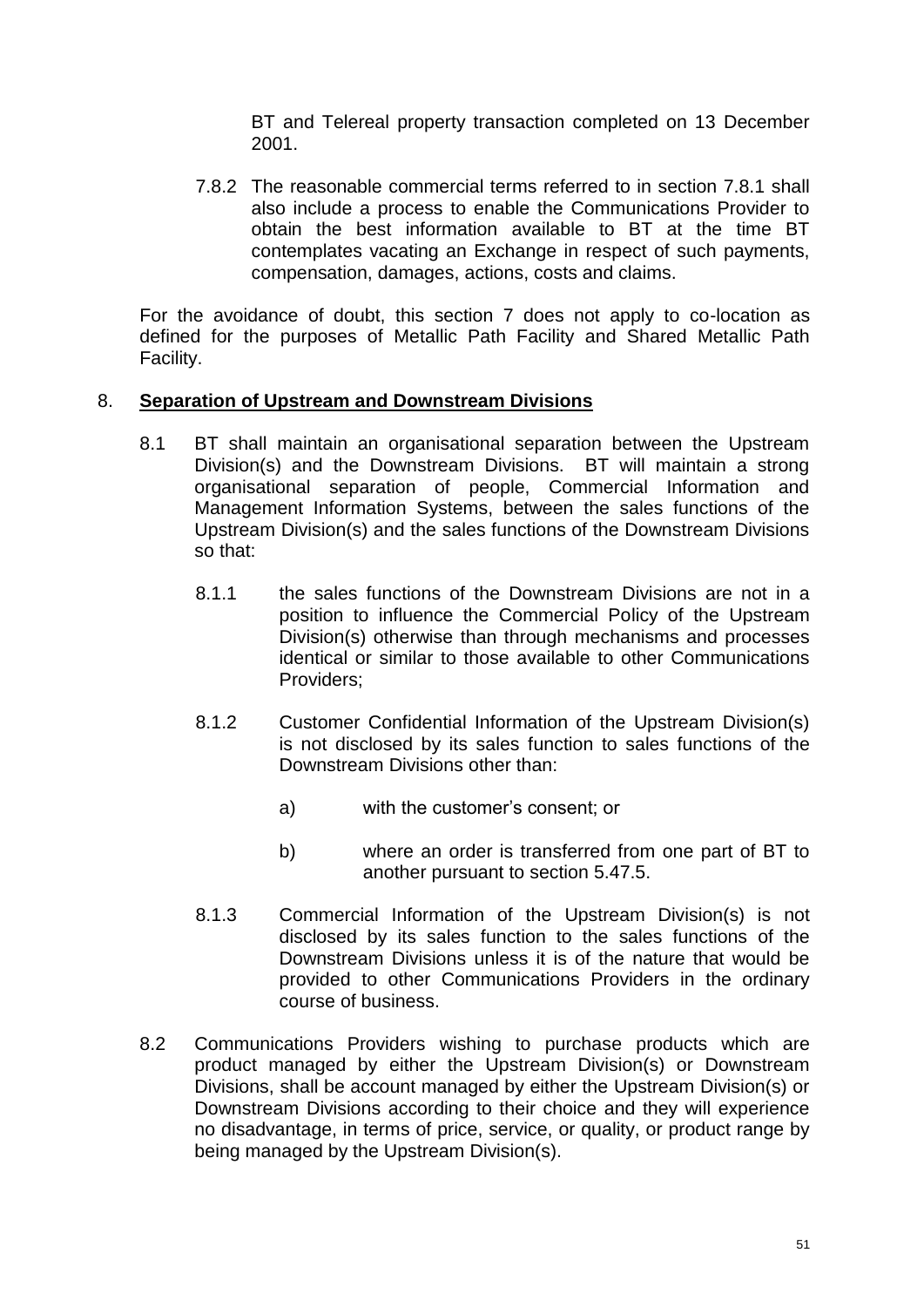- 8.3 BT shall ensure that other Communications Providers, wishing to purchase products from BT, are not obliged to deal with the Downstream Divisions in relation to such purchases, where such products are inputs to products that they shall offer to End-Users in competition with the Downstream Divisions. In such circumstances BT shall ensure that other Communications Providers shall be able, in dealing with the Upstream Division(s) in relation to the purchase of products, to purchase them on exactly the same terms and conditions (including price) as offered by the Downstream Divisions, save where differences are trivial or where there are material differences between the products that the Downstream Divisions supply and the products that the Upstream Division(s) supplies.
- 8.4 For the avoidance of doubt, nothing in this section 8 shall of itself require BT to supply products which are not within a market in which BT has been determined by Ofcom as having SMP.
- 8.5 BT shall implement Level 1 Systems Separation between AS on the one hand and the Upstream and Downstream Divisions on the other of any system which is not a Management Information System or Operational Support System but which holds Commercial Information and Customer Confidential Information by 30 June 2010. For the avoidance of doubt the obligation in this section does not extend to any system which is operated exclusively by a function located outside AS and the Upstream and Downstream Divisions, or by a function listed in Annex 2 and accessed only by people in Annex 2. BT will use its reasonable endeavours to achieve such Level 1 Systems Separation earlier.
- 8.6 Except in the case of those nominated individuals (if any), and individuals occupying the roles and functional areas set out in Part A of Annex 2, BT employees working for the Downstream Divisions may not directly or indirectly unduly influence or attempt to unduly influence the Commercial Policy of BTWS or BTS, except through mechanisms and processes identical or similar to those available to other Communication Providers. This section shall not prevent the provision of information to, or provision of expert advice to, BTWS or BTS where these are so required.
- 8.7 Where the Downstream Divisions require changes or enhancements in SMP Products or BTS products described in section 6.1.2, these requirements will be addressed by a Statement of Requirements Process, as used by other Communications Providers. BTWS and BTS will ensure this operates without undue discrimination.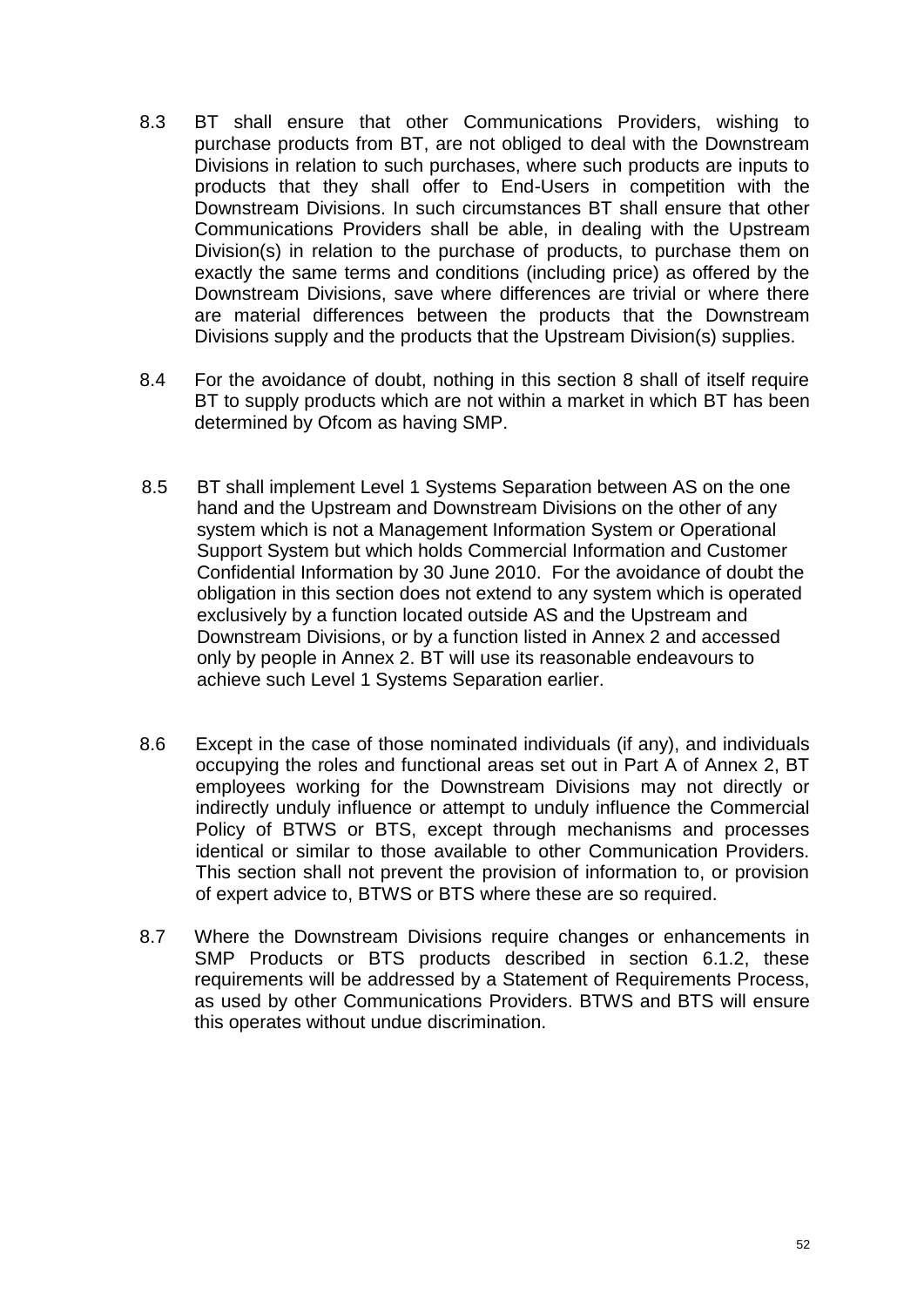## 9. **Code of Practice**

- 9.1 Within four months of the date these Undertakings take effect, BT shall draw up and publish on relevant BT websites a Code of Practice, to be made available to all BT employees, which sets out how BT employees must act to ensure compliance with these Undertakings.
	- 9.2.1 Unless otherwise agreed with Ofcom, the Code of Practice shall include specific guidance for BT employees in the following areas:
		- a) AS;
		- b) BTWS;
		- c) BTS;
		- d) rest of BT Wholesale; and
		- e) those BT nominated individuals (if any), and individuals occupying the roles and functional areas listed in Annex 2 distinguishing between Parts A and B.
	- 9.2.2 In the case of BTNI, the Code of Practice shall include specific guidance which shall cover those behaviours which will be required of BT employees working for BTNI to achieve consistency with the intent of these Undertakings.
- 9.3 The Code of Practice shall make plain the rules set out in these Undertakings for access to, and dissemination of, Customer Confidential Information and Commercial Information, and the restrictions on influencing Commercial Policy of AS, BTWS, BT Wholesale and BTS and, following appropriate union consultation in accordance with current agreements, make clear the disciplinary consequences of noncompliance. The Code of Practice shall also draw attention to BT's confidential telephone number and other access routes, established for general purposes and in accordance with the UK Combined Code on Corporate Governance, for reporting any concerns about BT's compliance with these Undertakings.
- 9.4 A programme of briefing and training shall be introduced on the launch of the Code of Practice, ensuring that all relevant employees of BT are, as soon as reasonably practicable, aware of their responsibilities in ensuring that BT complies with these Undertakings.
- 9.5 BT's mandatory compliance and regulatory training for all its employees shall cover compliance with these Undertakings and the Code of Practice.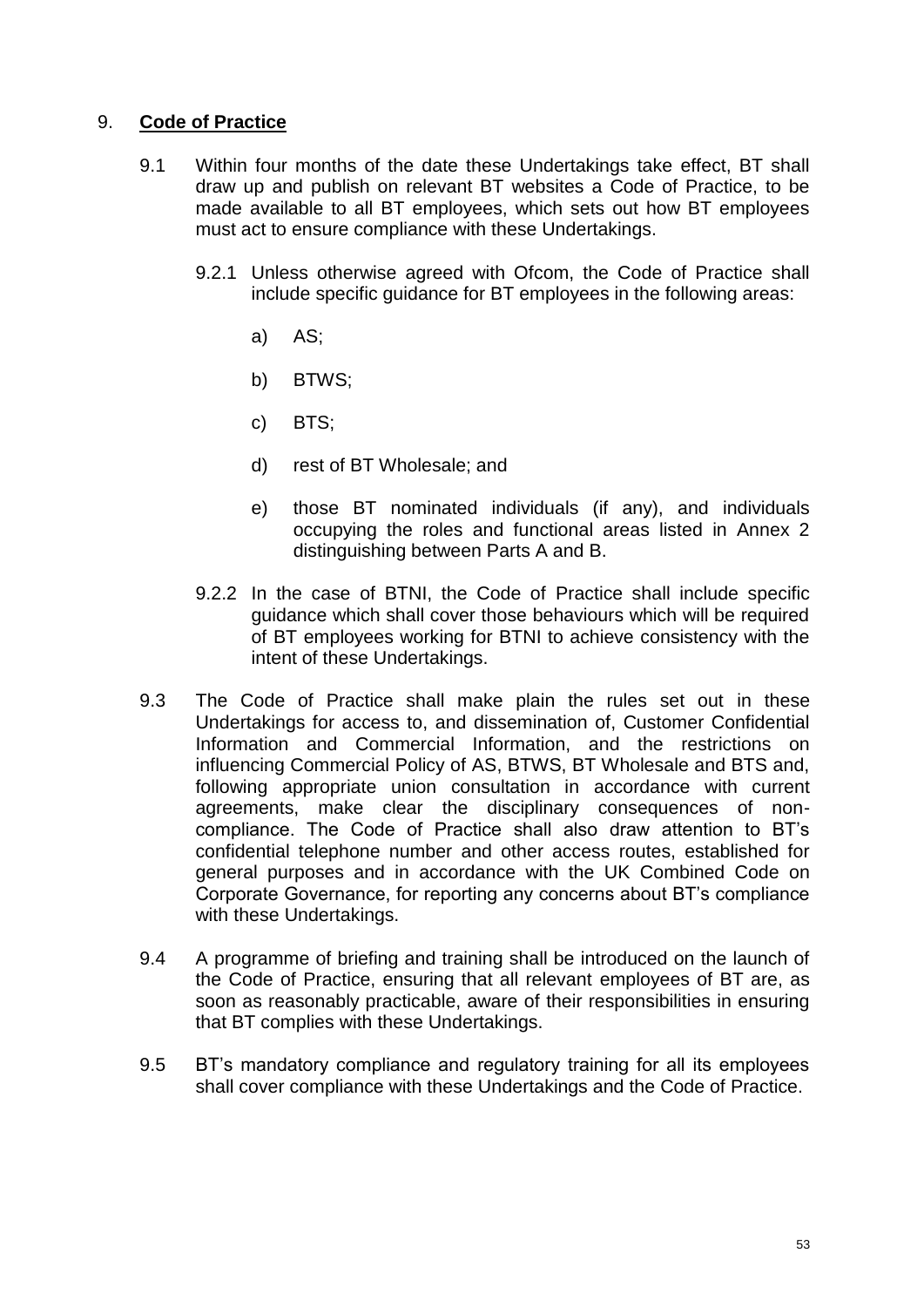## 10**. The establishment of an Equality of Access Board**

- 10.1 BT shall, within six months of these Undertakings taking effect, establish an EAB, consisting of five people, namely three independent members, one BT Group plc non-executive Director and one BT senior manager. The independent members shall be appointed once BT, having consulted Ofcom, is satisfied there is no material conflict of interest, having taken into account whether such person is:
	- 10.1.1 an employee or former employee of BT;
	- 10.1.2 a director or senior executive of any other Communications Provider;
	- 10.1.3 a partner or senior executive of any firm, company or other organisation providing consultancy services to BT or any other Communications Provider;
	- 10.1.4 an employee of Ofcom; or
	- 10.1.5 a material shareholder in BT Group plc or in any other Communications Provider.
- 10.2 The BT Group plc Chairman shall appoint the BT Group plc non-executive Director. The BT Group plc Chairman shall also appoint the BT senior manager to the EAB who shall not be someone who is within the AS, the Upstream Division(s) or the Downstream Divisions.
- 10.3 The EAB shall be chaired by the BT Group plc non-executive Director.
- 10.4 Subject to receiving confirmation from BT that there is no material conflict of interest as referred to in section 10.1, the Chairman of the EAB shall appoint the three independent members following agreement with the BT Group plc Chairman (on behalf of the BT Group plc Board) and consultation with Ofcom.
- 10.5 BT shall consult Ofcom on any terms of reference for each EAB member and on the terms of appointment of each independent member.
- 10.6 The Chairman of the EAB, following agreement with the BT Group plc Chairman and consultation with Ofcom, may remove the independent members of the EAB.
- 10.7 The BT Group plc Chairman, in consultation with Ofcom, may remove the Chairman of the EAB or the BT senior manager.
- 10.8 In the first twelve months of operation the EAB shall have at least six meetings. Thereafter the EAB shall meet as frequently as the EAB determines from time to time.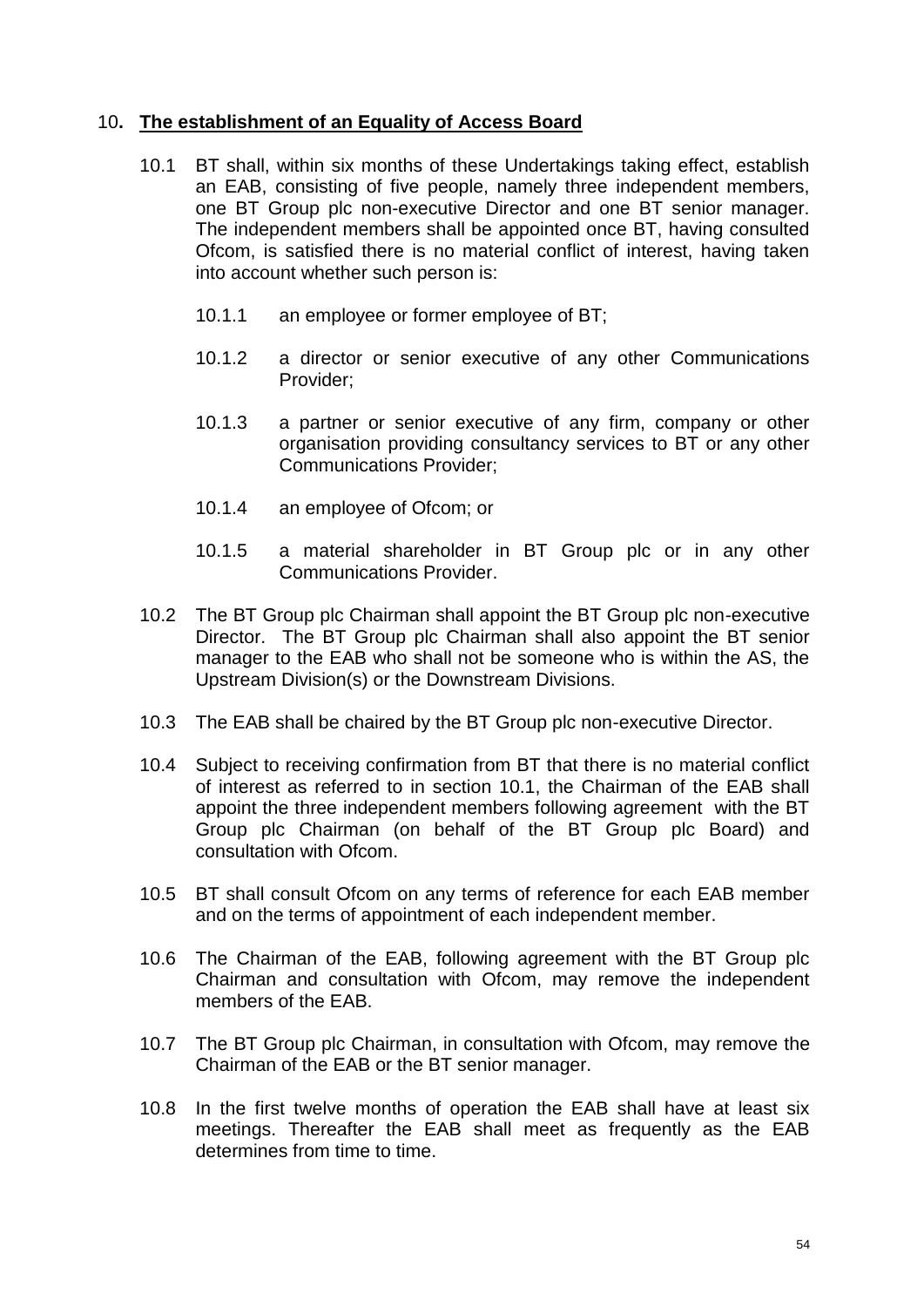- 10.9 The role of the EAB is a general one of monitoring, reporting and advising BT on BT's compliance with these Undertakings and the Code of Practice, with a specific focus on the provision of products on an Equivalence of Inputs basis, the operation of AS and the process set out in section 11.14A. It is not one of executive policy making for BT or any part thereof.
- 10.10 The minutes of each meeting of the EAB shall be sent to Ofcom within a reasonable time of each such meeting. Such minutes shall be a fair, true and accurate summary of each EAB meeting.

10.11 The EAB:

- 10.11.1 shall review the content of the Code of Practice;
- 10.11.2 shall review BT's performance against KPIs which relate to these Undertakings;
- 10.11.3 shall review reports of the EAO on complaints and complaint handling concerning BT's compliance with these Undertakings, including the conclusions of investigations into those complaints;
- 10.11.4 shall review complaints regarding these Undertakings made by BT employees to BT's confidential helpline and access routes established for general purposes in accordance with the UK Combined Code on Corporate Governance;
- 10.11.5 shall have the right to review any reports produced by the EAO;
- 10.11.6 may, of its own initiative, review any aspect of BT's compliance with these Undertakings; and
- 10.11.7 may, of its own initiative, review, or request the EAO to investigate, any other issue concerning these Undertakings.
- 10.11.8 shall review reports of the EAO on its periodic monitoring of the Proactive Review process relating to space as set out in sections 5.49(e) and (f), including the conclusions of any investigations into Communications Providers' concerns relating to the space allocation process;
- 10.12 The EAB shall be responsible for monitoring and reviewing the product roadmaps and volume forecasts as referred to in section 5.13.1, as well as the associated investment decisions as referred to in section 5.13.2, as they relate to AS and SMP Products.
- 10.13 The EAB will be informed of the SLAs set by AS including those referred to in section 5.13.3 and may call for reports on performance against them. The EAB shall have oversight of compliance with these SLAs and may use the escalation route mechanisms set out in section 10.20 to comment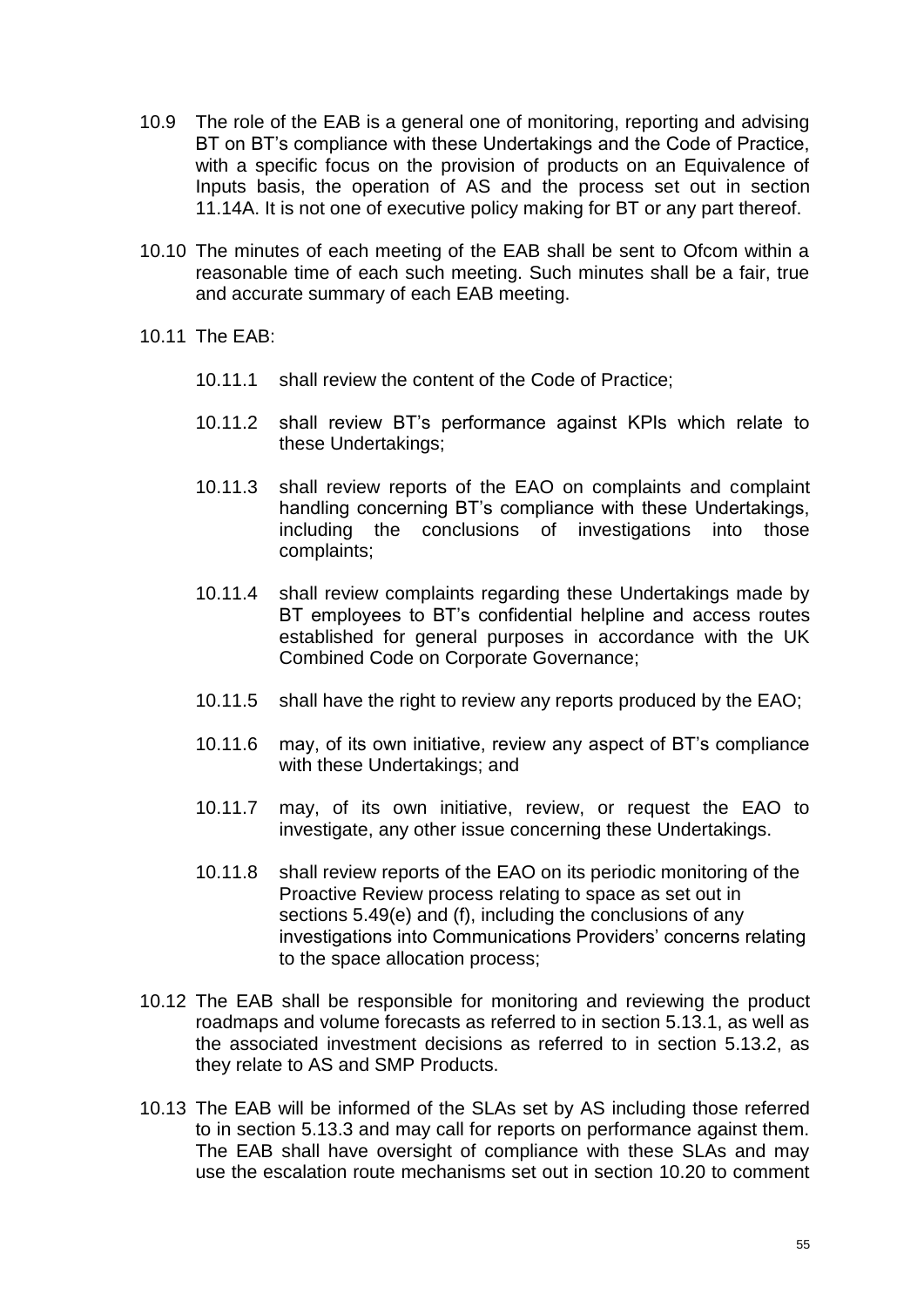on the subject matter of SLAs, the levels at which SLAs are set or on performance delivered against them.

- 10.14 The EAB will review AS's supply of products to other parts of BT in accordance with these Undertakings.
- 10.15 In respect of any of the activities described in sections 10.11 to 10.14 the EAB:
	- 10.15.1 may suggest to BT remedial action to ensure compliance with these Undertakings. BT shall take due account of any suggestions or comments the EAB may have;
	- 10.15.2 shall be informed of any action that BT has taken in relation to section 10.15.1 above. BT shall explain its conclusions and approach to the EAB;
	- 10.15.3 may comment on any action BT has taken, comment on whether such action was appropriate in ensuring compliance and suggest further remedial action if necessary; and
	- 10.15.4 shall record its view in the minutes of the appropriate EAB meeting. The EAB's annual report shall show summary details of such minutes, subject to commercial confidentiality.
- 10.16 BT shall inform the EAB of any breaches of these Undertakings that it identifies and the EAB secretary shall record such breaches in the minutes of the next meeting of the EAB.
- 10.17 The EAB shall inform Ofcom, within ten working days, when it comes to its attention that there has been a non-trivial breach of these Undertakings.
- 10.18 The EAB shall report regularly to the BT Group plc Board on BT's compliance with these Undertakings, with a particular focus on those sections of these Undertakings which concern the provision of products on an Equivalence of Inputs basis, the operation of AS and the adequacy of existing reporting controls, including the scope of proposed and actual KPIs.
- 10.19 BT shall report performance on KPIs relevant to these Undertakings. The EAB may review, from time to time, the matters which the KPIs shall cover and propose changes. BT shall provide information on such KPIs to the EAB in a timely manner unless it has a reasonable reason for not doing so. The EAB shall pay particular attention to proposed KPIs for migrations and for behavioural measures and may for these activities propose target performance levels. BT shall publish its performance against the KPIs on a quarterly basis. The first such publication shall be within three months of the establishment of the EAB.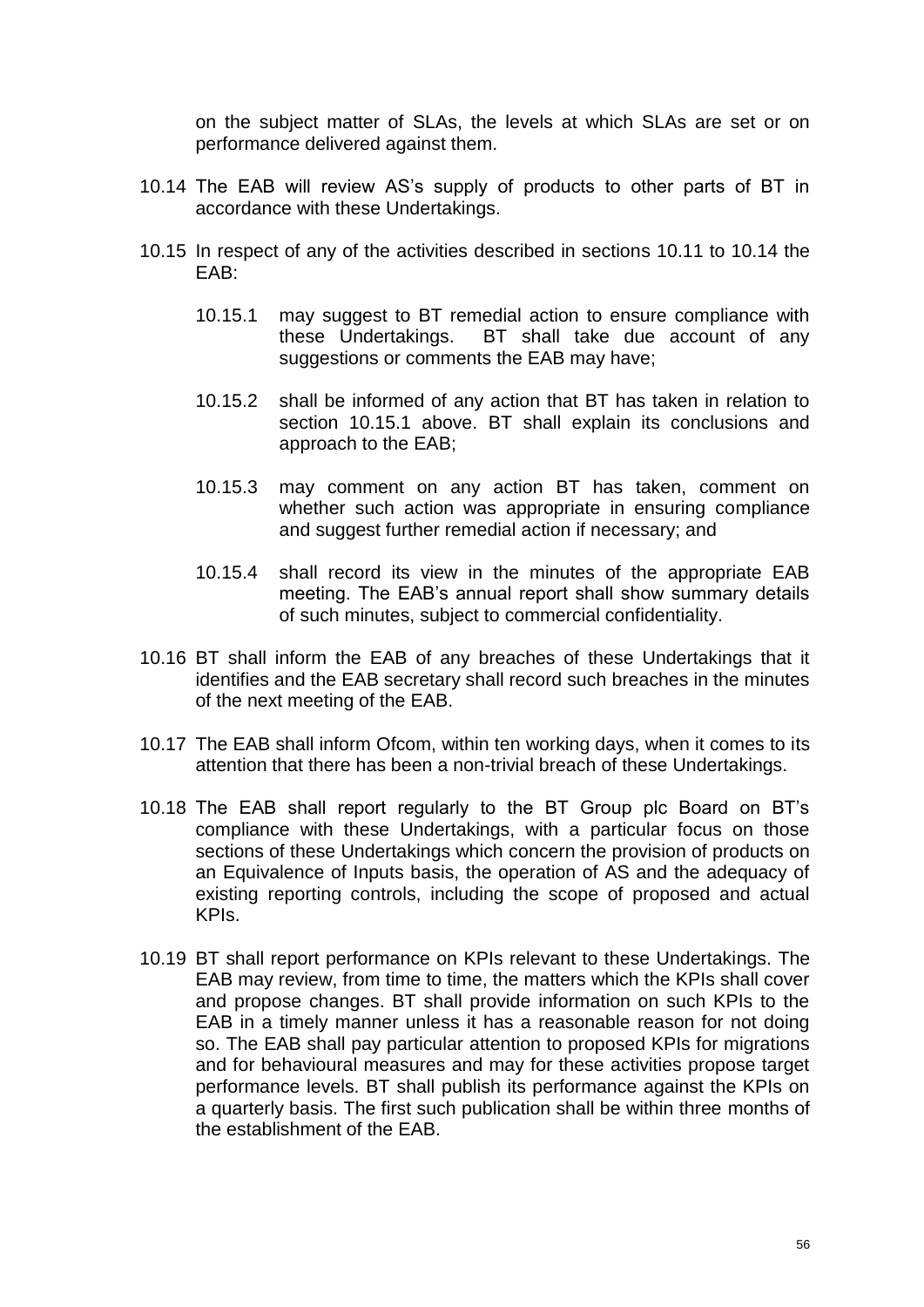- 10.20 In the event that one or more of the members of the EAB has a serious concern, the EAB shall have an escalation route via the EAB Chairman, ultimately to the BT Group plc Board. The EAB's annual report shall show summary details of any such escalations to the BT Group plc Board, subject to commercial confidentiality.
- 10.21 BT shall apply to the operation of the EAB those principles of the UK Combined Code on Corporate Governance which it considers appropriate and relevant.
- 10.22 The EAB shall be supported by the EAO, the resource for which shall be supplied by BT. The role of the EAO shall be to:
	- 10.22.1 support the EAB on matters within the EAB's remit by analysing and reporting on the data provided on performance, commissioning reviews, and conducting such other inquiries as the EAB may from time to time require;
	- 10.22.2 consider any complaint brought to it by a Communications Provider that these Undertakings have been breached, report its decision to the EAB and once the EAB has noted or responded to the EAO, the EAO shall report back to the complainant on the action, if any, taken by the EAB as a result of the complaint;
	- 10.22.3 publish guidelines for dealing with such complaints. It shall inform Ofcom of any such complaints within a reasonable time of their receipt;
	- 10.22.4 produce reports to the EAB on the nature, type and pattern of complaints from Communications Providers relating to these Undertakings; and
	- 10.22.5 track and follow-up any complaints of breaches of these Undertakings made by BT employees to BT's confidential helpline. It shall report any relevant findings to the EAB.
- 10.23 BT shall ensure that the EAO has reasonable access to information held by BT that it needs to fulfil its role, regardless of where such information may be held by, or within, BT.
- 10.24 The EAO shall be able to draw upon the expertise of functions within BT including from BT's Internal Audit and Compliance team and the office of BT's Company Secretary.
- 10.25 BT shall ensure that the EAO is resourced commensurate with the demands placed upon it and is able to operate with the level of independence required.
- 10.26 The EAB shall have no remit in respect of: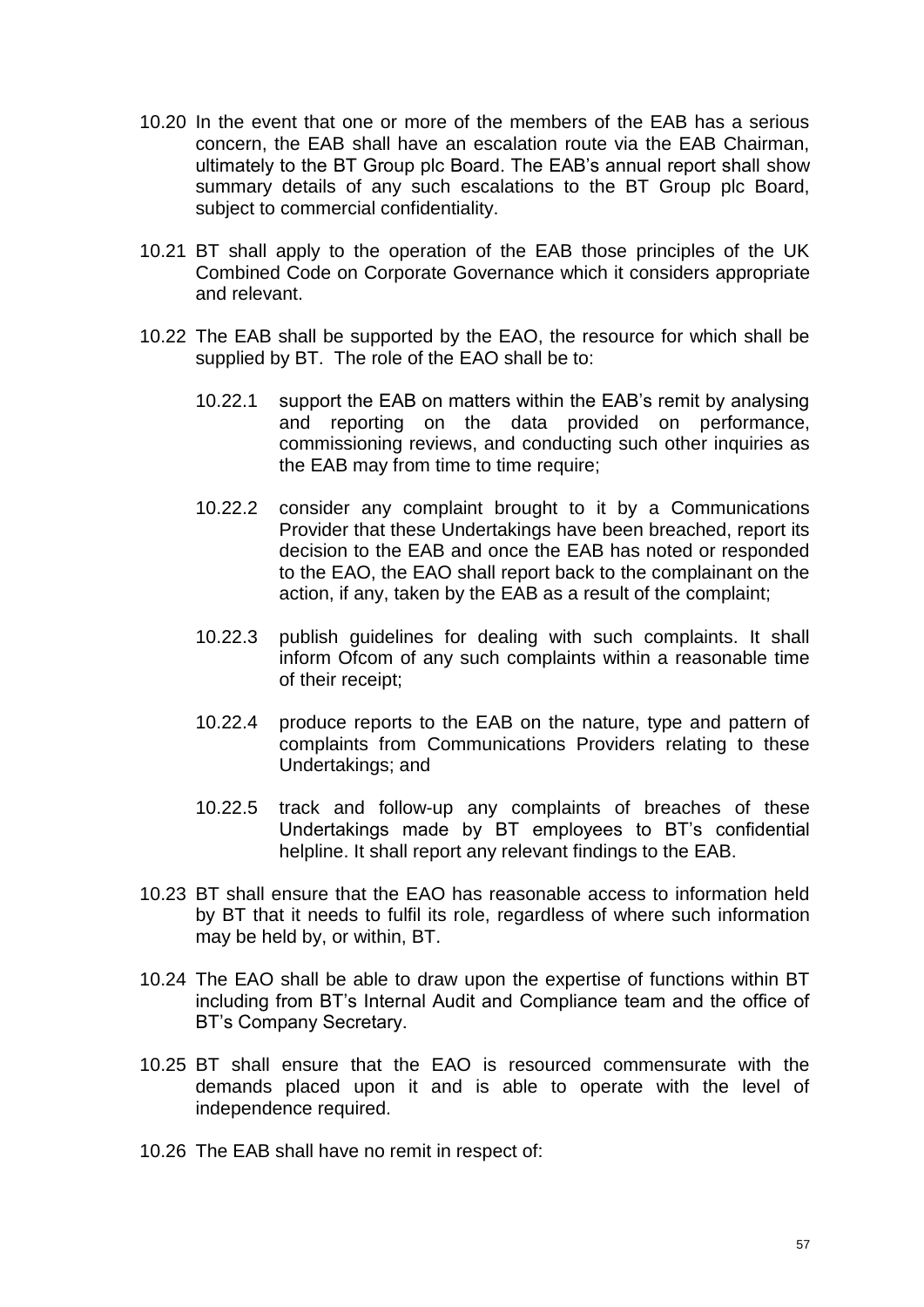- 10.26.1 actions and activities conducted in respect of the Regulation of Investigatory Powers Act 2000 and any other legislation relating to national security or relations with a foreign government;
- 10.26.2 conduct of claims or litigation; and
- 10.26.3 for the avoidance of doubt, matters outside these Undertakings.
- 10.27 The EAB shall conduct an annual review of compliance with these Undertakings in their entirety in relation to BT's financial year, commencing with the relevant months of the BT financial year 2005/2006. Upon completion of such a review the EAB shall send a report to Ofcom, which shall include a detailed, accurate and complete account of:
	- 10.27.1 performance against KPIs;
	- 10.27.2 instances where a material breach of these Undertakings has been identified, and any steps taken as a consequence of such material breach and including a summary of non-material breaches for which purposes the EAB shall treat as 'material', any breaches notified to Ofcom as 'non-trivial' pursuant to section 10.17;
	- 10.27.3 Exceptional Incidents which have been formally notified to Ofcom under section 20.11;
	- 10.27.4 areas where it has a concern with regard to possible future breaches of these Undertakings, and the EAB considers that such concerns have not been adequately addressed by BT;
	- 10.27.5 steps BT has taken or is taking to ensure compliance with these Undertakings;
	- 10.27.6 the adequacy of the governance measures in place to ensure compliance with these Undertakings;
	- 10.27.7 how the report was compiled;
	- 10.27.8 a summary of any documents (excluding any internal audit reports, legal advice or legally privileged documents) prepared for the EAO for the purposes of preparing the report that substantiate significant conclusions of the report. Such documents shall be supplied to Ofcom if so requested; and
	- 10.27.9 whether the EAB had adequate resources at its disposal to discharge its duties pursuant to these Undertakings.
- 10.28 Once the review referred to in section 10.27 of compliance with these Undertakings has been approved by the EAB, the EAB shall offer a briefing on the report's findings to Ofcom.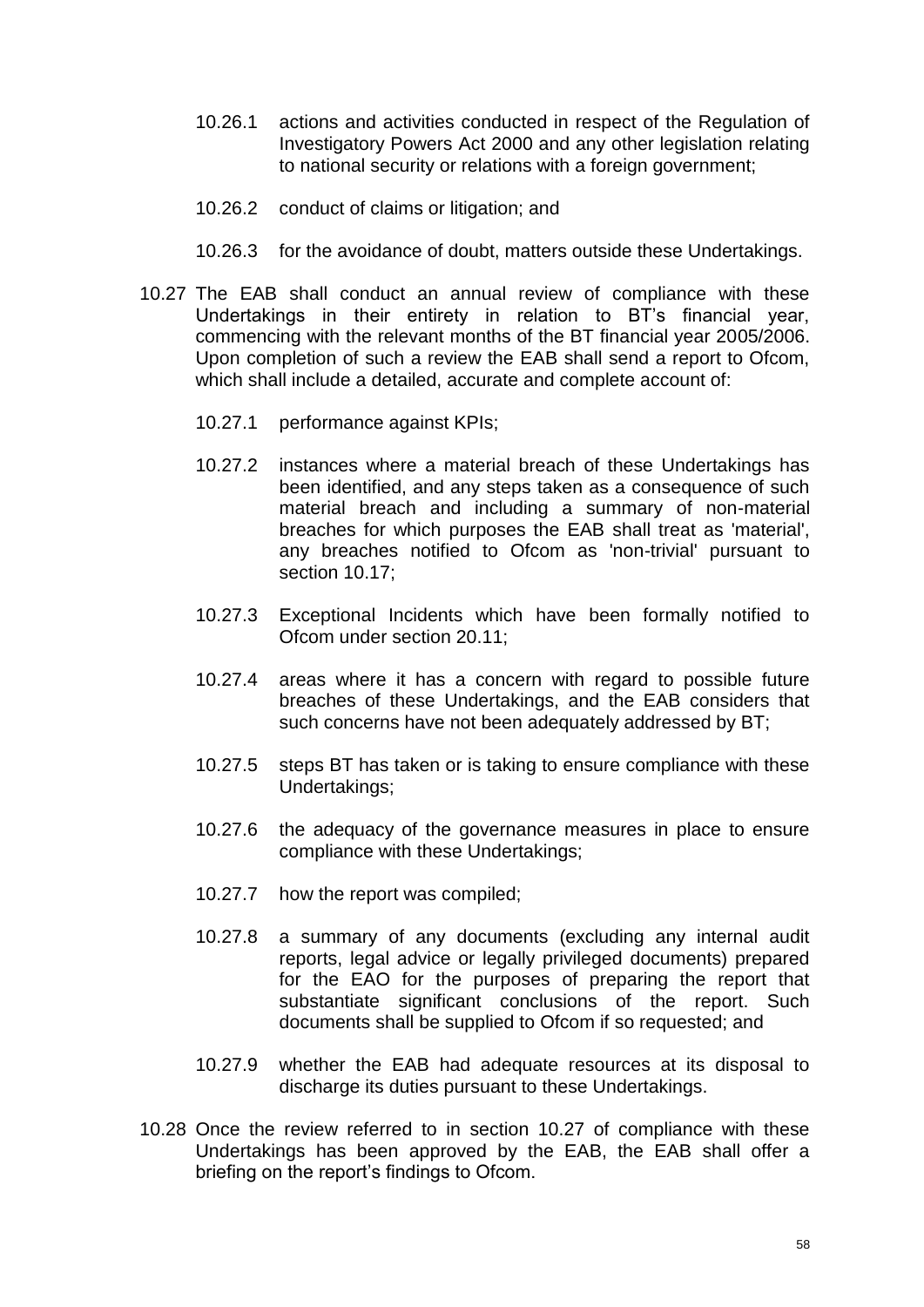- 10.29 Once the briefing on the report has been made to Ofcom, EAB shall publish no later than 30 June each year a summary report (the 'EAB annual report') on its activities as a distinct part of BT's annual regulatory compliance report. It shall be made available on the BT website.
- 10.30 The EAB annual report shall be audited by independent external auditors as part of their audit of BT's annual regulatory compliance report. The audit may include an opinion on the processes for non-financial metrics such as KPIs.
- 10.31 BT shall use reasonable endeavours to include in its letter of engagement appointing the external auditors referred to in section 10.30, provisions acknowledging the acceptance by the external auditors of duties and responsibilities to Ofcom in respect of its audit work, audit report and audit opinion, subject to a liability limit to be agreed with Ofcom.
- 10.32 The EAO shall report to the EAB on matters within the terms of reference of the EAB. Otherwise the EAO shall report as appropriate to the BT senior manager on the EAB and/or the BT Group plc Company Secretary.
- 10.33 The most senior person of the EAO and the EAB Secretary shall be appointed with the agreement of the EAB, save where the first such appointments occur before the establishment of the EAB and hence are made by BT.
- 10.34 The EAB will aim to reach decisions on a unanimous basis. Where it is unable to do so decisions will be made on a majority basis with the Chairman of the EAB having a casting vote and any dissent in relation to such a decision by an EAB member shall be noted in the minutes.
- 10.35 The EAB shall be quorate with three members present, one of which must be the Chairman of the EAB or his nominee. The BT senior manager shall also be entitled to nominate an alternate for him if he is unable to attend a meeting of the EAB, such alternate shall not be someone who is within AS, the Upstream Division(s) or the Downstream Divisions.
- 10.36 BT shall review with Ofcom the operation of the EAB within twelve months of its establishment and thereafter as agreed in writing by Ofcom.
- 10.37 The EAB shall determine how best to engage with representatives of industry in order to understand their issues and concerns.

## 11. **Next Generation Networks**

## **No foreclosure of network access**

11.1 BT shall supply other Communications Providers with Network Access using its NGN in Network Access markets in which, from time to time, BT is determined by Ofcom to have SMP. Such provision of Network Access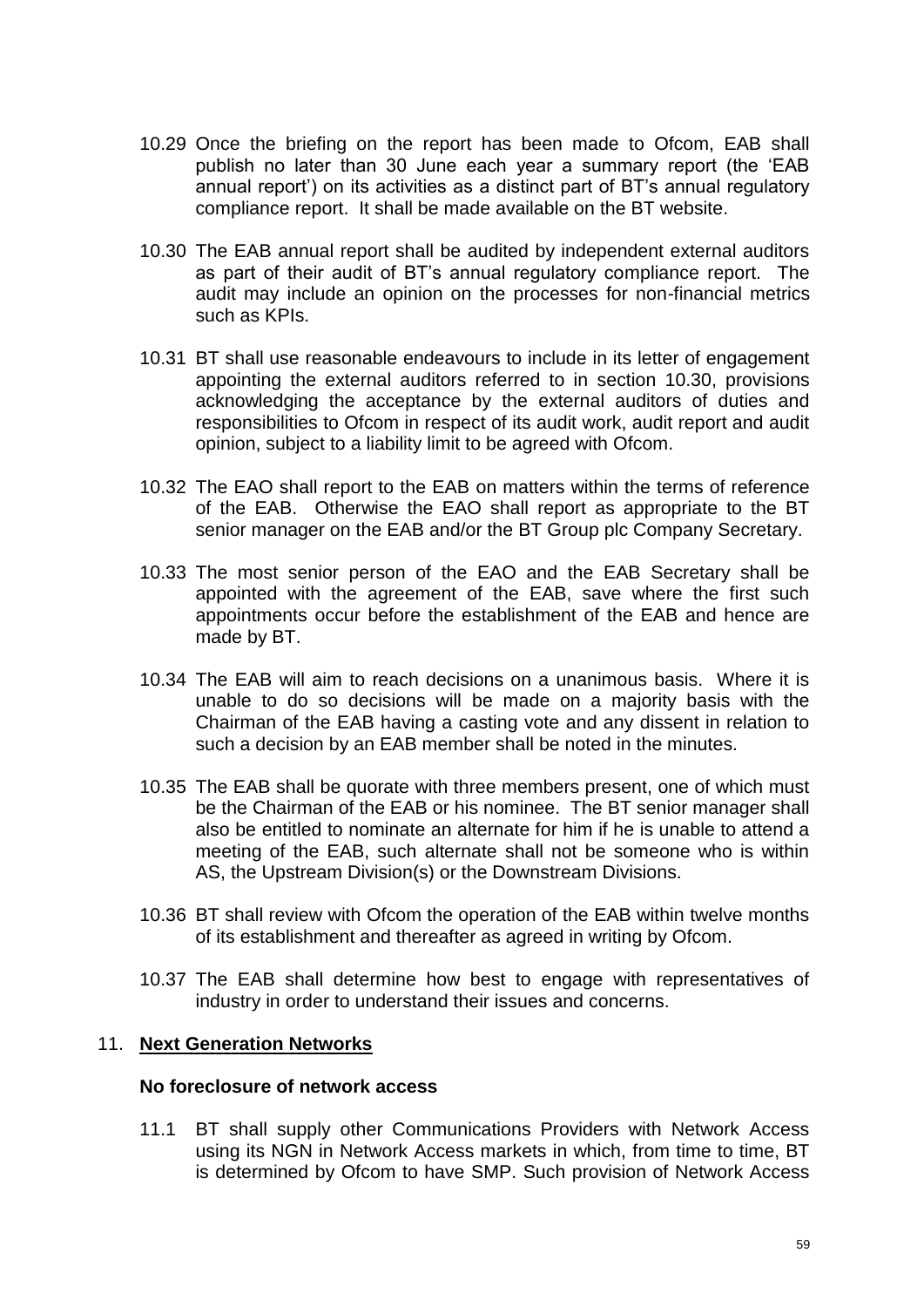shall not be conditional on the provision of another form of Network Access or another product, unless agreed by Ofcom.

- 11.2 The supply of Network Access covered by section 11.1 shall be on terms and conditions which allow other Communications Providers to compete effectively with downstream end-to-end services which BT provides over its NGN.
- 11.3 Whilst constructing its NGN BT shall not make any network design decisions on network architecture the effect of which would be to prevent the provision of Network Access as described in section 11.1 to other Communications Providers, without first formally consulting with other Communications Providers. If such consultations suggest that demand may exist for a specific form of Network Access, BT shall enter into commercial negotiations with those Communications Providers interested in such Network Access and shall continue such negotiations for a period of up to three months, during which period BT will not implement any such design decisions to its NGN which would prejudice the outcome of these negotiations.
- 11.4 Section 11.3 shall not apply where:
	- 11.4.1 the subject of the proposed design decision has previously been the subject of a consultation in accordance with section 11.3; or
	- 11.4.2 BT consulted with other Communications Providers and Ofcom but such consultations did not suggest demand existed for such Network Access; or
	- 11.4.3 BT consulted with other Communications Providers and Ofcom, such consultations did suggest such demand existed for the particular form of Network Access, BT entered into commercial negotiations with other Communications Providers, but BT did not supply the particular form of Network Access and was not required to do so by Ofcom as a result of regulatory action initiated by Ofcom within two months of Ofcom receiving notice from BT that the relevant commercial negotiations with other Communications Providers had ceased; or
	- 11.4.4 any request for Network Access made before or during the consultation referred to in section 11.3 is evidently frivolous or disingenuous.

#### **Charges for SMP Products to be based on efficient design**

11.5 Where charges for Network Access are required by an SMP Condition to be on a cost-orientated basis (however that requirement is expressed), and BT provides such Network Access using its NGN, BT shall set its charges for such Network Access on the basis of the costs it would have incurred in designing and building its NGN in the most efficient manner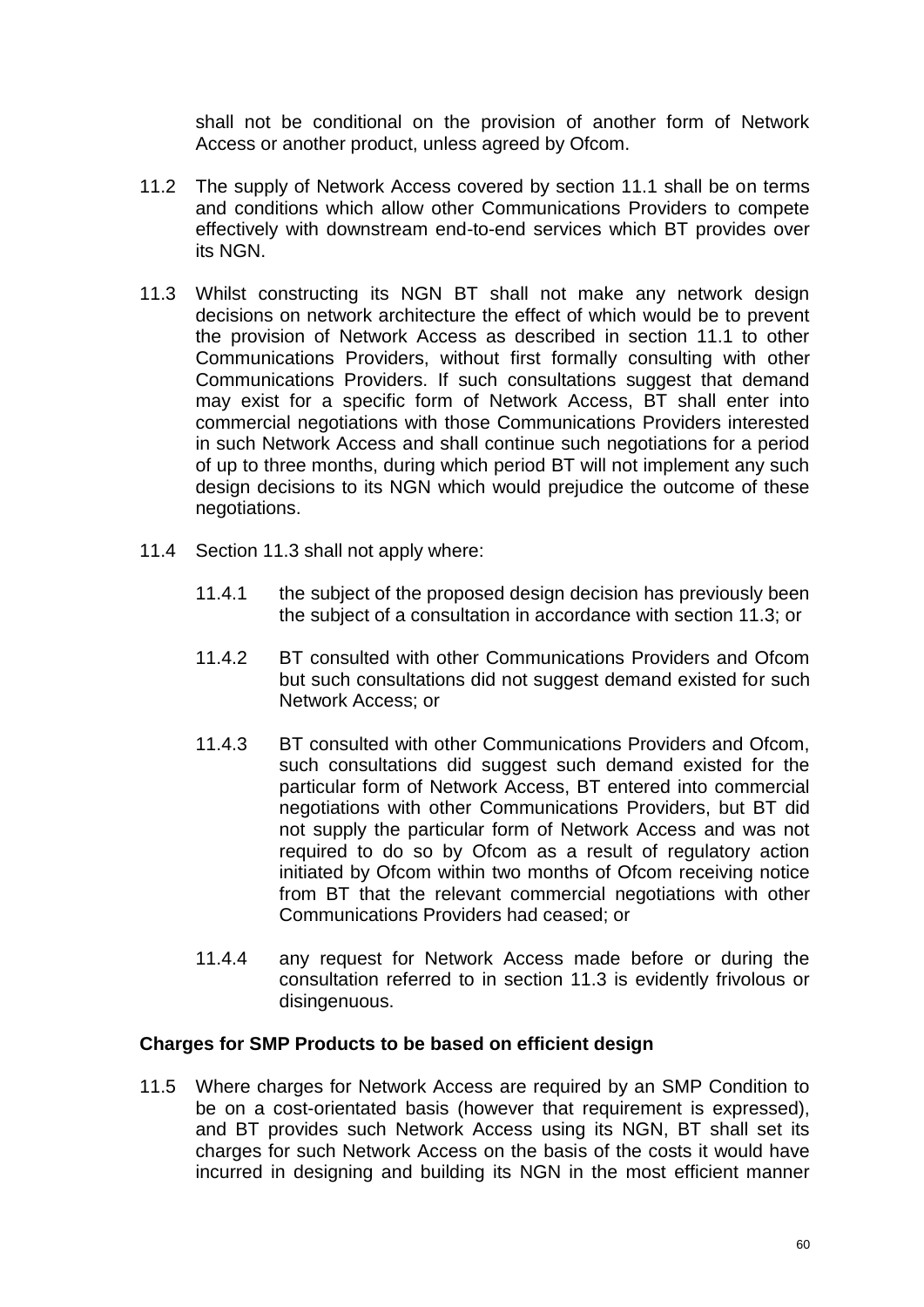that could reasonably have been employed in order to provide such Network Access. This section shall not apply where:

- 11.5.1 section 11.3 applied and BT complied with that section 11.3; or
- 11.5.2 BT consulted with other Communications Providers and Ofcom but such consultations did not suggest demand existed for the particular form of Network Access; or
- 11.5.3 BT consulted with other Communications Providers and Ofcom, such consultations did suggest such demand existed for the particular form of Network Access, BT entered into commercial negotiations with other Communications Providers, but BT did not supply the particular form of Network Access and was not required to do so by Ofcom as a result of regulatory action initiated by Ofcom within two months of Ofcom receiving notice from BT that the relevant commercial negotiations with the other Communications Providers had ceased; or
- 11.5.4 Ofcom sets a charge or charge control for the relevant form of Network Access pursuant to the Communications Act 2003.

#### **Provision of Network Access on an Equivalence of Inputs basis**

- 11.6 BT shall build its NGN and associated systems in such a manner as to ensure that other Communications Providers can purchase from BT Network Access on an Equivalence of Inputs basis.
- 11.7 Where BT provides Network Access using its NGN, it shall do so on an Equivalence of Inputs basis.
- 11.8 Sections 11.6 and 11.7 shall apply only to Network Access in markets in which:
	- 11.8.1 from time to time Ofcom has determined that BT has SMP; or
	- 11.8.2 BT may reasonably expect it to be determined that BT has SMP because:
		- a) the market is the immediate successor to a market or markets in which BT has previously been determined by Ofcom to have SMP; and
		- b) the SMP, which Ofcom has previously determined BT to have, is of an enduring nature.
- 11.9 Sections 11.6 and 11.7 shall not apply where it would not be reasonably practicable to provide Network Access on an Equivalence of Inputs basis for example where:-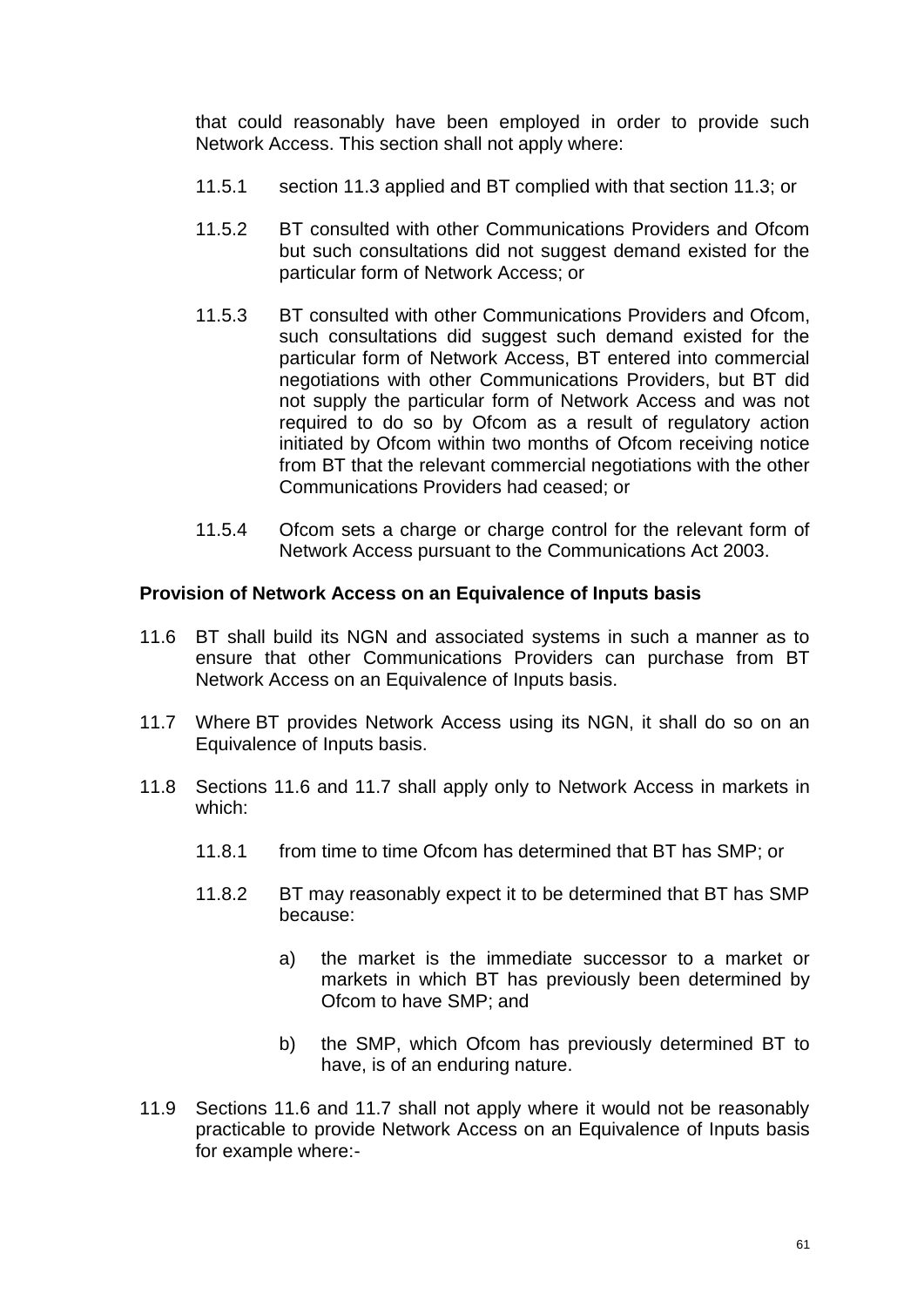- a) both Ofcom and BT agree that it is not reasonably practicable to provide Network Access on an Equivalence of Inputs basis; or
- b) in relation to a specific Communications Provider, that Communications Provider is not in a position to use the relevant Equivalence of Inputs product; or
- c) it is not practicable for BT to use that product internally, such as interconnection circuits; or
- d) it is a form of Network Access that is one that Ofcom and BT have agreed does not need to be supplied externally.

## **Provision of Network Access**

- 11.10 Where BT launches a new downstream product which makes use of its Network Access provided by means of BT's NGN, it shall ensure that such Network Access is made available to other Communications Providers sufficiently in advance of the launch of such new product so that such other Communications Providers are able to launch competing downstream products to Communications Providers or End-Users at the same time as BT. For the avoidance of doubt, except where BT is required by virtue of these Undertakings to provide products on an Equivalence of Inputs basis, the AS or the Upstream Division(s) can deliver Network Access using BT's NGN to the Downstream Divisions as they see fit, provided that those Downstream Divisions experience the same charging regime and functionality as experienced by other Communications Providers.
- 11.11 Section 11.10 shall apply where the downstream product is based on Network Access in markets in which:
	- 11.11.1 from time to time Ofcom has determined that BT has SMP; or
	- 11.11.2 BT may reasonably expect it to be determined that BT has SMP because:
		- a) the market is the immediate successor to a market or markets in which BT has previously been determined by Ofcom to have SMP; and
		- b) the SMP, which Ofcom has previously determined BT to have, is of an enduring nature.

#### **Industry group**

11.12 Insofar as a multilateral industry group is established to agree key aspects of the transition from existing PSTN to NGN networks, and this industry group is endorsed by Ofcom, BT agrees to participate in that group.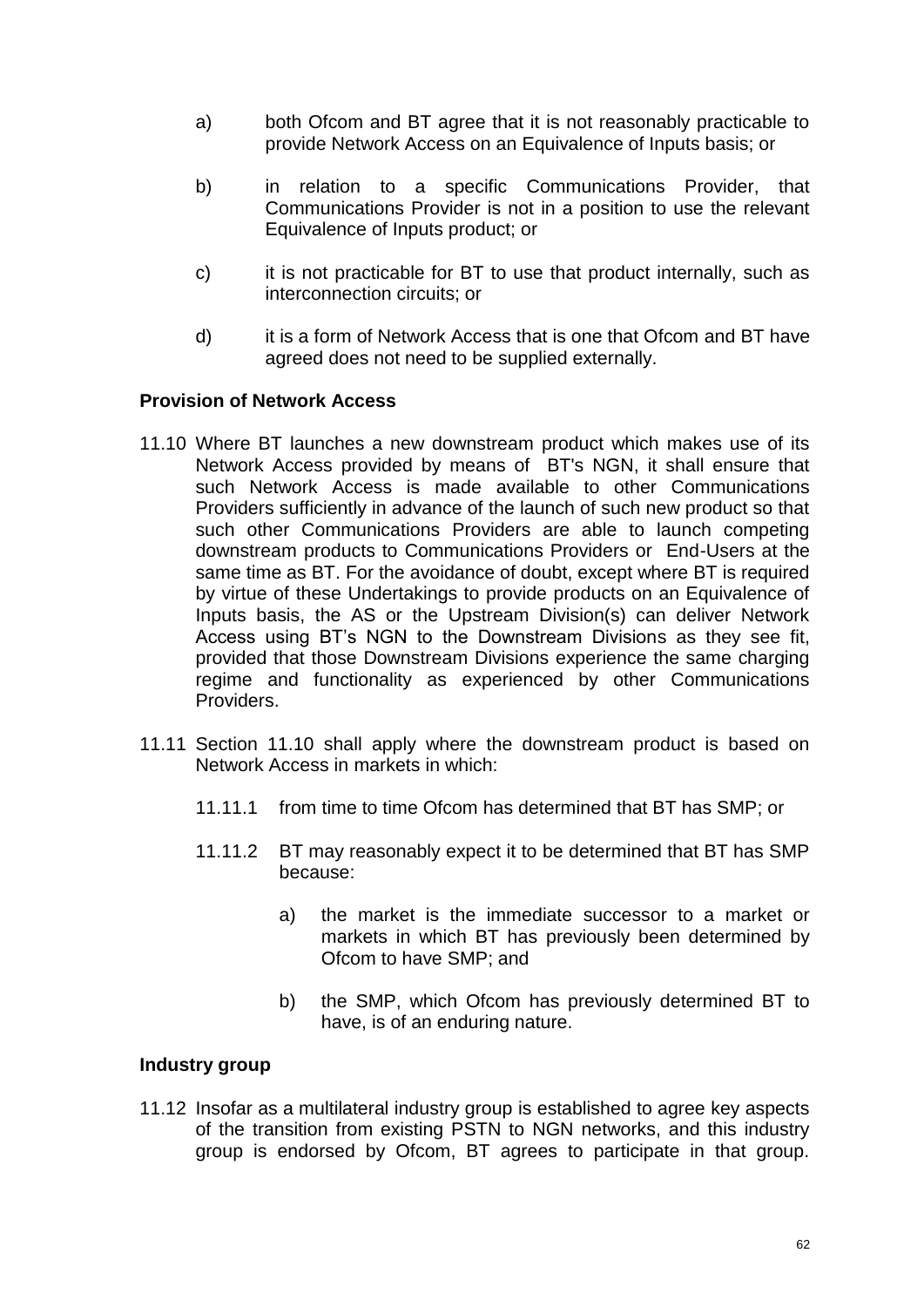Subject to agreement by other industry participants, BT agrees that the group should it so wish and if it exists have authority to do the following:

- 11.12.1 Produce a reference interconnection architecture, setting out the manner in which NGN networks are expected to interconnect with each other;
- 11.12.2 Produce a transition plan setting out the detailed process for managing the transition from PSTN to NGN networks, including the process for migrating PSTN interconnection to NGN interconnection;
- 11.12.3 Produce a communications plan setting out how this transition will be communicated to End-Users; and
- 11.12.4 Oversee the actual transition, taking any such action as may be necessary in order to ensure that the above plans are achieved.
- 11.13 For the avoidance of doubt, the group referred to in section 11.12 will not be responsible for, nor have authority over, managing the deployment by BT of its NGN, nor can its actions have the effect of materially delaying such deployment, except with the agreement of BT.
- 11.14 In the absence of such a new industry group as referred to in section 11.12, issues related to SMP Products impacted by BT's NGN, will continue to be managed through the Consult21 process and technical standards issues will continue to be managed through the Network Interoperability Consultative Committee.
- 11.14A (a) BT will set out in published guidelines the consultation principles it will follow for consultations related to BT's NGN.
	- (b) These principles will include the setting out of the objectives of each consultation and the questions it will ask, the decisions they will inform, the timescale and process for responses, and how responses will be considered to ensure transparency. They will provide for a reasonable consultation period of not less than two weeks, other than in exceptional circumstances. They will also provide for publication of a statement explaining the decisions made, with clear linkages to the questions raised in the consultation.
	- (c) BT will publish its NGN plan of record every three months, with the first plan of record to be published no later than the  $15<sup>th</sup>$ calendar day of October 2008. This will include information on points of interconnection, migration plans (on an exchange by exchange basis) moving from the current network to its NGN, and indicative non-binding roadmaps over two years for SMP products linked to BT's NGN.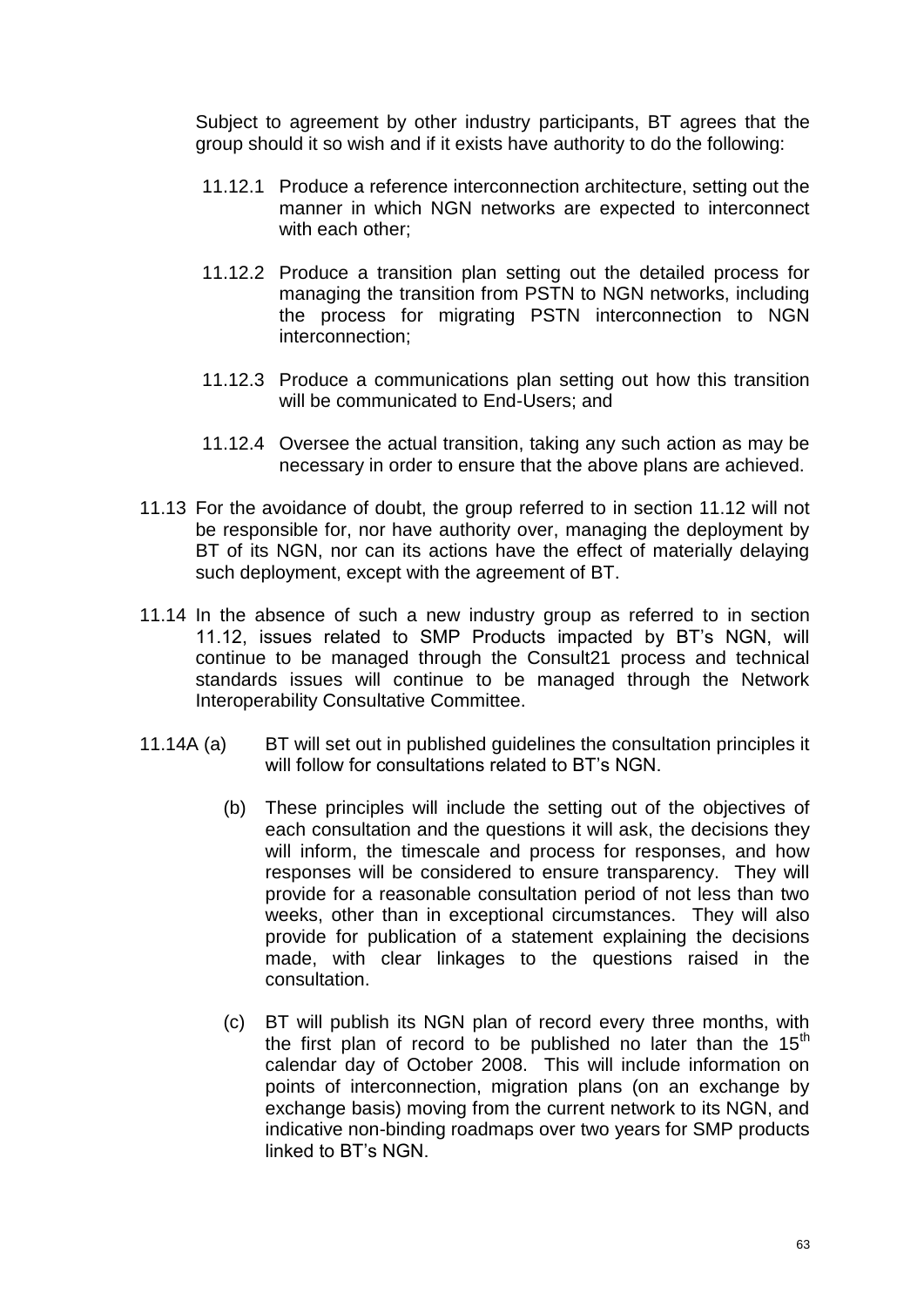(d) BT will announce projected launch dates at least three months before launch of SMP products over its NGN, unless other regulatory obligations impose a different lead-time or as otherwise agreed with Ofcom.

### **Operational dispute adjudicator**

- 11.15 Insofar as an operational dispute adjudicator scheme as a form of alternative dispute resolution (which does not conflict with sections 185- 191 of the Communications Act 2003) for fast-track binding adjudication of operational disputes in relation to BT's NGN is established by Ofcom, following consultation with BT and other Communications Providers as to its terms of reference, BT agrees to participate.
- 11.16 Such operational dispute adjudicator scheme shall not deal with:
	- 11.16.1 disputes which materially affect the initiating operator's business case associated with specific products, markets, or providers, including:
		- a) pricing; and
		- b) contractual terms; or
	- 11.16.2 matters which materially affect the policy framework established by Ofcom; or
	- 11.16.3 disputes whose outcome is likely to result in significant operational disruption or financial expenditure.
- 11.17 Such operational dispute adjudicator scheme will enable any Communications Provider, including BT, within two months of an operational issue arising in the context of BT's NGN implementation plan, including transition, relating to that Communications Provider, to refer operational disputes to this adjudicator for a time-limited binding decision. The nature of the time-limited decision shall be such that only the directly affected parties may file a dispute and all disputes must be resolved within four weeks. Following the resolution of a dispute, if further disputes are submitted addressing the same or similar points, BT can elect to bypass the operational dispute adjudicator scheme and refer directly to Ofcom.

#### **Compensation arrangements**

11.18 The principles BT will use in making compensation to a Communications Provider taking Network Access from BT as part of BT's implementation of NGN for network costs necessarily borne by such Communications Provider taking Network Access as a result of notified planned changes to access and interconnection arrangements, will take into account: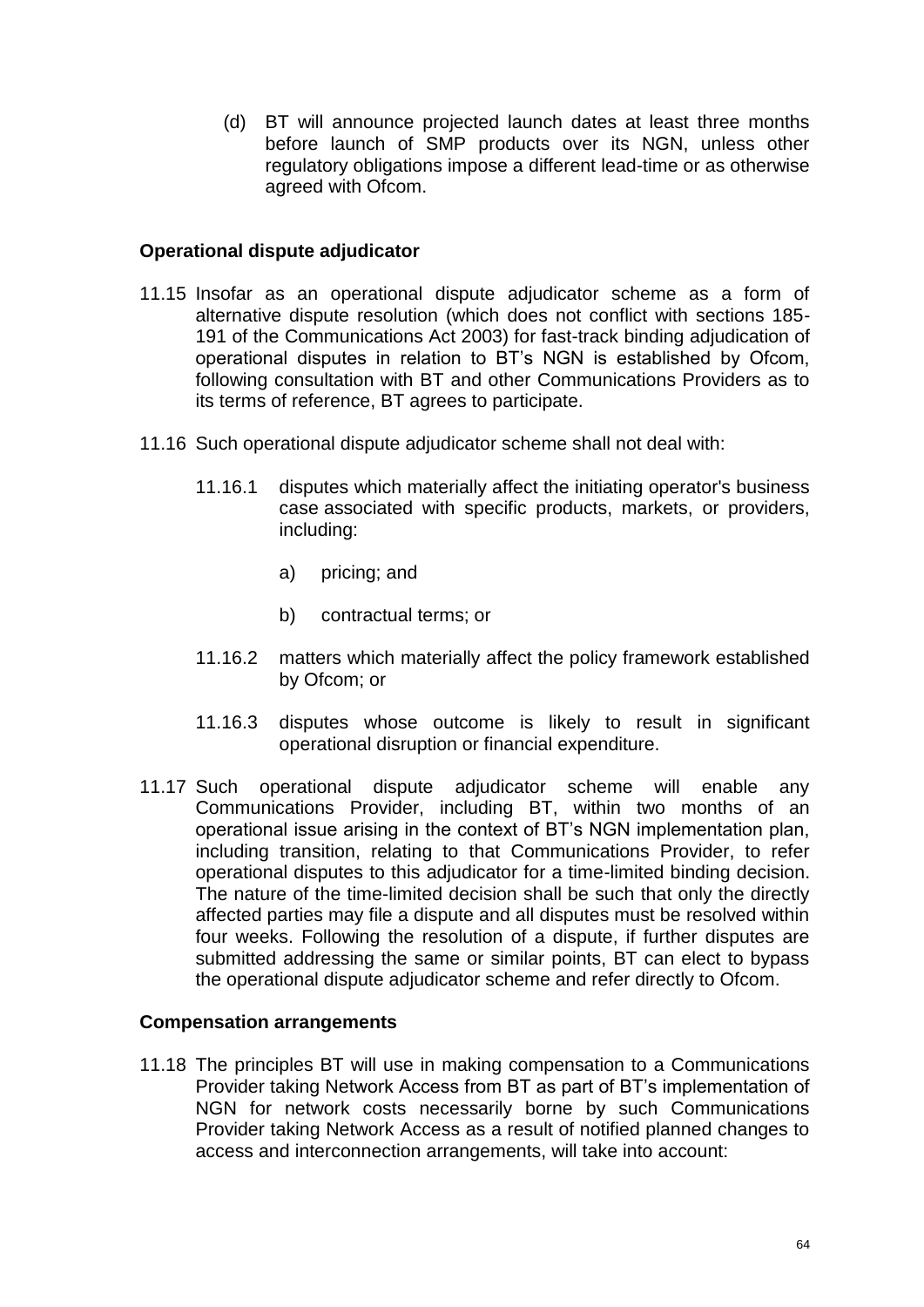- a) the extent to which these changes are unilaterally decided by BT without industry agreement;
- b) the distribution of benefits that accrue from these changes;
- c) the asset life of any legacy interconnect equipment employed at the time of the change;
- d) the extent to which new investment of assets which cannot be reemployed is reasonably and justifiably made by a Communications Provider after it has been made aware of forthcoming changes; and
- e) the additional cost necessarily and directly incurred as a result of having to bring forward investment in new interconnect equipment.

## "**Broadband dialtone"**

11.19 BT shall ensure that no Communications Provider, to which it supplies Metallic Path Facility or Shared Metallic Path Facility, suffers a material competitive disadvantage to its products based on such Metallic Path Facility or Shared Metallic Path Facility solely as a result of BT's softwarecontrolled migration between products made possible by its NGN.

## **NGN implementation**

11.20 This section 11 contains all BT's specific obligations by virtue of these Undertakings in relation to the development and implementation of its NGN. Subject to the provisions of this section 11, nothing in these Undertakings shall impede the flow of information reasonably required to enable BT to design, build, and implement its NGN or the decision making process relating thereto. Nothing in these Undertakings shall impede the flow of information reasonably required to allow BT to comply with its obligations under section 11.14A.

## 12. **Contract management mechanism**

12.1 BT will work with Ofcom and other Communications Providers to set up, within six months from the date these Undertakings take effect, an effective mechanism to deal with issues surrounding terms and conditions relating to SMP Products, it being noted that the mechanism will not apply to certain types of contractual provision.

# 13. **Northern Ireland**

- 13.1 Sections 5 (other than section 5.22), 6 and 8 of these Undertakings (subject as below) shall not apply in respect of BTNI.
- 13.2 For the avoidance of doubt:-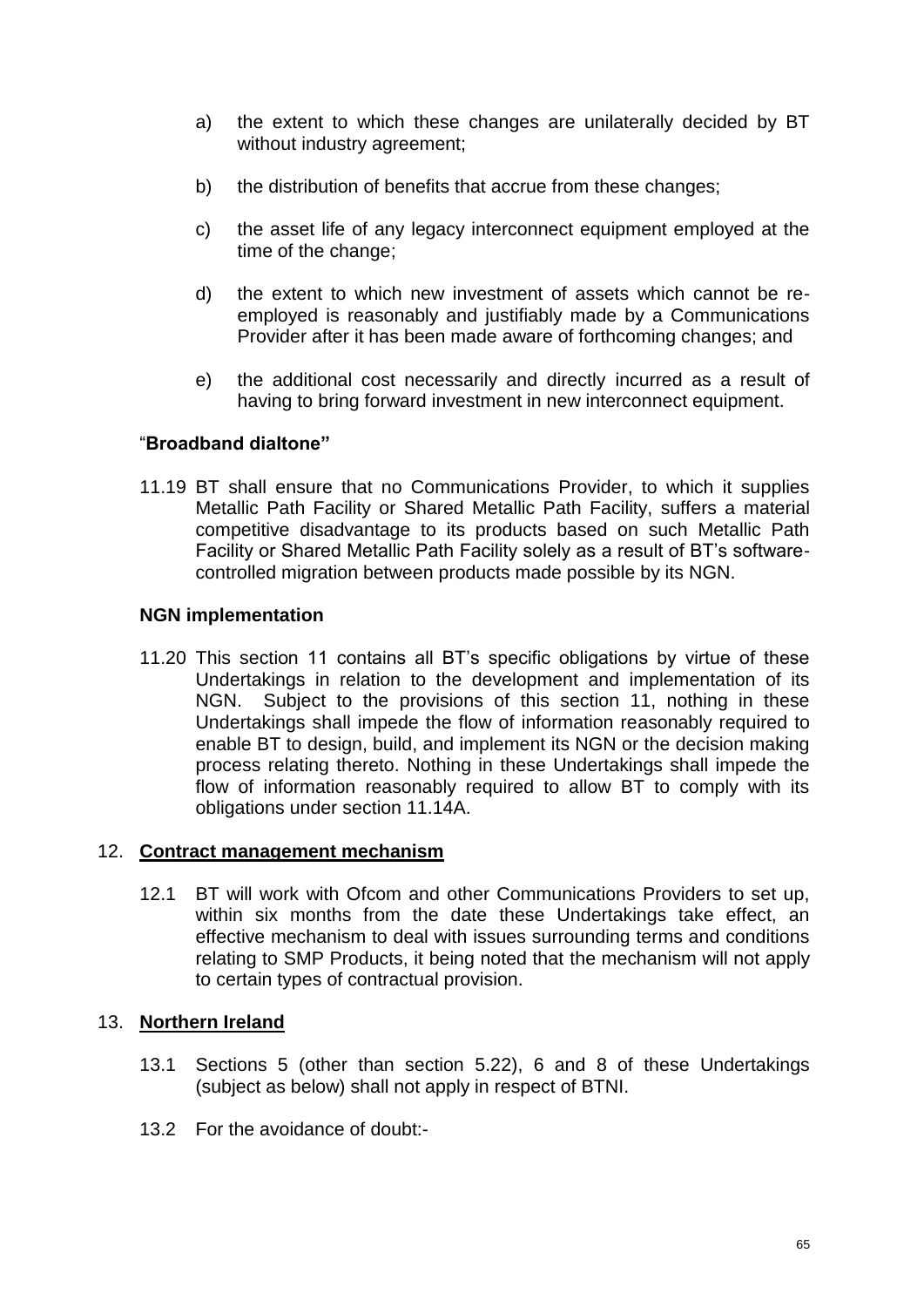- a) in section 5.38 a BT employee or agent working for BTNI is not to be treated as an employee or agent of BT who is not working for AS;
- b) nothing in section 5.44 requires any separation in respect of BTNI or its systems or prevents BT employees or agents working for BTNI accessing AS systems.
- 13.3 For the purposes of section 5.45, "the rest of BT" does not include BTNI.
- 13.4 Notwithstanding anything in section 8.2, a Communications Provider based in Northern Ireland who meets the criteria referred to therein shall, if it so chooses, be entitled to be account managed by BTNI.

## 14. **Information requests and Co-operation**

- 14.1 Where, following consultation with BT on the draft of such a request, Ofcom make a proportionate request in writing for information reasonably necessary for Ofcom to monitor compliance with these Undertakings, BT shall provide such information to Ofcom within a reasonable period, being not less than fifteen working days, and which is reasonable having regard to the seriousness and urgency of the matter, of the request being received.
- 14.2 Where a request for information is received by BT under section 14.1 the reckless or deliberate provision to Ofcom of false or misleading information shall be deemed to be a breach of these Undertakings.

# 15. **Directions**

- 15.1 Where Ofcom:
	- 15.1.1 has given BT a notification that it has reasonable grounds for believing that BT has breached any of these Undertakings, which specifies the Undertaking or Undertakings concerned and setting out its reasons and enclosed a draft of a direction which may specify or describe steps to be taken by BT for the purpose of securing compliance with the Undertaking or Undertakings concerned; and
	- 15.1.2 has allowed BT a reasonable period, being a period of at least one month, to make representations to Ofcom following receipt of such notification; and
	- 15.1.3 having considered any representations BT has made, is satisfied that BT is in breach of one or more of these Undertakings and has given BT a direction with reasons which may specify or describe steps to be taken by BT for the purpose of securing compliance with the Undertaking or Undertakings referred to in that section and which includes an address at which BT may give notice under a) or b) below,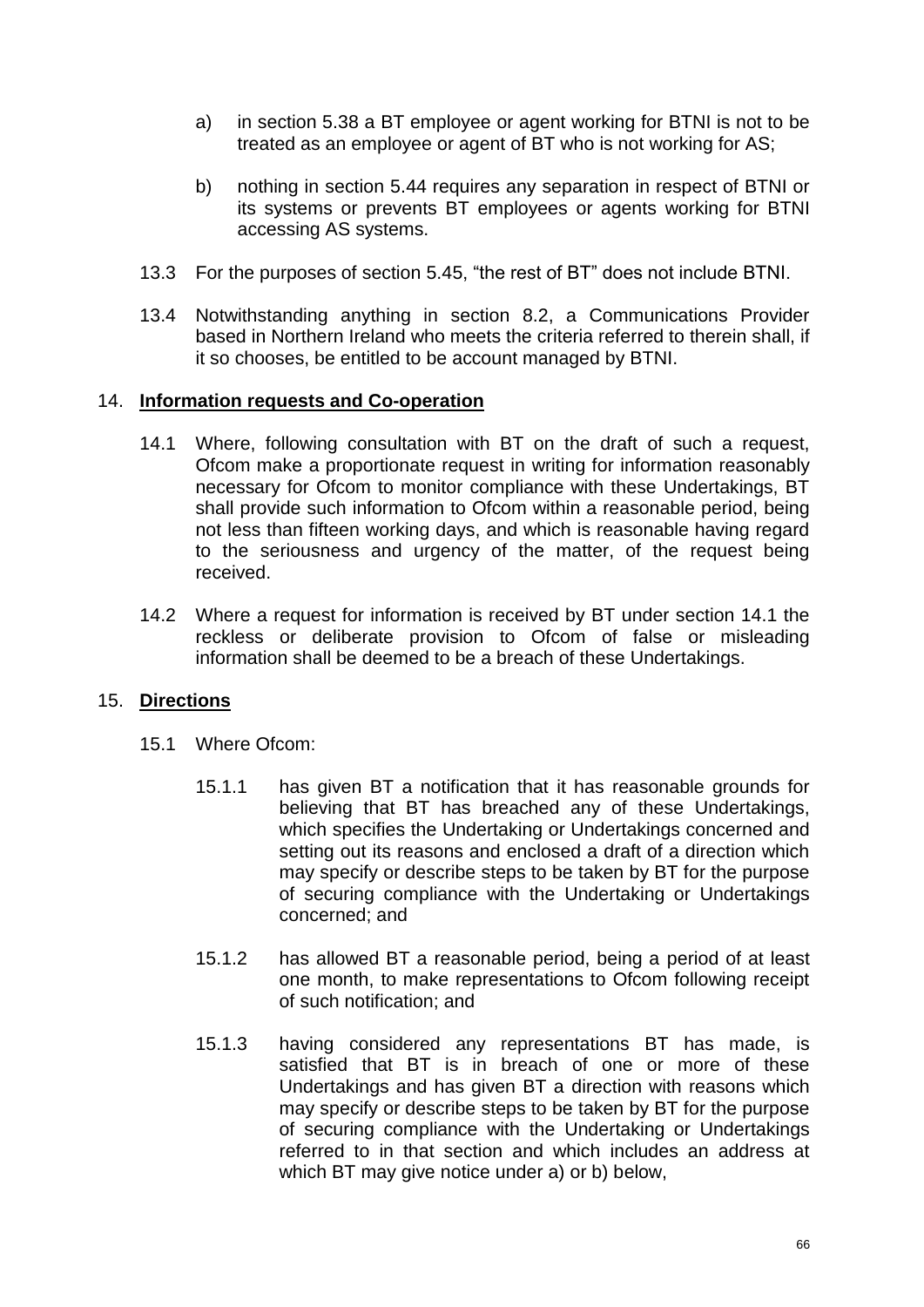BT may within two weeks of receipt of the direction, or such longer period as may be agreed with Ofcom in any particular case, give notice to Ofcom that it either:-

- a) accepts the direction; or
- b) following a decision to that effect of the BT Group plc Board, declines to accept the direction, in which case, for the avoidance of doubt the direction shall be of no effect.

In the event that BT fails to give a notice to Ofcom within the period specified above, it shall be deemed to have accepted the direction.

- 15.2 Where under section 15.1 BT accepts a direction it shall comply with the same. For the avoidance of doubt, if BT fails to comply with a direction it has accepted, it shall be in breach of these Undertakings.
- 15.3 For the avoidance of doubt, no prior finding, or direction under section 15.1 above, is required by Ofcom for BT to be in breach of these Undertakings.

## 16. **Breach of these Undertakings**

- 16.1 For the avoidance of doubt, where these Undertakings require BT to obtain Ofcom's agreement or consent, or to consult Ofcom before or when acting in a particular manner, but BT fails to do so, BT shall be in breach of these Undertakings.
- 16.2 Where any matter under these Undertakings involves BT obtaining Ofcom's consent or agreement or consultation with Ofcom, BT's obligations in respect of that matter, or any constraint on BT's ability to act in the case concerned, shall be conditional on that consent or agreement or any response to that consultation not being unreasonably withheld or delayed.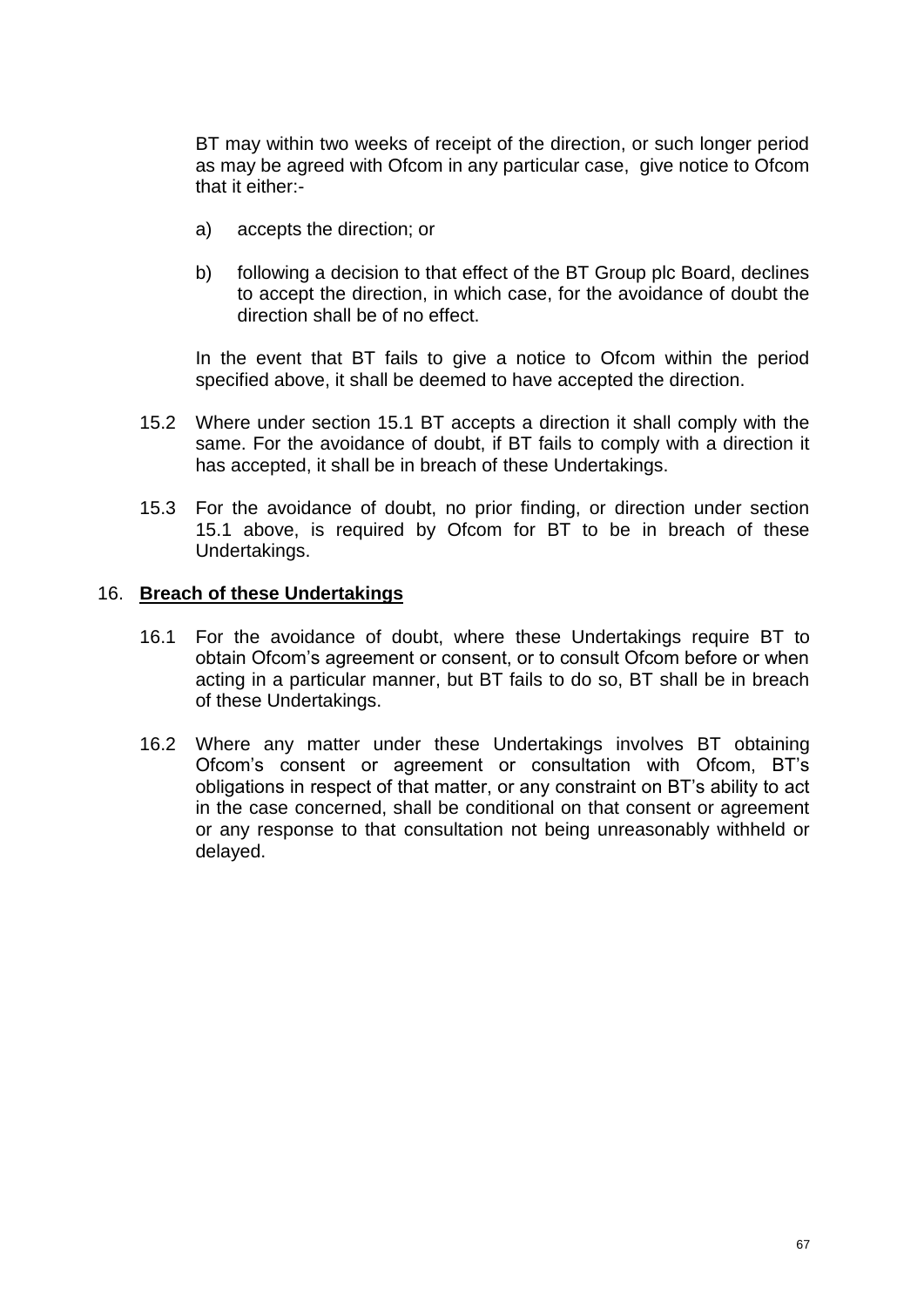## 17. **Compliance with other legal requirements**

- 17.1 Compliance with these Undertakings does not affect the duty on BT and its respective directors and officers to comply with any of its obligations under:
	- a) the Competition Act 1998;
	- b) the Communications Act 2003;
	- c) the Companies Act 1985, as amended;
	- d) the Companies (Audit, Investigations and Community Enterprise) Act 2004; and
	- e) any other law or enactment in any jurisdiction.

## 18**. Variation of these Undertakings**

18.1 BT and Ofcom may, from time to time, vary and amend these Undertakings by mutual agreement.

#### 19. **Expiry and termination**

- 19.1 These Undertakings will automatically terminate in the event that a market investigation reference is made to the Competition Commission under the Enterprise Act 2002 in respect of markets to which these Undertakings relate and the Competition Commission determines remedies to address any findings by it in respect of the reference, unless the reference relates wholly or mainly to features of the market other than those addressed by these Undertakings.
- 19.2 Subject to sections 6.4.3 and 6.15 any commitments made under these Undertakings in respect of any SMP Products apply only for such time and to the extent that such SMP Products are required to be supplied as a result of a finding of SMP.
- 19.3 The entirety of these Undertakings shall no longer apply if, at any point in time, BT is not the subject of any determination by Ofcom that it has SMP in any market connected with Network Access. These Undertakings will cease to apply to the extent that, in the case of any geographical area, BT is not the subject of any determination by Ofcom that it has SMP in any market connected with Network Access in relation to that area. In either case, BT will give Ofcom notice that the Undertakings have ceased to have effect, or the extent to which this is the case, as the case may be.
- 19.4 BT shall be entitled at any time to make representations to Ofcom with a view to Ofcom undertaking a review of these Undertakings to determine whether and if so to what extent they should cease to apply.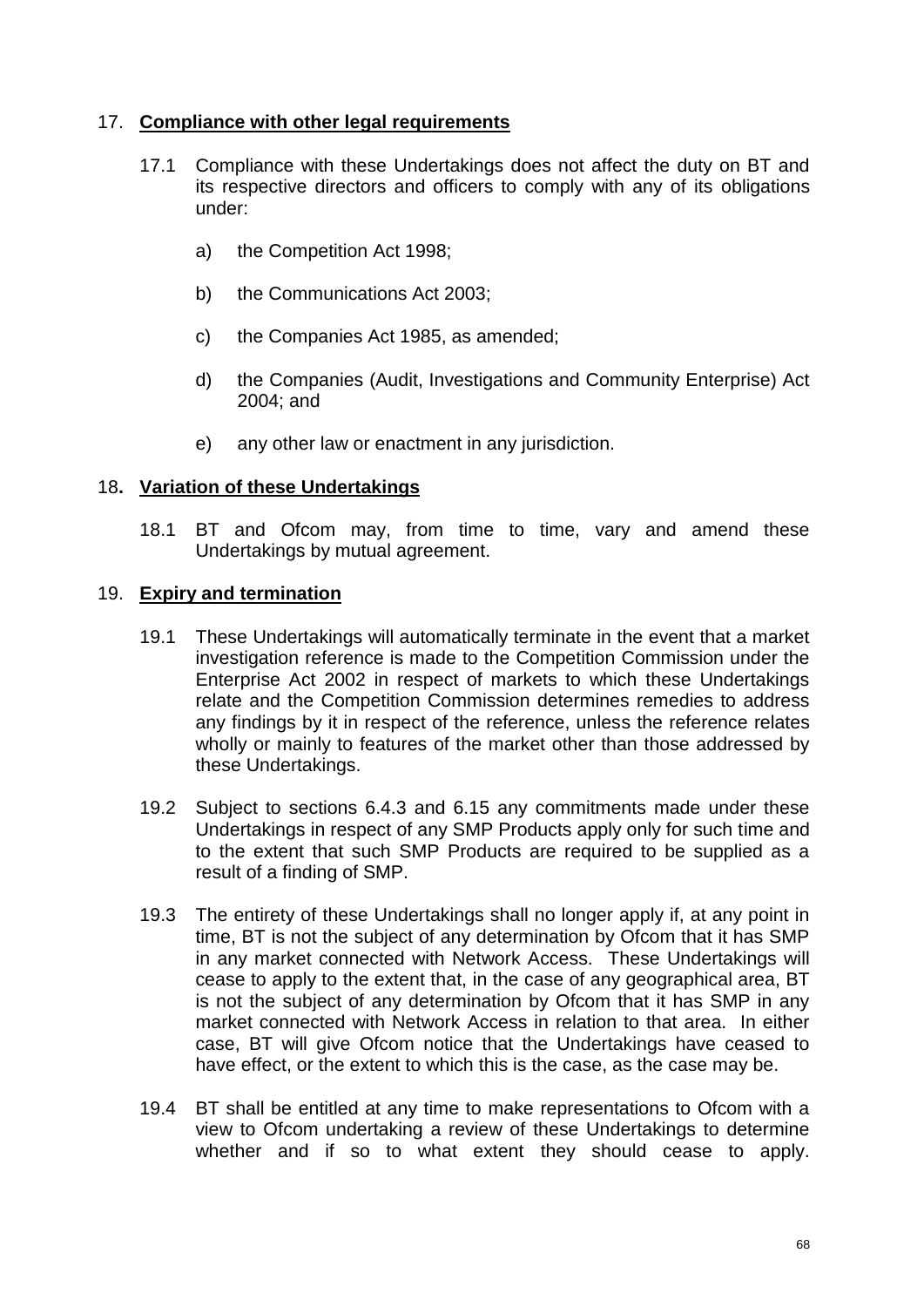## 20. **General**

- 20.1 For the avoidance of doubt nothing in these Undertakings shall automatically amend BT's contracts with other Communications Providers.
- 20.2 Nothing in these Undertakings shall prevent BT from complying with any applicable laws and regulations and in particular nothing shall inhibit the provision of information to any employee of BT who requires that information for the purpose of matters relating to the Regulation of Investigatory Powers Act 2000 or any other matters relating to national security, or otherwise prevent BT from doing anything necessary in connection with national security.
- 20.3 These Undertakings apply in so far as BT is not prevented from complying owing to a matter outside its reasonable control.
- 20.4 During an initial transitional period for implementation, these Undertakings shall have effect subject to any changes agreed between BT and Ofcom.
- 20.5 For the avoidance of doubt, the following sections shall not come into force until four months from the date on which these Undertakings take effect: 5.38, 5.39, 5.40, 5.41, 5.47, 6.10, 8.1 and 8.6.
- 20.6 Nothing in these Undertakings shall require BT to publish or otherwise disclose confidential information, other than to Ofcom.
- 20.7 For the avoidance of doubt nothing in these Undertakings affects the participation of BT employees in the various BT pension schemes.
- 20.8 Where any matter under these Undertakings involves either BT or Ofcom's consent, agreement or need to consult the other, such consent, agreement or consultation shall be in writing.
- 20.9 For the avoidance of doubt, the nominated individuals (if any) and individuals occupying the roles and functional areas set out in Annex 2 shall not abuse their positions to circumvent the intent of these Undertakings and BT employees or agents working for BTNI shall not abuse the provisions set out in sections 13.1 to 13.4 to circumvent the intent of these Undertakings.
- 20.10 Notices
	- a) All notices given by BT to Ofcom under section 15.1.3 of these Undertakings must be in writing and may be delivered by hand, fax, e-mail or first class registered post to the address shown in the direction given by Ofcom as described at section 15.1.3:
	- b) The reasonable period allowed for BT to make representations set out in section 15.1.2 and/or the two week period (or such longer period as may be agreed with Ofcom in any particular case) set out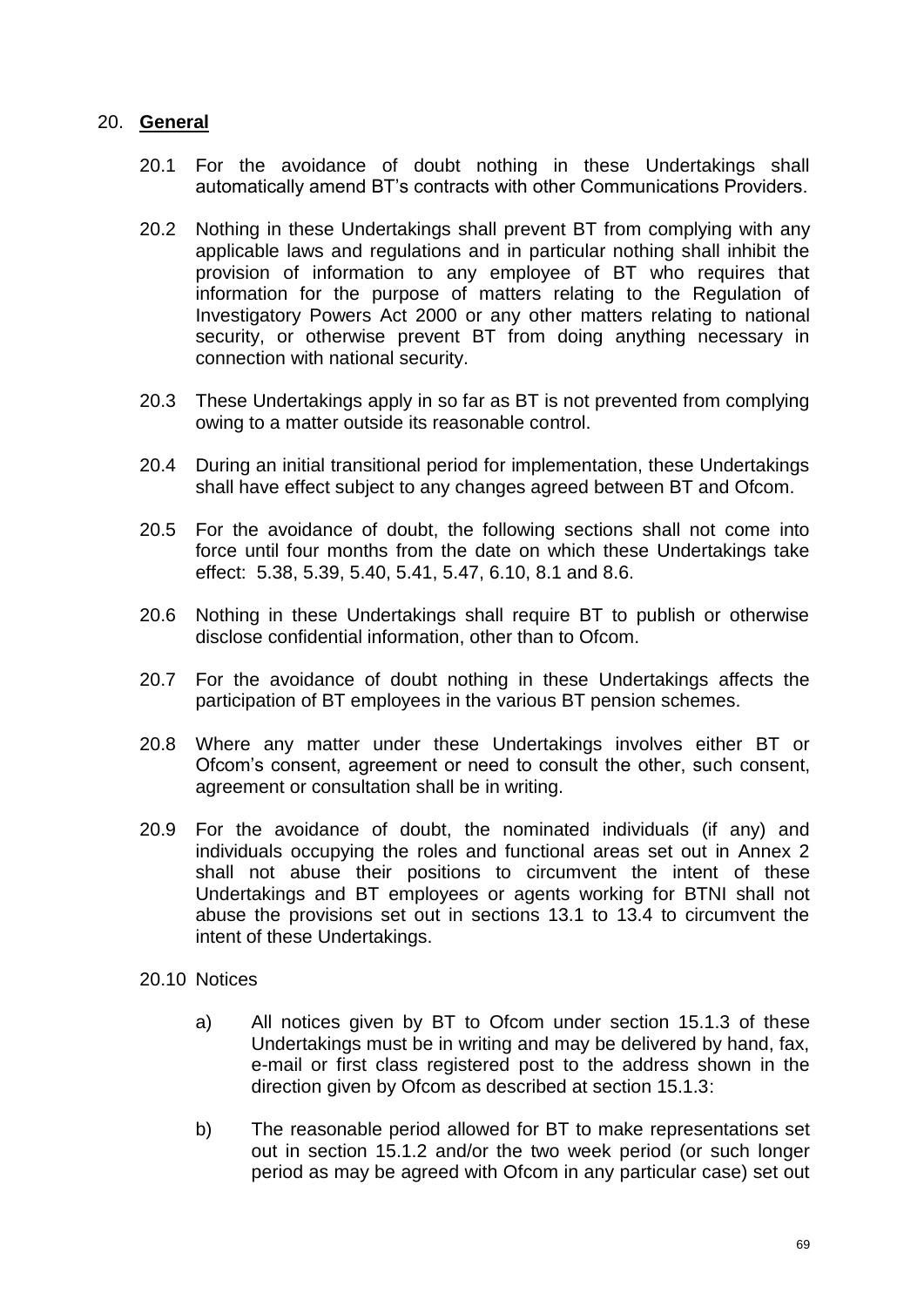in section 15.1, shall only begin if the notification received by BT as referred to in section 15.1.2 or the direction received by BT under section 15.1.3 is in writing and has been delivered by hand, fax, email or sent by first class recorded delivery post as follows:

to: the Office of the Group General Counsel British Telecommunications plc pp C5A BT Centre 81 Newgate Street London EC1A 7AJ

> Tel: +44 20 7356 6279 Fax: +44 20 7600 6891 Email: generalcounsel@bt.com

copy to: the Office of the Group Director of Regulatory Affairs British Telecommunications plc pp C8K BT Centre 81 Newgate Street London EC1A 7AJ

> Tel: +44 20 7356 3256 Fax: +44 20 7600 2709 Email: directorregulatoryaffairs@bt.com

- c) Any notice referred to in this section 20.10 shall be duly served:
	- i) if delivered by hand, at the time of delivery;
	- ii) if sent by first class recorded delivery post, three working days after the date of posting;
	- $iii)$  if sent by fax, at the time of transmission; and
	- iv) if sent by email, at the time of transmission.

In the case of service by way of fax or email, a print out of the fax or email must also be sent by post as soon as reasonably practicable thereafter.

- 20.11 Exceptional Incidents
	- 20.11.1 Nothing in these Undertakings shall prevent BT from taking any reasonable and proportionate steps strictly necessary for dealing with an Exceptional Incident to the extent required in terms of duration and geography to resolve that Exceptional Incident, including taking any action, or otherwise doing or not doing any thing, which, but for this section 20.11.1, may be considered to be a breach of any of these Undertakings.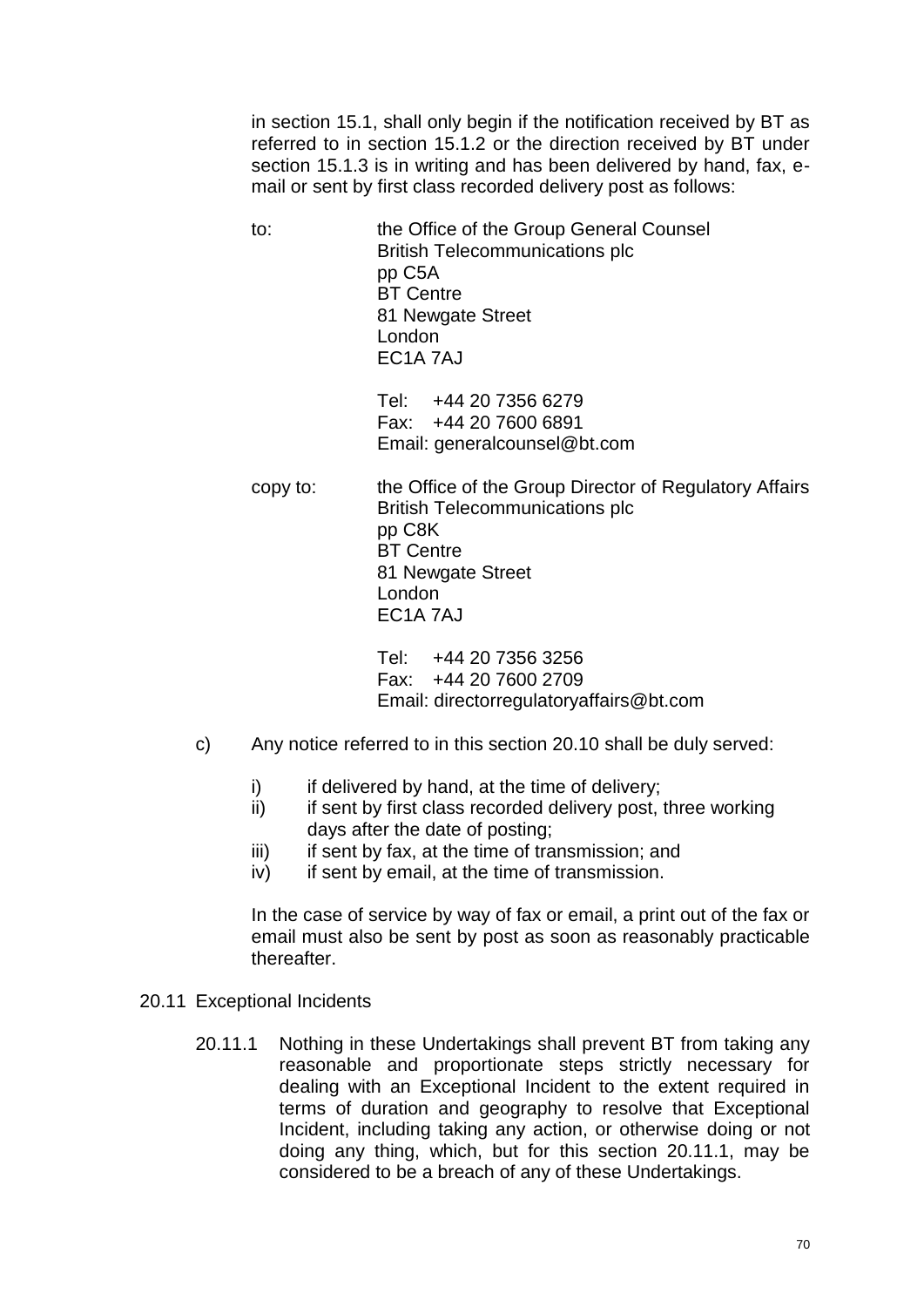- 20.11.2 By the third working day after an Exceptional Incident has been declared by the BT Group Senior Representative concerned, BT will notify Ofcom in writing of the Exceptional Incident. The notification shall include an explanation of the basis on which the BT Group Senior Representative declared the incident to be an Exceptional Incident.
- 20.11.3 Following notification of an Exceptional Incident Ofcom shall notify BT when BT shall be reasonably required to provide Exceptional Incident Report or Reports to Ofcom during the period of the Exceptional Incident. For the avoidance of doubt these reports may be oral or written.
- 20.11.4 Where an Exceptional Incident lasts for more than 30 calendar days, BT will notify Ofcom in writing of the continuation of that Exceptional Incident and will renotify Ofcom in writing at a minimum every 30 days throughout the duration of the Exceptional Incident. Such notification will be accompanied by a written Exceptional Incident Report.
- 20.11.5 If Ofcom reasonably decides, following notification under section 20.11.2, that an Exceptional Incident should not have been classified as an Exceptional Incident or during the period of an Exceptional Incident that the incident should no longer be classified as an Exceptional Incident Ofcom may give BT 5 working days written notice that section 20.11.1 shall cease to apply to that incident as from the conclusion of the notice period and for the avoidance of doubt any obligation under section 20.11.3 to report to Ofcom shall cease.
- 20.11.6 When an Exceptional Incident is closed BT will notify Ofcom in writing of the closure.
- 20.11.7 Following closure of an Exceptional Incident, or if pursuant to section 20.11.5 an incident ceases to be classified as an Exceptional Incident, BT will, within 10 working days thereof, deliver to Ofcom a written Exceptional Incident Report.
- 20.11.8 Following receipt by Ofcom of a written Exceptional Incident Report under section 20.11.7 BT shall provide to Ofcom on a confidential basis any additional information about the Exceptional Incident which Ofcom may reasonably require of it.
- 20.11.9 The EAB will include in its annual report to Ofcom under Section 10.27 of these Undertakings a review of the operation, if any, of this section 20.11 during the year concerned.
- 20.11.10 Ofcom may at any time review the operation of this section 20.11 and if Ofcom considers that this section 20.11 should no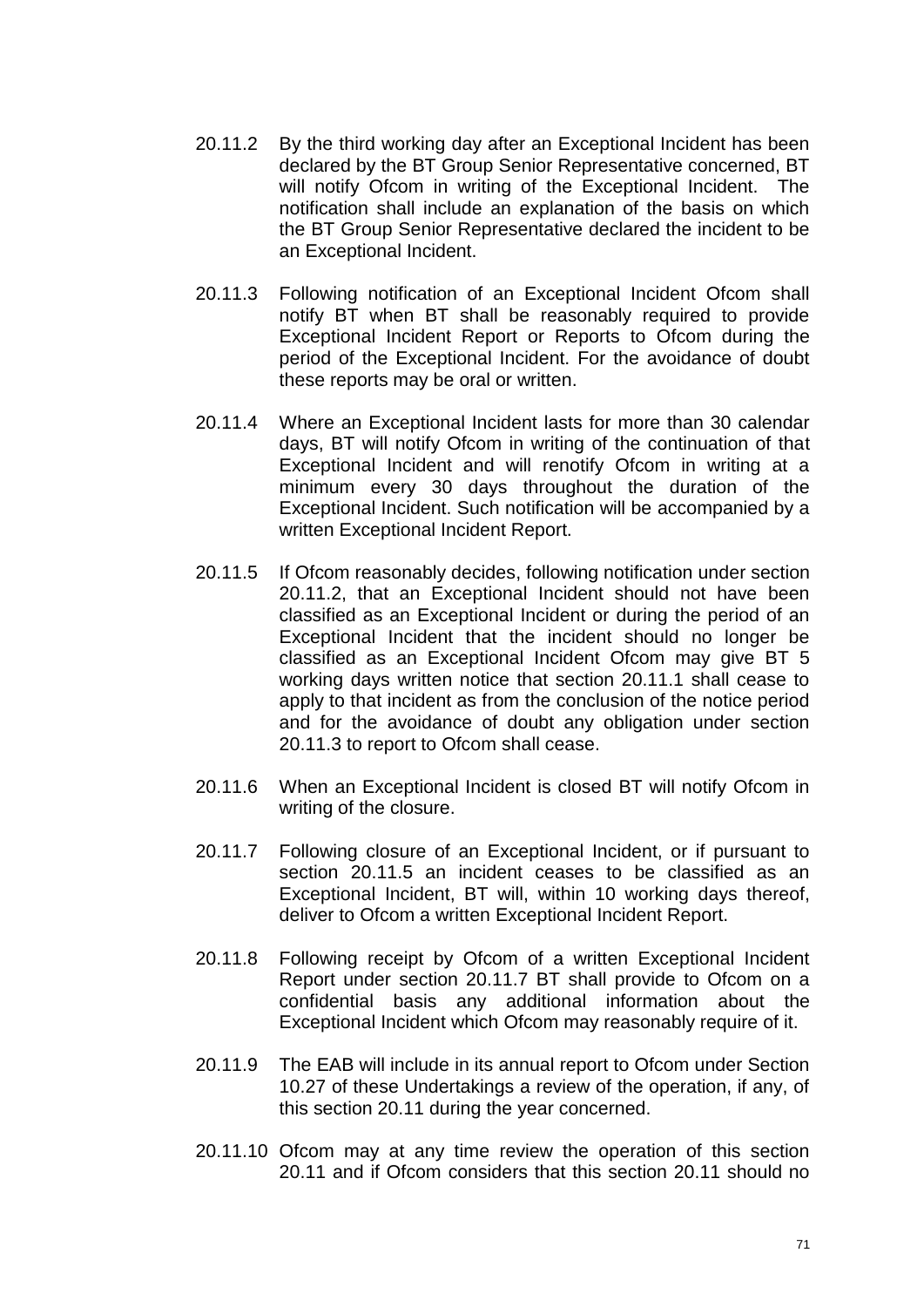longer apply Ofcom may give BT six months notice that this section 20.11 will cease to apply. Any Exceptional Incidents which are ongoing at the expiry of the six months notice shall automatically be closed, unless otherwise agreed with Ofcom.

20.11.11 In this section:

'Exceptional Incident' means an incident, whether or not related to BT's electronic communications network, where:

- a) in accordance with BT's normal incident management process, a BT Group Senior Representative is appointed to oversee the management of the incident; and
- b) the BT Group Senior Representative reasonably declares the incident to be an Exceptional Incident falling within section 20.11 of these Undertakings. For the avoidance of doubt the BT Group Senior Representative will be regarded as acting reasonably in declaring an Exceptional Incident if the incident involves for example:
	- i) increased risk of loss of life or significant risk for the health and safety of BT people or others;
	- ii) major terrorist or criminal activity or extremely severe weather conditions or other significant unforeseeable events adversely affecting the network and resulting in significant and widespread damage to considerable parts of BT's network;
	- iii) the activation of BT's emergency response teams to deal with dangerous chemical, biological, radiological or nuclear substances; or
	- iv) serious and widespread illness of pandemic or epidemic proportions affecting a significant proportion of BT's workforce at the same time or imposing movement restrictions on BT's workforce.

and where the scale or nature of the incident is such that it is likely that exceptional measures will be required in response.

'Exceptional Incident Report' means a report concerning the incident that contains the following information:

- a) a description of any action(s) that BT has taken, or any thing which it has done or not done, which, but for this section 20.11, may be considered to be a breach of any of these Undertakings;
- b) an explanation of why BT considered it reasonable and proportionate to act in such ways; and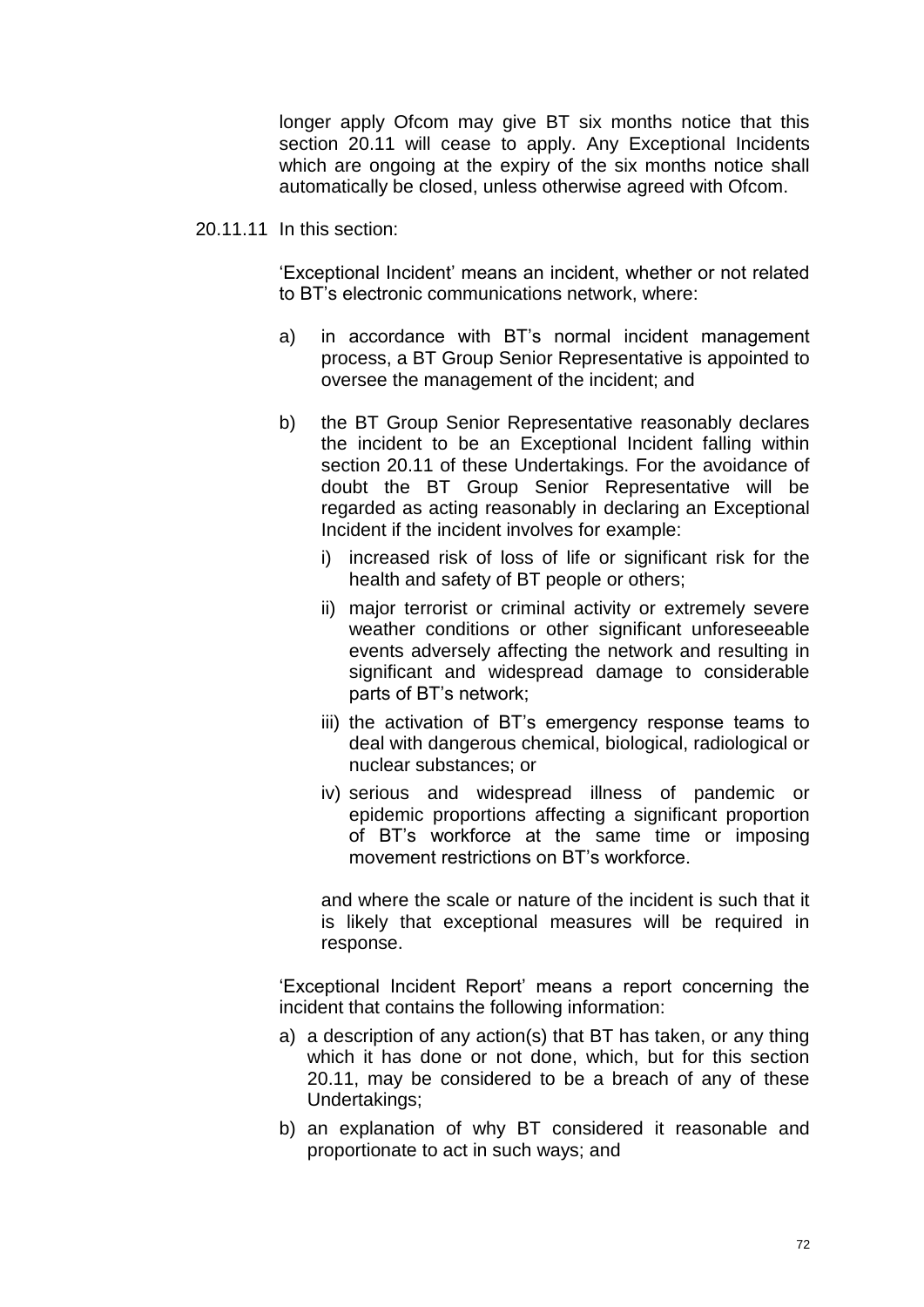c) the period or periods during which BT acted in such ways, the locality of such actions and the approximate number of people involved.

For the purposes of sections 20.11.4 and 20.11.7, the written Exceptional Incident Report that contains confidential information, commercial or trade secrets, personal information, or defence or national security information shall be accompanied by a non-confidential version suitable for publication by Ofcom.

'BT Group Senior Representative' means the BT on-call manager, who acts as the senior representative of the BT Crisis Management Team appointed to advise on the assessment of incidents and oversee and arbitrate in respect of the triggering and delivery of BT's response to those incidents.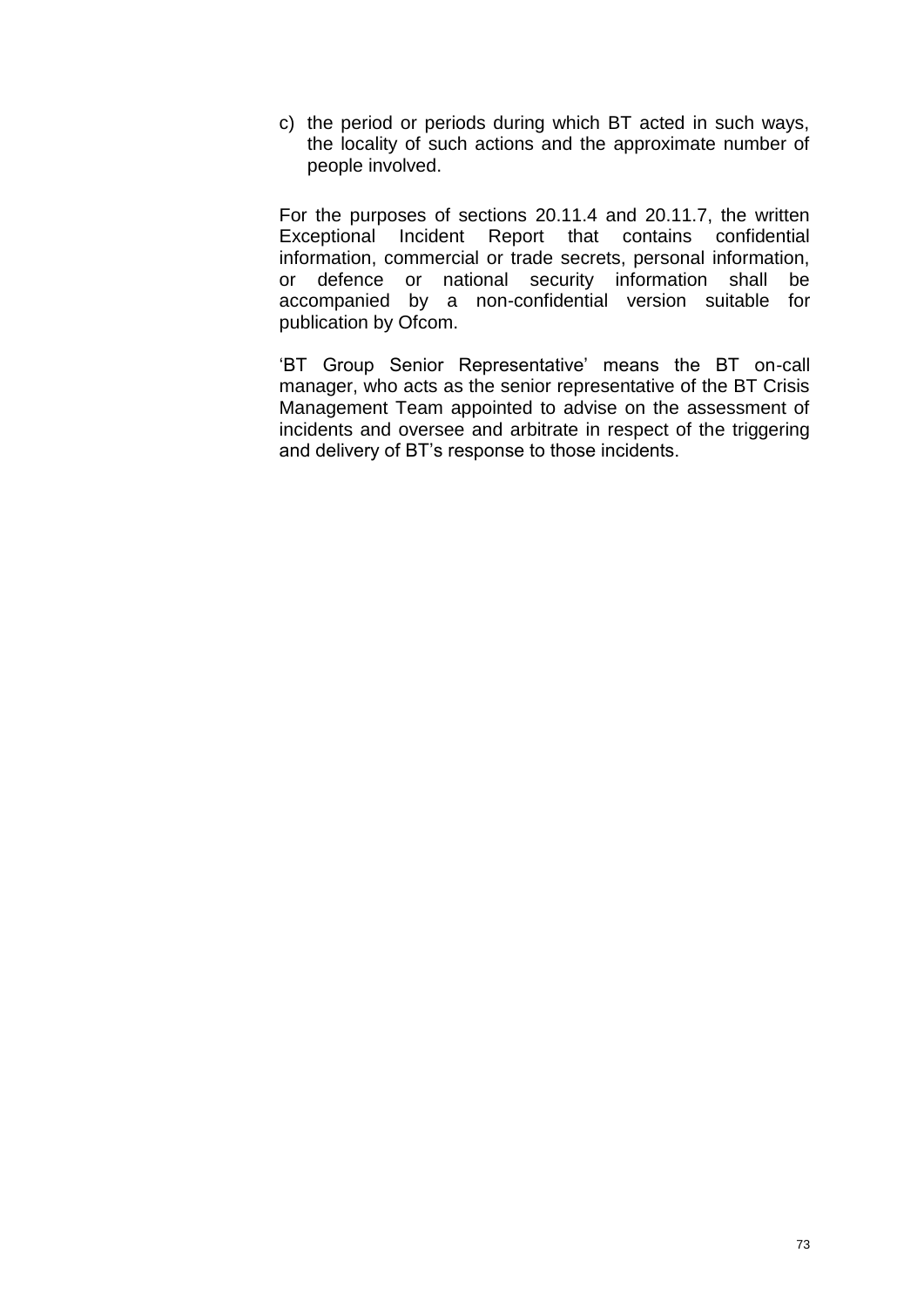### 21. **Effective date of these Undertakings**

21.1 These Undertakings take effect on 22 September 2005.

Signed for and on behalf of British Telecommunications plc:

Signature: - - - - - - - - - - - - - - - - - -Name: - - - - - - - - - - - - - - - - - -Position: - - - - - - - - - - - - - - - - -Date: - - - - - - - - - - - - - - - - - -

Accepted for and on behalf of Ofcom:

Signature: - - - - - - - - - - - - - - - - - -

Name: - - - - - - - - - - - - - - - - - -

Position: - - - - - - - - - - - - - - - - - -

Date: - - - - - - - - - - - - - - - - - -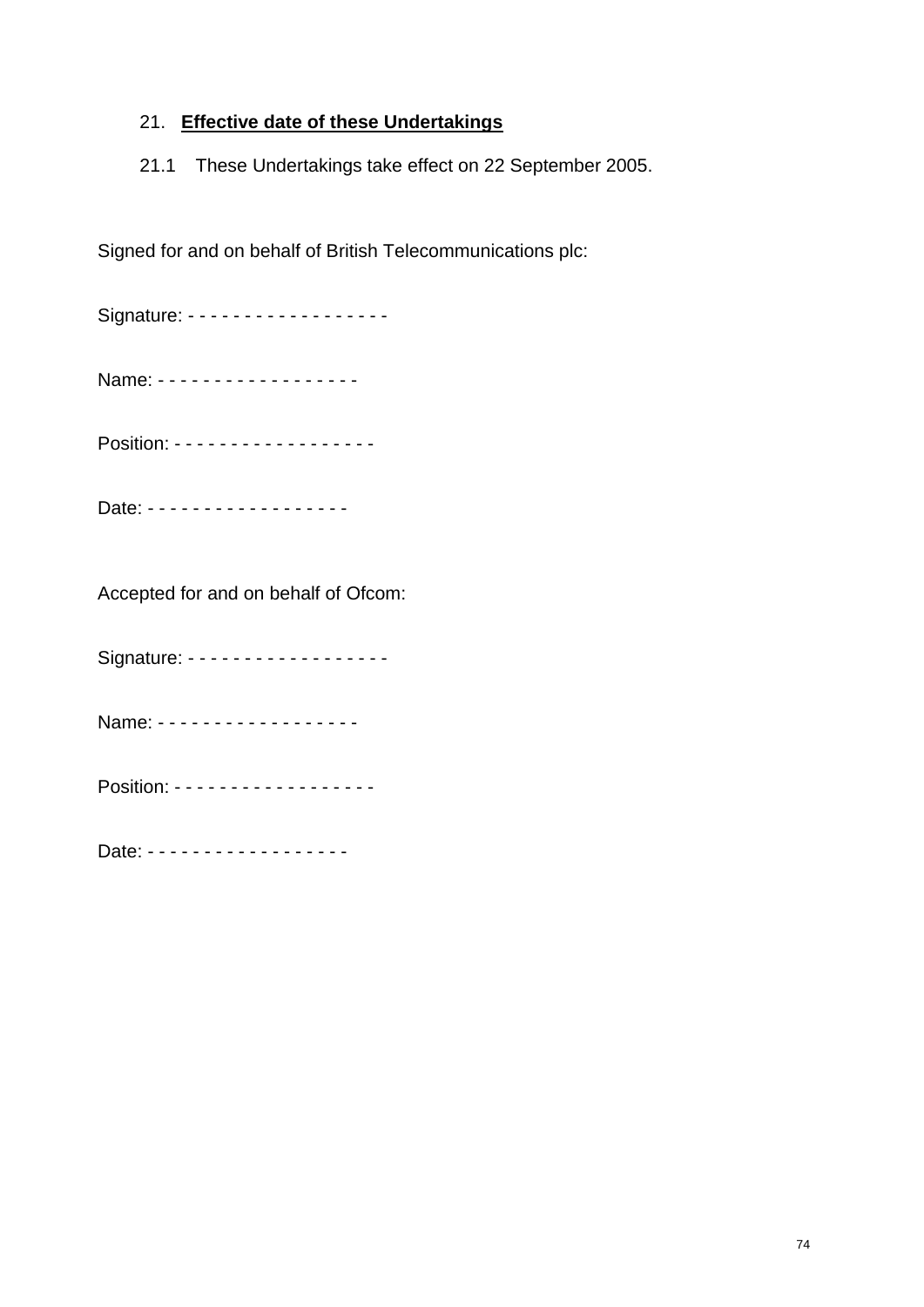#### **Annex 1 Equivalence of Inputs Timetable**

- 1. For Wholesale Analogue Line Rental, the RFS date will be 30 June 2007. The following intermediate staged milestones post the RFS date will apply in respect of Wholesale Analogue Line Rental:
	- a) at least 30% of BT's relevant installed End-User base as at 30 June 2008 will have been migrated to the Equivalence of Inputs product by that date; and
	- b) at least 70% of BT's relevant installed End-User base as at 30 June 2009 will have been migrated to the Equivalence of Inputs product by that date.
- 2. For Wholesale ISDN2 Line Rental, the RFS date will be 30 September 2007.
- 3. For Wholesale ISDN30 Line Rental, the RFS date will be 29 February 2008.
- 4. For Wholesale Extension Service, the RFS date will be 30 September 2006, and the IBMC date in relation to BT's relevant retail Ethernet-based local area network extension service will be 31 March 2007.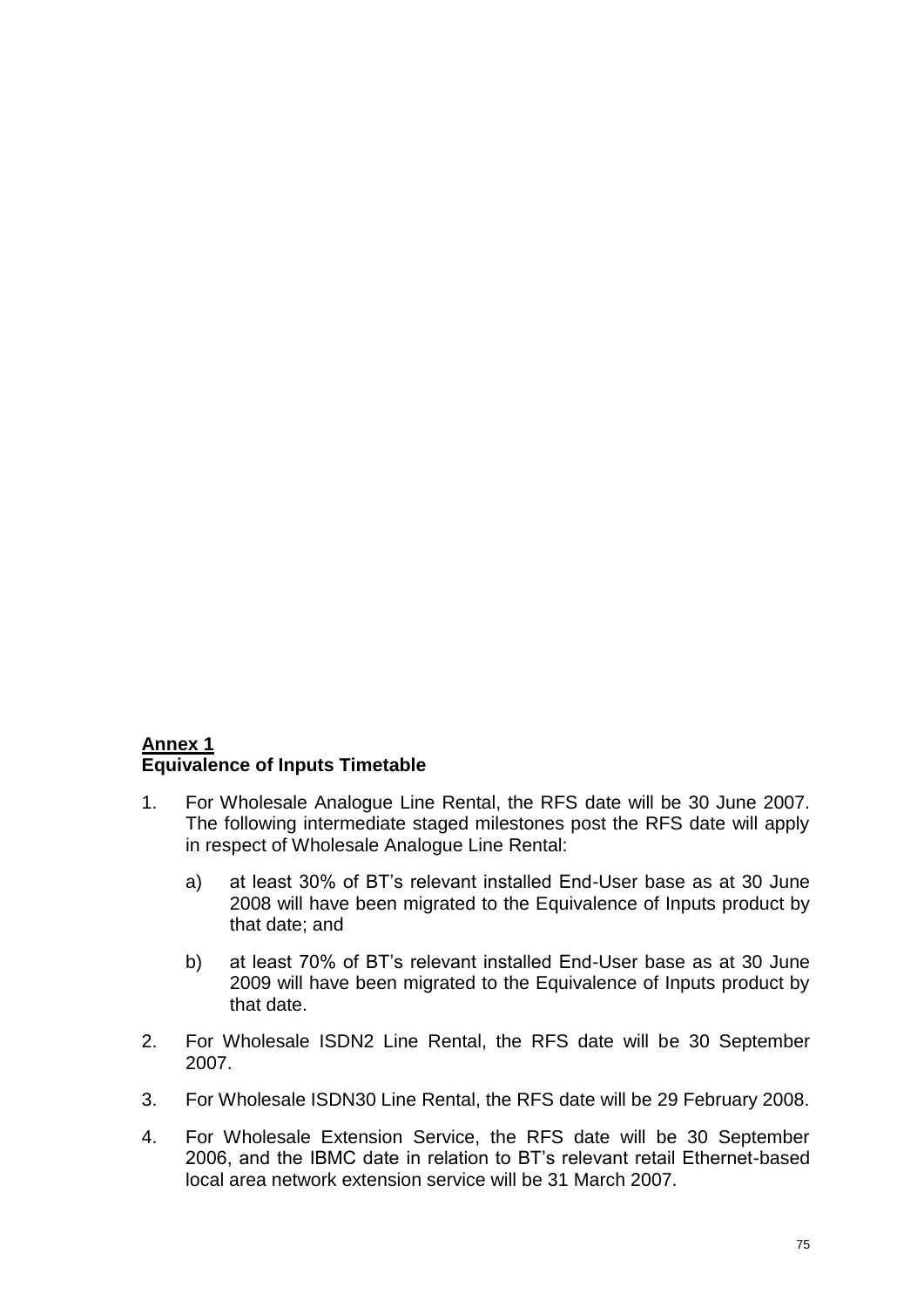- 5. The RFS date for Shared Metallic Path Facility will be 30 June 2006. The IBMC date in relation to asymmetric IPStream will be 31 December 2006.
- 6. The RFS date for Metallic Path Facility will be 30 June 2006. The IBMC date in relation to symmetric IPStream will be 31 December 2006.
- 7.(i) For IPStream the RFS date will be 31 December 2005 and the IBMC date in relation to BT's relevant retail broadband service will be 31 December 2006.
- 7.(ii) BT will make IPstream Connect available for order on 31 October 2008. On 31 October 2008 BT will start the migration of the relevant BT and Communications Providers installed End-user base. For IPstream Connect the IBMC date in relation to IPStream will be 31 March 2009. The migration of the Communications Providers installed End-User base will be completed on 31 March 2009.
- 8. For Backhaul Extension Service BT will have Equivalence of Inputs capable systems in place by 30 September 2006.
- 9. BT shall by 30 September 2006 launch a Wholesale Extension Service Backhaul Product which shall be offered on an Equivalence of Inputs basis.
- 10. With effect from the relevant RFS date, for those Communications Providers who wish to migrate their existing End-Users to the EOI product, BT will discuss with any such Communications Provider how their End-Users' migrations could be accomplished with minimum disruption to the Communications Providers' End-Users, their service and systems, dependent in particular on the volume of customers each Communications Provider needs to migrate. BT and the Communications Provider will endeavour to work jointly in achieving a smooth transition. In any event, subject to the provisions of section 20.3, the migration will be completed by the relevant IBMC date. For the avoidance of doubt this paragraph refers to customer migrations rather than product migrations dealt with in sections 3.7 and 3.8 of the Undertakings.
- 11. For Shared Metallic Path Facility and Metallic Path Facility the RFS dates shown above are the dates from which an Equivalence of Inputs product is available for use by Communications Providers and by BT (and is in use by BT) for new customers of products based upon that Shared Metallic Path Facility or Metallic Path Facility. The BT products to which the Shared Metallic Path Facility is an input are asymmetric IPStream until IBMC for IPstream Connect and asymmetric IPstream Connect as of the date IPstream Connect is available for order. The BT products to which the Metallic Path Facility is an input are symmetric IPStream until IBMC for IPstream Connect and symmetric IPstream Connect as of the date IPstream Connect is available for order. The definition of End-User included in the RFS date definition set out in section 2 of these Undertakings shall be read accordingly.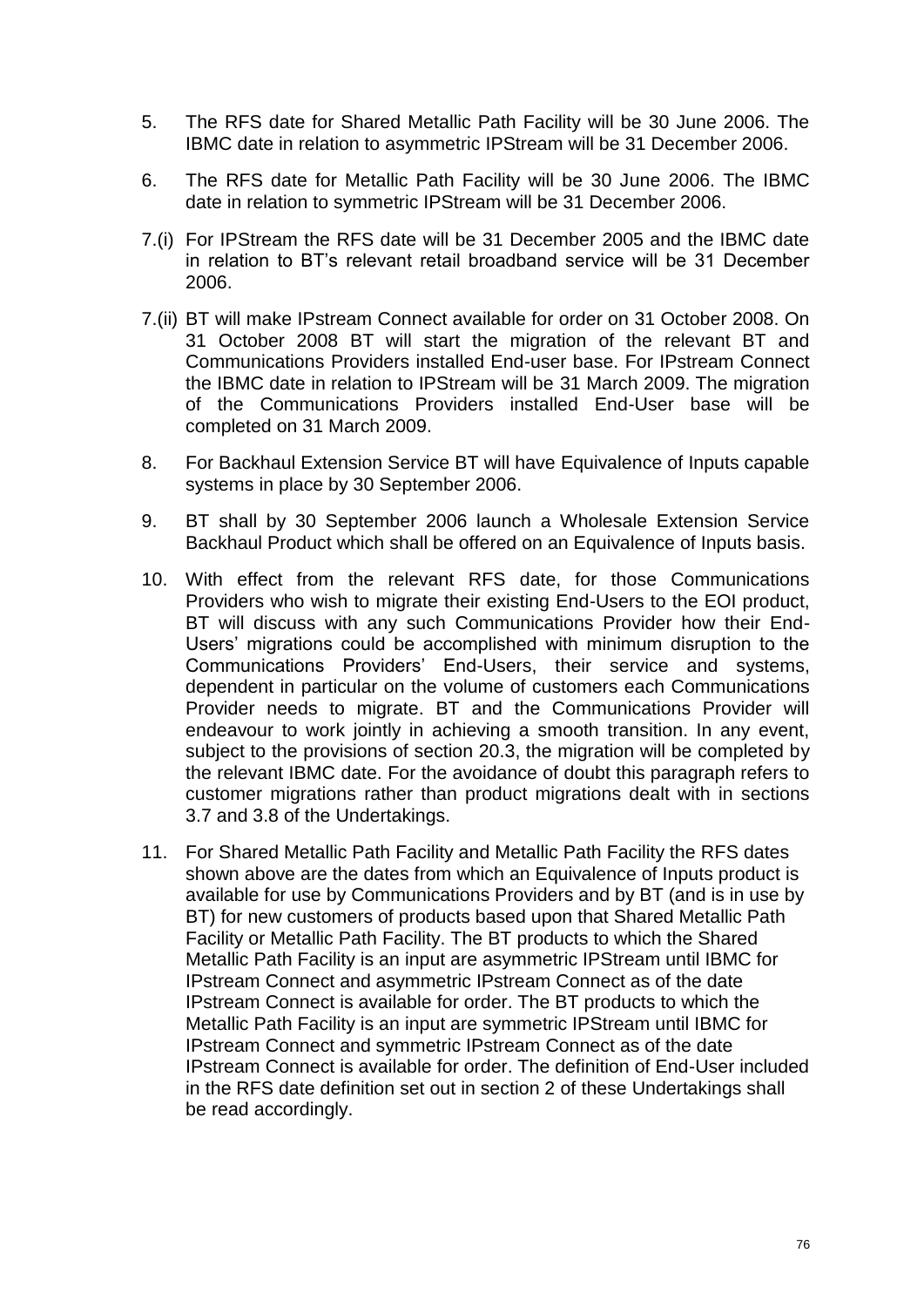### **PART A**

Any member of the board of directors of BT Group plc or British Telecommunications plc, and the Company Secretary of either Company

Any member of a committee of the Board of BT Group plc, including the BT Group Operating Committee

Group General Counsel

Legal and Regulatory

Group Strategy

Group Risk and Insurance

Head of Ethics/Business Practices

Group Technology for the purposes of planning and implementing BT's NGN

Group Portfolio

Group Commercial Policy Forum

Any part of BT acting under the Regulation of Investigatory Powers Act 2000 or other legislation relating to national security or relations with a foreign Government, or any body empowered to advise on or define pan-BT security related policies

Procurement

The following areas in Group Finance:

Group Financial Control

Group Treasury

Group Tax

Group Reporting, Planning and Analysis, and Controller BT Group

Group Corporate Finance

Commercial and Regulatory Finance

Industrial Action Contingency Group and other crisis management teams

And in all cases their: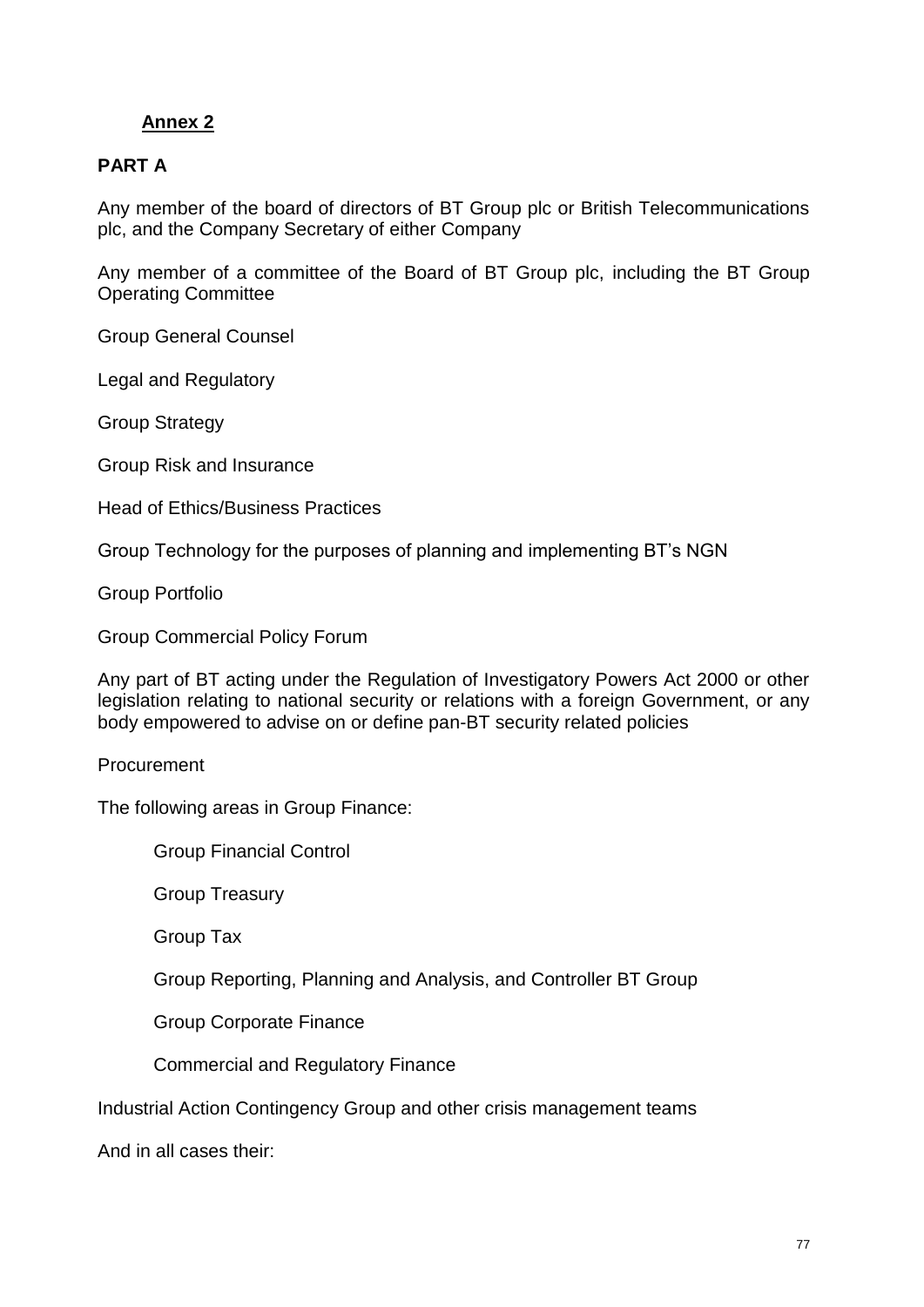- a) equivalents working for BTNI;
- b) relevant external advisers, sub-contractors and agents; and
- c) their successor bodies, roles and functional areas from time to time.

#### **PART B**

Any member of the EAB and the EAO, including the EAB secretary

External Auditors

External Quality Assurance

Finance

Internal Audit

**Compliance** 

AS Audit Committee members

Human Resources

Group Information

BT Property

Group Technology (including development)

BT Company Secretary's Office and Board Secretariat

Press, communications, media, public affairs, government relations and investor relations; BT Regions, BT Regional Directors and members of BT Regional Board

BT Group Risk Panel

Billing Centre of Excellence

Business Improvement Centre of Excellence, for the development of equivalent processes in discharge of these Undertakings, and as a source of expertise and advice in modelling and process development

**Security** 

The Program offices involved in implementing these Undertakings

And in all cases their:

- a) equivalents working for BTNI;
- b) relevant external advisers, sub-contractors and agents; and
- c) their successor bodies, roles and functional areas from time to time.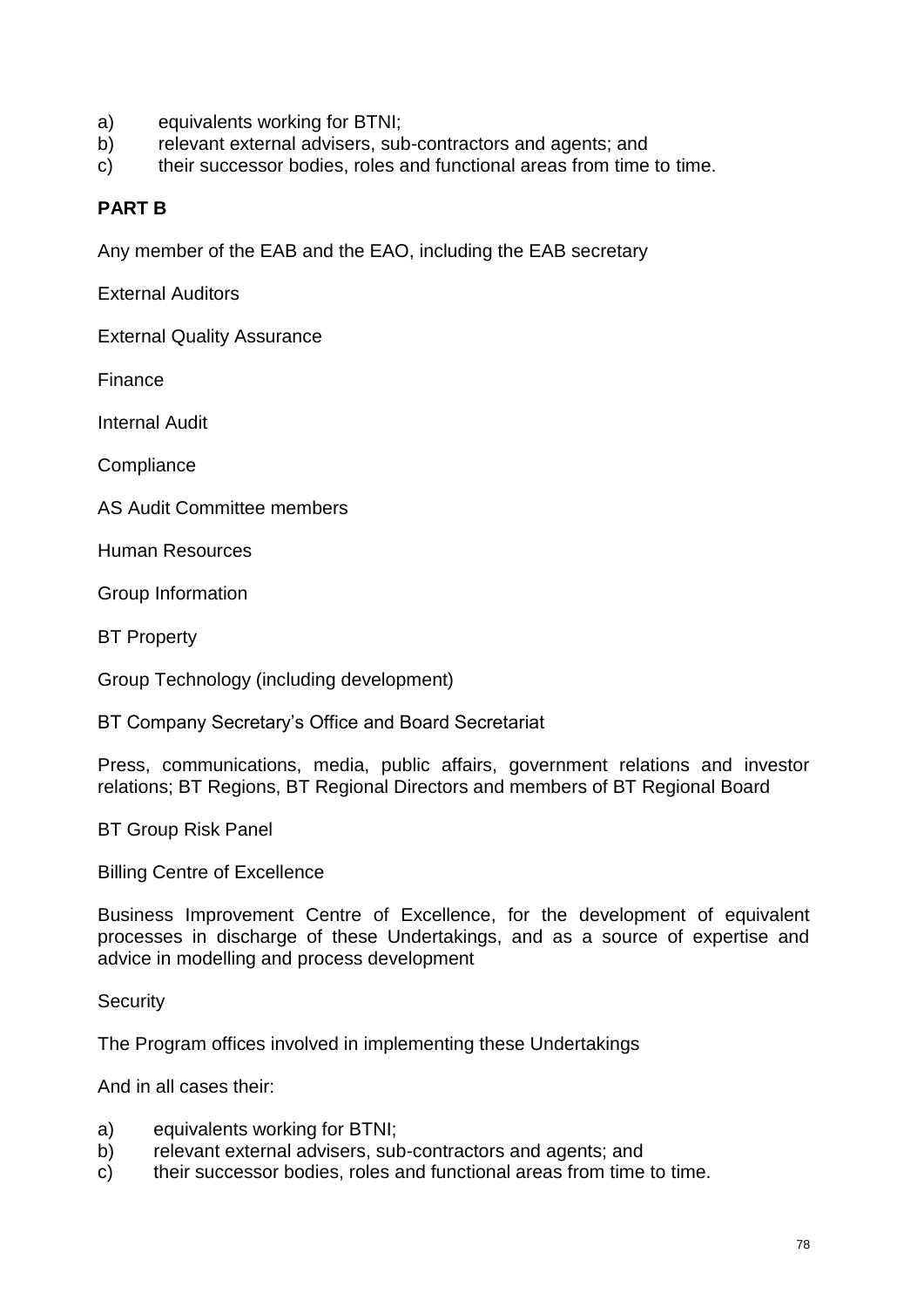#### **Leased lines**

- 1. The leased lines products to which paragraphs 2 to 8 below will apply are the following products offered by BT at the date these Undertakings take effect:
	- 1.1 Netstream private circuits;
	- 1.2 Analogue private circuits;
	- 1.3 Kilostream private circuits;
	- 1.4 Megastream digital private circuits, up to and including 45Mb/s; and
	- 1.5 Variants of the above which are used to provide enhanced resilience.
- 2. BTS will appoint a senior product manager who will be responsible for ensuring that BTS complies with paragraphs 3 to 8 below of this Annex 3.
- 3. It will be the responsibility of BTS to develop, manage and offer variants of the leased lines products set out in paragraph 1 above which are intended to meet the reasonable requirements of its customers who are Communications Providers.
- 4. BT will proactively consult and engage with its customers who are Communications Providers in order to seek out their requirements in relation to leased line products. BT shall ensure that within four months of the coming into force of these Undertakings BT has identified if and how those Communications Providers' customers consider that the current leased lines products offered by BT do not adequately meet their reasonable needs, and the modifications or enhancements they would consider appropriate.
- 5. Communications Providers will remain free to purchase the variants of BT's leased lines products which are offered by the Downstream Divisions should they so wish.
- 6. Communications Providers will be eligible to migrate leased lines described in paragraph 1 of this Annex 3 which they have purchased, prior to BTS offering new leased lines variants, through the Downstream Divisions to any new variant of that type of leased line offered by BTS without charge or penalty. For the avoidance of doubt, if, after a Communications Provider has migrated a leased line purchased from the Downstream Divisions into a leased line variant offered by BTS, and prior to the termination of the contract period, it then migrates that BTS supplied leased line product to another leased line product, BT will be entitled to charge a reasonable fee both for the migration to the other leased line product and for the prior migration to the leased line product offered by BTS.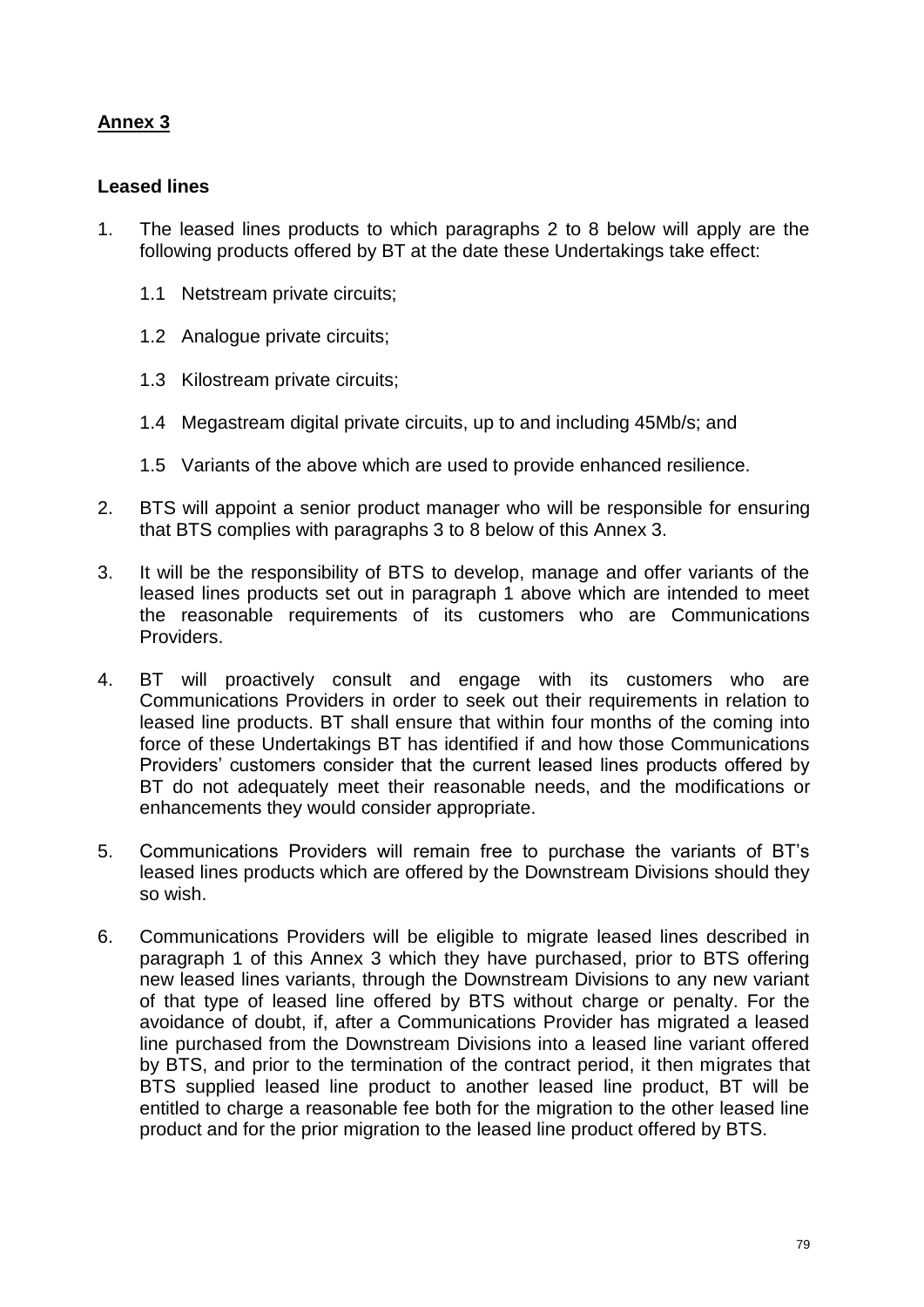- 7. It is not BT's intention that any leased lines product variants to be offered by BTS should be any form of intermediate product between Partial Private Circuits and retail leased lines.
- 8. BTS will undertake a review of the progress it has made towards development of leased lines product variants that meet the reasonable needs of Communications Providers approximately six months after the creation of BTS and shall share the findings of its review both with Ofcom and with those Communications Providers who were consulted in accordance with paragraph 4 of this Annex 3.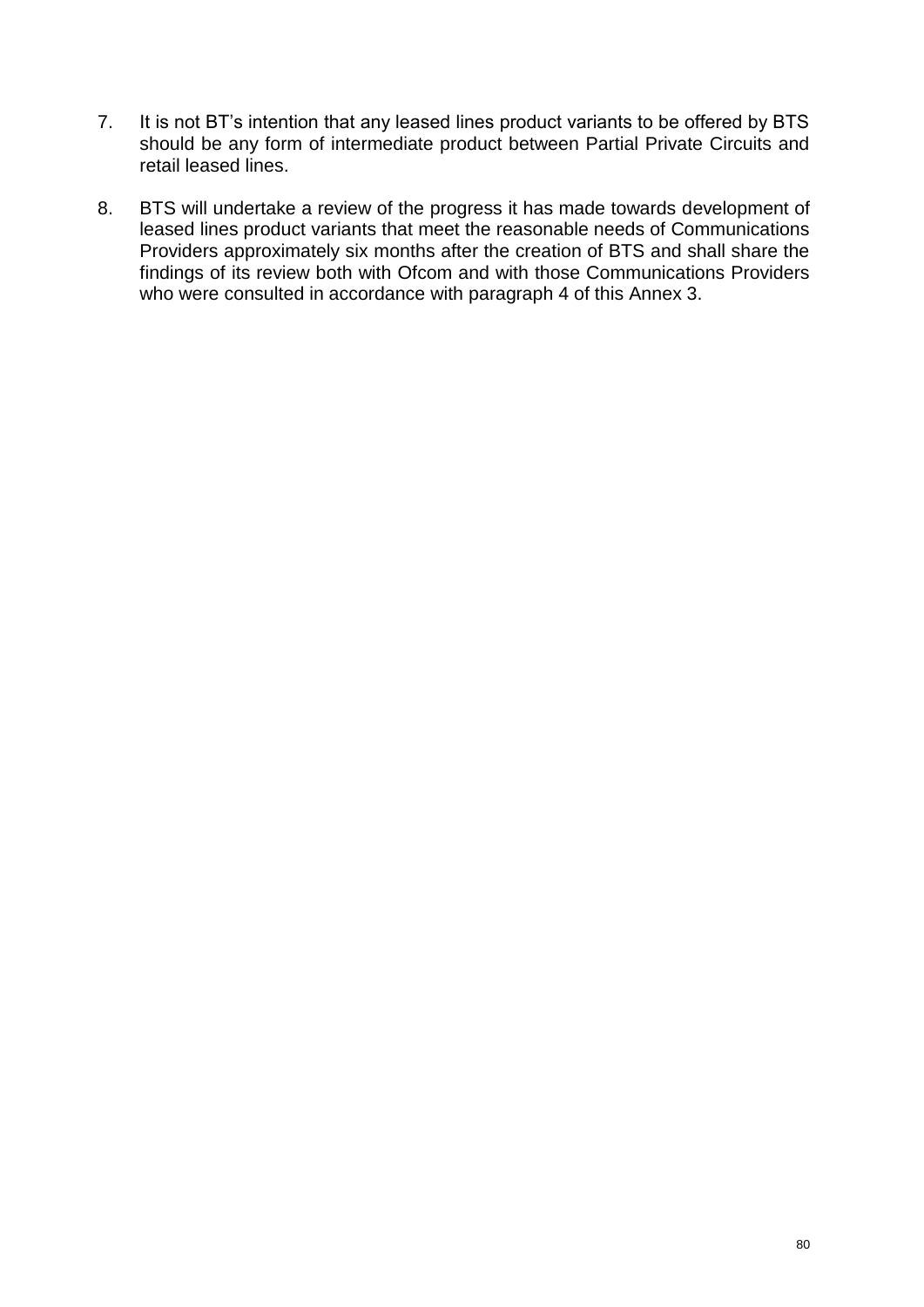## **Equipment**

- a) Access network termination equipment
- b) Broadband servers
- c) Video servers
- d) Aggregation equipment for backhaul
- e) Private circuit termination
- f) Any additional equipment reasonably identified by any other Communications Provider and agreed in writing between BT and Ofcom.

Provided that none of the equipment shall be used in the provision of Wireless Telegraphy as defined in the Wireless Telegraphy Act 1949 (as amended or reenacted). This restriction shall be reviewed from time to time with Ofcom.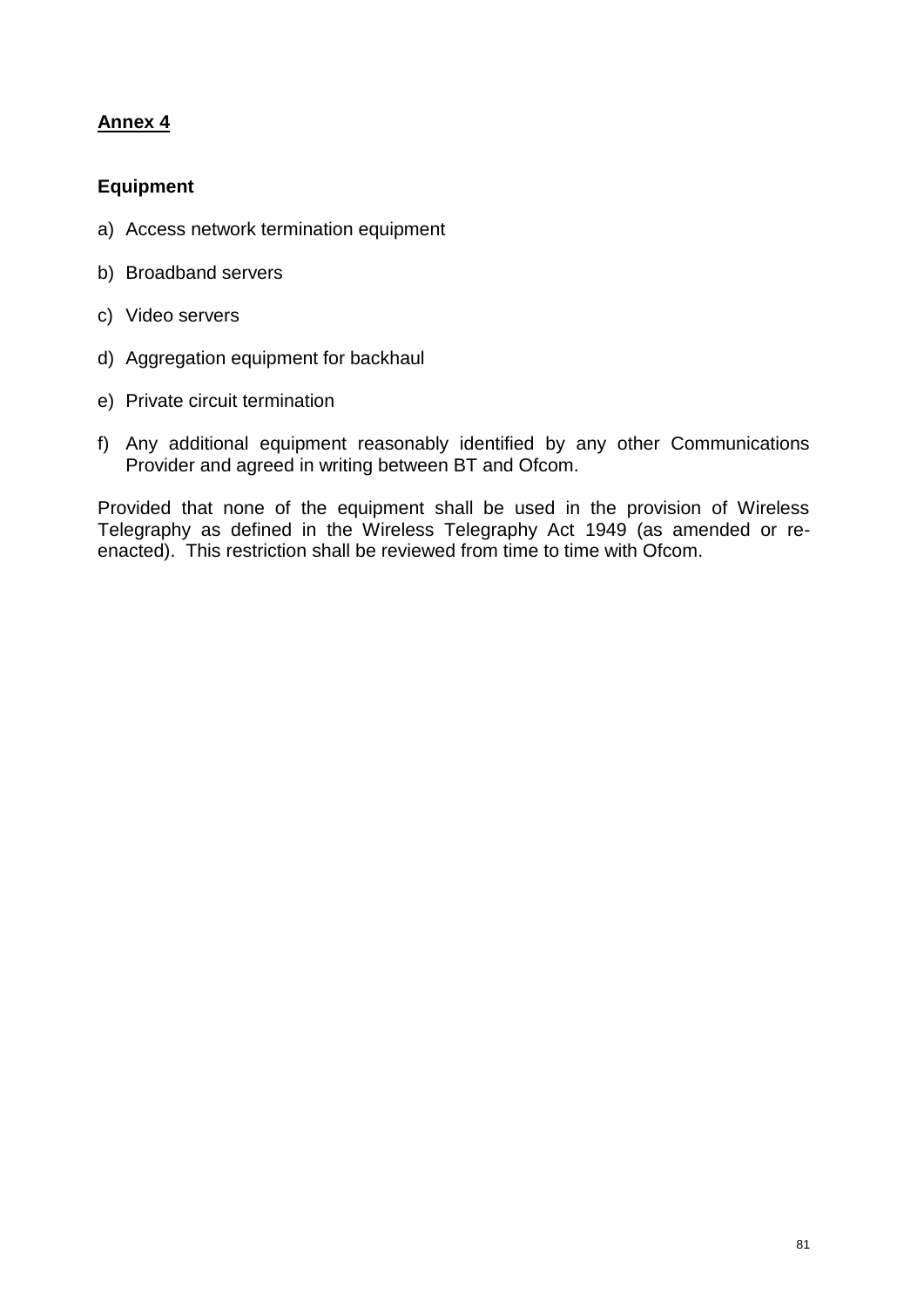## **List of the MIS systems**

| <b>Amethyst Wholesale</b>     | Amethyst is a data warehousing application developed on an Oracle<br>database. It gives users the capability to drill down and search for<br>detailed information. Amethyst contains network product, financial<br>and investment data.                                                                                                                            |
|-------------------------------|--------------------------------------------------------------------------------------------------------------------------------------------------------------------------------------------------------------------------------------------------------------------------------------------------------------------------------------------------------------------|
| Aspire                        | Accounting Separation, Product Integration & Reporting<br>Environment (ASPIRE) is BT's regulatory accounting system based<br>on ORACLE. It is the source system for BT's annual published<br>regulatory financial statements. It ensures that costs are<br>appropriately allocated across BT's activities, and provides detailed<br>product level cost information |
| <b>CAMERA</b>                 | Campaign Management Evaluation and Reporting Application<br>(CAMERA) is a BT wide system for creating, managing and<br>reporting on BT Marketing Campaign spend. The system manages<br>the financial and procurement activities associated with marketing<br>campaigns and provides a reporting function for campaign<br>managers.                                 |
| <b>CDS</b>                    | CDS is a data warehouse which receives inputs from various<br>systems including CAMSS, COSMOSS and CSS. Against these<br>inputs, CDS provide various quality of service and management<br>information reports against BT line of business provision, repair,<br>customer contact and call centre activities.                                                       |
| <b>CID</b>                    | The Central Information Database is a data warehouse which<br>collates financial and non-financial information from all Lines of<br>Business. Information is accessible by Line of Business and is also<br>summarised for Group-level accounting and reporting purposes.                                                                                           |
| eCAESAR                       | E-Caesar stands for "electronic COSMOSS Activity Extract and<br>Summary Analysis Reports". It extracts real time order data for<br>Private Circuits from COSMOSS and makes it available on a web<br>page.                                                                                                                                                          |
| Hyperion Strategic<br>Finance | Hyperion Strategic Finance is a tool that is used by BT within its<br>annual strategic planning process. It forecasts the financial data for<br>any predefined account based upon the driver of that account.                                                                                                                                                      |
| <b>Netview</b>                | Netview stores Quality of Service data for orders that have been<br>provided to customers. The system calculates and reports<br>measures for Productivity, Quality, Finance and Volumes.                                                                                                                                                                           |
| <b>NIMS MIS</b>               | NIMS MIS is a data warehousing system which measures and<br>reports on the performance of field force activities. The system also<br>reports on costs for engineering jobs.                                                                                                                                                                                        |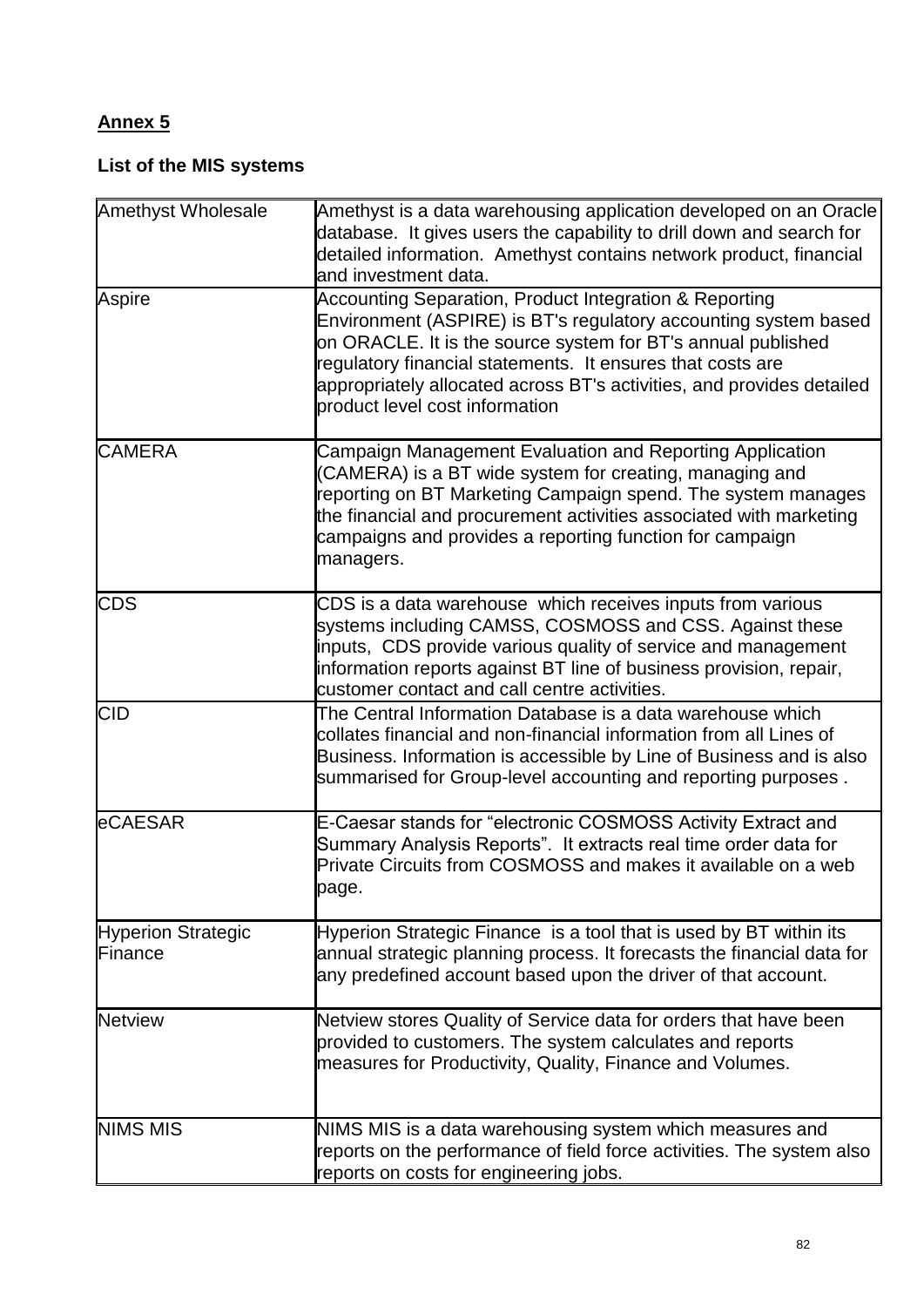| <b>POWERHOUSE</b>      | The Powerhouse is a BT Group Level data warehouse which<br>collates Product Volumes information from all Lines of Business.<br>Information is summarised for Group-level accounting and reporting<br>purposes.                                                                                                                                      |
|------------------------|-----------------------------------------------------------------------------------------------------------------------------------------------------------------------------------------------------------------------------------------------------------------------------------------------------------------------------------------------------|
| <b>REFINE</b>          | Regulatory Finance Information Environment (REFINE) is BT's<br>bespoke regulatory accounting system, succeeding ASPIRE. It is<br>the source system for BT's annual published regulatory financial<br>statements. It ensures that costs are appropriately allocated across<br>BT's activities, and provides detailed product level cost information. |
| <b>Retail Amethyst</b> | Provides reports to support the debt management processes by<br>integrating "Aged Debt" reports/feeds from the separate billing<br>systems into unified reports for the Lines of Business.                                                                                                                                                          |
| <b>RM Datamart</b>     | The RM Datamart is a Resource Management system providing<br>web-based reports. Its prime function is to match and supply<br>appropriately skilled resources based on demand.                                                                                                                                                                       |
| Web MIS                | Web MIS provides reports that are used by teams across BT Lines<br>of Business to identify and act against the causes of customer<br>dissatisfaction and business process performance issues.                                                                                                                                                       |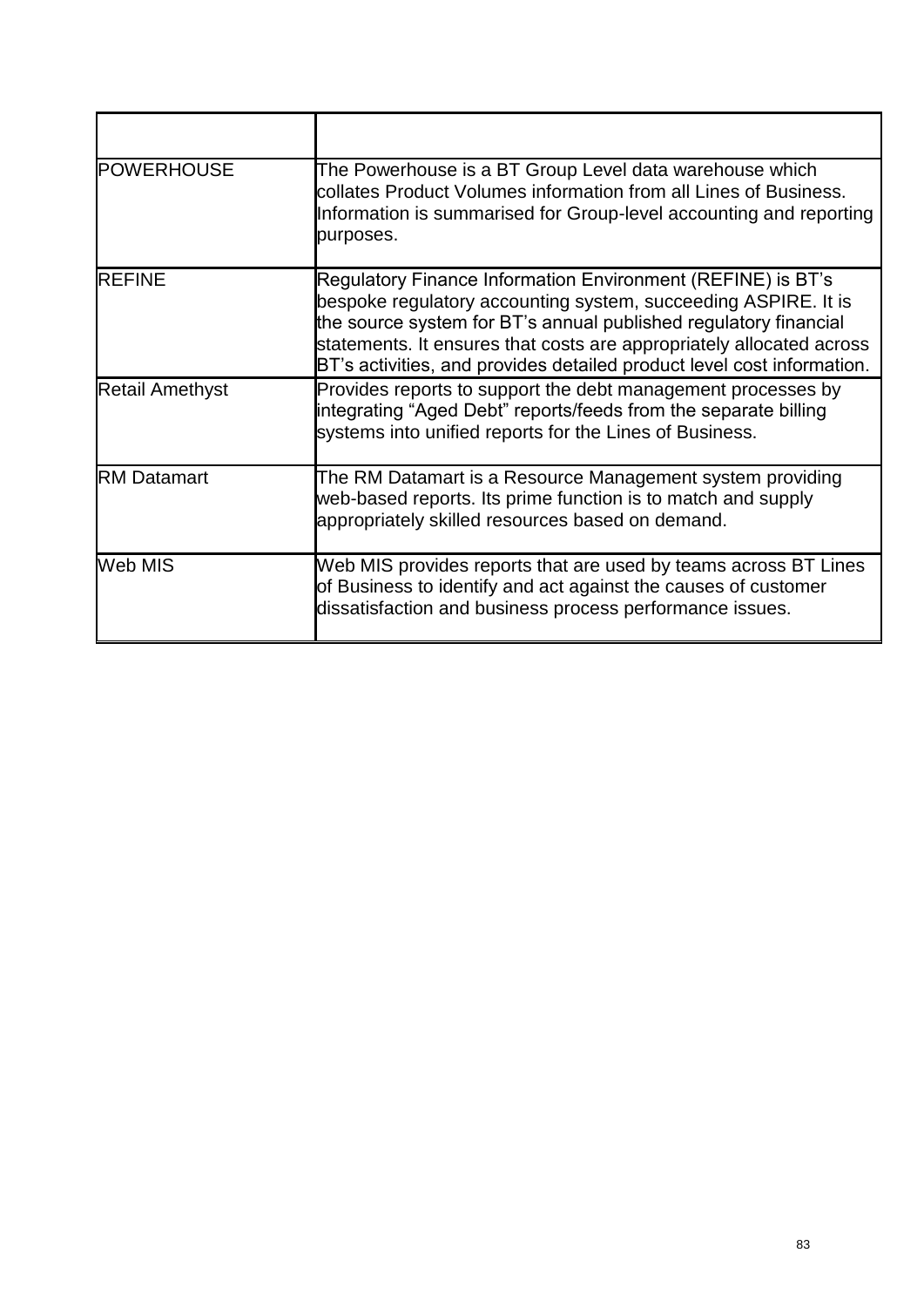# **List of Shared Operational Support Systems**

| <b>OSS Name:</b>                                             | <b>OSS Description</b>                                                                                                                                                                                                                                                                                                                                                                                                                             |
|--------------------------------------------------------------|----------------------------------------------------------------------------------------------------------------------------------------------------------------------------------------------------------------------------------------------------------------------------------------------------------------------------------------------------------------------------------------------------------------------------------------------------|
| <b>Exchange Records in BT</b><br>(BerT)                      | BerT is used to record the physical inventory of<br>Transmission and 21CN related equipment in BT<br>exchange buildings.                                                                                                                                                                                                                                                                                                                           |
| System (CCMS)                                                | Core Cable Management CCMS holds fibre Core Cable records for the whole of the<br>UK, it provides data into systems like NETRISK to support<br>separacy checks.                                                                                                                                                                                                                                                                                    |
| <b>Fibre Repair Analysis</b><br>Centre (FRAC)                | FRAC is a fault report database that tracks information<br>pertaining to fibre optic faults.                                                                                                                                                                                                                                                                                                                                                       |
| <b>Integrated Network</b><br>System (INS)                    | INS supports planning, assignment and maintenance of<br>the Analogue and PDH network. Used for the planning and<br>routing of Wideband provisions and BT's PSTN Core<br>Network. This includes the SDH Physical Bearer Network,<br><b>WDM Bearer Network, and 21CN Networks. Provides</b><br>facilities to design, repair and route circuits, record<br>transmission equipment and fibre information and check<br>separacy/diversity requirements. |
| The National Cable<br>Database (NCD)                         | NCD holds all data relating to the design, planning and<br>provision of network cables.                                                                                                                                                                                                                                                                                                                                                            |
| <b>The Network Decision</b><br><b>Support Database (NDS)</b> | NDS provides scheduled and ad-hoc operational<br>management information reports and data extracts relating<br>to the network and switches. It is widely used for<br>provision, problem management, network management,<br>and resource management purposes.                                                                                                                                                                                        |
| <b>NETRISK</b>                                               | NETRISK records inter-exchange fibre cable routes down<br>to duct level (i.e. box to box records), and reports the<br>results of physical separacy checks as risk ids between<br>specific routings or cable ids passing though a given duct<br>structure.                                                                                                                                                                                          |
| Physical Inventory<br><b>Planning E-Records</b><br>(PIPeR    | PIPeR will in time hold all BT's internal and external<br>physical inventory in support of the planning process.                                                                                                                                                                                                                                                                                                                                   |
| <b>Planning And Recording</b><br>Modernisation (PRM)         | PRM is used by BT's planners to plan network changes.<br>It contains scanned raster images of BTs external network<br>overlaid on a geographic map base of UK.                                                                                                                                                                                                                                                                                     |
| Mobile Infrastructure                                        | MIPT is a planning tool used for 3rd Generation Mobile                                                                                                                                                                                                                                                                                                                                                                                             |